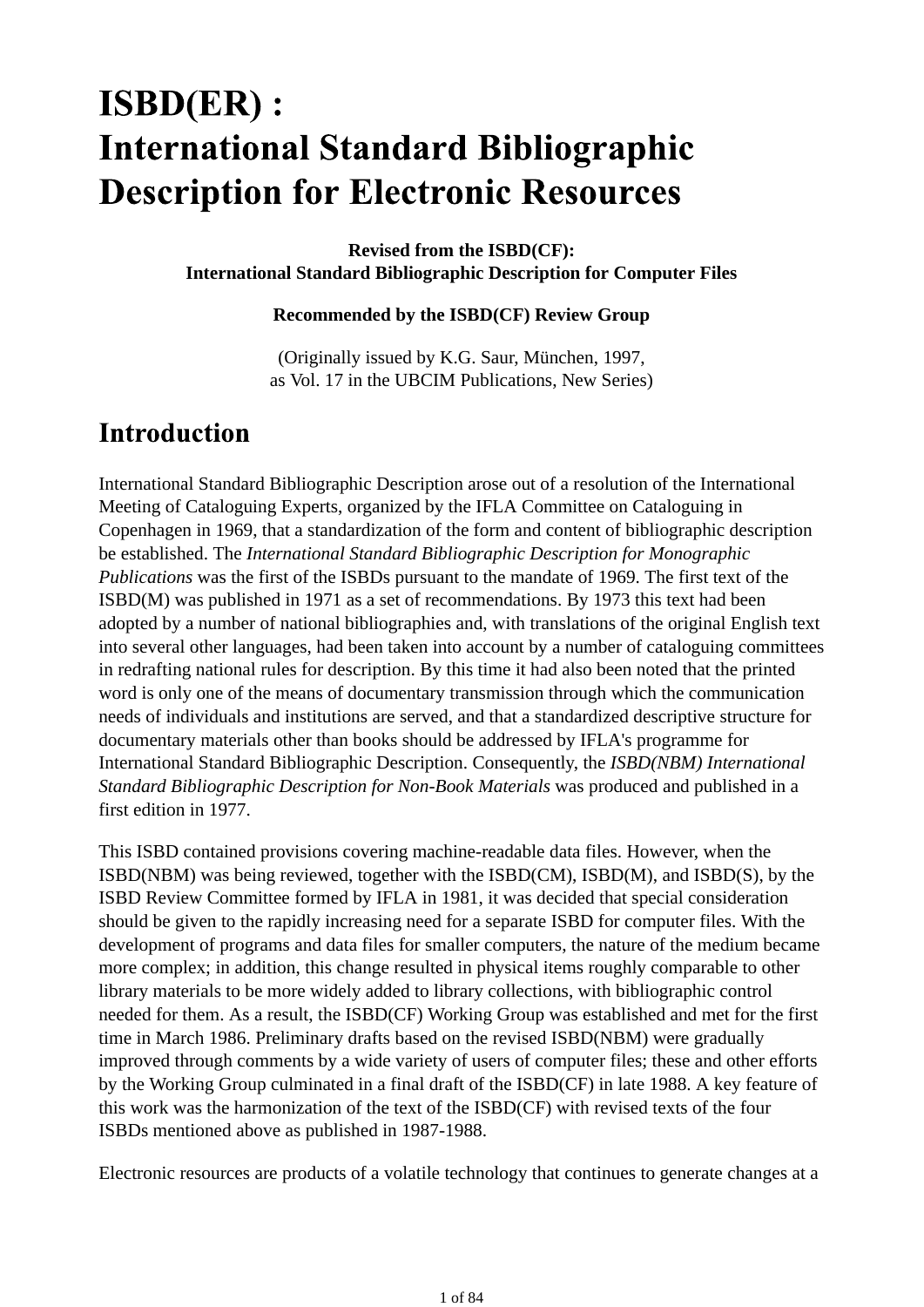very rapid pace. Specific among recent advances are the following: emergence of interactive multimedia; development of optical technology; availability of remote electronic resources on the Internet and World Wide Web; and reproductions of electronic resources. As a result of these considerations and in recognition of the importance that ISBD(CF) should address the bibliographic implication of such developments, the IFLA Cataloguing Section's Standing Committee decided to initiate formal review and revision of the ISBD(CF), in collaboration with the Section on Information Technology. A Working Group was formed in late 1994 with participating and corresponding members from both sections. With IFLA sponsorship and additional funding from the Research Libraries Group, the Working Group met in April 1995 and laid the foundation for the preparation of the draft Second Edition. This draft was distributed for worldwide review in response to which more than 30 commentaries totalling more than 110 pages of text were received from individual readers, library associations and national libraries. As a result, many improvements have been realized, including recognition of the need for a new term by which to characterize the material under discussion: this term is "electronic resource" which is judged more appropriate than the term previously used "computer file", given the array of materials intended to be comprehended by this ISBD.

A special word of acknowledgement is due to Ann Sandberg-Fox who has served as principal editor of this text. Special thanks are given to the Research Libraries Group in appreciation of the help they have given in support of the ISBD(ER) project.

The ISBD(ER) includes an index and five appendices. Appendix A offers a prescription for the special technique of multi-level description. Appendix B provides a brief sketch of the way in which data should be transcribed when partly in a script reading from right to left and partly in a script reading from left to right. Appendix C lists the recommended general material designation, resource designations and specific material designations with their definitions. Appendix D gives recommended abbreviations for use in English-language records. Appendix E conveys the examples formulated to offer an illustration of the result of applying ISBD stipulations in all areas of a record.

John D. Byrum, Jr. Chairman, ISBD Maintenance Committee and Chairman, ISBD(CF) Review Group Washington, D.C. June 1997

# John D. Byrum, Jr. **(Chair)** Chief, Regional and Cooperative Cataloging LM535, Library of Congress Washington, DC 20540-4380 United States Sten Hedberg Vulkar utvecklings- och systemavdelningen Uppsala Universitetsbibliotek Box 510 S-751 20 Uppsala Sweden

# **Members of the ISBD(CF) Review Group:**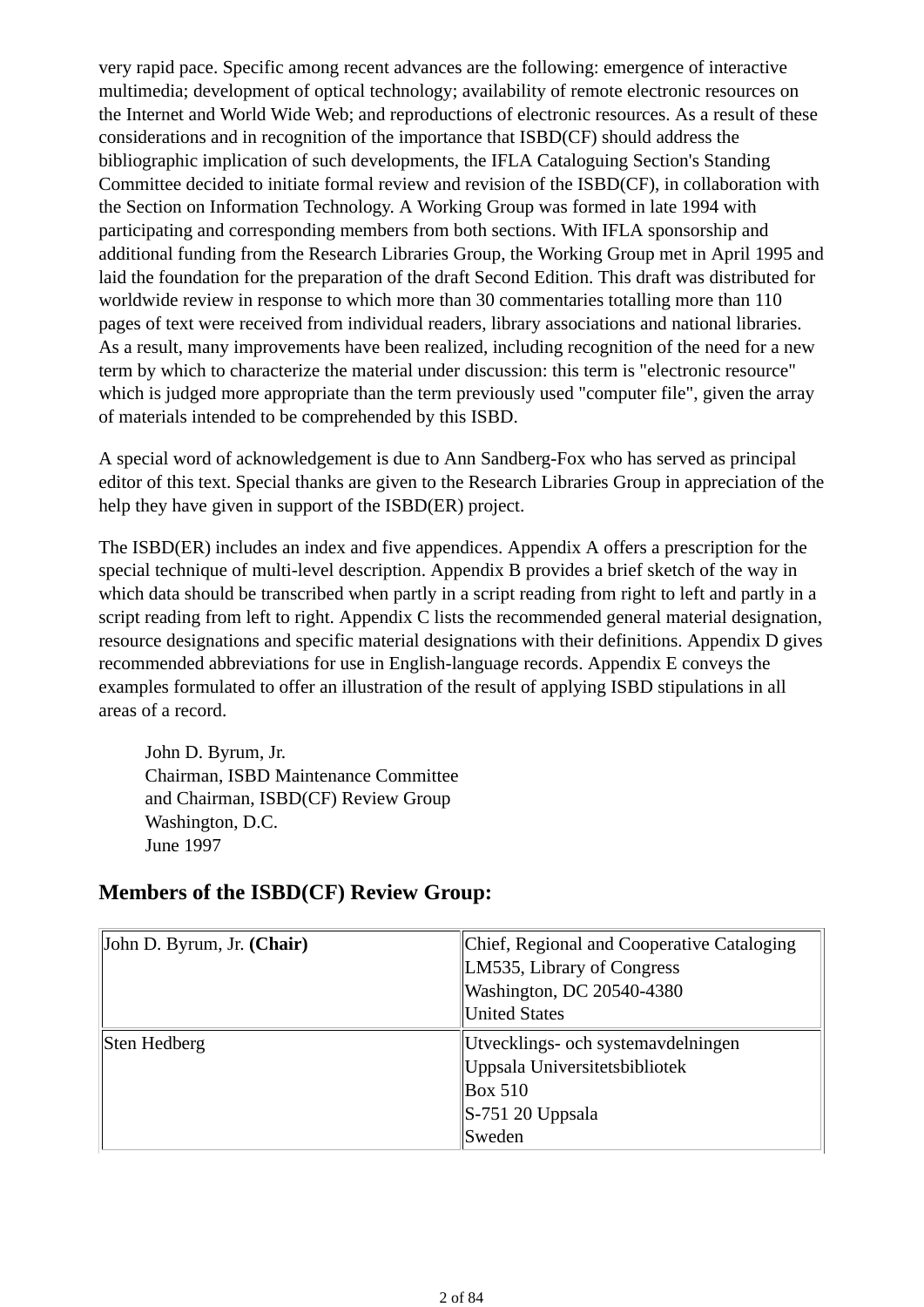| Catherine Marandas         | <b>AUROC</b>                      |
|----------------------------|-----------------------------------|
|                            | Bibliothèque Cujas                |
|                            | 2, rue Cujas                      |
|                            | 75005 Paris                       |
|                            | France                            |
| Maria Luisa Martinez-Conde | Unidad de Coordinación            |
|                            | Informatica                       |
|                            | <b>Biblioteca Nacional</b>        |
|                            | Paseo de Recoletos, 20            |
|                            | 28071 Madrid                      |
|                            | Spain                             |
| Ann M. Sandberg-Fox        | Cataloging Consultant and Trainer |
|                            | 34 Broadstreet Road               |
|                            | Fairfax, VT 05454                 |
|                            | <b>United States</b>              |

# **Corresponding Members of the ISBD(CF) Review Group:**

| Sandie Beaney       | Electronic Media Cataloguing Project |
|---------------------|--------------------------------------|
|                     | <b>Record Creation</b>               |
|                     | <b>British Library</b>               |
|                     | <b>Boston Spa</b>                    |
|                     | Wetherby                             |
|                     | West Yorkshire                       |
|                     | LS237BQ                              |
|                     | <b>United Kingdom</b>                |
| Ton Heijligers      | Chair, Dutch Cataloguing Committee   |
|                     | <b>University Library Amsterdam</b>  |
|                     | Singel 425                           |
|                     | 1012 WP Amsterdam                    |
|                     | Netherlands                          |
| <b>Stuart James</b> | Librarian                            |
|                     | University of Paisley                |
|                     | <b>High Street</b>                   |
|                     | Paisley PAI 2BE                      |
|                     | <b>United Kingdom</b>                |
| Laurel Jizba        | <b>Principal Cataloger</b>           |
|                     | Michigan State University Libraries  |
|                     | East Lansing, MI 48824               |
|                     | <b>United States</b>                 |
| Mona Madsen         | Head, Dept. of Bibliography          |
|                     | The Royal School of Librarianship    |
|                     | Birketinget 6                        |
|                     | DK-2300 Copenhagen S                 |
|                     | Denmark                              |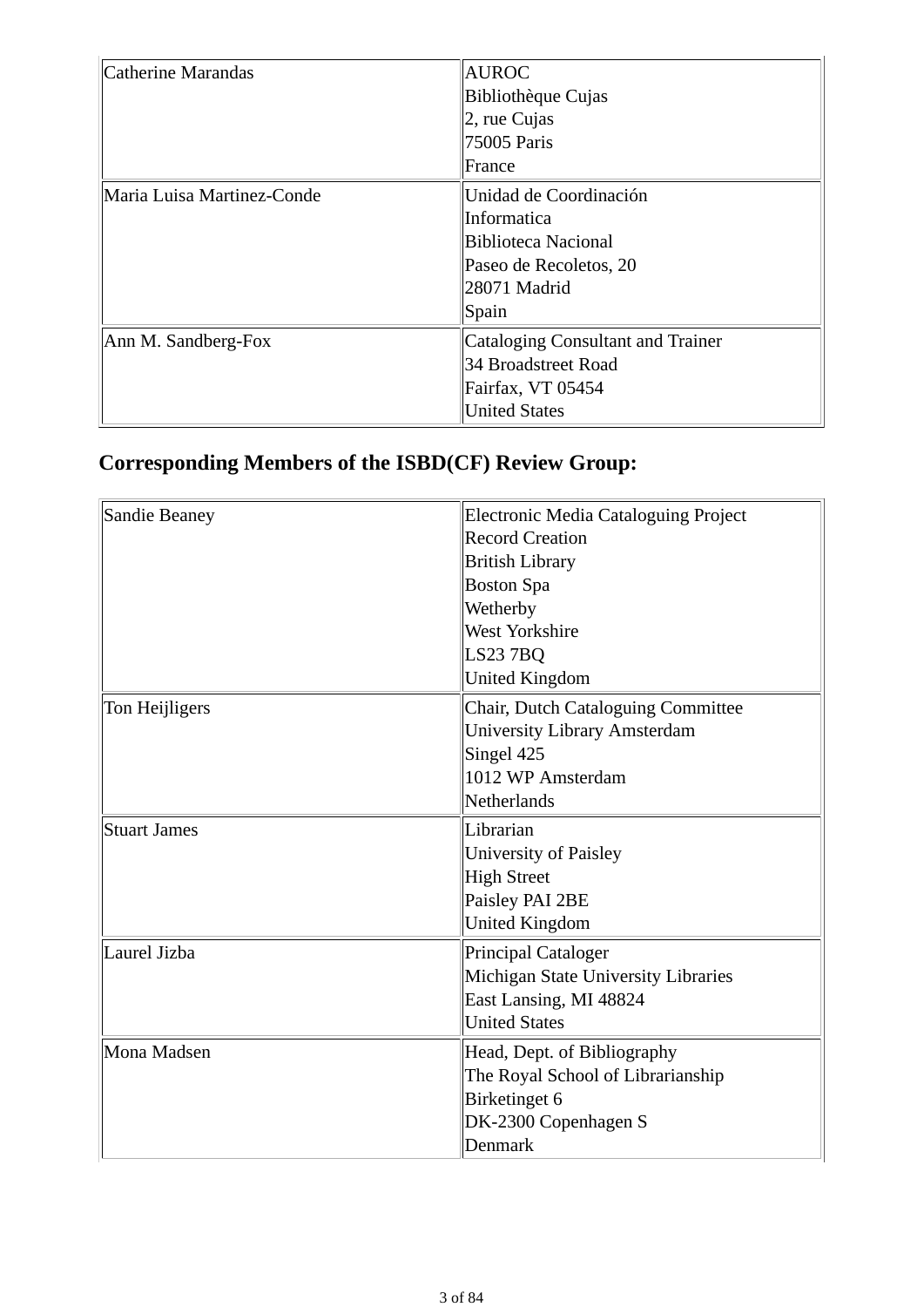| Eeva Murtomaa        | Librarian                                   |
|----------------------|---------------------------------------------|
|                      | Helsinki University Library / Bibliographic |
|                      | Dept.                                       |
|                      | Box 26 (Teollisuuskatu 23)                  |
|                      | SF-00014 University of Helsinki             |
|                      | Finland                                     |
| <b>Ingrid Parent</b> | Director, Acquisitions and Bibliographic    |
|                      | Services Branch                             |
|                      | National Library of Canada                  |
|                      | 395 Wellington St.                          |
|                      | Ottawa, Ontario K1A ON4                     |
|                      | Canada                                      |
| Mirna Willer         | <b>Consultant for Library Automation</b>    |
|                      | National and University Library             |
|                      | Ul. Hrvatske bratske zajednice bb           |
|                      | P.O. Box 550                                |
|                      | 10 000 Zagreb                               |
|                      | Croatia                                     |

### *0. Preliminary Notes*

# **0.1 Scope, purpose and use**

#### **0.1.1 Scope**

The International Standard Bibliographic Description for Electronic Resources - referred to hereinafter as the ISBD(ER) -specifies the requirements for the description and identification of such items, assigns an order to the elements of the description, and specifies a system of punctuation for the description. Its provisions relate first to the bibliographic records produced by national bibliographic agencies (in issues of the printed national bibliography, in other printed records, and associated computer-readable data resources) and second to bibliographic records of other cataloguing agencies, whether in electronic or printed form.

Electronic resources consist of materials that are computer-controlled, including materials that require the use of a peripheral (e.g. a CD-ROM player) attached to a computer; the items may or may not be used in the interactive mode. Included are two types of resources: data (information in the form of numbers, letters, graphics, images, and sound, or a combination thereof) and programs (instructions or routines for performing certain tasks including the processing of data). In addition, they may be combined to include electronic data and programs (e.g. online services, interactive multimedia).

For cataloguing purposes, electronic resources are treated in the ISBD(ER) in two ways depending on whether access is local or remote. Local access is understood to mean that a physical carrier can be described. Such a carrier (e.g. disk/disc, cassette, cartridge) must be inserted by the user into a computer or into a peripheral attached to a computer - typically a microcomputer. Remote access is understood to mean that no physical carrier can be handled by the user - typically, access can only be provided by use of an input-output device (e.g. a terminal) either connected to a computer system (e.g. a resource in a network) or by use of resources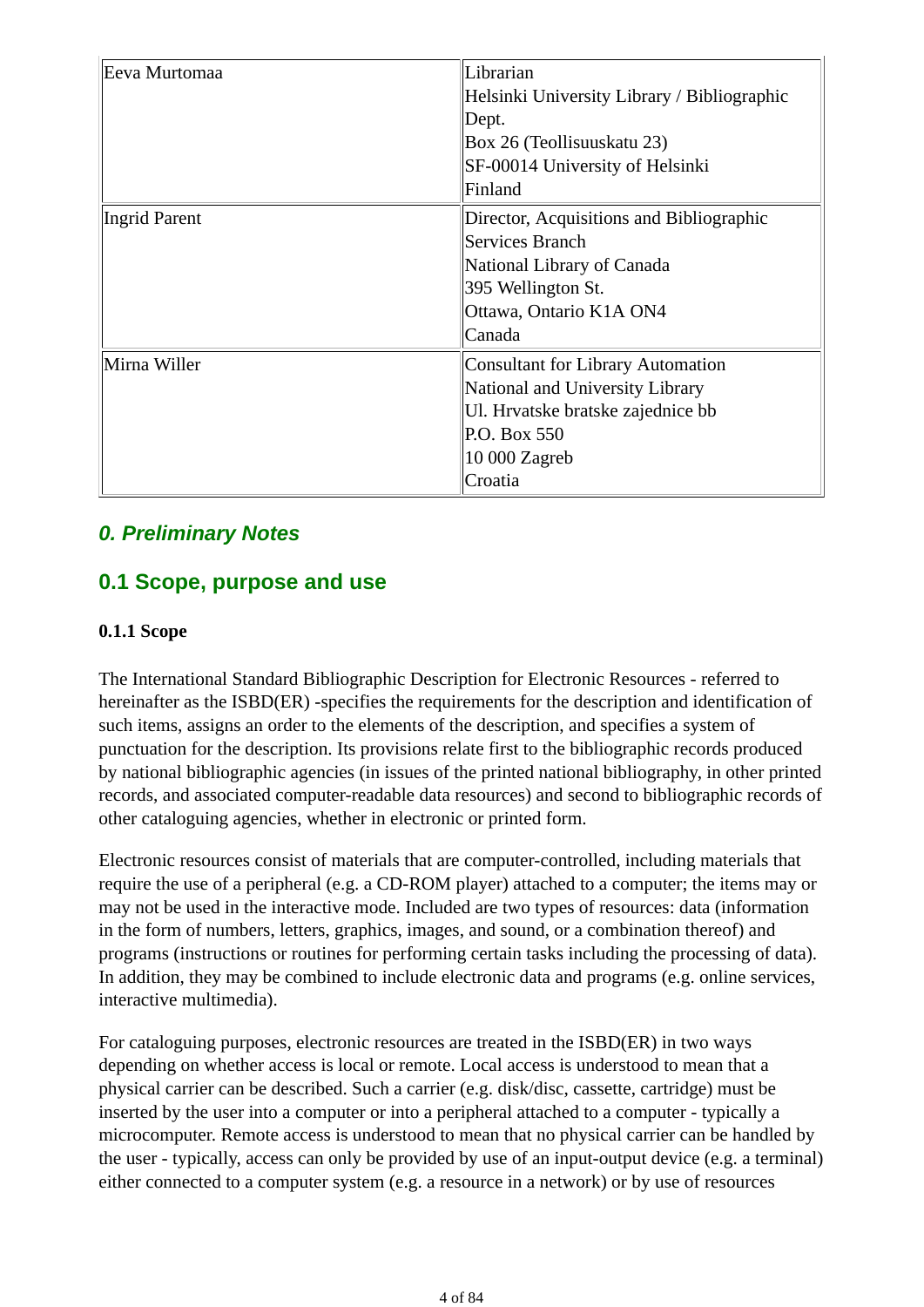stored in a hard disk or other storage device.

This definition is taken as applying for the most part to resources, including interactive multimedia works, that are generally available, and includes those accessed by network or via telecommunications. Resources produced and/or generated for limited distribution, for fee on demand, or on a made-to-order basis are, however, included. A resource residing in permanent memory in a computer (ROM) is understood to be part of the device in which it is stored, and, if catalogued, would be treated as a resource requiring remote access. Programmed toys, calculators, and other programmed objects are considered to be outside the intended scope of the ISBD(ER).

ISBD(ER) is one of several published ISBDs. The others cover non-book materials (ISBD(NBM)), serials (ISBD(S)), monographic publications (ISBD(M)), cartographic materials (ISBD(CM)), pre-1801 monographs (ISBD(A)), and printed music (ISBD(PM)). Each ISBD is intended to embody a coherent set of provisions for its own type of publication, but there has been no attempt to make any ISBD exclusive.

In cases where electronic resources combine the characteristics described in other ISBDs (e.g. an electronic serial, digitised map), it is recommended that the bibliographic agency first make full use of the stipulations in the ISBD(ER) and apply provisions of other ISBDs as appropriate. Some bibliographic agencies, however, may prefer to describe such resources by applying another ISBD appropriate for the material supplemented with application of the ISBD(ER). All the ISBDs are based on the general ISBD (ISBD(G)).

Electronic resources are also increasingly produced in different editions. A new edition occurs when it has been determined that there are significant differences in the intellectual or artistic content of the item (see 2.1). In these cases, a separate bibliographic record is created. An item in which the differences are not found to be significant would normally not warrant a separate bibliographic record, although a bibliographic agency may choose to create multiple bibliographic records. In the case of remote access resources (e.g. online services) which are frequently updated, it is recommended that the bibliographic agency omit the edition statement in area 2 and give an appropriate note(s) in area 7 (see  $7.2.2$  and  $7.9$ ).

When an item is available in different types and/or sizes of physical carriers, or in a different output medium or display format, either of two methods of description may be followed:

(1) Each different physical carrier may be described in the same bibliographic record, with each carrier occupying a separate line or else grouped in a single continuous line in the description; or (2) Each different physical carrier may be described in separate bibliographic records (see area 5, Introductory note). However, in the case of an interactive multimedia item which is in two or more different physical carriers, each carrier is described following method (1) in which each carrier occupies a separate line of description in the same bibliographic record.

The ISBD(ER) is primarily concerned with the current needs of national bibliographic agencies, libraries and resource centres. It therefore may require elaboration before being applied to obsolete categories of material.

At the same time, since the resources described in ISBD(ER) are products of volatile technologies, the specific stipulations of this ISBD, particularly in area 3 (Type and extent of resource) and area 5 (Physical description), will need to be amended as appropriate to handle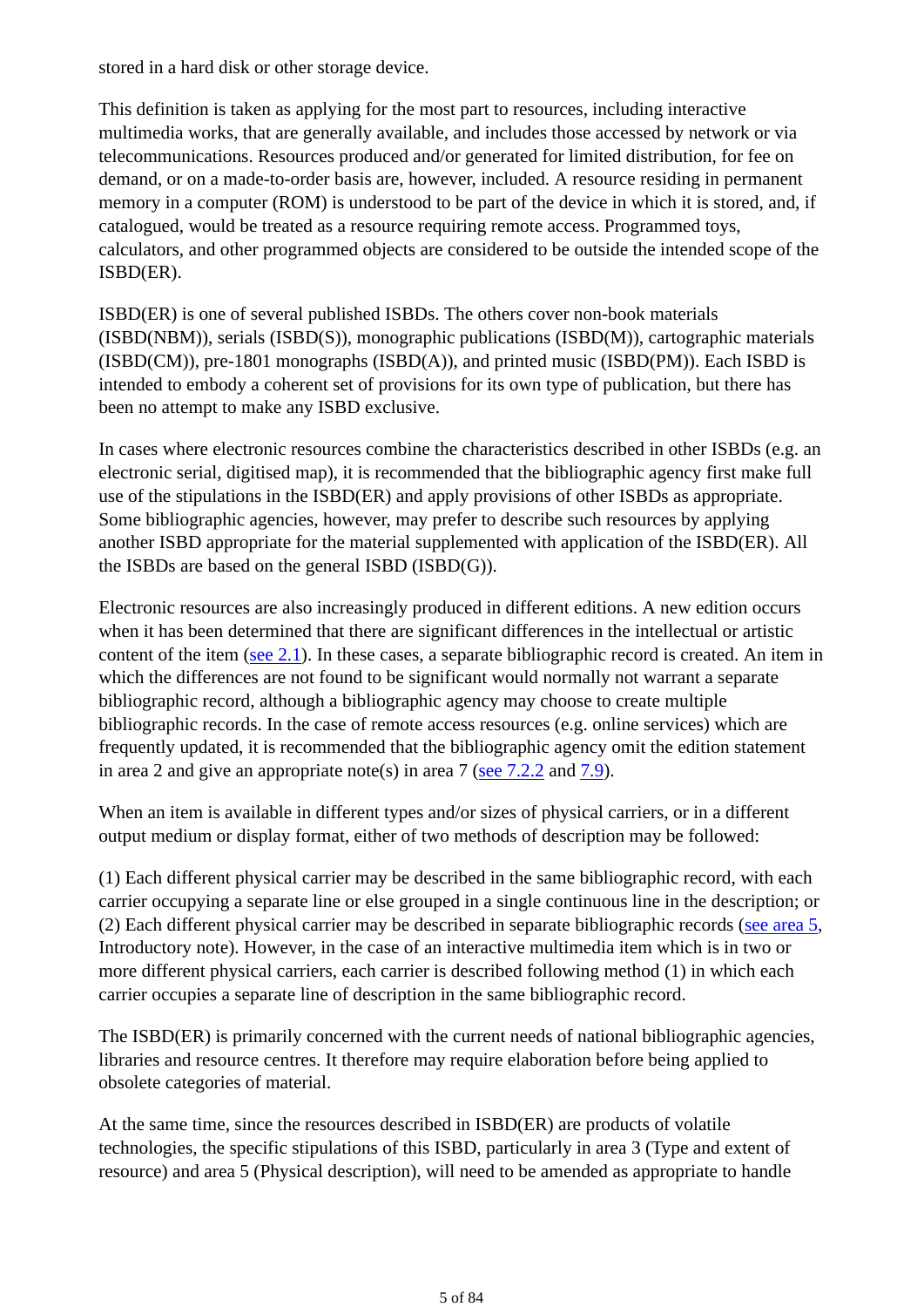properly the addition(s) of resource characteristics or newly developing forms of material.

### **0.1.2 Purpose**

The primary purpose of the ISBDs is to provide the stipulations for compatible descriptive cataloguing worldwide in order to aid the international exchange of bibliographic records between national bibliographic agencies and throughout the international library and information community. By specifying the elements which comprise a bibliographic description and by prescribing the order in which those elements should be presented and the punctuation by which they should be demarcated, the ISBDs aim to (A) make records from different sources interchangeable, so that records produced in one country can be easily accepted in library catalogues or other bibliographic lists in any other country; (B) assist in the interpretation of records across language barriers, so that records produced for users of one language can be interpreted by users of other languages; and (C) assist in the conversion of bibliographic records to electronic form.

### **0.1.3 Use**

The ISBDs provide stipulations to cover the maximum amount of descriptive information required in a range of different bibliographic activities, and therefore include elements which are essential to one or more of those activities but not necessarily to all.

It is recommended that the national bibliographic agency in each country, in accepting the responsibility of creating the definitive record for each publication issued in that country, prepare the definitive description containing all the mandatory elements set out in the relevant ISBD insofar as the information is applicable to the item being described. Certain elements are designated as optional (expressed throughout the text by the use of the word 'may') and information on these elements can be included or omitted at the discretion of the agency. Other cataloguing organizations have a wider choice as they are not providing the definitive record for international exchange. They can select ISBD elements, mandatory or optional, for inclusion in their own records, provided that the elements selected are given in the prescribed order and transcribed with the prescribed punctuation according to the relevant ISBD.

The ISBD description forms a part of a complete bibliographic record and is not normally used by itself. The other elements which make up a complete bibliographic record, such as headings, subject information, uniform titles, filing devices and tracings, are not included in the ISBD stipulations. The rules for such elements are normally given in cataloguing codes.

# **0.2 Definitions**

Definitions are given for those terms used in the ISBD(ER) in a special sense, or in one of several senses in general use. Some terms used in the normal bibliographic sense are also defined. Terms recommended as the general material designation, resource designations, and specific material designations are defined in Appendix C.

| Access | A method of obtaining data resources and programs. |
|--------|----------------------------------------------------|
|        | $\vert$ (See also Local access, Remote access.)    |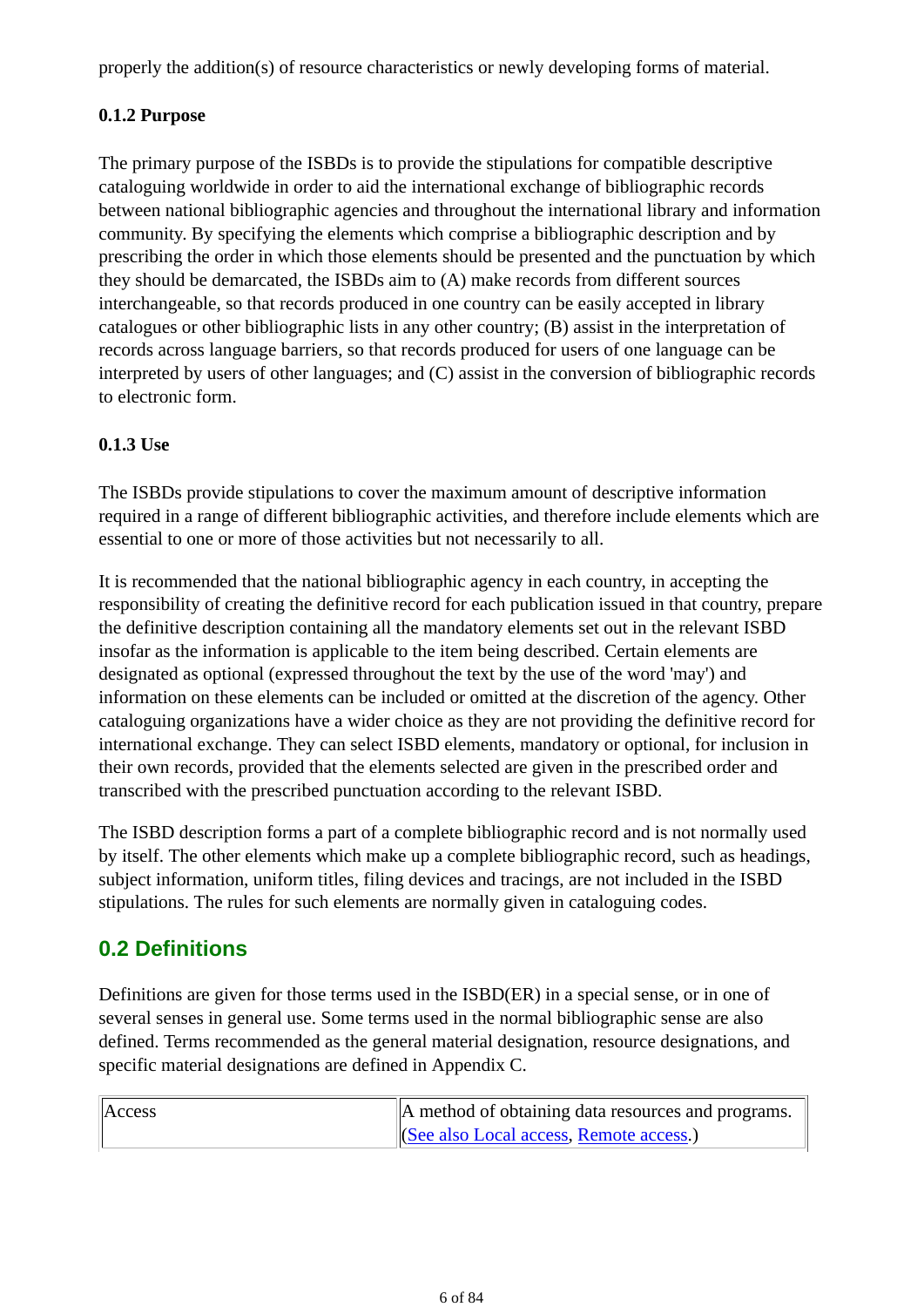| Accompanying material                            | Any material accompanying the main part(s) of the<br>item being described, and intended to be used with it.                                                                                                                                                                                                                                                                                                                                               |
|--------------------------------------------------|-----------------------------------------------------------------------------------------------------------------------------------------------------------------------------------------------------------------------------------------------------------------------------------------------------------------------------------------------------------------------------------------------------------------------------------------------------------|
| Accompanying material statement                  | A brief description of accompanying material.                                                                                                                                                                                                                                                                                                                                                                                                             |
| Alternative title                                | The second part of a title proper that consists of two<br>parts (each of which has the form of a title), joined by<br>the word "or" or its equivalent in another language.                                                                                                                                                                                                                                                                                |
| Area                                             | A major section of the bibliographic description,<br>comprising data of a particular category or set of<br>categories.                                                                                                                                                                                                                                                                                                                                    |
| <b>Bibliographic description</b>                 | A set of bibliographic data recording and identifying<br>an item.                                                                                                                                                                                                                                                                                                                                                                                         |
| <b>Business computer</b><br>see Computer         |                                                                                                                                                                                                                                                                                                                                                                                                                                                           |
| Catalogue (Electronic)<br>see Directory          |                                                                                                                                                                                                                                                                                                                                                                                                                                                           |
| CD-I (Compact Disc-Interactive)                  | A compact disc format developed by Philips and<br>Sony that stores electronic resources, including<br>sound, text, still images, and full-motion video in<br>optical form, used with a CD-I player.                                                                                                                                                                                                                                                       |
| <b>CD-ROM</b> (Compact Disc Read-Only<br>Memory) | A compact disc format that stores electronic<br>resources, including sound, text, still images, and<br>full-motion video in optical form, used with a<br>CD-ROM player.                                                                                                                                                                                                                                                                                   |
| Colour                                           | Two or more colours in which a program is encoded<br>or a monitor displays. Programs encoded to display<br>colour require a colour monitor and, in the case of<br>some computers, a colour card or board.                                                                                                                                                                                                                                                 |
| Common title                                     | That part of the title which is carried by a group of<br>related items in addition to their different section<br>titles. The common title serves to indicate this<br>relationship and together with the section title<br>identifies a given item. The common title can also be<br>common to a main item and its supplement(s) and to<br>a main series and its sub-series in cases where the<br>supplement(s)/sub-series has (have) dependent<br>title(s). |
| Compression                                      | A means of compacting information for more<br>efficient transmission or storage, used in such areas<br>as data communication, database management<br>systems, and facsimile transmission.                                                                                                                                                                                                                                                                 |
| Computer                                         | A machine that receives, stores, manipulates, and<br>communicates information and/or instructions.<br>Computers can be broadly categorized into three                                                                                                                                                                                                                                                                                                     |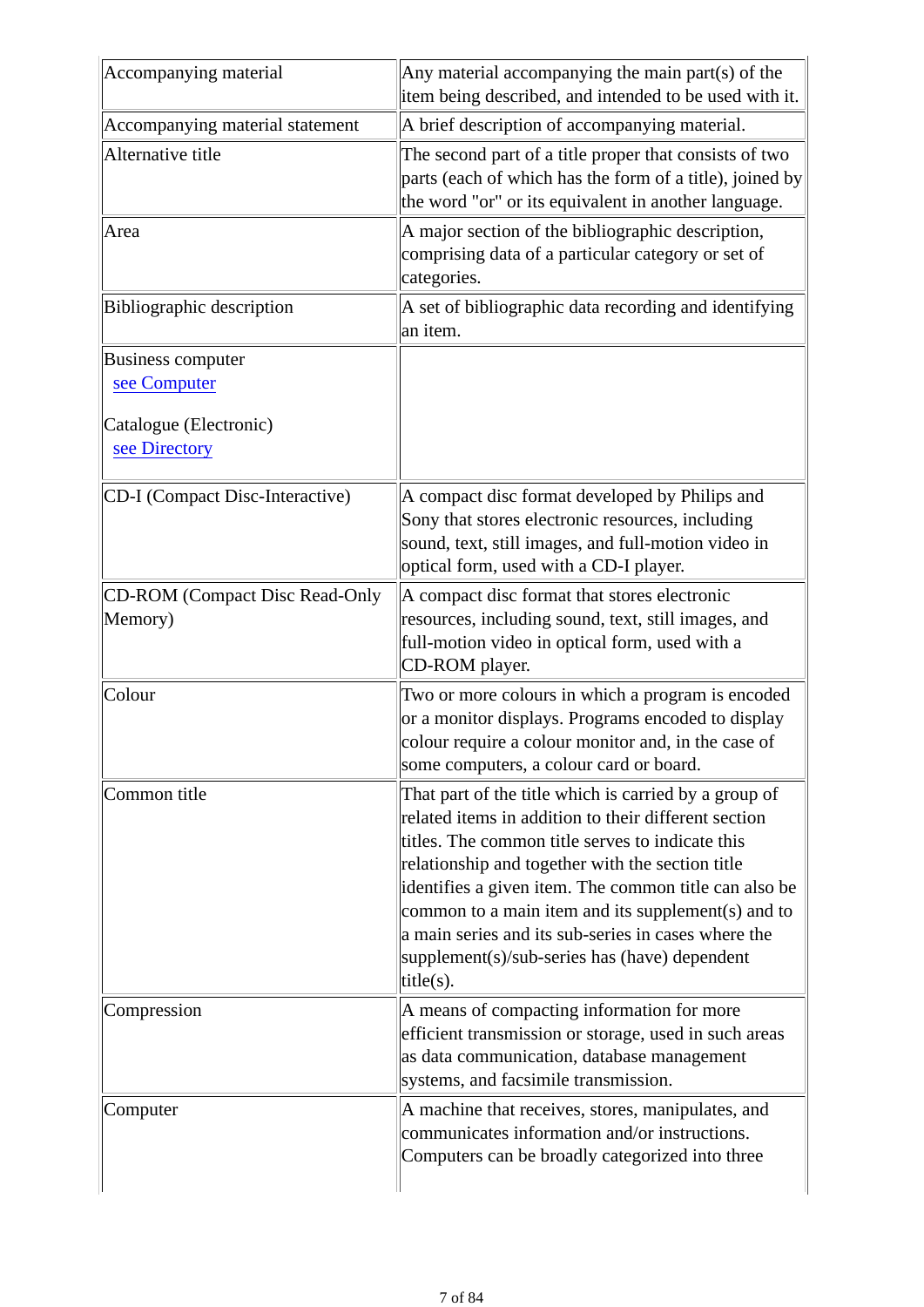|                                                                                                                                                                                           | groups:<br>$(1)$ mainframe computers,<br>(2) minicomputers, and<br>(3) microcomputers, also called "home computers",<br>"personal computers", and "business computers".                                                                                |
|-------------------------------------------------------------------------------------------------------------------------------------------------------------------------------------------|--------------------------------------------------------------------------------------------------------------------------------------------------------------------------------------------------------------------------------------------------------|
| Container                                                                                                                                                                                 | Any housing for an item, a group of items, or a part<br>of an item, which is physically separable from the<br>material being housed. (A box or folder for a set of<br>disks/discs is a container, a cassette or cartridge is<br>not.)                  |
| Data set name<br>see File name                                                                                                                                                            |                                                                                                                                                                                                                                                        |
| Dependent title                                                                                                                                                                           | A title which by itself is insufficient to identify an<br>item and which requires the addition of the common<br>title, or the title of the main item or the title of the<br>main series. Examples are section titles and some<br>titles of sub-series. |
| Dependent title designation                                                                                                                                                               | Word or lettering or numbering, or a combination of<br>these, which alone or in conjunction with a dependent<br>title serves to distinguish one of two or more related<br>serials having a common title. (See also Sub-series<br>designation.)         |
| Directory                                                                                                                                                                                 | A list of files with associated file names that can be<br>viewed and ordered in various ways (e.g.<br>alphabetically or by date, size, or as icons in a<br>graphical user interface). Also called a "catalogue."                                       |
| Disc<br>see specific optical disc formats:<br><b>CD-I</b> (Compact<br>Disc-Interactive),<br><b>CD-ROM</b> (Compact Disc<br>Read-Only Memory),<br><b>Photo CD (Photo Compact)</b><br>Disc) |                                                                                                                                                                                                                                                        |
| Disk<br>see Hard disk                                                                                                                                                                     |                                                                                                                                                                                                                                                        |
| Documentation                                                                                                                                                                             | Information issued by the publisher, creator, etc.,<br>with the resource, normally in the form of manuals or<br>guides (sometimes electronic) describing how to<br>initiate, operate, and maintain electronic resources<br>and computer systems.       |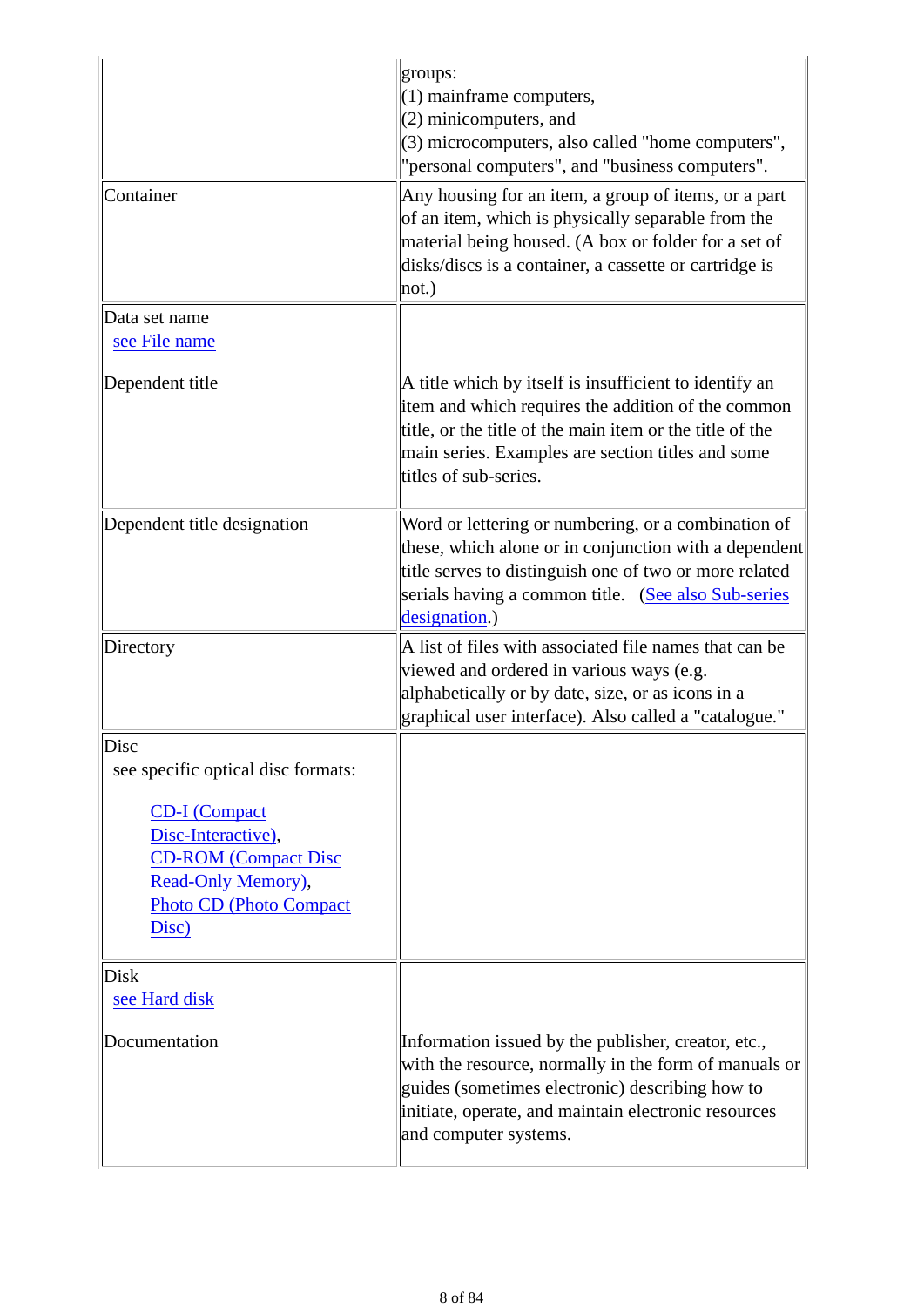| Edition                       | All the copies of a resource produced from<br>substantially the same master copy and published or<br>issued by a particular agency or group of agencies.<br>An edition may be identified by an edition statement<br>in the resource or may be inferred by the cataloguer<br>by the presence of significant differences in the                                  |
|-------------------------------|----------------------------------------------------------------------------------------------------------------------------------------------------------------------------------------------------------------------------------------------------------------------------------------------------------------------------------------------------------------|
| <b>Edition</b> statement      | content or by information provided by the publisher.<br>(See also Version.)                                                                                                                                                                                                                                                                                    |
| Element                       | A word or phrase, or a group of characters, indicating<br>that an item belongs to an edition.                                                                                                                                                                                                                                                                  |
|                               | A word or phrase, or a group of characters<br>representing a distinct unit of bibliographic<br>information and forming part of an area of the<br>bibliographic description.                                                                                                                                                                                    |
| File name                     | A name, usually consisting of a maximum number of<br>alphanumeric characters that are used to identify<br>either a data resource or a program to the computer.<br>Also known as data set name.                                                                                                                                                                 |
| General material designation  | A term indicating broadly the class of material to<br>which an item belongs<br>(see Appendix C).                                                                                                                                                                                                                                                               |
| Hard disk                     | A non-flexible magnetic disk, in a solid container,<br>used to read and write electronic resources; hard<br>disks can be either fixed or removable.                                                                                                                                                                                                            |
| Hardware                      | The physical components of a computer, including<br>electronic or mechanical equipment used in the<br>operation of a computer system.                                                                                                                                                                                                                          |
| Home computer<br>see Computer |                                                                                                                                                                                                                                                                                                                                                                |
| Home page                     | The main or opening screen of a hypertext document<br>for a World Wide Web site. Home pages are a subset<br>of "Web pages" that present information on systems,<br>services, and products, and, in addition, provide links<br>in the form of words, URLs, etc., to other related<br>documents and Web sites. (See also URL, Web<br>page, World Wide Web site.) |
| Interactive videodisc         | A videodisc controlled by computer.                                                                                                                                                                                                                                                                                                                            |
| Internet                      | A large network made up of a number of smaller<br>networks that are connected to each other, using the<br>Internet Protocol (IP) and other similar protocols.<br>The Internet provides such services as file transfer,<br>electronic mail, remote login, and news, among                                                                                       |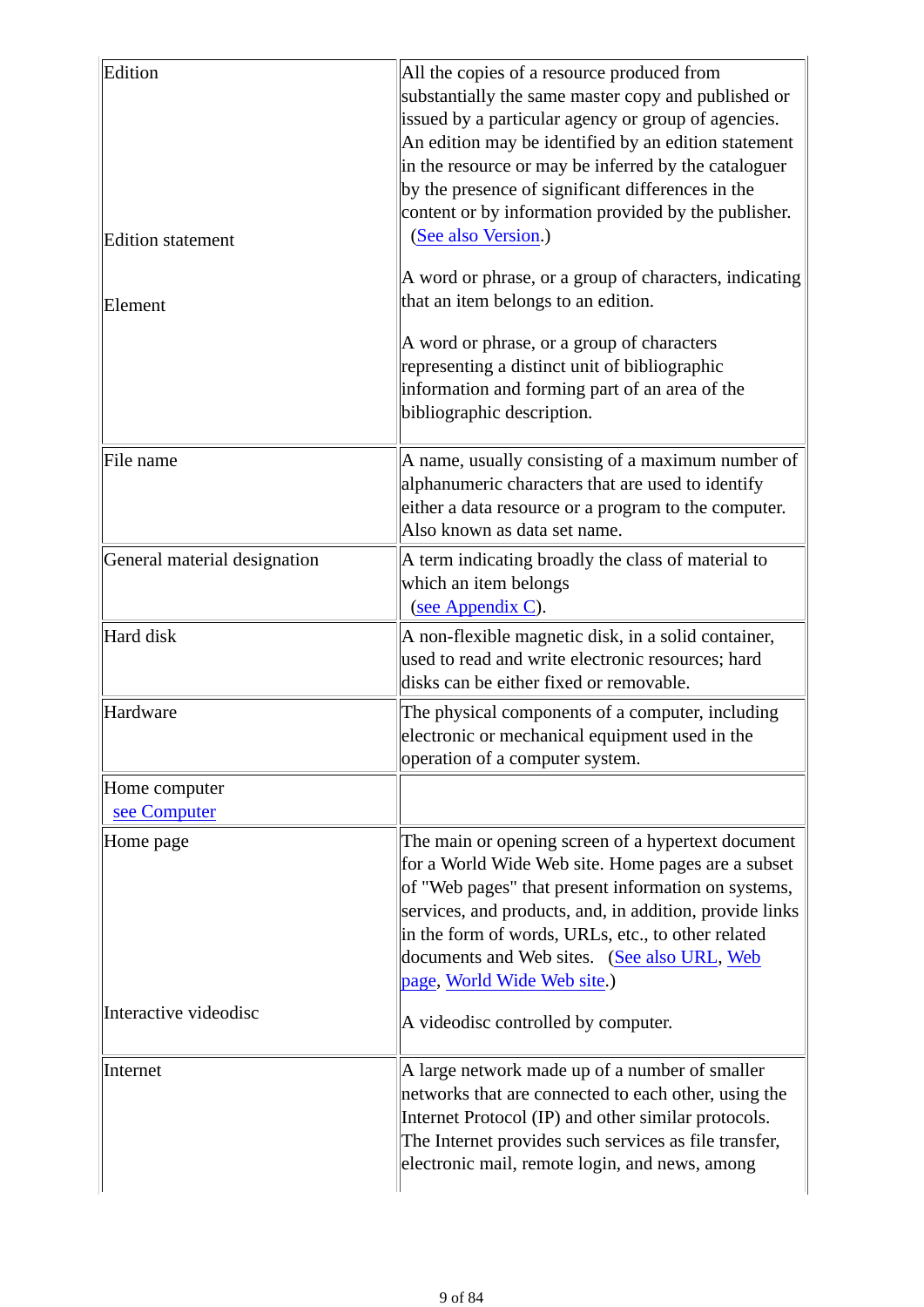|                                                          | others. (See also World Wide Web.)                                                                                                                                                                                                                                                                                                                                                   |
|----------------------------------------------------------|--------------------------------------------------------------------------------------------------------------------------------------------------------------------------------------------------------------------------------------------------------------------------------------------------------------------------------------------------------------------------------------|
| <b>ISBN</b><br>(International Standard Book Number)      | A ten-digit number including a check digit and<br>preceded by the alphabetic prefix ISBN. The ISBN<br>identifies an edition of a work issued by one specific<br>publisher and is unique to that edition. It is assigned<br>by the national ISBN agency and is based on the ISO<br>standard ISO 2108-1978 (E) Documentation -<br><b>International Standard Book Numbering (ISBN).</b> |
| <b>ISSN</b><br>(International Standard Serial<br>Number) | An eight-digit number including a check digit and<br>preceded by the alphabetic prefix ISSN. The ISSN<br>together with the key title uniquely identifies a<br>particular title (see <b>ISDS Manual</b> , Part 1). It is<br>assigned by the ISSN Network and is based on the<br>ISO Standard ISO 3297-1986.                                                                           |
| Key title                                                | The unique name assigned to a serial by the ISSN<br>Network and inseparably linked with its International<br>Standard Serial Number (ISSN).                                                                                                                                                                                                                                          |
| Listing                                                  | A printout or display of the text of a program or the<br>contents of a resource.                                                                                                                                                                                                                                                                                                     |
| Local access                                             | A method of obtaining an electronic resource by use<br>of a physical carrier, such as a disk/disc, cassette, or<br>cartridge, designed to be inserted by the user into a<br>peripheral attached to a computer - typically a<br>microcomputer.                                                                                                                                        |
| Logical record<br>see Record                             |                                                                                                                                                                                                                                                                                                                                                                                      |
| Magnetic disk<br>see Hard disk                           |                                                                                                                                                                                                                                                                                                                                                                                      |
| Main series                                              | A numbered series which contains one or more<br>sub-series.                                                                                                                                                                                                                                                                                                                          |
| Menu                                                     | A list of available options that are built into a file.                                                                                                                                                                                                                                                                                                                              |
| Monographic item                                         | An item either complete in one part or complete, or<br>intended to be completed, in a finite number of<br>separate parts.                                                                                                                                                                                                                                                            |
| Multi-level description                                  | A method of bibliographic description based on the<br>division of descriptive information into two or more<br>levels. The first level contains information common<br>to the whole or main item. The second and<br>subsequent levels contain information relating to the<br>individual unit.                                                                                          |
| Multi-part resource                                      | A monographic resource in a finite number of<br>physically separate partsknown to have been<br>conceived or published as an entity; the separate parts<br>may have their own titles and statements of<br>responsibility.                                                                                                                                                             |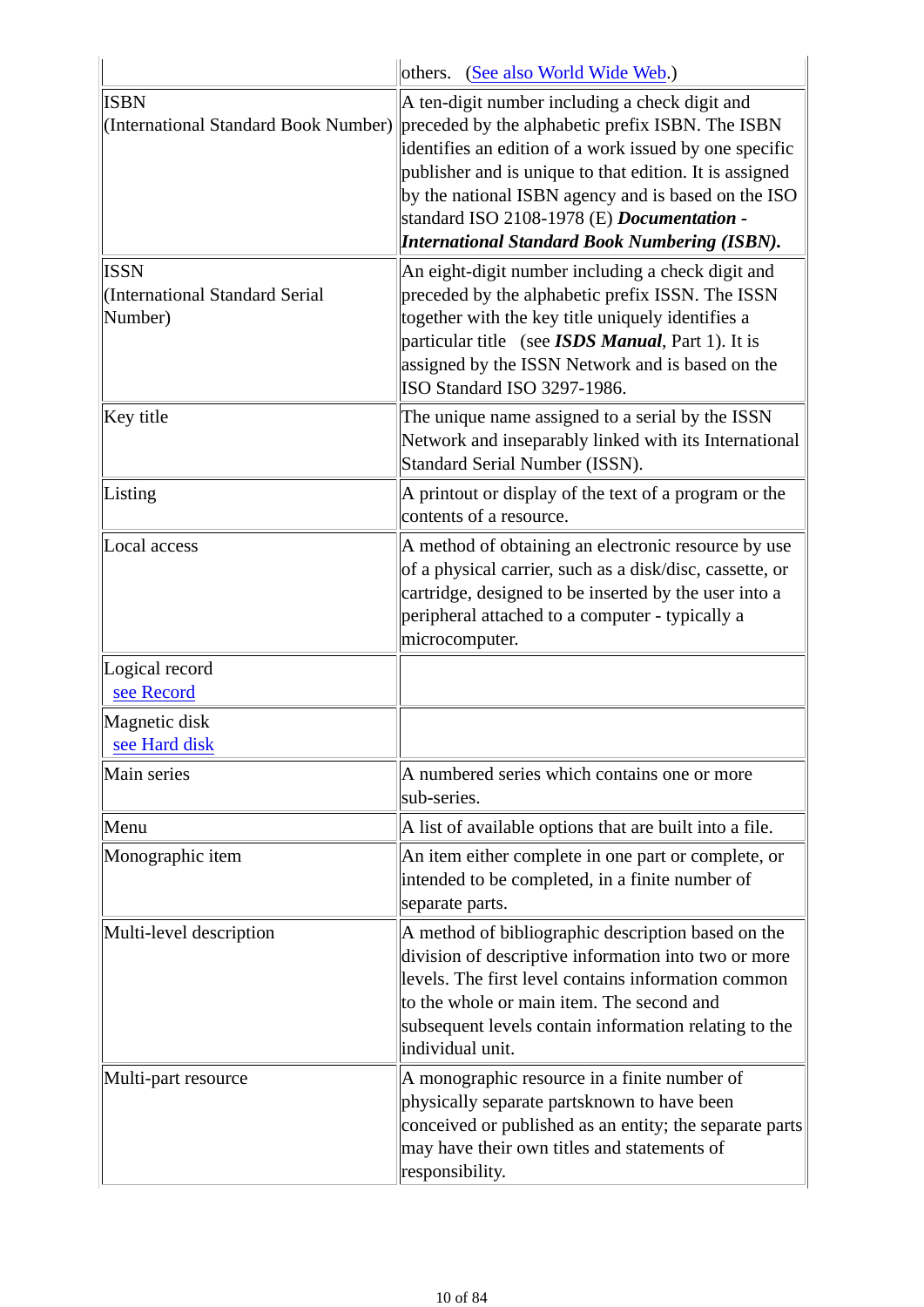| Other title information           | A word or phrase, or a group of characters, appearing<br>in conjunction with, and subordinate to, the title<br>proper of the item. Other title information also occurs<br>in conjunction with, and subordinate to, other titles<br>(e.g. parallel titles, titles of individual works<br>contained in the item, and titles in series/sub-series<br>statements). Other title information qualifies,<br>explains or completes the title to which it applies, or<br>is indicative of the character, contents, etc., of the<br>item or the works contained in it, or is indicative of<br>the motive for, or the occasion of, the item's<br>production. The term includes sub-titles, but does not<br>include variant titles (e.g. spine titles, sleeve titles)<br>found in the item but not on the prescribed source of<br>information. |
|-----------------------------------|------------------------------------------------------------------------------------------------------------------------------------------------------------------------------------------------------------------------------------------------------------------------------------------------------------------------------------------------------------------------------------------------------------------------------------------------------------------------------------------------------------------------------------------------------------------------------------------------------------------------------------------------------------------------------------------------------------------------------------------------------------------------------------------------------------------------------------|
| Parallel edition statement        | The edition statement in another language and/or<br>script.                                                                                                                                                                                                                                                                                                                                                                                                                                                                                                                                                                                                                                                                                                                                                                        |
| Parallel title                    | The title proper (or the title of an individual work<br>given in an item with no collective title proper) in<br>another language and/or script; or a title in another<br>language and/or script presented as an equivalent of<br>the title proper. Parallel titles also occur in<br>conjunction with the title(s) proper in series/sub-<br>series statements.                                                                                                                                                                                                                                                                                                                                                                                                                                                                      |
| Peripheral                        | An accessory connected to a computer system that is<br>usually used to conduct input-output operations (e.g.<br>a printer, joystick).                                                                                                                                                                                                                                                                                                                                                                                                                                                                                                                                                                                                                                                                                              |
| Personal computer<br>see Computer |                                                                                                                                                                                                                                                                                                                                                                                                                                                                                                                                                                                                                                                                                                                                                                                                                                    |
| Photo CD<br>(Photo Compact Disc)  | A compact disc format developed by Kodak that<br>stores digitised 35 mm slides or negatives. A multi-<br>session CD-ROM drive is required to read images<br>that are added after the original set.                                                                                                                                                                                                                                                                                                                                                                                                                                                                                                                                                                                                                                 |
| Physical carrier                  | The physical medium on or in which data, sound,<br>images, programs, etc., may be stored. For certain<br>categories of material, the physical carrier consists of<br>a storage medium (e.g. tape, film) sometimes encased<br>in a plastic, metal, etc., housing (e.g. cassette,<br>cartridge) that is an integral part of the item.                                                                                                                                                                                                                                                                                                                                                                                                                                                                                                |
| Prescribed punctuation            | Punctuation supplied by the bibliographic agency to<br>precede or enclose the information in each element<br>(except the first element of area 1) or area of the<br>bibliographic description.                                                                                                                                                                                                                                                                                                                                                                                                                                                                                                                                                                                                                                     |
| Prescribed source of information  | The source or sources from which information is<br>taken for entry in each element or area of the<br>bibliographic description.                                                                                                                                                                                                                                                                                                                                                                                                                                                                                                                                                                                                                                                                                                    |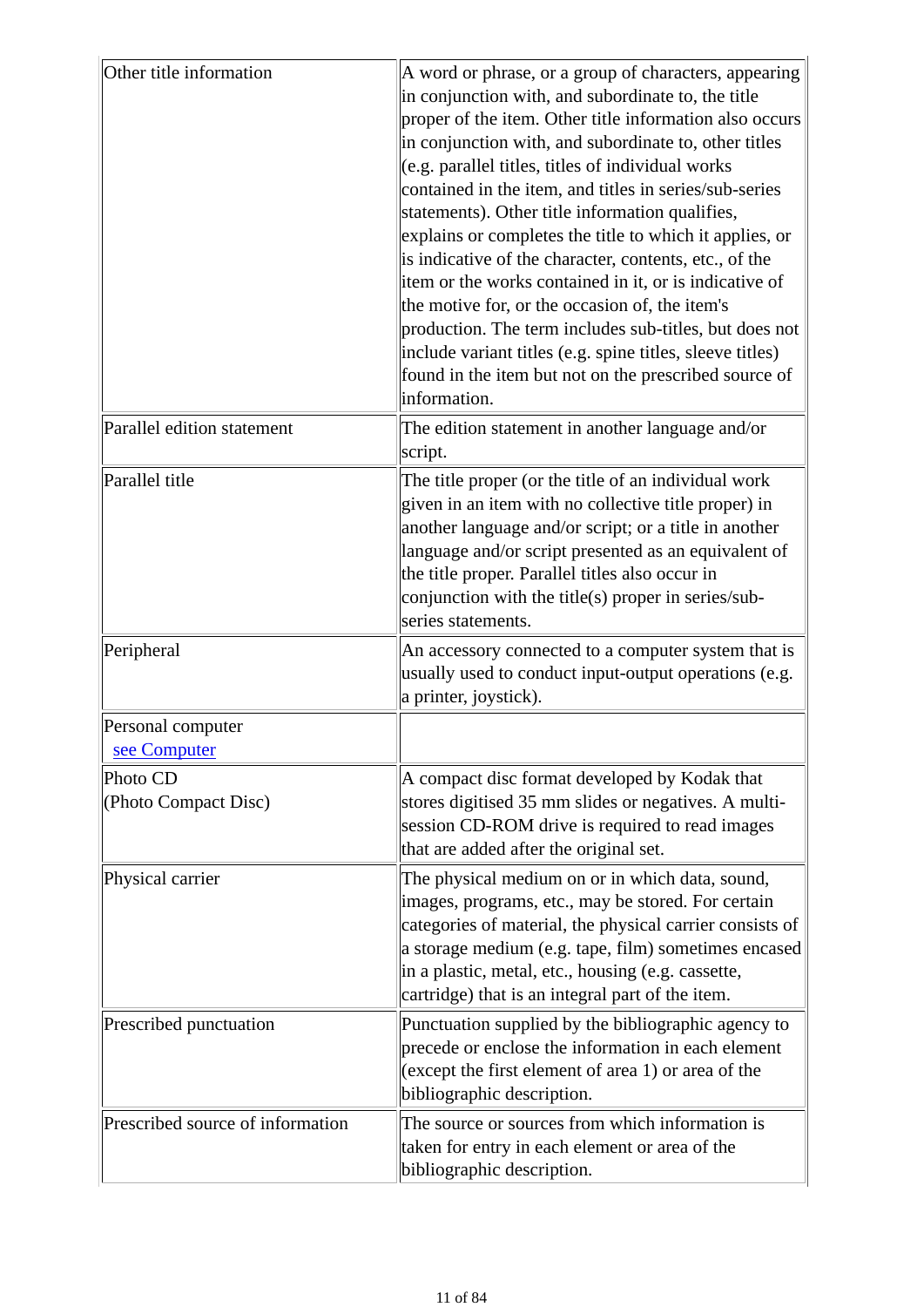| Producer                                    | The person or corporate body with the financial<br>and/or administrative responsibility for the physical<br>processes whereby an electronic resource is brought<br>into existence. Specific responsibilities may relate in<br>varying degrees to the creative and technical aspects<br>of a particular work, including collecting data and<br>converting data into a computerized form.                                                  |
|---------------------------------------------|------------------------------------------------------------------------------------------------------------------------------------------------------------------------------------------------------------------------------------------------------------------------------------------------------------------------------------------------------------------------------------------------------------------------------------------|
| Publication (Remote electronic<br>resource) | In the context of applying the ISBD(ER), all remote<br>electronic resources are considered to be published.<br>A formal statement of publication that includes place,<br>publisher, and date is given in the bibliographic<br>record when such information is available. If no place<br>or publisher information is available in the item, the<br>abbreviations "s.l." and "s.n." are given as<br>appropriate<br>(see $4.1$ and $4.2$ ). |
| Record                                      | A group of words, numbers, or symbols, or a<br>combination thereof, identified as a unit from the<br>standpoint of content or use (e.g. a bibliographic<br>entry in a library catalogue, a case in a survey, a<br>student test score).                                                                                                                                                                                                   |
| Remote access                               | A method of using an electronic resource when there<br>is no physical carrier to be handled by the user. The<br>resources are stored on large storage devices<br>maintained mechanically or by a computer<br>technician, including hard disks on microcomputers.                                                                                                                                                                         |
| Section title                               | The title specific to a section which serves to<br>distinguish one part of a group of related series<br>having a common title. The section title is dependent<br>on the common title for identification of a series<br>whether distinctive or not.                                                                                                                                                                                       |
| <b>Series</b>                               | A group of separate items related to one another by<br>the fact that each item bears, in addition to its own<br>title proper, a collective title applying to the group as<br>a whole, i.e. the title proper of the series. The<br>separate items may or may not be numbered.                                                                                                                                                             |
| Series statement                            | The main elements identifying a series, including any<br>numbering of the separate items within the series.<br>Also includes a statement that an item forms part of a<br>multi-part resource.<br>(See also Sub-series statement.)                                                                                                                                                                                                        |
| Specific material designation               | The term indicating the specific class of material to<br>which the item belongs<br>(see Appendix C).                                                                                                                                                                                                                                                                                                                                     |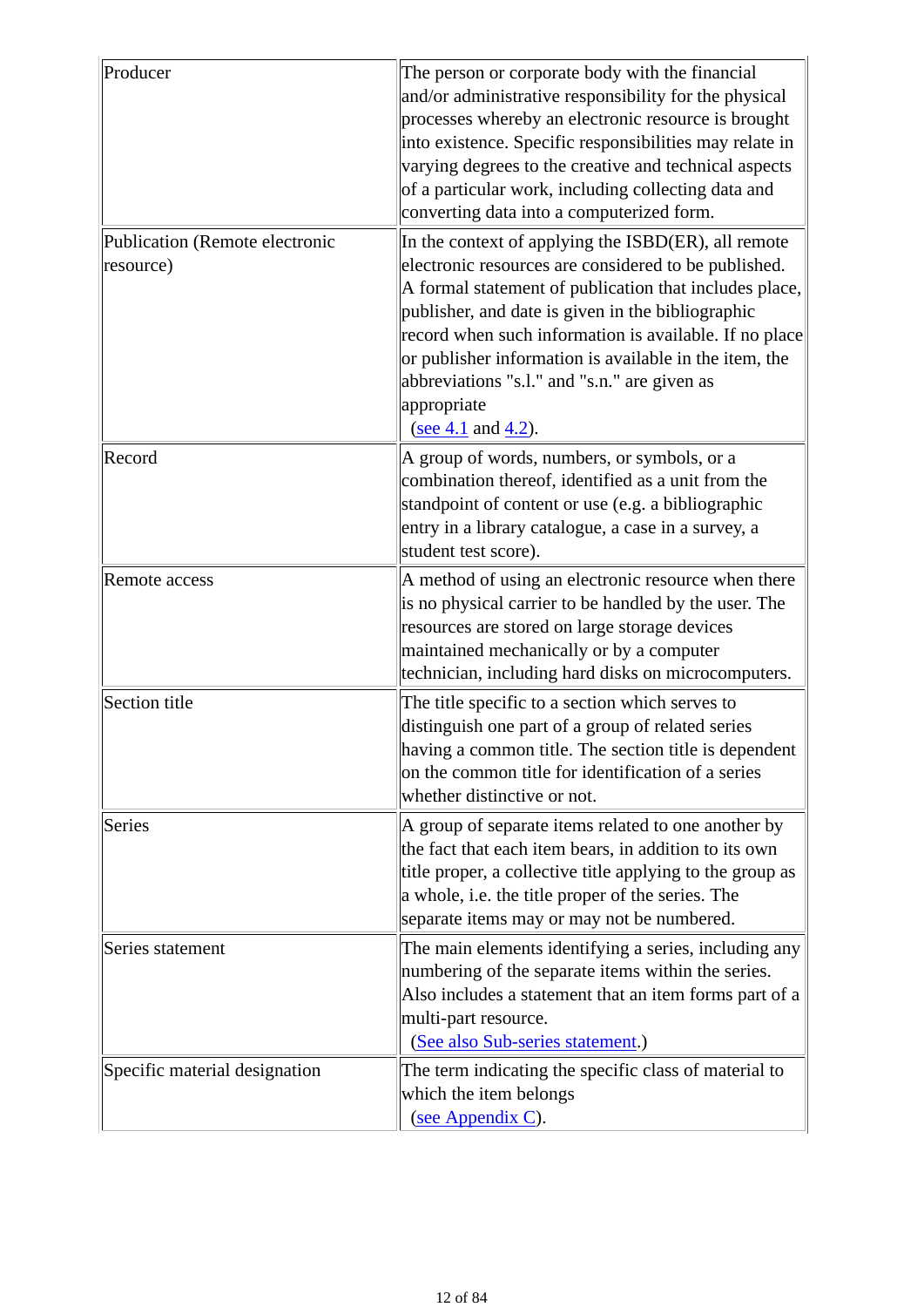| Statement of responsibility           | $Name(s)$ , phrase $(s)$ , or groups $(s)$ of characters<br>relating to the identification and/or function of any<br>persons or corporate bodies responsible for or<br>contributing to the creation or realization of the<br>intellectual or artistic content of a work. Statements<br>of responsibility may occur in conjunction with titles<br>(e.g. the title proper, parallel title, titles of individual<br>works contained in the item, titles in series/sub-series<br>statements) or in conjunction with edition statements. |
|---------------------------------------|-------------------------------------------------------------------------------------------------------------------------------------------------------------------------------------------------------------------------------------------------------------------------------------------------------------------------------------------------------------------------------------------------------------------------------------------------------------------------------------------------------------------------------------|
| Sub-series                            | A series which appears as part of a numbered series<br>(main series). The sub-series may or may not have a<br>title dependent on that of the main series.<br>(See also Common title, Dependent title.)                                                                                                                                                                                                                                                                                                                              |
| Sub-series designation                | Word or lettering or numbering, or a combination of<br>these, following the title of the main series, which<br>can stand alone or in conjunction with the title of the<br>sub-series.                                                                                                                                                                                                                                                                                                                                               |
| Sub-series statement                  | The main elements identifying a sub-series, including<br>any numbering of the separate items within the<br>sub-series. In the case of a sub-series the title of<br>which is dependent on the title of the main series, the<br>sub-series statement includes both the title of the<br>series and the sub-series, and may include a<br>sub-series designation.<br>(See also Series statement.)                                                                                                                                        |
| TEI (Text Encoding Initiative) header | Descriptive and declarative information making up<br>an "electronic title page" that is attached to a<br>TEI-conformant electronic text. The header consists<br>of four principal components: a file description,<br>encoding description, profile description and revision<br>description.                                                                                                                                                                                                                                         |
| Terminal                              | An input-output device consisting of a keyboard and<br>a monitor or screen, which is used to send or receive<br>information or instructions.                                                                                                                                                                                                                                                                                                                                                                                        |
| Title                                 | A word or phrase, or a group of characters, usually<br>appearing in an item, naming the item or the work (or<br>any one of a group of individual works) contained in<br>it. An item will usually contain several titles (e.g. on<br>the item itself or on the front or the spine of the<br>container), and these titles may be identical or may<br>differ from one another.                                                                                                                                                         |
| Title proper                          | The chief title of an item, i.e. the title of an item in<br>the form in which it appears in the prescribed sources<br>of information for the title and statement of<br>responsibility area. The title proper includes any                                                                                                                                                                                                                                                                                                           |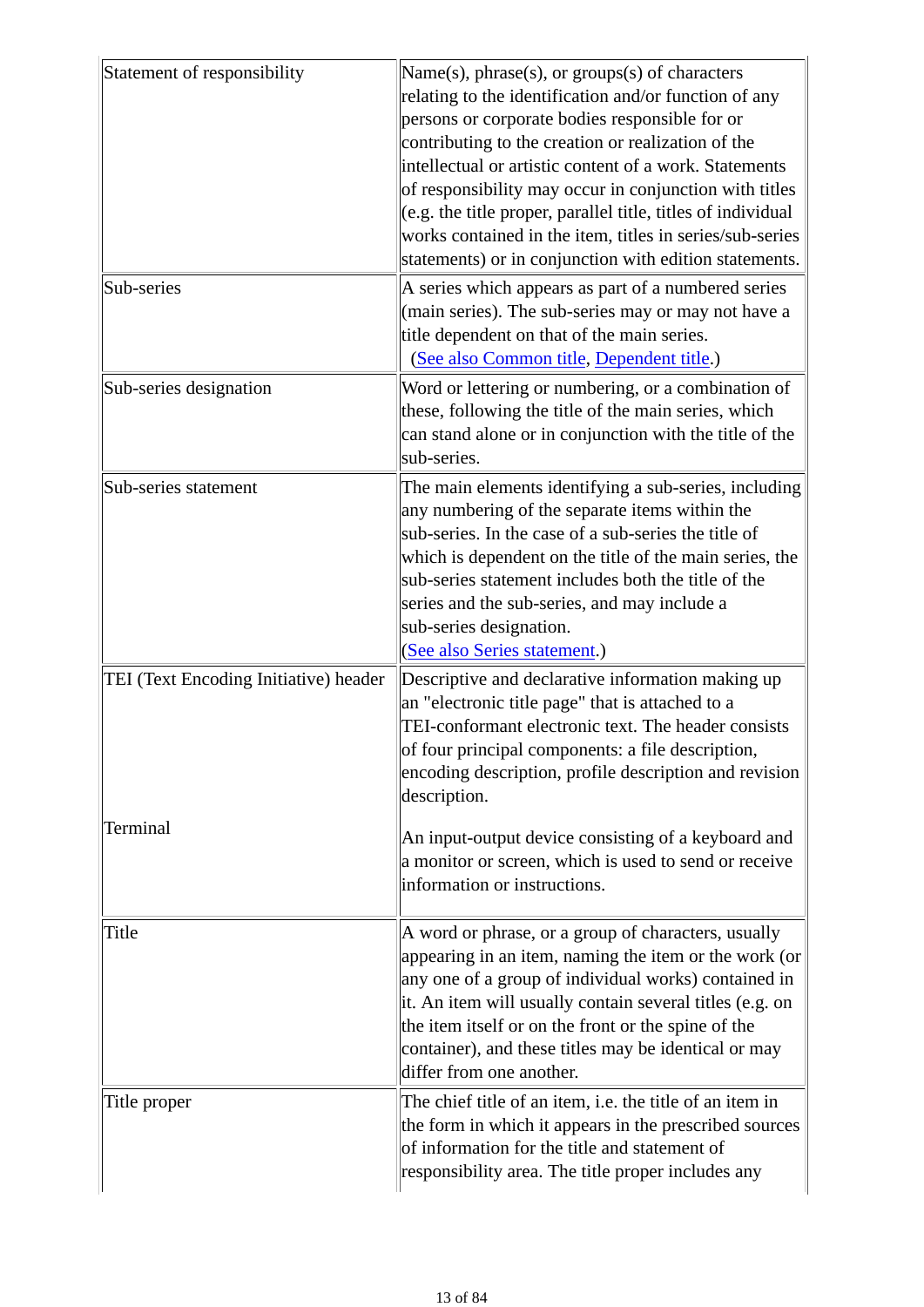|                                          | alternative title but excludes parallel titles and other<br>title information.                                                                                                                                                                                                                                                                                                         |
|------------------------------------------|----------------------------------------------------------------------------------------------------------------------------------------------------------------------------------------------------------------------------------------------------------------------------------------------------------------------------------------------------------------------------------------|
|                                          | For items containing several individual works, the<br>title proper is the collective title. Items containing<br>several individual works and lacking a collective title<br>are considered not to have a title proper. A series or<br>sub-series also has its own title proper. Certain titles<br>proper are made up of multiple titles, called common<br>title and dependent title(s). |
| Title screen                             | Title information appearing on a monitor or screen,<br>usually displayed in the first or opening frame(s) of a<br>resource.                                                                                                                                                                                                                                                            |
| <b>URL</b><br>(Uniform Resource Locator) | An address system for locating an electronic resource<br>on a computer network. A URL consists of a service<br>identifier followed by a specified protocol that is<br>used to obtain a desired resource (e.g.<br>http://www.ieee.org/).                                                                                                                                                |
| Version<br>Videodisc, Interactive        | A related term for edition. Versions may indicate<br>major or minor changes and, as such, may not<br>constitute a reliable guide to indicate a new edition.<br>(See also Edition.)                                                                                                                                                                                                     |
| see Interactive videodisc                |                                                                                                                                                                                                                                                                                                                                                                                        |
| Web page                                 | One of the pages of a hypertext document in a World<br>Wide Web site. Web pages, including the subset<br>"home pages", refer to the huge collection of<br>documents that make up the World Wide Web. (See<br>also Home page, World Wide Web.)                                                                                                                                          |
| Web site<br>see World Wide Web site      |                                                                                                                                                                                                                                                                                                                                                                                        |
| World Wide Web<br>World Wide Web site    | An Internet service that links documents through the<br>use of hypertext technology. Links in the form of<br>words, URLs, etc., serve to find and access<br>documents stored on the Internet. (See also URL,<br>Internet.)                                                                                                                                                             |
|                                          | A location, identified in the form of a URL, on the<br>World Wide Web that stores Web pages for access<br>and use. (See also URL, Web page, World Wide<br>Web.)                                                                                                                                                                                                                        |

# **0.3 Comparative outline of the ISBD(G) and the ISBD(ER)**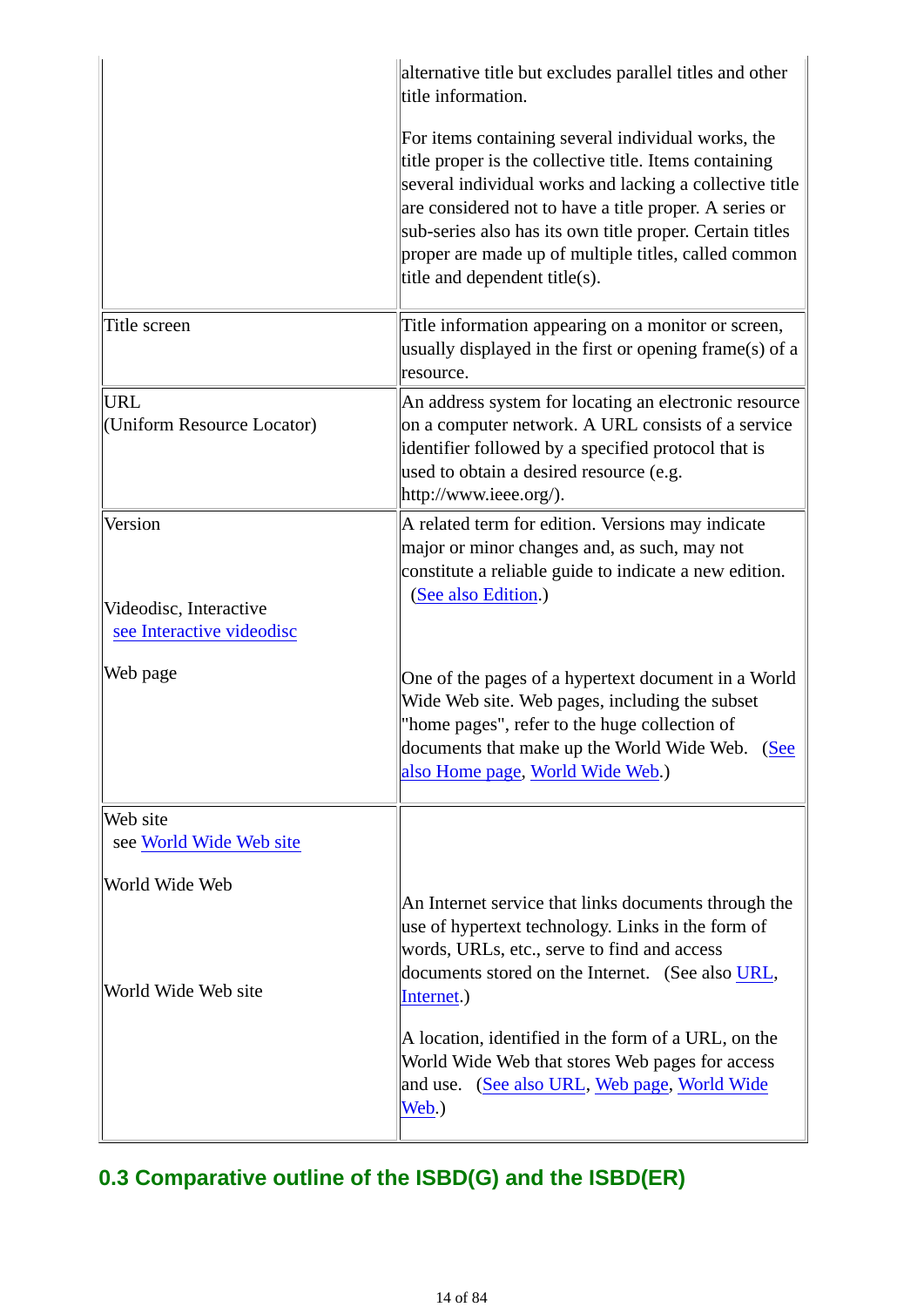# **0.3.1 Outline of the ISBD(G)**

**Note: Each area, other than the first, is preceded by a point, space, dash, space (. - ).**

| Area                                                  | <b>Prescribed</b><br>preceding<br>(or enclosing)<br>punctuation<br>for elements | <b>Element</b>                                                                                         |
|-------------------------------------------------------|---------------------------------------------------------------------------------|--------------------------------------------------------------------------------------------------------|
| 1. Title and statement of<br>responsibility area      |                                                                                 | 1.1 Title proper                                                                                       |
|                                                       | $\begin{bmatrix} 1 \end{bmatrix}$                                               | 1.2 General material designation                                                                       |
|                                                       | $=$                                                                             | 1.3 Parallel title                                                                                     |
|                                                       |                                                                                 | 1.4 Other title information                                                                            |
|                                                       |                                                                                 | 1.5 Statements of responsibility<br><b>First statement</b><br>Subsequent statement                     |
| 2. Edition area                                       |                                                                                 | 2.1 Edition statement                                                                                  |
|                                                       | $=$                                                                             | 2.2 Parallel edition statement                                                                         |
|                                                       |                                                                                 | 2.3 Statements of responsibility relating to<br>the edition<br>First statement<br>Subsequent statement |
|                                                       | ,                                                                               | 2.4 Additional edition statement                                                                       |
|                                                       |                                                                                 | 2.5 Statements of responsibility following an<br>additional edition statement<br>First statement       |
|                                                       |                                                                                 | Subsequent statement                                                                                   |
| 3. Material (or type of publication)<br>specific area |                                                                                 |                                                                                                        |
| 4. Publication, distribution, etc., area              |                                                                                 | 4.1 Place of publication, distribution, etc.<br>First place<br>Subsequent place                        |
|                                                       | ,                                                                               | 4.2 Name of publisher, distributor, etc.                                                               |
|                                                       | $\prod$                                                                         | 4.3 Statement of function of distributor                                                               |
|                                                       |                                                                                 | 4.4 Date of publication, distribution, etc.                                                            |
|                                                       | ,                                                                               | 4.5 Place of manufacture                                                                               |
|                                                       |                                                                                 | 4.6 Name of manufacturer                                                                               |
|                                                       | .)                                                                              | 4.7 Date of manufacture                                                                                |
|                                                       |                                                                                 |                                                                                                        |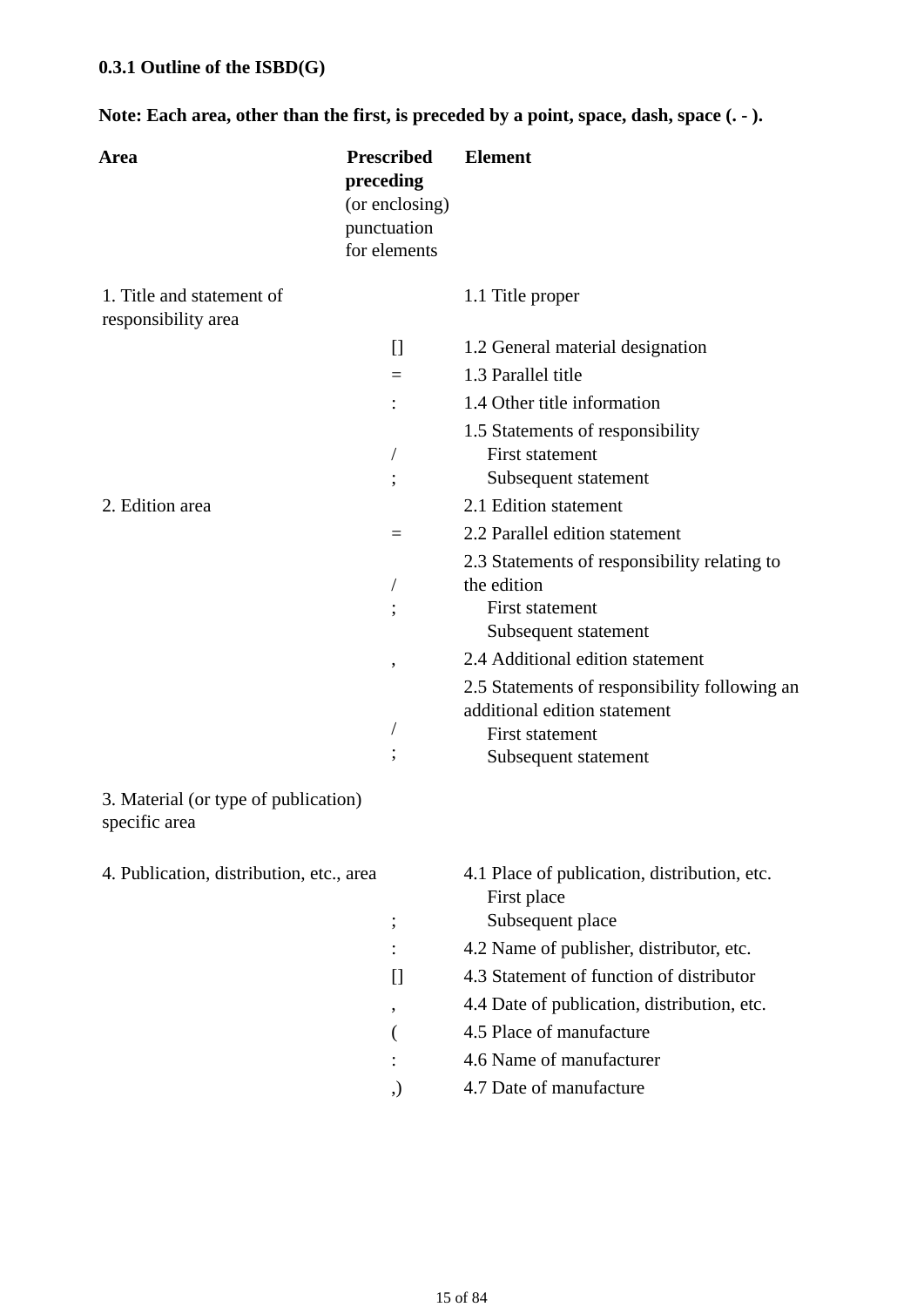| 5. Physical description area                                     |                         | 5.1 Specific material designation and extent<br>of item |
|------------------------------------------------------------------|-------------------------|---------------------------------------------------------|
|                                                                  |                         | 5.2 Other physical details                              |
|                                                                  | $^{+}$                  | 5.3 Dimensions of item                                  |
|                                                                  |                         | 5.4 Accompanying material                               |
| 6. Series area                                                   | $=$                     | 6.1 Title proper of series or sub-series                |
| Note:                                                            |                         | 6.2 Parallel title of series or sub-series              |
| A series statement is enclosed by                                |                         | 6.3 Other title information of series or<br>sub-series  |
| parentheses. When there are two or                               |                         | 6.4 Statements of responsibility relating to            |
| more series statements, each is                                  |                         | the series or sub-series                                |
| enclosed by parentheses.                                         | ,                       | First statement<br>Subsequent statement                 |
|                                                                  |                         | 6.5 International Standard Serial Number of             |
|                                                                  |                         | series or sub-series                                    |
|                                                                  |                         | 6.6 Numbering within series or sub-series               |
| 7. Note area                                                     |                         |                                                         |
| 8. Standard number (or alternative)<br>and terms of availability | $\qquad \qquad =\qquad$ | 8.1 Standard number (or alternative)                    |
|                                                                  |                         | 8.2 Key title                                           |
|                                                                  | $\left( \right)$        | 8.3 Terms of availability and/or price                  |
|                                                                  |                         | 8.4 Qualification (in varying positions)                |

### **0.3.2 Outline of the ISBD(ER)**

|                                                                                 | Note: Each area, other than the first, is preceded by a point, space, dash, space (. - ). |
|---------------------------------------------------------------------------------|-------------------------------------------------------------------------------------------|
| <b>Prescribed</b><br>preceding<br>(or enclosing)<br>punctuation<br>for elements | <b>Element</b>                                                                            |
|                                                                                 | 1.1 Title proper                                                                          |
| $\prod$                                                                         | 1.2 General material designation<br>(optional)                                            |
| $=$                                                                             | *1.3 Parallel title                                                                       |
|                                                                                 | *1.4 Other title information                                                              |
|                                                                                 | 1.5 Statements of responsibility<br>First statement<br>* Subsequent statement             |
|                                                                                 |                                                                                           |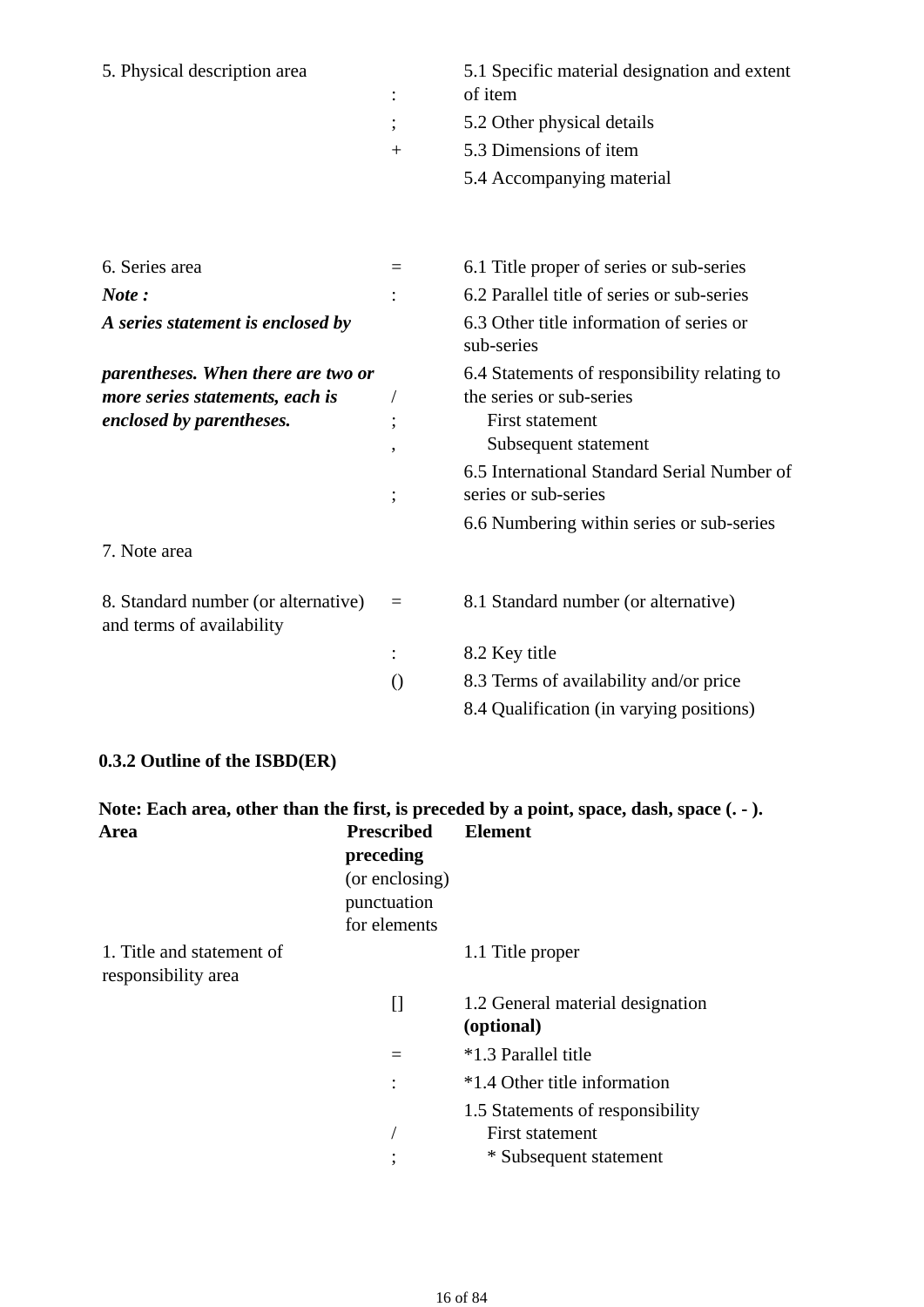| 2. Edition area                          |                                   | 2.1 Edition statement                                                         |
|------------------------------------------|-----------------------------------|-------------------------------------------------------------------------------|
|                                          | $=$                               | *2.2 Parallel edition statement                                               |
|                                          |                                   | (optional)                                                                    |
|                                          |                                   | 2.3 Statements of responsibility relating to                                  |
|                                          |                                   | the edition                                                                   |
|                                          |                                   | First statement                                                               |
|                                          |                                   | * Subsequent statement                                                        |
|                                          |                                   | *2.4 Additional edition statement                                             |
| 2. Edition area                          |                                   | 2.5 Statements of responsibility following an                                 |
|                                          |                                   | additional edition statement                                                  |
|                                          |                                   | First statement                                                               |
|                                          |                                   | * Subsequent statement                                                        |
| 3. Type and extent of resource           |                                   | 3.1 Designation of resource                                                   |
|                                          | $\left( \right)$                  | 3.2 Extent of resource                                                        |
|                                          |                                   | (optional)                                                                    |
| 4. Publication, distribution, etc.       |                                   | 4.1 Place of publication, production and/or<br>distribution, etc. First place |
|                                          | $\vdots$                          | * Subsequent place                                                            |
|                                          |                                   | *4.2 Name of publisher, producer and/or                                       |
|                                          |                                   | distributor, etc.                                                             |
|                                          | $\begin{bmatrix} 1 \end{bmatrix}$ | *4.3 Statement of function of distributor                                     |
|                                          |                                   | (optional)                                                                    |
|                                          | ,                                 | 4.4 Date of publication, production and/or                                    |
|                                          |                                   | distribution, etc.                                                            |
|                                          | (                                 | *4.5 Place of manufacture                                                     |
|                                          |                                   | (optional)                                                                    |
|                                          |                                   | *4.6 Name of manufacturer                                                     |
|                                          |                                   | (optional)                                                                    |
|                                          |                                   | 4.7 Date of manufacture                                                       |
|                                          | ),                                | (optional)                                                                    |
| 5. Physical description area             |                                   | 5.1 Specific material designation and extent                                  |
|                                          |                                   | of item                                                                       |
|                                          |                                   | 5.2 Other physical details                                                    |
|                                          |                                   | 5.3 Dimensions                                                                |
|                                          |                                   | *5.4 Accompanying material statement                                          |
|                                          | $^{+}$                            | (optional)                                                                    |
| 6. Series area                           |                                   | 6.1 Title proper of series or sub-series                                      |
| Note: A series statement is enclosed $=$ |                                   | *6.2 Parallel title of series or sub-series                                   |
| by parentheses. When there are two       |                                   | *6.3 Other title information                                                  |
| or more series statements, each          |                                   | (optional)                                                                    |
| is enclosed by parentheses.              |                                   | 6.4 Statements of responsibility relating to                                  |
|                                          |                                   | the series or sub-series First statement                                      |
|                                          |                                   | * Subsequent statement                                                        |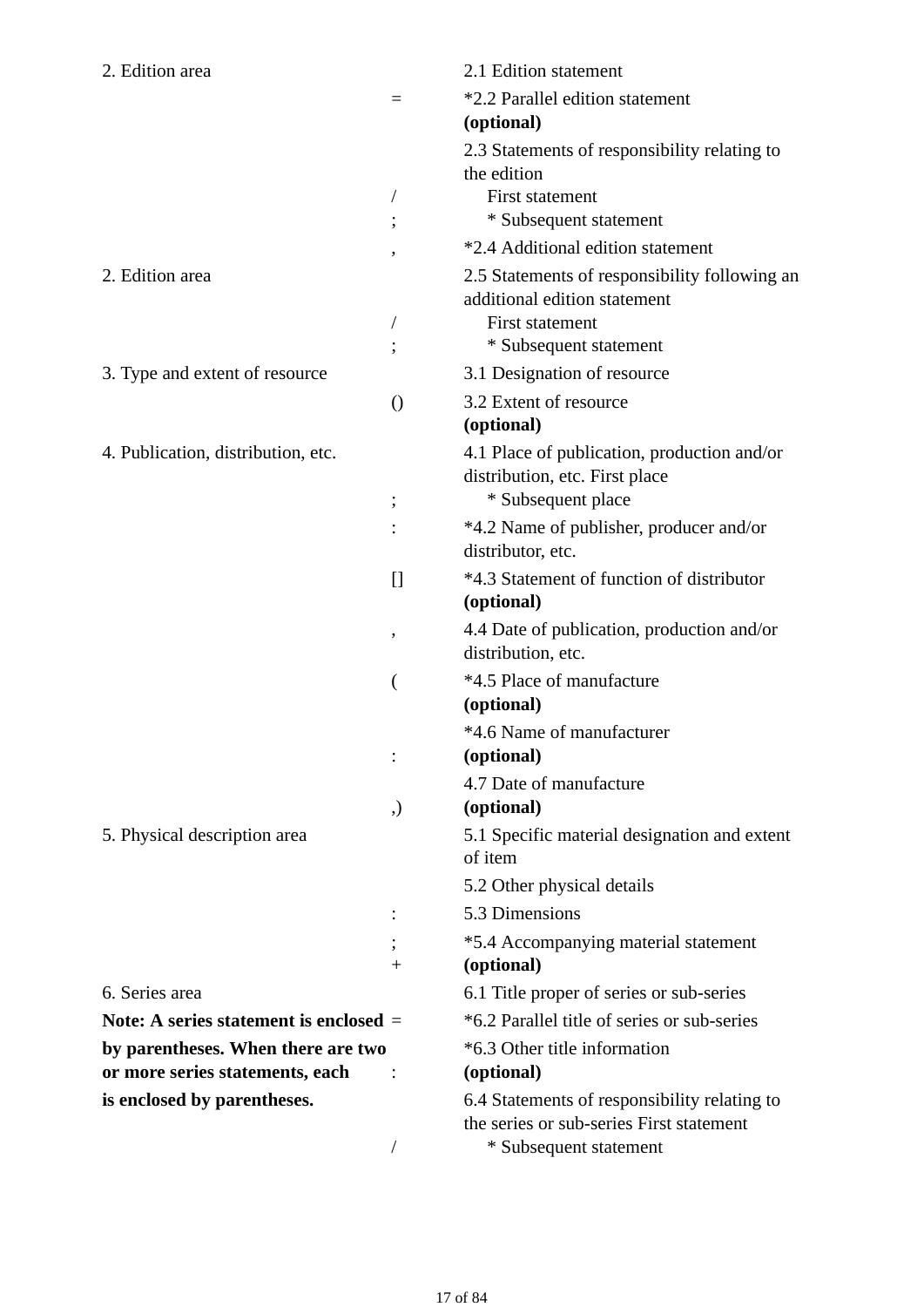|                                     | 6.5 International Standard Serial Number of<br>series or sub-series |
|-------------------------------------|---------------------------------------------------------------------|
|                                     | 6.6 Numbering within series or sub-series                           |
| 7. Note area                        |                                                                     |
| 8. Standard number (or alternative) | 8.1 Standard number                                                 |
| and terms of availability area      | (or alternative)                                                    |
|                                     | 8.2 Key title                                                       |
|                                     | 8.3 Terms of availability and/or price                              |
|                                     | (optional)                                                          |

#### **General notes on the outline of the ISBD(ER)**

- A. Optional elements are indicated as such (see 0.1.3).
- B. Elements preceded by an asterisk can be repeated when necessary.
- C. Areas 6 (Series), 7 (Note) and 8 (Standard number, etc.) can be repeated when necessary. In addition, area 5 (Physical description) can be repeated under certain circumstances (see area 5, Introductory note).
- D. In the above outline, the terms "first statement ...", "subsequent statement ..." and the like denote the order in which these statements are given and have no other connotation.
- E. No provisions are included in the ISBD(ER) for element 8.2 of the ISBD(G) outline (Key title). Provisions regarding qualifications to standard number (or alternative) or to a statement of terms of availability and/or price (element 8.4 of the ISBD(G)) are included in elements 8.1 and 8.3 respectively, rather than as a separate element.
- F. Whenever information normally associated with one area or element appears in the item linked linguistically as an integral part of another area or element, it is transcribed as such.

### **0.4 Punctuation**

**0.4.1** Each element of the description, except the first element of area 1, is either preceded or enclosed by prescribed punctuation (see 0.4.3 for other exceptions). Prescribed punctuation is preceded and followed by a space (a single space on a typewriter or an em space in printing) with the exception of the comma (,) and point (.) which are only followed by a space. The inclusion of other punctuation is at the discretion of the national bibliographic agency or cataloguing organization, as is the spacing before and after such punctuation. ISBD punctuation is retained even when this results in double punctuation (but see  $0.4.7$ ). For the punctuation of scripts written from right to left, see 0.4.11.

**0.4.2** Parentheses, i.e. curved brackets (()) and square brackets ([]) (see 0.4.8), are each to be treated as a single punctuation symbol, and the preceding space comes before the first (opening) parenthesis or square bracket and the following space comes after the second (closing)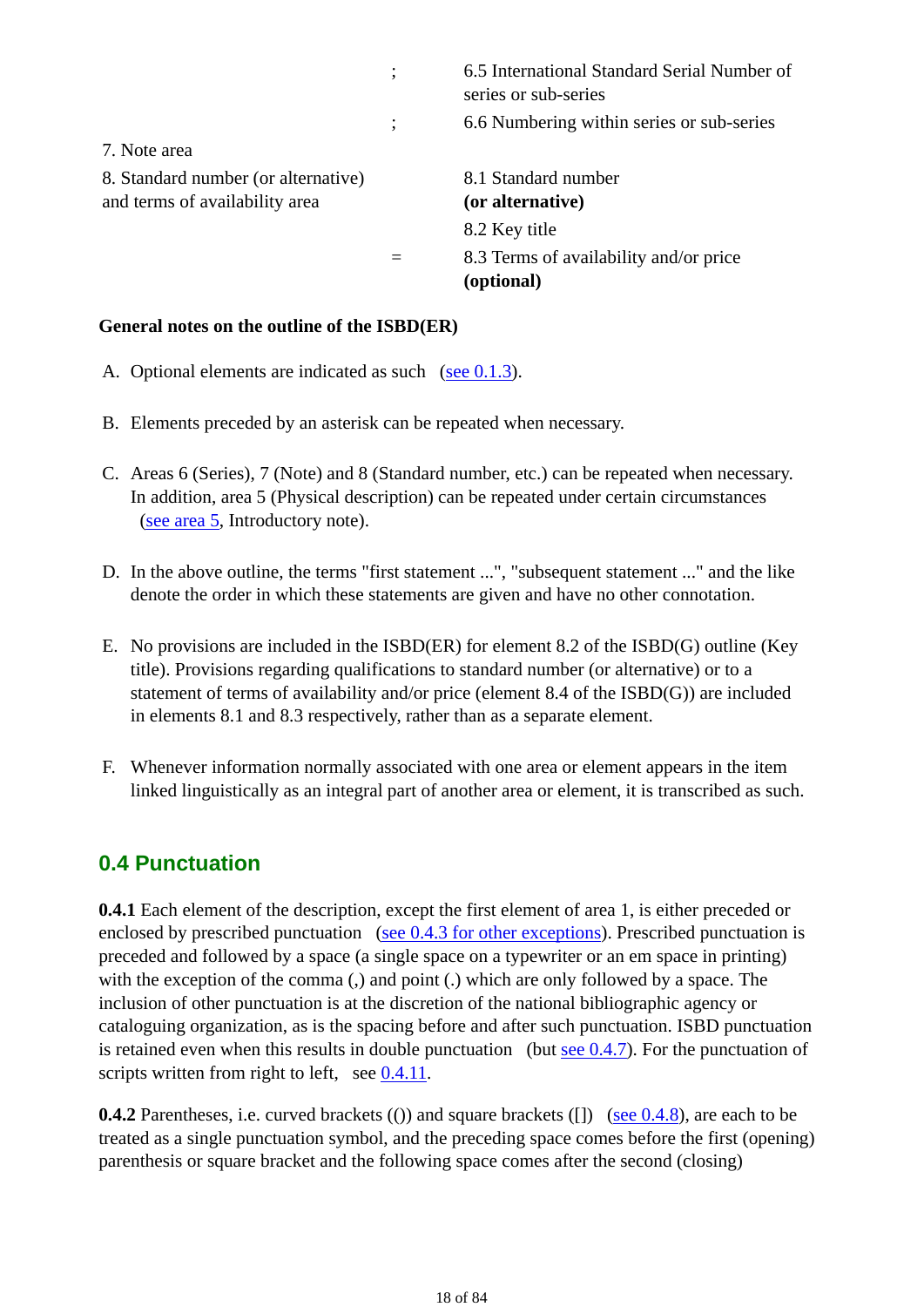parenthesis or square bracket (but see  $0.10$ ). If the parentheses or square brackets are preceded or followed by prescribed punctuation that ends or begins with a space, only one space is given.

**0.4.3** Each area of the ISBDs other than area 1 is preceded by a point, space, dash, space ( $\cdot$  -). unless that area is clearly separated from the preceding area by paragraphing, typography or indentation, in which case the point, space, dash, space may be omitted or replaced by a point (.) given at the end of the preceding area.

**0.4.4** When the first element of an area is not present in a description, the prescribed punctuation of the first element that is present is replaced by a point, space, dash, space (. - ) preceding the area.

**0.4.5** When an area is repeated, each repetition is preceded by a point, space, dash, space (. - ). except (a) in the condition described in 0.4.3, and (b) as provided by area 6, Punctuation pattern B-C, for multiple series statements.

**0.4.6** When an element is repeated, each repetition is preceded by the prescribed punctuation appropriate to the element.

**0.4.7** When an element ends with a point and the prescribed punctuation for the element which follows begins with a point, only one of the two points is given. e.g. 3rd ed. -

**not** 3rd ed.. - And then ... - 4th ed. **not** And then .... - 4th ed.

**0.4.8** Three punctuation symbols can be used in all or most areas:

A. Square brackets ([]) are prescribed punctuation to enclose particular elements in area 1 (see 1.2) and area 4 (see 4.3). Square brackets also enclose information found outside the prescribed sources of information (see  $(0.5.2)$ ) and interpolations in the description (see 0.6, 0.10, 0.11).

When successive elements within the same area are obtained from outside the prescribed source of information, they are enclosed in a single pair of square brackets unless one element is the general material designation, which is always enclosed in its own pair of square brackets. When successive elements are in different areas, each element is enclosed in a separate pair of square brackets.

- B. Marks of omission, i.e. three points (...), indicate the omission of some part of an element (see 0.7.1).
- C. Parentheses (()) are prescribed punctuation to enclose each series statement in area 6, to enclose certain elements in area 4 and to enclose information within particular elements in areas 3, 5 and 8.

One punctuation symbol, the plus symbol (+) preceded and followed by a space, is prescribed punctuation in area 5 (see 5.4).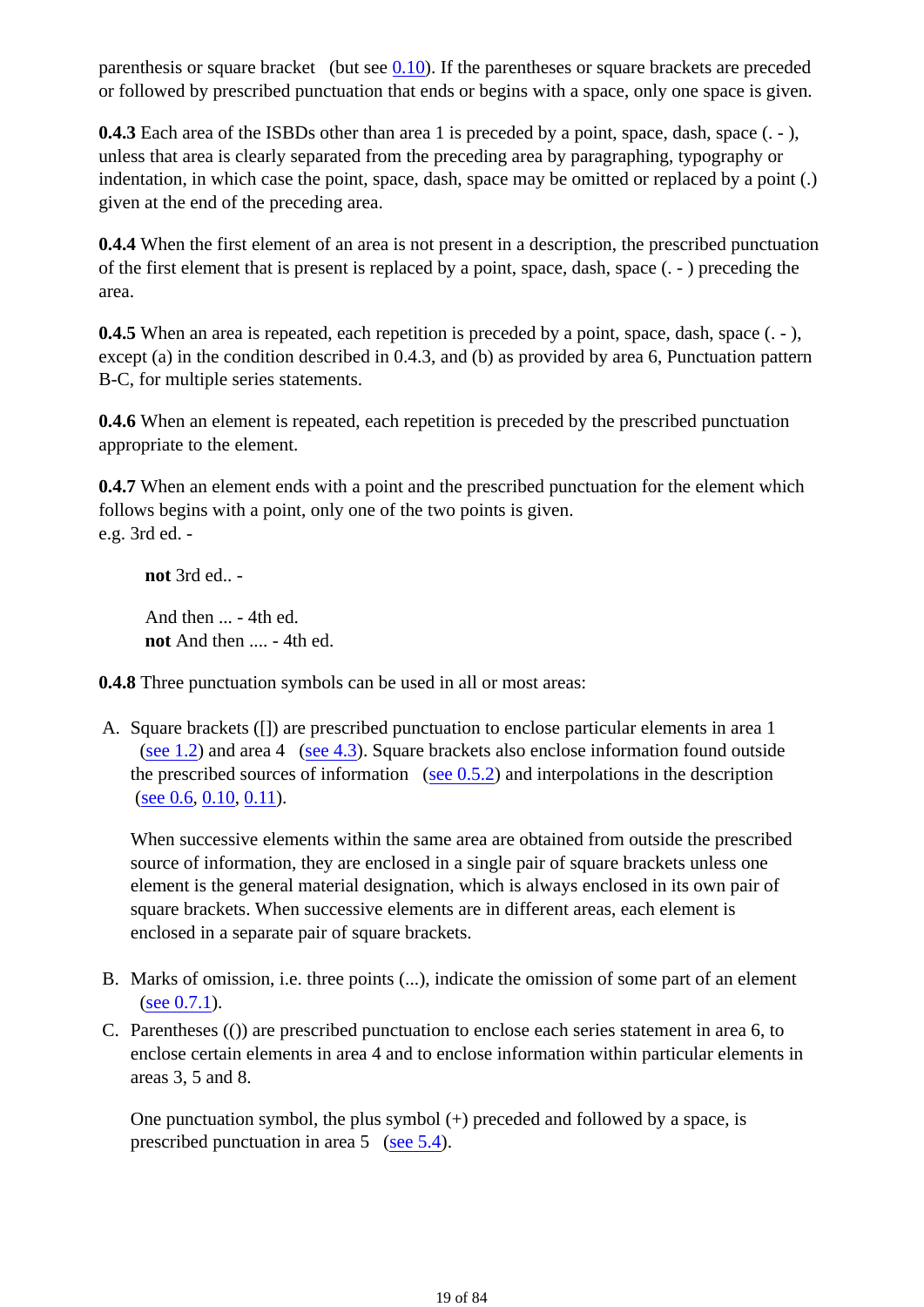**0.4.9** When in an area or an element the same information appears in two or more languages and/or scripts, the following provisions apply:

When one element is recorded in two or more languages and/or scripts, the information in each language and/or script after the first is preceded by a space, equals sign, space  $( = ).$ 

When, in a single area, two or more elements are recorded in two or more languages and/or scripts, the elements in each language and/or script are given together with the appropriate preceding punctuation for each element. The whole group of elements for the first language and/or script recorded is preceded by punctuation appropriate to the first element and each group after the first is preceded by a space, equals sign, space  $( = ).$ 

**0.4.10** An area or element that does not apply to the publication is not included in the description. The preceding or enclosing prescribed punctuation of such an area or element is also omitted.

**0.4.11** When information is given in scripts written from right to left, commas and semi-colons used as prescribed punctuation are reversed when that is the style of the script. Similarly, the point, space, dash, space combination of prescribed punctuation reads from right to left and the meanings of open and closed parentheses and square brackets are reversed. The diagonal slash and groups of western arabic numerals which are not reversed in such scripts are not reversed when given.

 See Appendix B for the treatment of information given both in scripts written from left to right and in scripts written from right to left.

# **0.5 Sources of information**

The information used in the description of an electronic resource is taken from certain sources in a prescribed order of preference.

### **0.5.1 Order of preference of sources**

Sources internal to the electronic resource shall be preferred to all other sources. Such information must be formally presented (e.g. in the title screen, main menu, program statements, first display of information, the header to the file including "Subject:" lines, home page, TEI (Text Encoding Initiative) header, or other identifying information prominently displayed).

When the resource is unreadable without processing (e.g. it is compressed or printer-formatted), the information should be taken from the resource when it is not compressed, or when it has been printed out, or otherwise processed for use.

When the information varies in degree of fullness in these sources, prefer the source which provides the fullest or most complete information.

When the information in the internal sources is insufficient or is not available (either because the sources are lacking or because the equipment to mount the resource is lacking), other sources may be selected according to the following order of preference.

A. Labels permanently affixed to or imprinted on the physical carrier of the resource;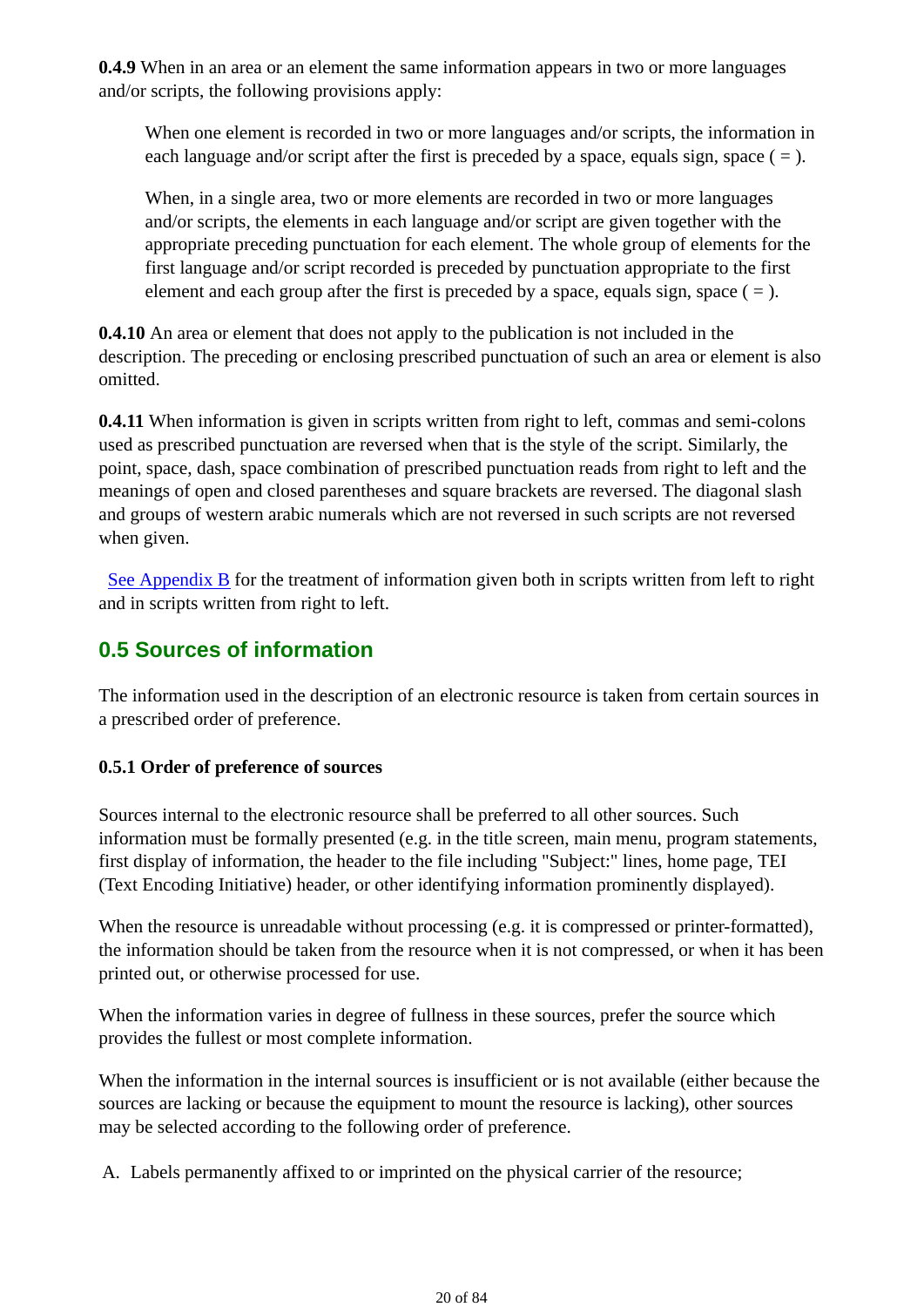B. Documentation, containers, or other accompanying material (e.g. publisher's letter). In using accompanying documentation, caution is to be exercised in distinguishing between information that applies to the documentation and that which pertains to the resource itself. When there are several items in the container and only the container has a collective title, the container is used rather than the labels of the individual items.

When the electronic resource consists of two or more separate physical parts (e.g. an interactive multimedia item made up of an electronic optical disc and videodisc), each with its own sources of information, prefer the source which provides information that applies to the resource as a whole and that includes a collective title.

When the information varies in degree of fullness in these sources, prefer the source which provides the fullest or most complete information.

In cases where the necessary information is not provided in any of the above sources, preference should be given to the following sources in this order:

other published descriptions of the resource (e.g. bibliographic databases, reviews)

other sources

#### **0.5.2 Prescribed sources of information**

The term "prescribed source" is used to characterize a source of information selected in accordance with the order of preference given above  $(0.5.1)$ . The prescribed source(s) of information for each area of the description is set out below. Information taken from outside the prescribed source(s) is enclosed in square brackets.

| Area                                               | <b>Prescribed sources of information</b>                                                                          |
|----------------------------------------------------|-------------------------------------------------------------------------------------------------------------------|
| 1. Title and statement of responsibility           | Internal sources; labels on the physical carrier;<br>documentation, containers, or other accompanying<br>material |
| 2. Edition                                         | Internal sources; labels on the physical carrier;<br>documentation, containers, or other accompanying<br>material |
| 3. Type and extent of resource                     | Any source                                                                                                        |
| 4. Publication, distribution, etc.                 | Internal sources; labels on the physical carrier;<br>documentation, containers, or other accompanying<br>material |
| 5. Physical description                            | Any source                                                                                                        |
| 6. Series                                          | Internal sources; labels on the physical carrier;<br>documentation, containers, or other accompanying<br>material |
| 7. Note                                            | Any source                                                                                                        |
| 9. Standard number (or alternative) and Any source |                                                                                                                   |

terms of availability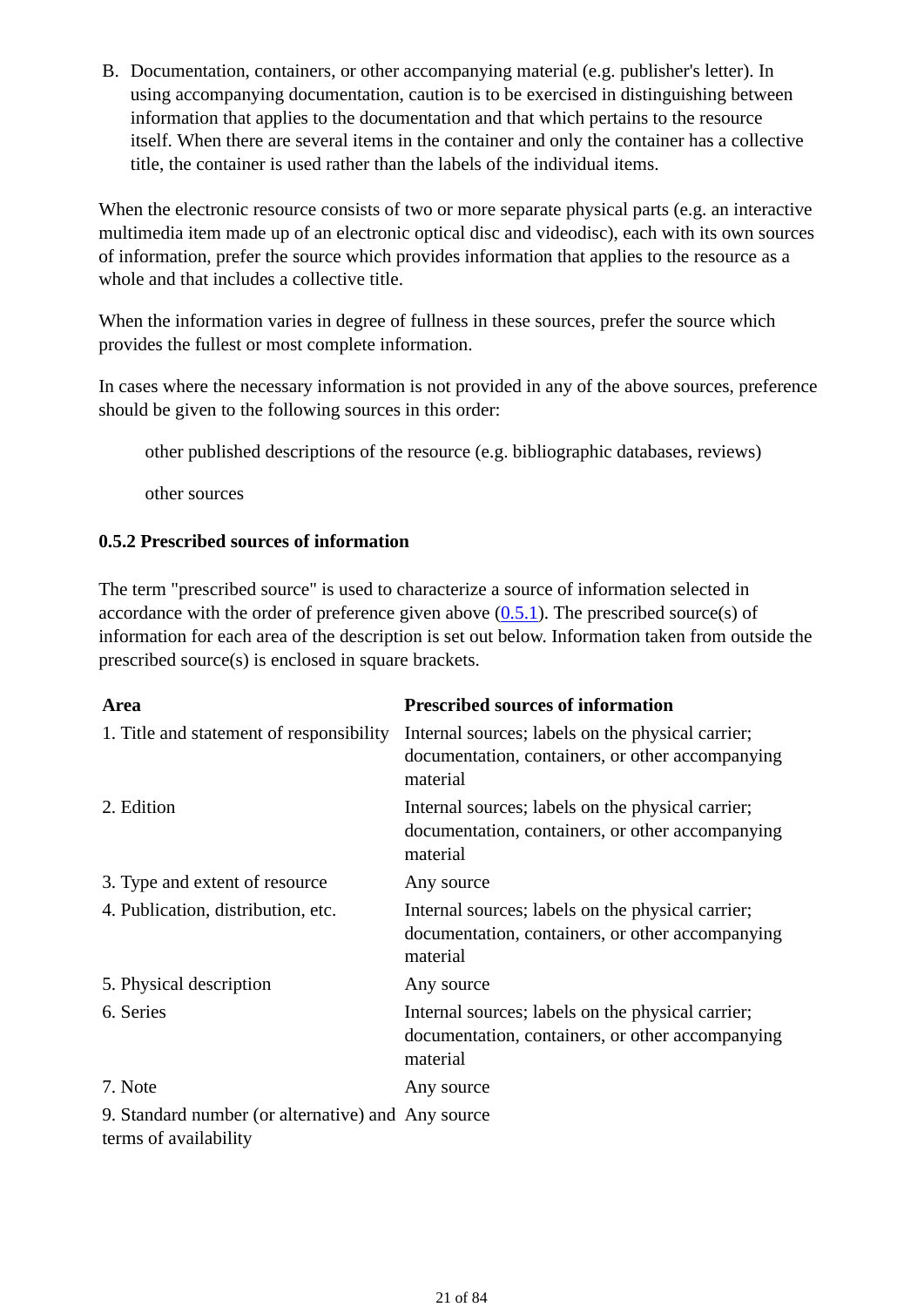The source of the title proper shall be recorded in all cases (see 7.1.1.2). The source of the edition statement shall be recorded whenever it differs from the source of the title (see 7.2.1).

# **0.6 Language and script of the description**

Elements in areas 1, 2, 4 and 6 are normally transcribed from the item and are, therefore, wherever practicable, in the language(s) and/or script(s) in which they appear there. Interpolations in these areas are enclosed in square brackets and are given in the language and/or script of the context of that part of the description, except:

- prescribed abbreviations (see  $(0.7)$ ) and prescribed interpolations (see  $(0.10, 0.11)$ ;
- general material designation (see 1.2) and statement of function of distributor (see 4.3) which, when supplied, are given in the language and/or script chosen by the national bibliographic agency.

Terms used in areas 3, 5, 7 and 8 are given in the language and/or script chosen by the national bibliographic agency, except:

- when an original title or variant title is provided in area 7;
- when quotations are provided in area 7;
- when key title is given in area 8.

The description of items appearing in scripts other than that used by the national bibliographic agency may, if necessary, be transliterated or transcribed without brackets into the script used by the agency.

# **0.7 Abridgements and abbreviations**

**0.7.1** In exceptional cases the abridgement of certain elements in the description is permitted (e.g. a lengthy title proper, see 1.1.4.1). In such cases, the omission is indicated by marks of omission.

**0.7.2** Certain abbreviations are prescribed in specific stipulations (e.g. 0.10, 1.5, 4.1, 4.2). Additional abbreviations are prescribed in the specialized ISBDs.

**0.7.3** In various stipulations in the ISBDs, provision is made for the use of "standard abbreviations" (e.g. 2.1) without specifying the forms of the abbreviations to be followed. These abbreviations are not prescribed, but it is recommended that ISO 832-1994, *Bibliographic Description and References - Rules for the Abbreviation of Bibliographic Terms*, or similar national standards, be used.

The abbreviations used throughout the ISBDs in the examples, other than those prescribed above in 0.7.2, are illustrative and not prescriptive.

**0.7.4** Except for specifically prescribed or permitted abridgements and abbreviations, the transcription of data in areas 1, 2 and 6 does not show abbreviations unless they appear in the source.

# **0.8 Capitalization**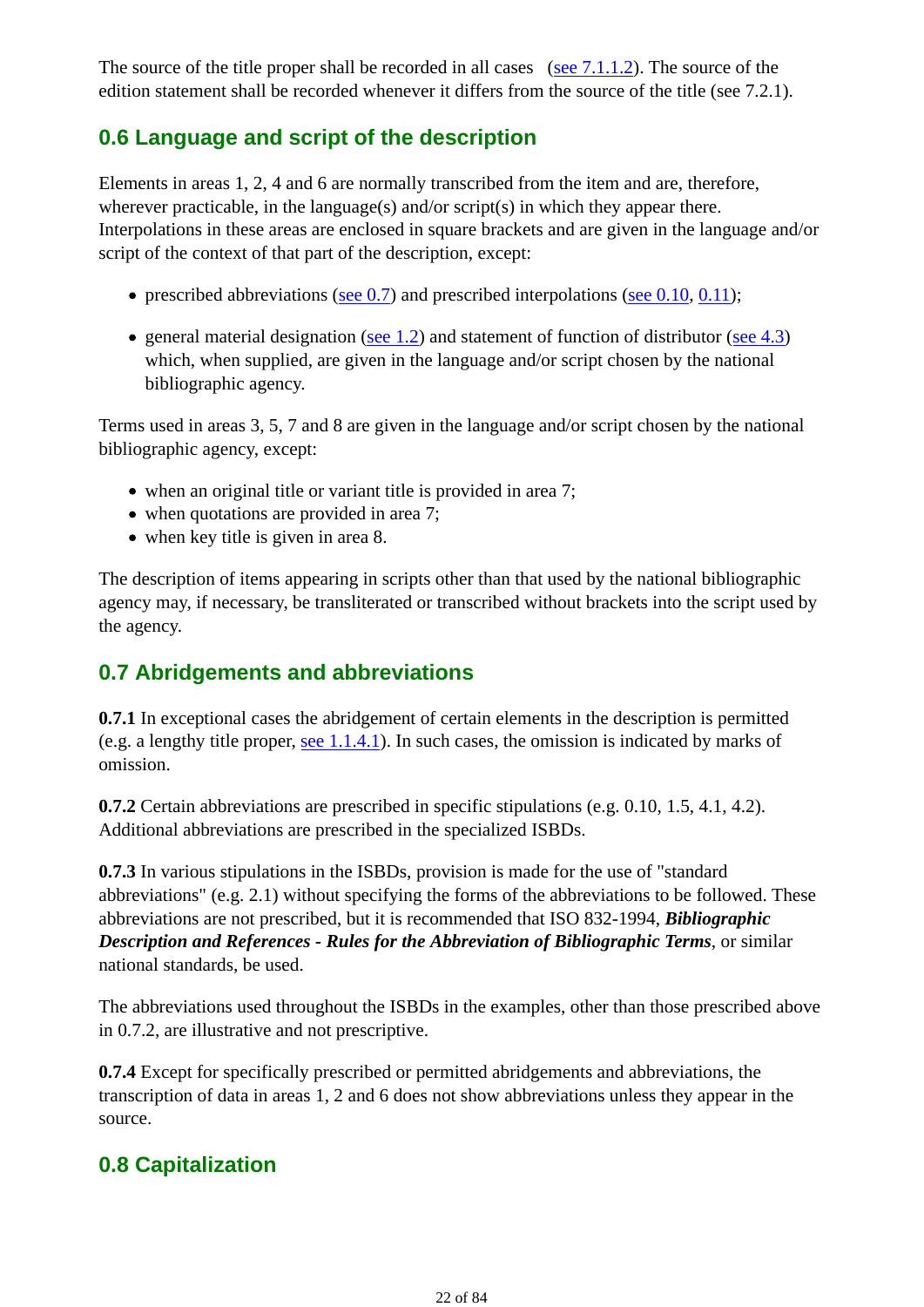Generally, the first element of each area should be a capital; the first letter of the first word of some elements (e.g. general material designation, parallel title, alternative title, section title) should also be a capital. Other capitalization should follow the appropriate usage for the language(s) and/or script(s) used in the description (see  $0.6$ ). When more than one language and/or script appears in the description, each should be capitalized in accordance with the usage of that language and/or script even when this produces an inconsistent pattern of capitalization for the description as a whole.

# **0.9 Examples**

The examples given throughout the ISBD(ER) are illustrative and not prescriptive except when the stipulations specify that the form found in the example(s) is to be followed. Most examples are based on the description of existing items, but some fictitious examples have been included.

In the English text of the ISBD(ER), the terms used and the words or short phrases added to the examples in areas 3, 4, 5, 7 and 8 are in English. It is anticipated that in translations of the ISBD(ER), such terms and words and phrases will be given in the language of the translation.

# **0.10 Misprints**

Inaccuracies or misspelled words are transcribed as they appear in the item. They may be followed by "sic" or "!", enclosed in square brackets ([sic] or [!]). Alternatively, the correct version may be added, enclosed in square brackets, the correction being preceded by "i.e." (*id est*), or its equivalent in another language and/or script. Letters or numbers which have been omitted from misspelled words or dates may be inserted, enclosed in square brackets (in this case not preceded or followed by a space).

e.g.

Small busines [sic] encyclopedias Virtual lib[r]ary

# **0.11 Symbols, etc.**

A symbol or other matter that cannot be reproduced by the typographic facilities available (normally, characters that are neither numeric nor alphabetic) is replaced by its description or its equivalency in letters or words, as appropriate. The substitution is placed in square brackets and an explanatory note is made if necessary. e.g.

/ by  $[E.B.C]$ 

**Note:** Author's initials represented on item by musical notes.

[3rd] ed.

**Note:** Number of edition represented on item by three asterisks.

I [love] Paris **Note:** The word 'love' in the title is represented on item by a heart symbol.

# *Specification of Elements*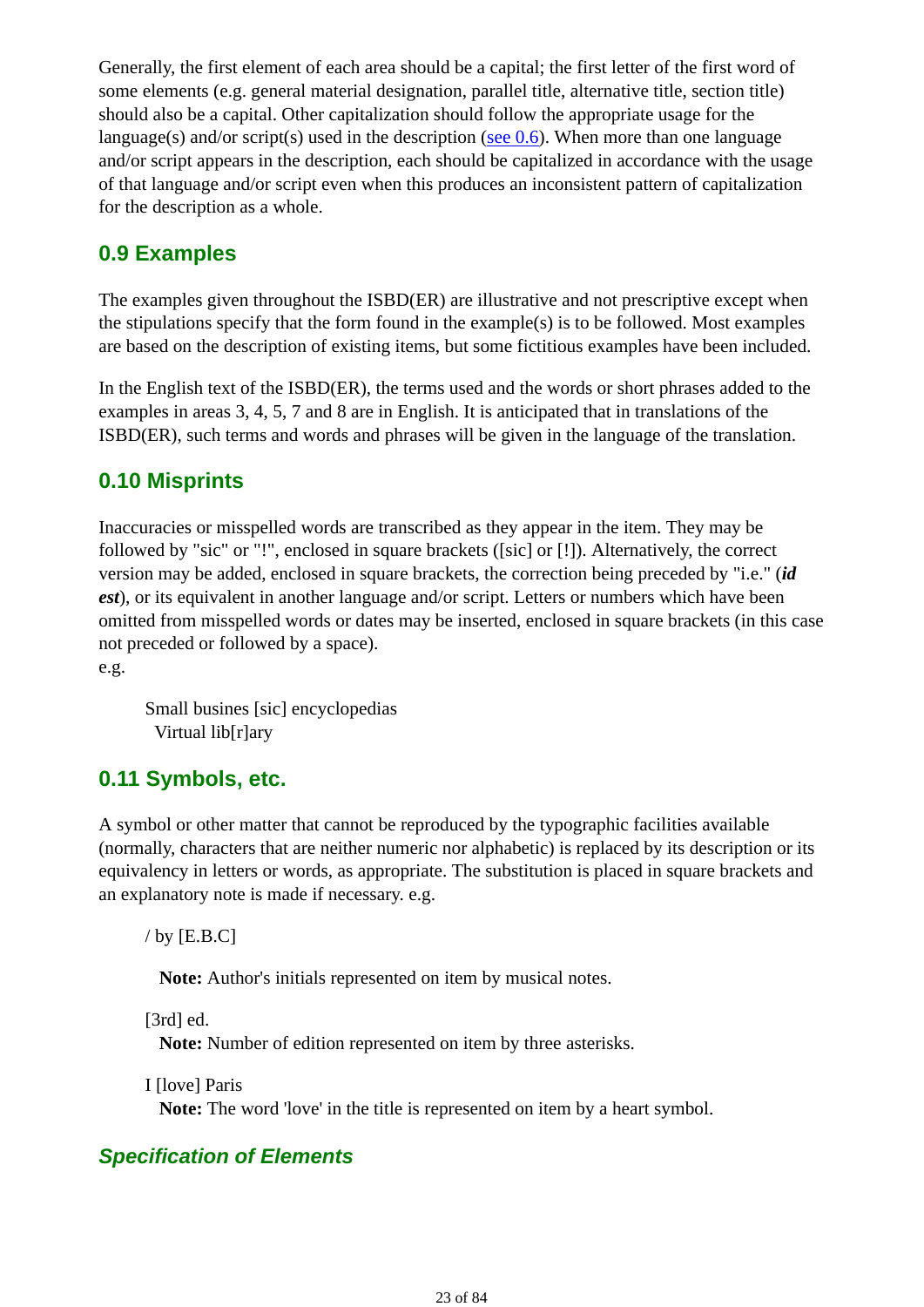# **1. Title and Statement of Responsibility Area**

1.1 Title proper 1.2 General material designation (optional) 1.3 Parallel titles 1.4 Other title information 1.5 Statements of responsibility

#### **Punctuation pattern**

- 1. The general material designation is enclosed in square brackets, the first bracket being preceded and the second followed by a space ( [] ).
- 2. Each parallel title is preceded by a space, equals sign, space  $( = ).$
- Each unit of other title information is preceded by a space, colon, space ( : ), unless a word 3. or phrase is given in the item to link a second or subsequent unit with the preceding unit.
- The first statement of responsibility following any title is preceded by a space, diagonal 4. slash, space  $( / ).$
- Each subsequent statement of responsibility is preceded by a space, semi-colon, space ( ; ), 5. unless the statements are considered to form a single phrase.
- 6. Titles of individual works by different authors contained in an item are separated by a point, space (. ), unless a linking word or phrase is given in the item.
- 7. Titles of individual works by the same author contained in an item are separated by a space, semi-colon, space (; ).
- 8. In the case of titles made up of common and dependent titles, each dependent title designation, if any, or each dependent title following the common title is preceded by a point, space (. ).
- Each dependent title following a dependent title designation is preceded by a comma, 9. space  $($ ,  $).$

#### *Examples*

Title proper [General material designation] = Parallel title = Parallel title / statement of responsibility

Title proper [General material designation] : other title information : other title information / statement of responsibility

Title proper [General material designation] : other title information = Parallel title : parallel other title information / statement of responsibility

Title proper [General material designation] / statement of responsibility = Parallel title / parallel statement of responsibility

Title proper [General material designation] / statement of responsibility ; second statement of responsibility ; third statement of responsibility

Title [General material designation] / statement of responsibility. Title / statement of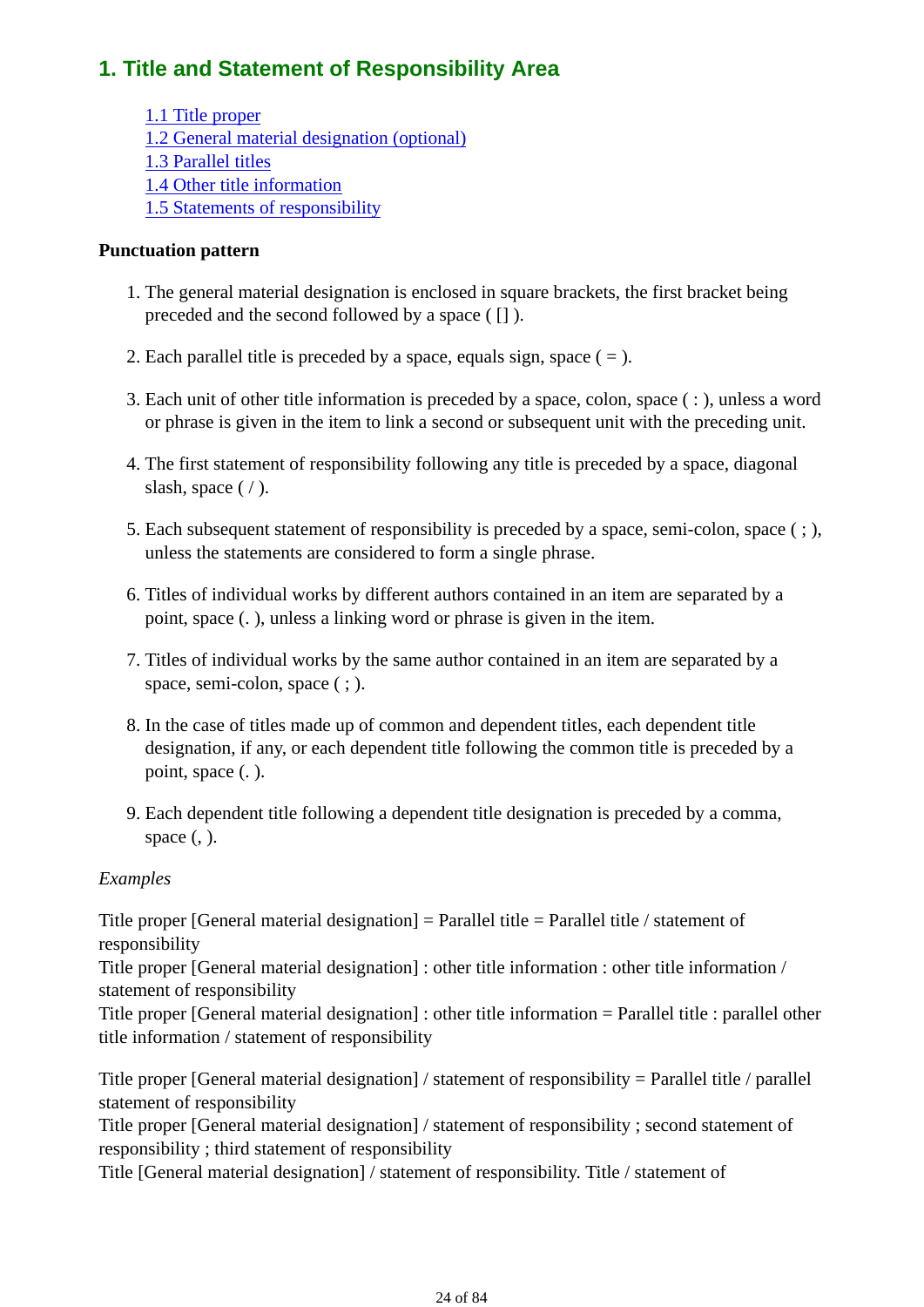responsibility

Title [General material designation] : other title information ; Title : other title information / statement of responsibility

Title [General material designation] = Parallel title : Title = Parallel title / statement of responsibility Common title. Dependent title designation, Dependent title [General material designation] Common title. Dependent title [General material designation]

### **1.1 Title proper**

**1.1.1** The title proper is the first element of the description even when it is preceded on the prescribed source of information by statements of responsibility, edition statements, series statements, publication/distribution statements, date, price or other matter which is not title information.

e.g. Netware [Electronic resource] Volkswriter deluxe [Electronic resource] Welcome to CERN [Electronic resource]

### **1.1.2 The title proper is the chief title of an item. The title proper can take various forms:**

*1.1.2.1* The title proper can consist solely of term(s) indicating a type of work or its intellectual or artistic content. e.g. Survey data [Electronic resource] Software [Electronic resource] Graphics [Electronic resource]

*1.1.2.2* The title proper can consist of the name of a person or corporate body when the prescribed source of information bears no title other than that name.

e.g.

Dian Fossey {Electronic resource]

International Summer School on Computational and Mathematical Linguistics [Electronic resource]

*1.1.2.3* The title proper can consist of or include a set of initials or an acronym prominently displayed in the prescribed source of information.

e.g.

BASIC [Electronic resource]

The expanded form, when present on the prescribed source of information but not selected as the title proper (see  $1.1.3$ ), is given as other title information (see  $1.4.3$ ) or as a statement of responsibility (see 1.5.4). Note, however, that a file name is not treated as the title proper unless it is the only name given internally on the file and externally on the item, its container, documentation and other accompanying material (see also 1.1.3.3).

*1.1.2.4* The title proper can consist of two parts (each of which may be considered to be a title) linked by the word "or" (or its equivalent in another language). (The second part is defined as the alternative title.)

e.g.

Space zone, or, The quest for Cleopatra [Electronic resource]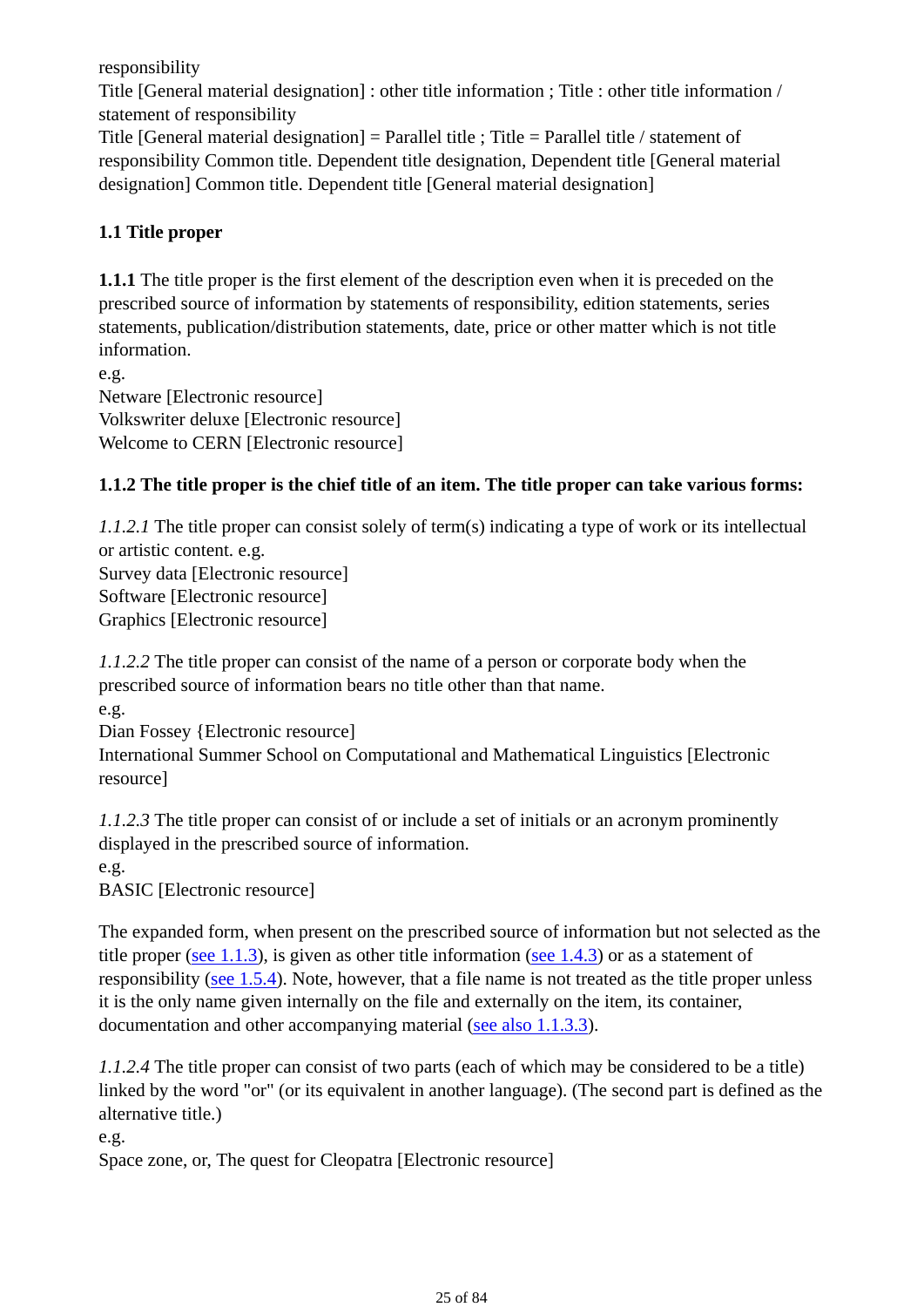*1.1.2.5* The title proper can include a statement of responsibility, name of publisher or details relating to other descriptive elements (e.g. edition statement) when such information is linguistically an integral part of the title.

e.g. Joe Lynn's payroll system [Electronic resource] Bruce Mitchell on dimensional analysis [Electronic resource] Adventure games of Derek Tyne [Electronic resource] Galaxy Inc.'s guide to spreadsheets [Electronic resource]

*1.1.2.6* When an item contains two or more individual works and bears a collective title as well as the titles of the individual works on the prescribed source of information, the collective title is chosen as the title proper.

The titles of the individual works are given in area 7. e.g. Winter games [Electronic resource] **Note:** Contents: Hit the slopes ; Hit the ice Finance directions [Electronic resource] **Note:** Contents: Mortgages / B. Hardy. Loans / A. Martin-Smith. Retirement / R.T. Couts

*1.1.2.7* The title proper can consist of a common title and a dependent title when a section, supplement, part, etc., has a title or designation insufficient to identify it without the inclusion of the common title or title of the main item.

e.g.

Mix and match games. Module 1, Letters [Electronic resource]

*1.1.2.8* The title proper can consist of the title of a section, supplement, part, etc., alone when this title can be disassociated from the common title or title of the main item. The common title is given if appropriate in area 6.

e.g.

U.S. grain sales and shipments [Electronic resource] In area 6: (GSR agricultural surveys)

When the common title or title of the main item is linguistically an integral part of the title of the section, supplement, part, etc., the title proper consists of the integrated statement of both titles. e.g.

More graphics for Imagine that! [Electronic resource]

*1.1.2.9* There is no title proper for an item containing two or more individual works but lacking a collective title. For the transcription of such titles, see 1.1.4.2.1.

### **1.1.3 Choice of title proper**

*1.1.3.1* Item with one prescribed source of information

When two or more variant titles in the same language and/or script appear on the prescribed source of information, the title proper is selected by reference to the typography of, or the sequence of titles on, the prescribed source of information.

When the titles are in different languages and/or scripts (i.e. parallel titles, see 1.3), the title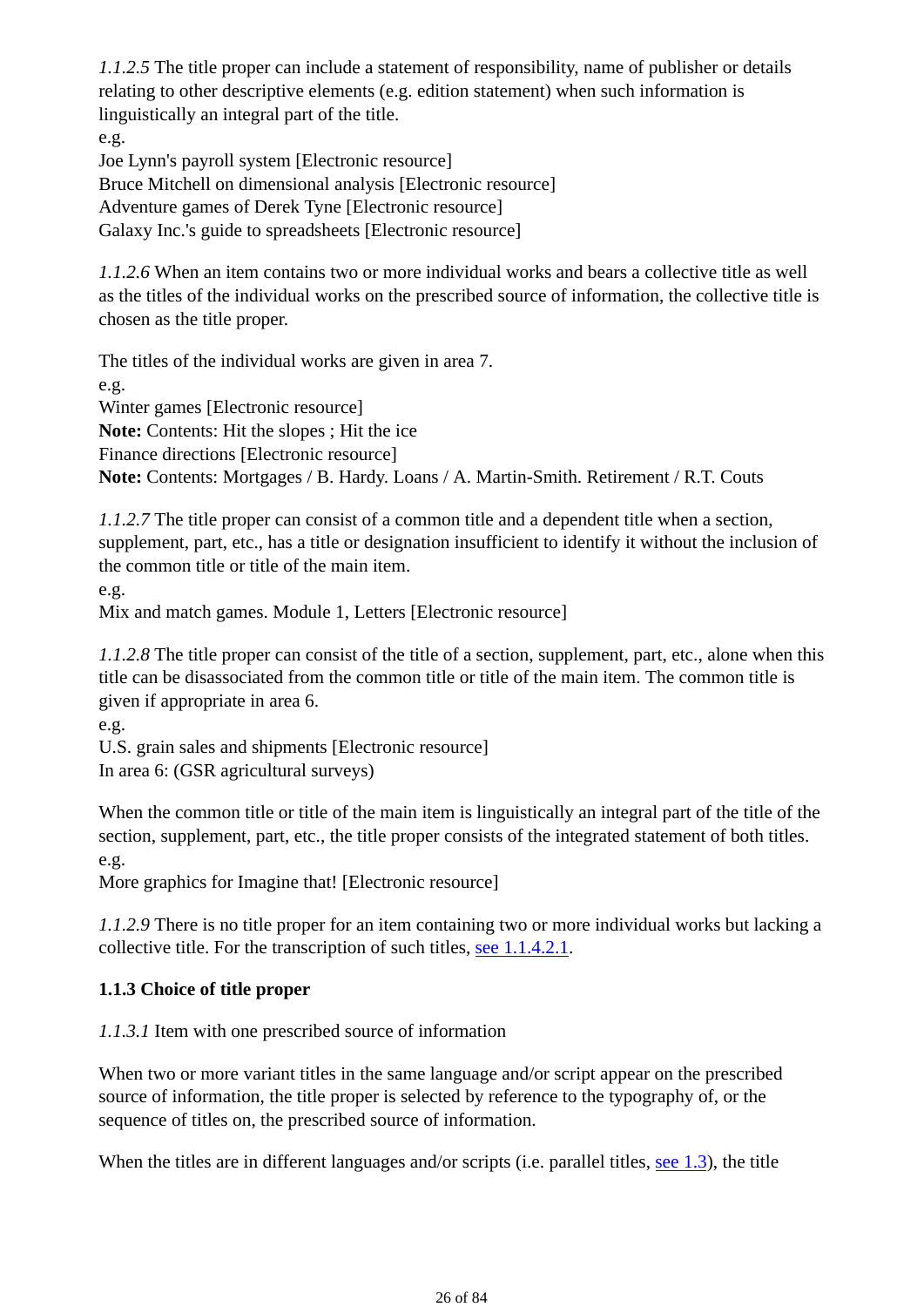proper is the title in the language and/or script of the content of the item. When this criterion cannot be applied, the title proper is selected by reference to the typography of, or the sequence of titles on, the prescribed source of information.

*1.1.3.2* Item with more than one prescribed source of information

When an item has more than one prescribed source of information, as in the case of a multilanguage or multi-script item presenting separately titled information in each language or script, the title proper is selected from the prescribed source of information that is in the language and/or script of the content of the item.

When this criterion cannot be applied (either because the item has no language or because its content is presented in two or more languages or scripts), the first of two or more sequentially presented sources of information is chosen as the source of the title proper.

*1.1.3.3* Variant titles (other than parallel titles, see 1.3) not selected as title proper, are treated as other title information when they appear on the prescribed source of information. Variant titles appearing elsewhere in the item may be given in area 7. File names not selected as the title proper (see 1.1.2.3) may be given in area 7 when they appear in the prescribed source of information.

### **1.1.4 Transcription**

*1.1.4.1* The title proper is transcribed from the prescribed source of information exactly as to wording, but not necessarily as to capitalization or punctuation (see also  $0.4$ ,  $0.6$ ,  $0.7$ ). Exceptionally, a very lengthy title proper may be abridged in the middle or at the end, if this can be done without changing the meaning of the title, without loss of essential information, and without introducing incorrect grammar. Omissions are indicated by marks of omission.

*1.1.4.2* Item without a title proper

1.1.4.2.1 When the item comprises two or more works without a title proper (see 1.1.2.9), the titles of the individual works are given in the order indicated by the typography of, or the sequence of titles on, the prescribed source of information. e.g.

Crisis [Electronic resource] ; Wilderness / Lydia Horsfall

When the number of individual works is very large, the first three titles may be given, followed by marks of omission. The complete contents may be given in area 7. e.g. Electronic writing [Electronic resource] ; Functional grammar ; Verbal communication ... / Jesse **Oktay** 

1.1.4.2.2 When the item has a displayed text but no title proper, the text is transcribed either in full or in an abridged form. Omission of complete phrases or sentences is not indicated; abridgement of phrases or words is indicated by marks of omission. The order of statements in the transcription is determined by reference to the character of the statements appearing in the item, their typography and the layout of the item. Important parts of the content of the text, such as the names of products or organizations and the names, places and dates of events, are retained. Additional information on these or any other aspect of the content may be given in area 7. Punctuation is at the discretion of the bibliographic agency, except that combinations of symbols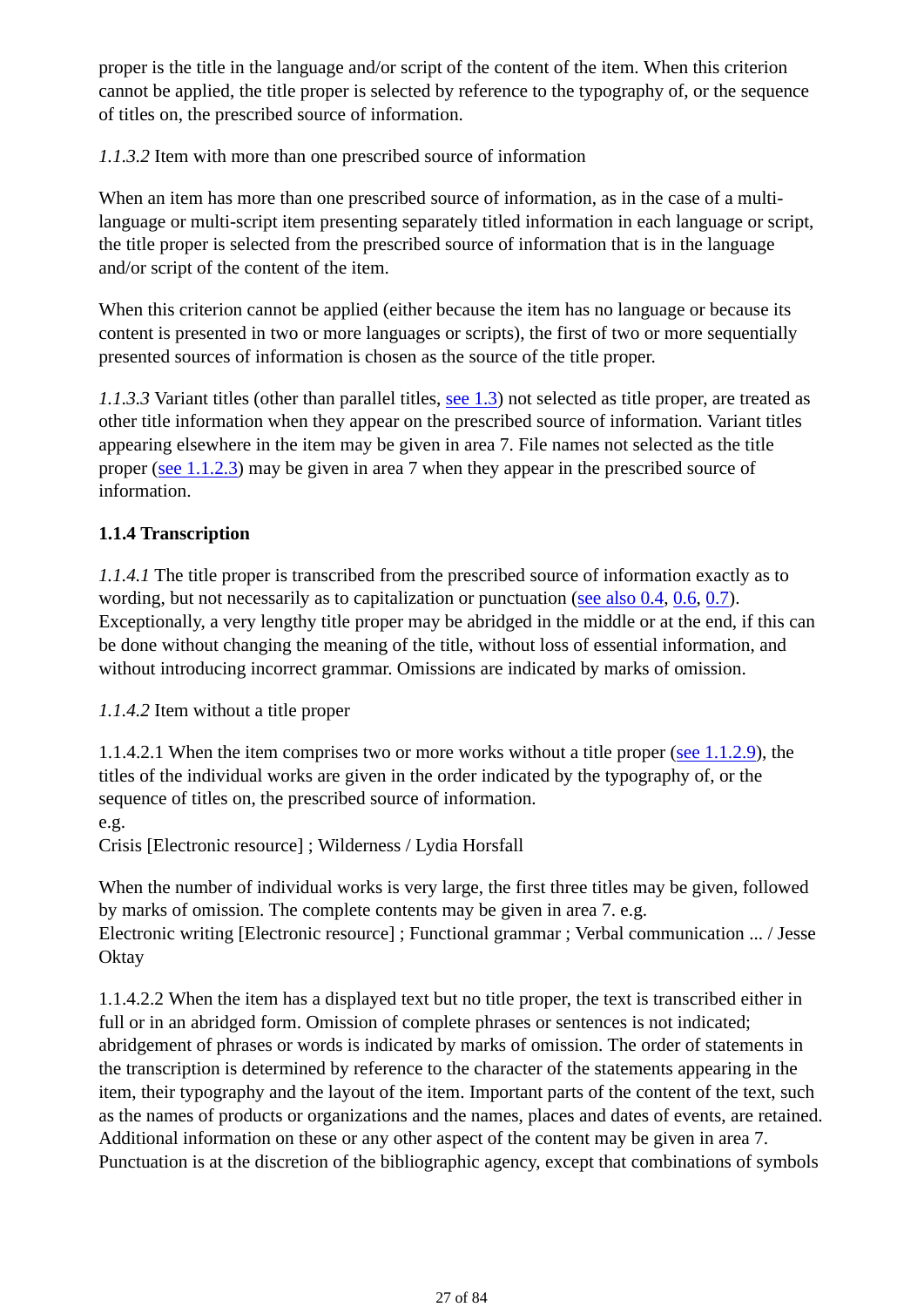and spacing which have a special function within this area of the ISBD outline are to be avoided. e.g.

Court cases 1969 ... by counties in southeastern Connecticut [Electronic resource]

1.1.4.2.3 When the item lacks a collective title (otherwise than in the case of an item comprising two or more works without a collective title proper, see 1.1.4.2.2), an appropriate statement is supplied in its own set of square brackets using the language and script of the item, or optionally (particularly for an item having no language) the language and script chosen by the bibliographic agency.

e.g.

[Computer and information science technical reports, University of Florida] [Electronic resource]

### **1.2 General material designation (optional)**

**1.2.1** The purpose of the general material designation is to indicate, in general terms and at an early point in the description, the class of material to which the item belongs. The general material designation is given immediately after the title proper. It is given in the language and script chosen by the bibliographic agency. The recommended English language general material designation is "Electronic resource".

e.g.

Compton's multimedia encyclopedia [Electronic resource]

**1.2.2** Inclusion of the general material designation is especially useful for non-book materials included in integrated catalogues or bibliographies.

**1.2.3** When the item comprises a primary component with a subsidiary component(s) not of the same general material category (e.g. an electronic resource accompanied by a manual and a wallchart), the general material designation refers only to the primary component. e.g. E-Z math [Electronic resource]

Note: Software with accompanying teacher's guides, student manuals and flash cards

**1.2.4** When an item comprises two or more works without a title proper (see 1.1.2.9), the general material designation is given after the first title.

e.g.

Building economics [Electronic resource] ; Regulatory technology / Hiram Merritt. Construction standards / Theodore McGoldrick

Tax writer [Electronic resource] ; Managing income ; Taking stock / Donald Gaudreau

### **1.3 Parallel titles**

**1.3.1** When on the prescribed source of information there are titles in more than one language and/or script, the titles not chosen as title proper (see  $1.1.3$ ) are transcribed as parallel title(s). e.g.

Beyond horizons [Electronic resource] = Allende los horizontes

**1.3.2** A parallel title can take the same various forms that the title proper can take (see 1.1.2).

**1.3.3** The original title in a language other than that of the title proper appearing on the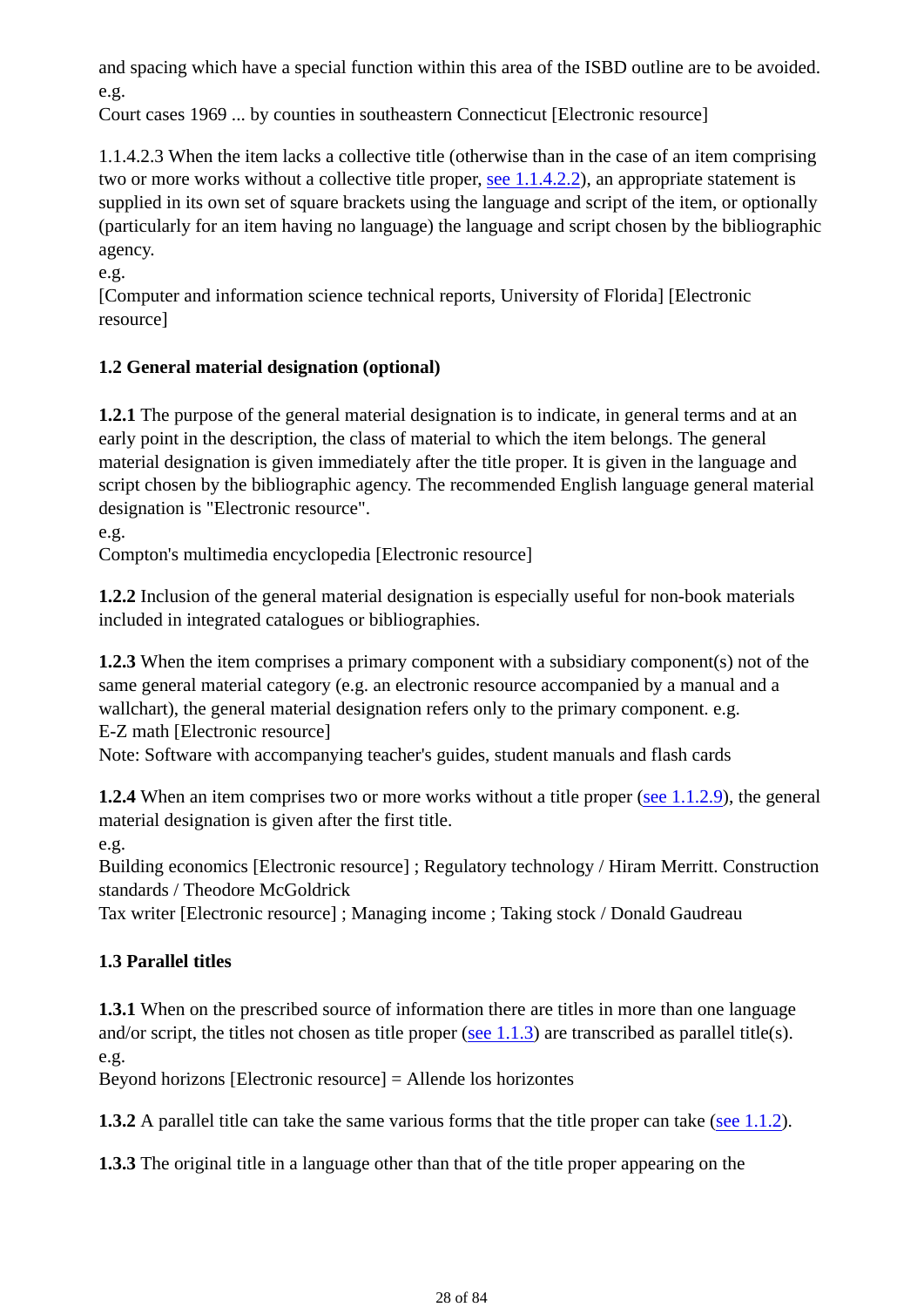prescribed source of information and not linguistically linked to other descriptive elements (for example, as an alternative title, see 1.1.2.4; as part of other title information, see 1.4.1; as part of a statement of responsibility, see 1.5.2.4; or as part of an edition statement, see area 2) is treated as a parallel title.

The original title in a language other than that of the title proper, which does not appear on the prescribed source, may be given in area 7.

### **1.3.4 Transcription**

*1.3.4.1* A parallel title appearing on the prescribed source of information is transcribed exactly as to wording, but not necessarily as to capitalization and punctuation. Exceptionally, a parallel title may be abridged. Omissions are indicated by marks of omission. e.g.

History of the French language [Electronic resource] = Histoire de la langue française

*1.3.4.2* When a prescribed source of information bears more than one parallel title, these titles are transcribed in the order indicated by the typography of, or sequence of statements on, the prescribed source.

e.g.

Snow White and Red Rose [Electronic resource] = Blancanieves y Rosaroja = Schneewittchen und Rosenroth

*1.3.4.3* Item without a title proper

When the item comprises two or more works without a title proper (see 1.1.2.9), and when each or any of the individual works has a parallel title or titles, the parallel titles are given following the titles to which they apply.

e.g.

Du er ikke alene [Electronic resource] = You are not alone. Opname = In for treatment

*1.3.4.4* Parallel titles appearing in the item but not on the prescribed source of information may be given in square brackets in area 1 or may be given in area 7.

### **1.4 Other title information**

**1.4.1** Other title information can appear in conjunction with and subordinate to the title proper, parallel title(s) or titles of individual works contained in the item.

**1.4.2** A statement of other title information can include a statement of responsibility, a statement relating to publication or distribution or details relating to other descriptive elements (e.g. edition statement) when such a statement is linguistically an integral part of the other title information. e.g.

Black holes [Electronic resource] : Sidney Owen's space games

**1.4.3** The expanded form of a title proper that consists of a set of initials or an acronym is treated as other title information when the expanded form appears on the prescribed source of information.

e.g.

SPSS [Electronic resource] : statistical package for the social sciences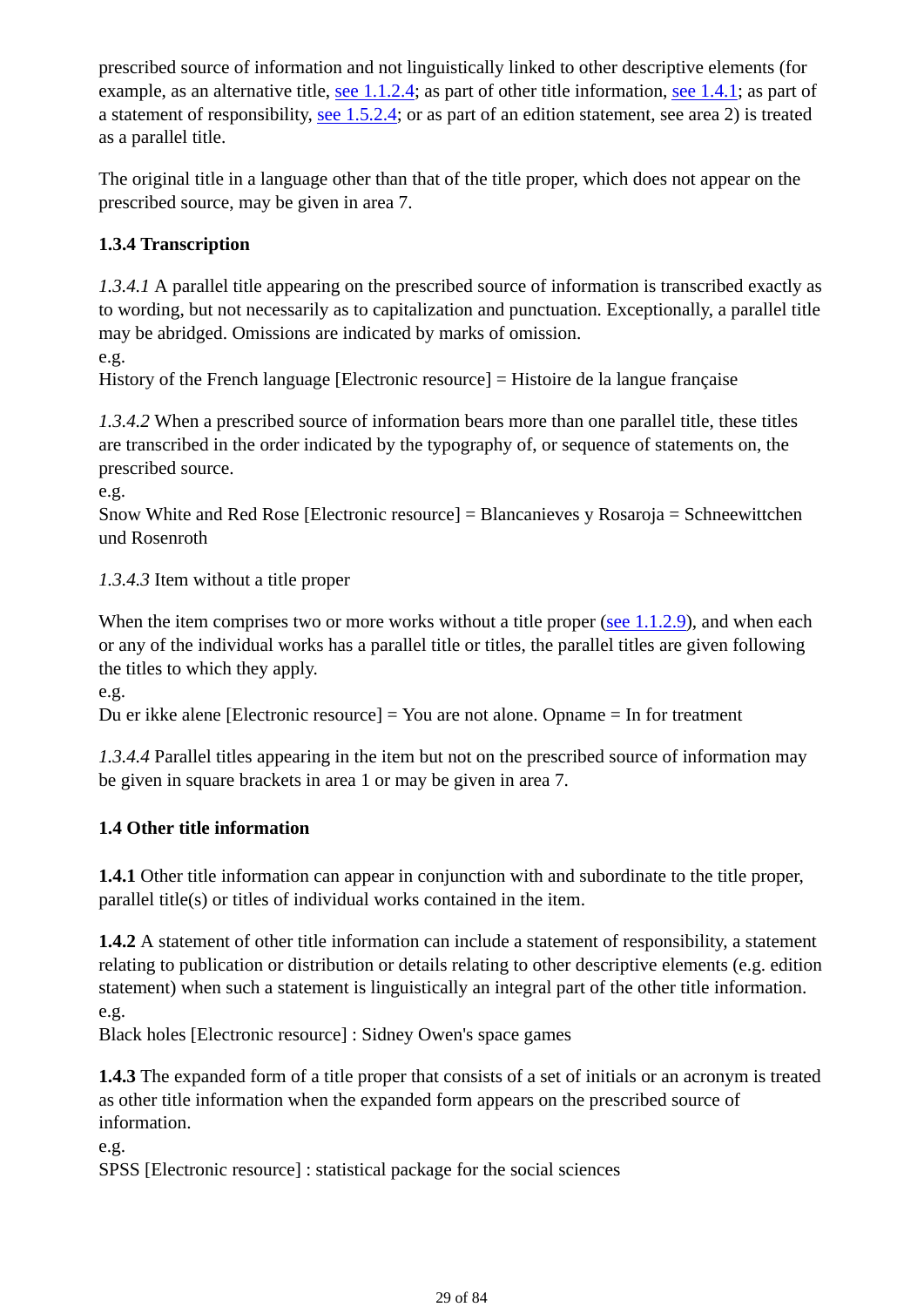#### **1.4.4** Transcription

*1.4.4.1* A statement of other title information is transcribed following the title to which it applies (see also 1.4.4.6).

*1.4.4.2* A statement of other title information is transcribed exactly as to wording, but not necessarily as to capitalization or punctuation. Exceptionally, other title information may be abridged. Omissions are indicated by marks of omission.

*1.4.4.3* A statement of other title information appearing on the prescribed source of information before the title proper is transcribed following the title proper, when this is linguistically or otherwise possible. When this is not possible, the statement is given in area 7.

*1.4.4.4* When a prescribed source of information bears more than one statement constituting other title information, these statements are transcribed in the order indicated by the typography of, or the sequence of statements on, the prescribed source of information. e.g.

Offshore oil drilling [Electronic resource] : data analysis : from Neel Oil Research Council

*1.4.4.5* Item without a title proper

1.4.4.5.1 When the item has no title proper (see 1.1.2.9), and when there are statements of other title information relating to one or more of the titles of individual works present, these statements are given following the titles to which they apply.

e.g.

Special effects [Electronic resource] : morphing and warping. 3-D modeling : generic primitives and other basic tools

1.4.4.5.2 A statement on the prescribed source of information constituting other title information and relating to more than one work by the same author is transcribed following the titles of the works to which it applies if this is possible. Otherwise, for example if the works by one author are not consecutive, the statement is given in area 7.

e.g.

Pow! [Electronic resource] ; Zap it : two adventure games / Rick Held

1.4.4.5.3 A statement constituting other title information appearing on the prescribed source of information and relating to all the works in an item, although they are by different authors, is given in area 7.

1.4.4.5.4 When the relationship between the statement constituting other title information and the titles of the individual works is not clear, brief explanatory words may be added in square brackets. Alternatively, the statement of other title information may be given in area 7.

*1.4.4.6* Parallel titles and parallel other title information

1.4.4.6.1 When a prescribed source of information bears one or more parallel titles and other title information in more than one language and/or script, each statement of other title information follows the title to which it is linguistically related.

e.g.

Vienna [Electronic resource] : hotel and tourist guide = Wien : Hotel- und ReisefÜhrer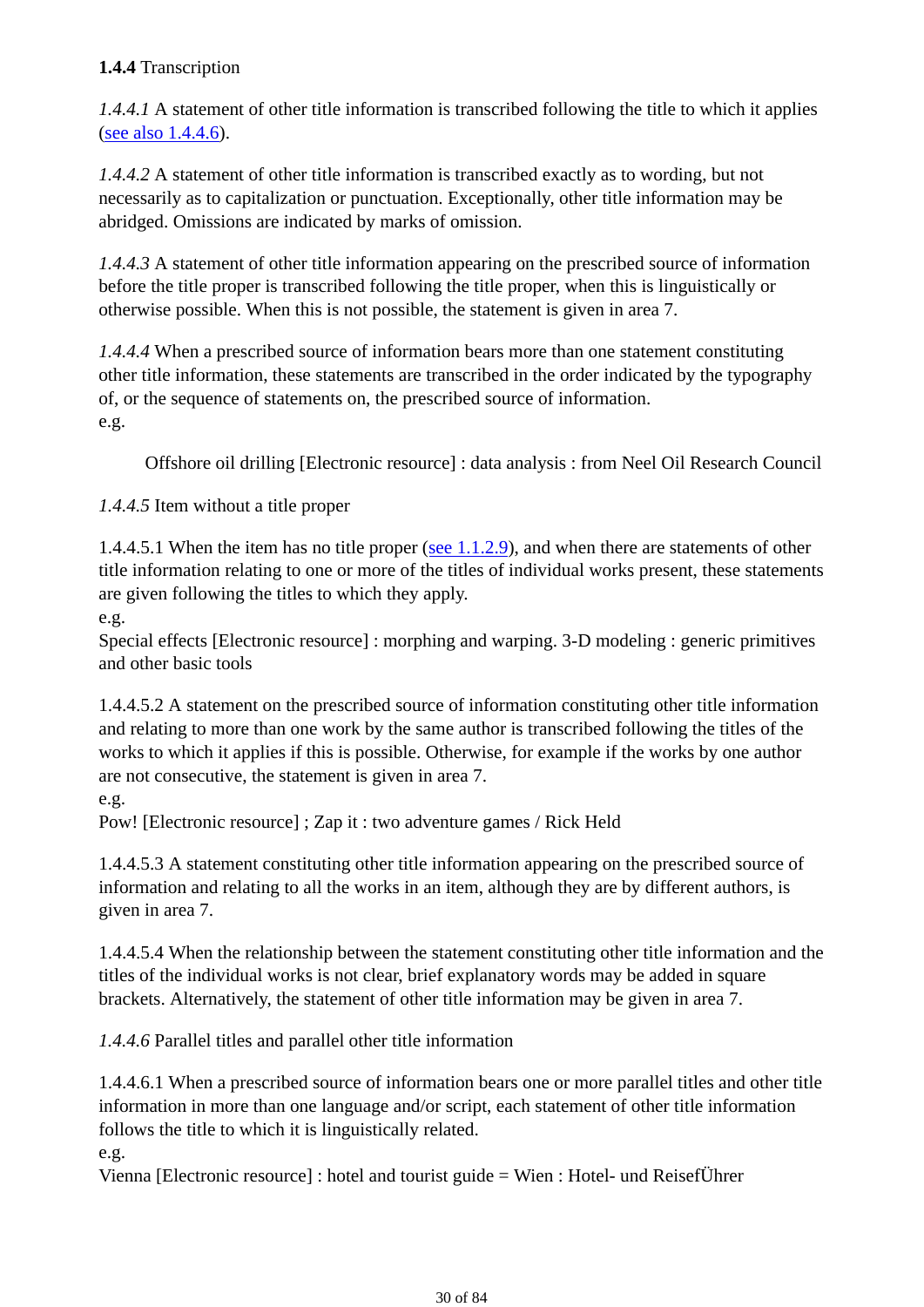1.4.4.6.2 When a prescribed source of information bears one or more parallel titles, but the statement of other title information is in only one language and/or script, the other title information is given after the last parallel title transcribed.

1.4.4.6.3 When a parallel title combines in itself the content of both the title proper and other title information written in the language of the title proper, the other title information is given following the title proper and before the parallel title.

1.4.4.6.4 When there is no parallel title, but statements of other title information appear on the prescribed source of information in more than one language and/or script, the statement in the language and/or script of the title proper is given. When this criterion does not apply, the first statement appearing on the prescribed source of information is given. The other statements may also be given, each preceded by a space, equals sign, space.

*1.4.4.7* When the title proper consists of a common and a dependent title (see 1.1.2.7), individual statements of other title information are given following the title(s) to which they apply. In case of doubt, a statement of other title information is given following the title proper as a whole. e.g.

Stock selection. Portfolios [Electronic resource] : money management

*1.4.5* A statement of other title information appearing in the item but not on the prescribed source of information may be given following the title proper or parallel title to which it applies, enclosed in square brackets, when it is considered important for the identification of the item or the clarity of the description. Normally such a statement is given in area 7.

#### **1.5 Statements of responsibility**

**1.5.1** A statement of responsibility can be given with respect to any entity (person or corporate body) responsible for or contributing to the creation of the intellectual or artistic content of a work contained in the item described.

**1.5.2** A statement of responsibility can relate to such entities as:

writers, programmers, principal investigators, graphic artists, composers, animators, etc., whose work is embodied in the item, whether directly (e.g. author of text, editor, compiler, translator, illustrator, composer of music, etc.) or indirectly (e.g. author of the work on which the software is based); adapters of an already existing work, whether in the same medium as the original or in another; organizations or individuals sponsoring the work of any of the above.

In addition to the entities identified above, a statement of responsibility for an electronic resource can relate to entities named as developers and designers, whose work involves the creation of the content of the resource or its realization (e.g. game designer). Included also are entities having specific responsibilities in the context of a particular resource or particular type of resource (e.g. project directors of survey data, video director).

In principle such responsibility is vested not only in individual or corporate entities having a manifestly significant role in the creation, production or realization of the work, but also in entities whose role is comparatively minor (e.g. historical consultants) but who are nevertheless named in the prescribed source of information. Statements relating to entities judged to have a minor role may be given in a note (see 7.1.5).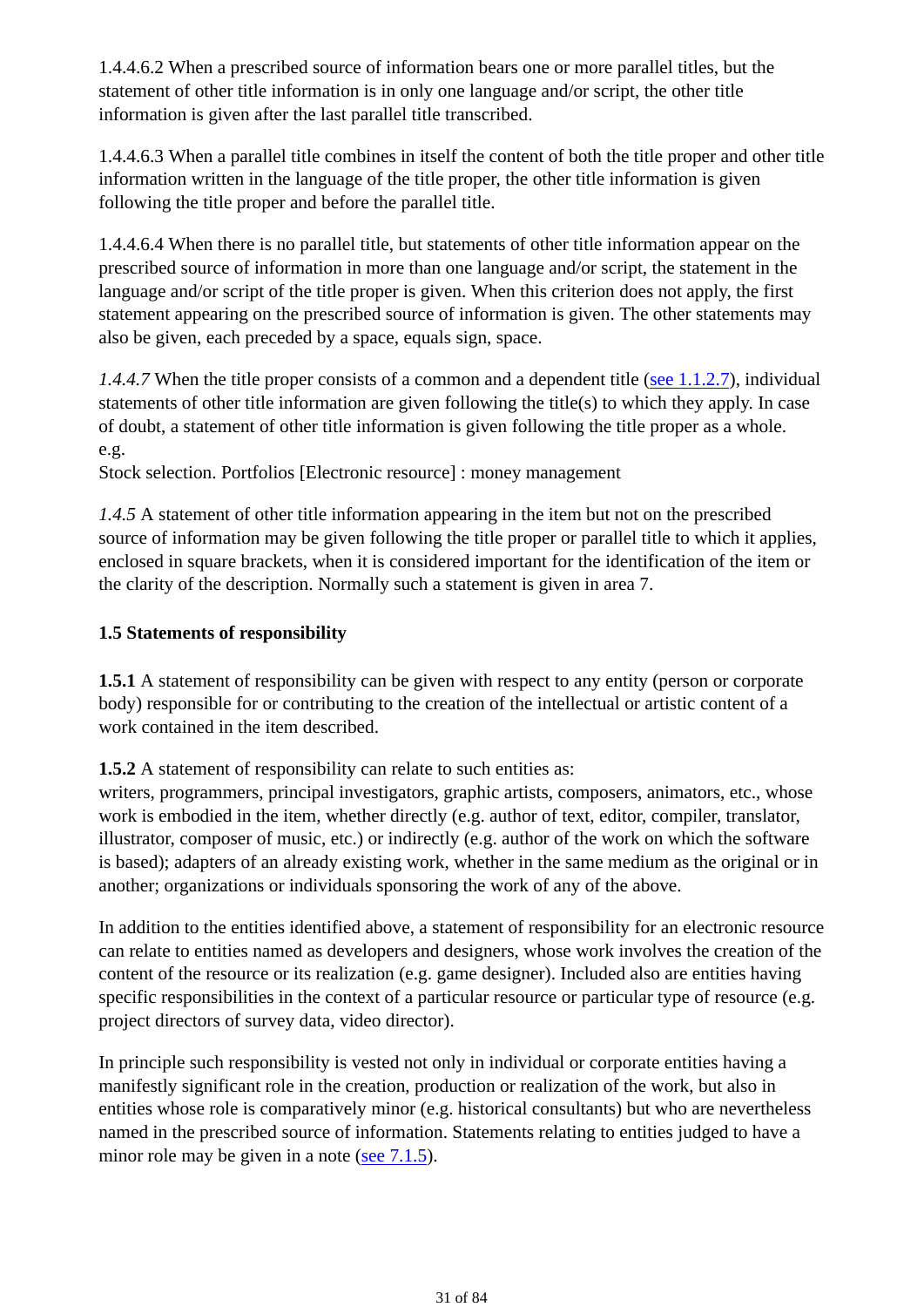A statement of responsibility is not constructed when there is no such statement in the item.

A statement of responsibility can take various forms:

*1.5.2.1* It can consist of the name(s) of person(s) or corporate body or bodies, with or without a linking word or short phrase indicative of the role of the person or corporate body (see also  $1.5.2.6$ .

e.g.

Bitnet history [Electronic resource] / Billy Baron

Amazing universe CD-ROM [Electronic resource] / produced by Hopkins Technology Communism and the cold war [Electronic resource] / ABC News Interactive

*1.5.2.2* It can consist of a phrase without a name when such a phrase describes an intellectual contribution or is otherwise significant.

e.g.

Educational programs that also entertain [Electronic resource] / by a team of programmers and teachers Bankware [Electronic resource] / Arden Wilson ; with graphics by the author

*1.5.2.3* It can include a noun or noun phrase as well as name(s) when such a phrase is indicative of the role of the person or corporate body rather than the nature of the work. e.g.

Minnesota agriculture [Electronic resource] / author, Ken Brumbaugh Xwaisq interface [Electronic resource] / development and debugging, Philip Goldman

Other nouns or noun phrases are normally treated as other title information (see 1.4).

*1.5.2.4* It can include details relating to other descriptive elements (e.g. original title, information about the edition of the work translated) when such details are linguistically an integral part of the statement of responsibility.

e.g.

Alice's wonders [Electronic resource] / adapted from Alice in Wonderland, by Wilford Hagers

*1.5.2.5* It can consist of statements relating to appendices and other supplementary matter when such statements appear on the prescribed source of information (see also 1.5.3.3). e.g.

Career choices of teenage girls [Electronic resource] / principal investigator, Harriett D. Lipetz ; with appended data on entry level job openings compiled by a joint educational task force

*1.5.2.6* It can consist of the name(s) of a corporate body acting as sponsor of an item when the corporate body is named on the prescribed source of information and the relationship between the sponsor and the item is explicitly stated (or can be expressed by the addition of an appropriate word or short phrase).

e.g.

Unchurched Americans, April 1978 [Electronic resource] / [sponsored by] Coalition of Religious Groups in America ; conducted by Gallup Organization

A sponsoring body when its name forms an integral part of the publication, distribution, etc., area (i.e. prefaced by a phrase such as "published for ...") is included in area 4.

*1.5.2.7* A statement that is not connected with responsibility for the intellectual or artistic content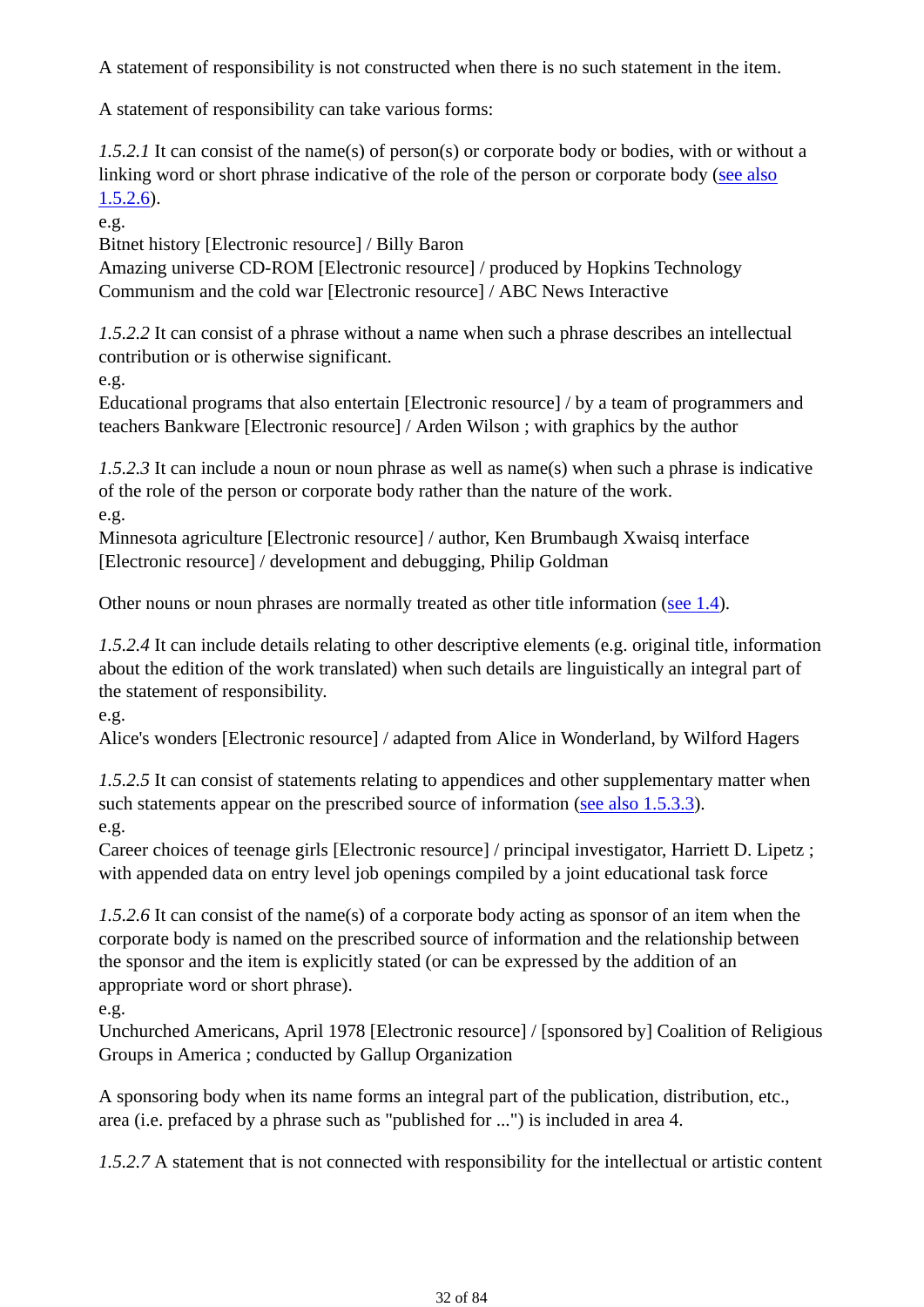of the item is not considered a statement of responsibility. Statements such as mottoes, dedications, statements of patronage or prizes may be omitted or given in area 7. Information such as "with accompanying reference manual" is given in area 5.

*1.5.2.8* A statement of responsibility is not considered appropriate for the name of a responsible entity which is linguistically an integral part of other descriptive elements and which has been transcribed as such (e.g. as part of the title proper, see 1.1.2.5; as part of other title information, see 1.4.2; as part of the statement of publication, distribution, etc., see area 4). e.g.

Yaeger Political Associates on national management policies [Electronic resource]

An exception is made when the name of the responsible entity is explicitly repeated in a formal statement on the prescribed source of information.

e.g.

Allan Knight graphics [Electronic resource] / by Allan Knight

*1.5.2.9* A statement of responsibility is not considered appropriate for the name of a corporate body which appears on the prescribed source of information whenever the function of the body is not specified and cannot be determined from the item being described or elsewhere. The name is given instead in area 7.

**1.5.3** One or more statements of responsibility

*1.5.3.1* A single statement of responsibility occurs when the wording on the prescribed source of information shows a single statement. More than one person or corporate body may be named in such a statement, as when they are represented as performing the same function or, although performing different functions, their names are linked by a conjunction. e.g.

BASIC games and recreation [Electronic resource] / developed by Dale Kahn with Laurie Fenster

*1.5.3.2* More than one statement of responsibility occurs when the wording shows multiple statements, as when more than one person or corporate body is represented as performing different functions and the statements are not linked by a conjunction.

e.g.

Xmag [Electronic resource] : screen magnification program / written by Danny Shapiro ; ported to Motif by Philip Schneider

*1.5.3.3* A statement of responsibility relating to appendices and other supplementary matter (see 1.5.2.5) is treated as an additional statement of responsibility following the statement relating to the whole item or to the main part of an item.

### **1.5.4 Transcription**

*1.5.4.1* A statement of responsibility is transcribed expressed in the terms in which it appears on the item.

e.g.

Games and more games [Electronic resource] / developed by TNF Software Arts ; graphics by Larry Blum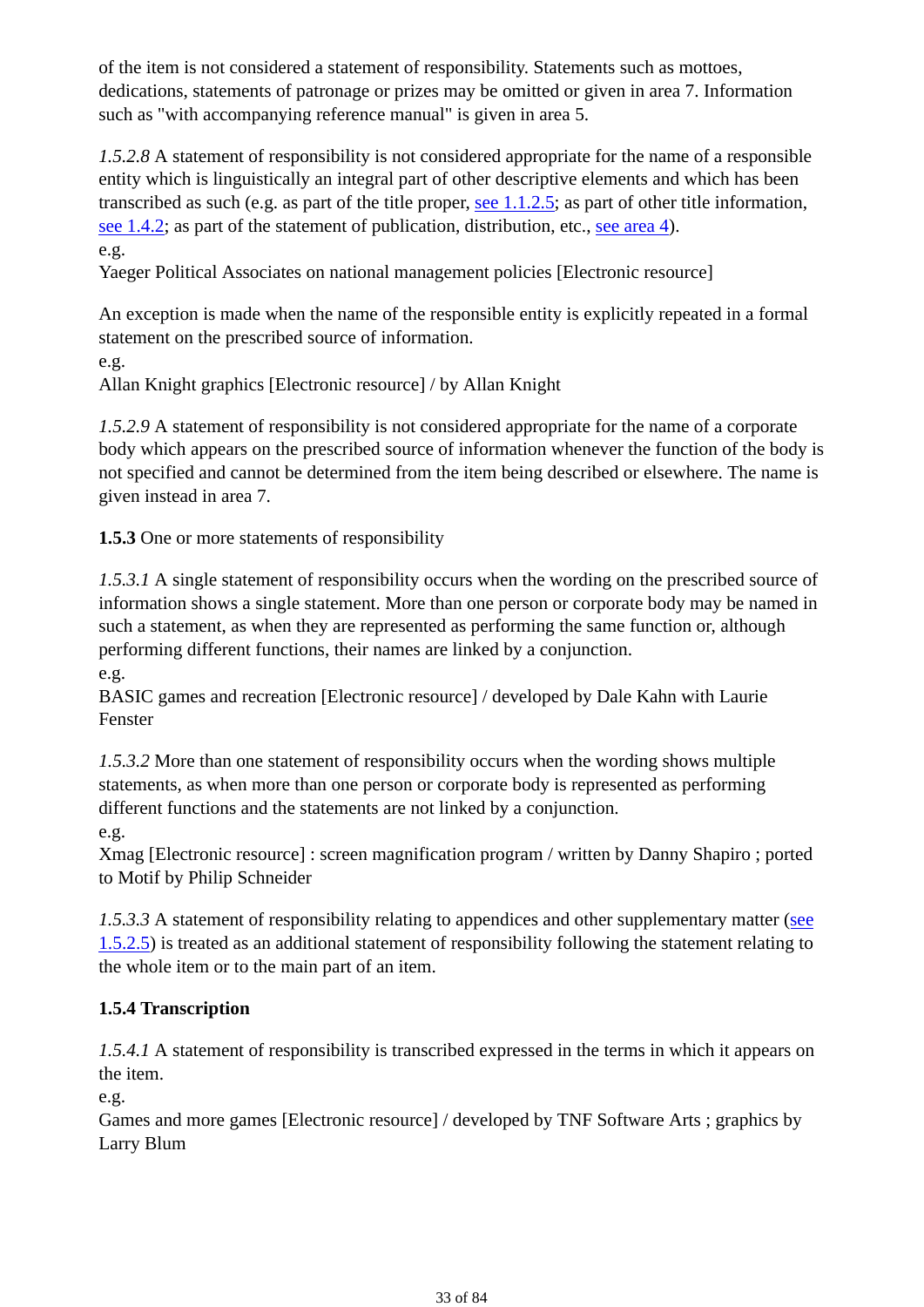The bulimia study [Electronic resource] / coordinated for the Joint Task Force on Affective Disorders by George Lahan-Jones

Finnish families in Texas [Electronic resource] / principal investigators, T. Sheehan, H. Lovett

New wave stories for your microcomputer [Electronic resource] / researched and compiled by Art Gump

*1.5.4.2* A statement of responsibility appearing not on the prescribed source of information but elsewhere in the item is transcribed enclosed in square brackets. Statements of responsibility taken from outside the item may be given in area 7.

*1.5.4.3* When the names of several persons or corporate bodies are represented in a single statement of responsibility (see 1.5.3.1), the number of names transcribed is at the discretion of the bibliographic agency. Multiple names transcribed may be separated by commas or connected by linking words, as appropriate. If linking words are supplied, they are enclosed in square brackets. Omissions are indicated by marks of omissions and "et al." (et alii) or its equivalent in another script, enclosed in square brackets.

e.g.

Interstate produce sales [Electronic resource] / prepared by M. Mumblow ... [et al.] How working mothers cope [Electronic resource] / Human Resource Management Service [and] Commission on Career Development

*1.5.4.4* When names of persons or bodies appear in a statement of responsibility in a less than full form, e.g. in the form of an acronym, the expanded form may be given in area 7 (see 7.1.5).

*1.5.4.5* Initials indicating membership of societies, academic degrees, etc., and statements of positions held and qualifications following a person's name are transcribed when the initials, etc., are necessary linguistically, or for the identification of the person or in establishing a context for the person's activity.

In all other cases initials, etc., are not considered part of the statement of responsibility and are omitted (see 1.5.2.7).

*1.5.4.6* A statement of responsibility which precedes the title proper on the prescribed source of information is transcribed following the title proper and other title information unless it is linguistically linked to such information (see 1.5.2.8).

The original position of the statement of responsibility may be stated in area 7.

*1.5.4.7* A statement of responsibility which includes the name of a corporate body expressed in a hierarchical form is transcribed in the form and order given in the item.

e.g.

Characteristics of self-esteem in adolescence [Electronic resource] / Division of Child Psychiatry, Cambridge Hospital

*1.5.4.8* When the statement of responsibility has no linguistic relationship to the title to which it relates, the name of the person or corporate body is given following the diagonal slash. e.g.

Retrospective UK MARC file, 1950-1974 [Electronic resource] / British Library Bibliographic Services Division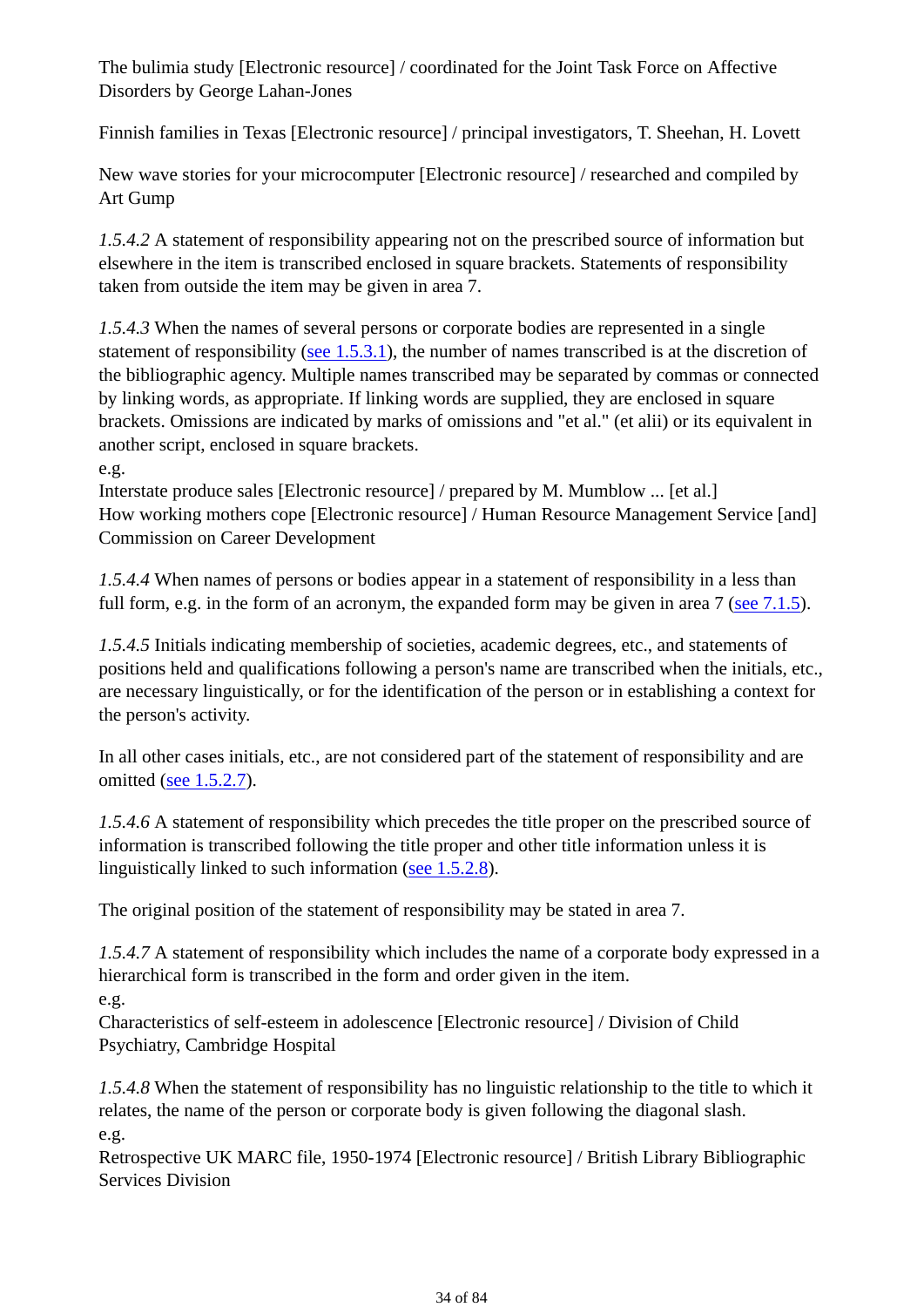*1.5.4.9* When the relationship between a statement of responsibility and a title is not clear, a linking word or short phrase may be added, enclosed in square brackets.

e.g.

Strikeout, and other simulation games [Electronic resource] / [collected by] Jim Good Hausverwaltung 64 [Electronic resource] : die rationelle Hausverwaltung fÜr Ihre Mietwohnung / [Verf.] Udo Eulberg

*1.5.4.10* When there is more than one statement of responsibility, the order of these statements in the description is that indicated by the typography of, or their sequence on, the prescribed source of information without taking into account the extent or degree of responsibility implied by the various statements. When the statements are not taken from the prescribed source of information, they should be given in a logical order if such an order applies and enclosed in square brackets. e.g.

Hardisk accounting [Electronic resource] / design, Roger Teppe ; programmer, Bob Chompsky ; graphics, Carol Mayer-Lenz

When the prescribed source of information is composite in character (as in the case of a multi-part item having no unifying principal source), the statements of responsibility are given in a logical order. Alternatively, the separate parts of the item may be described following the multi-level method (see Appendix A).

*1.5.4.11* Parallel titles and parallel statements of responsibility

1.5.4.11.1 When the prescribed source of information bears one or more parallel titles and/or parallel statements of other title information, and also has statements of responsibility in more than one language and/or script, each statement of responsibility follows the title or other title information to which it is linguistically related.

e.g.

Canadian urban sources [Electronic resource] : a survey / Canadian Council on Urban and Regional Research = Sources urbaines canadiennes : un aperçu / Conseil canadien de la recherche urbaine

1.5.4.11.2 When it is not possible to give an appropriate statement of responsibility after each title or other title information, the statements of responsibility are given together following the last parallel title or parallel other title information. Each parallel statement of responsibility is preceded by a space, equals sign, space.

1.5.4.11.3 When a prescribed source of information bears one or more parallel titles and/or parallel statements of other title information, but the statement of responsibility is in only one language and/or script, the statement of responsibility is given after the last parallel title or (parallel) other title information transcribed.

e.g.

Statistique des comptes nationaux, 1969-1985 [Electronic resource] = National accounts statistics, 1969-1985 / Organisation de coopération et de développement économiques

1.5.4.11.4 When there is no parallel title but statements of responsibility appear on the prescribed source of information in more than one language and/or script, the statement in the language and/or script of the title proper is given; when this criterion does not apply, the statement indicated by the typography of, or the sequence on, the prescribed source of information is given. The other statements may also be given, each preceded by a space, equals sign, space. e.g.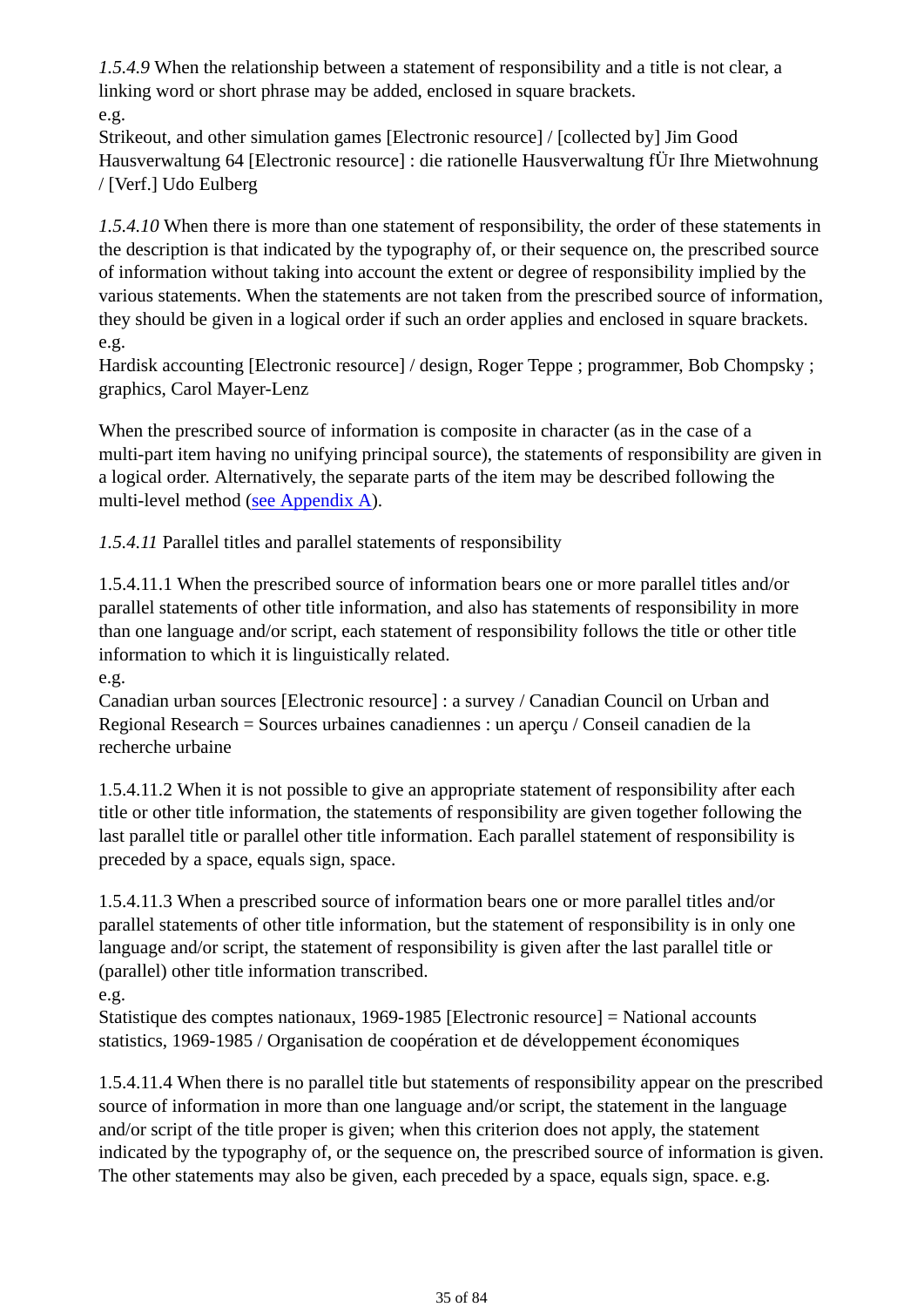Directions in tin trade of selected North American countries [Electronic resource] : statistical survey / International Tin Council = Conseil international de l'étain

*1.5.4.12* Item without a title proper

1.5.4.12.1 When the item has no title proper (see 1.1.2.9), and when all the individual works have the same statement of responsibility, the statement of responsibility is given after all the titles, parallel titles and statements of other title information. e.g.

A survey of spending on foreign language teaching [Electronic resource] ; Foreign language teaching resources / principal investigator, J.L. Pianko

1.5.4.12.2 When the individual works have different statements of responsibility, each statement is given after the title(s), parallel title(s) and statement(s) of other title information to which it applies. e.g.

Hybrid imaging [Electronic resource] : technology and graphic design / April Cubbitt. Art and the machine / Fran Chen. Space art / Jean-Louis Gero ; illustrator, Judy Randall

1.5.4.12.3 When the individual works have statements of responsibility relating to some but not all titles, each statement is given after the title(s) to which it applies. e.g.

Nuclear disarmament [Electronic resource] ; Politics of peace / principal investigator, Thomas Cashdollar. Strategies for defense / principal investigator, Damien Toffel

1.5.4.12.4 When the individual works have their own statement(s) of responsibility and the prescribed source of information shows also statement(s) of responsibility applicable to the whole item, the latter is (are) placed after all other statements, preceded by a space, semi-colon, space. The relationship between the last named statement of responsibility and the preceding transcription should be made clear by the addition of a linking word or short phrase, enclosed in square brackets.

e.g. Spellbinder [Electronic resource] / Tom Leach. The music director / Bob Dithridge. Word magic / Charles Zipf ; editor [of the three works], Glen Furness

If this addition is linguistically impossible or would result in an awkward or cumbersome statement, the relevant portion of the statement of responsibility and/or the explanation is given in area 7.

*1.5.4.13* When the title proper consists of a common title and a dependent title, statements of responsibility are given after the parts of the title proper to which they refer. In case of doubt or if the statement of responsibility refers to the title proper as a whole, it is given after the title proper.

e.g.

Urban and regional references. Supplement [Electronic resource] / compiled by Canadian Council on Urban and Regional Research

# **2. Edition Area**

2.1 Edition statement

2.2 Parallel edition statement (optional)

2.3 Statements of responsibility relating to the edition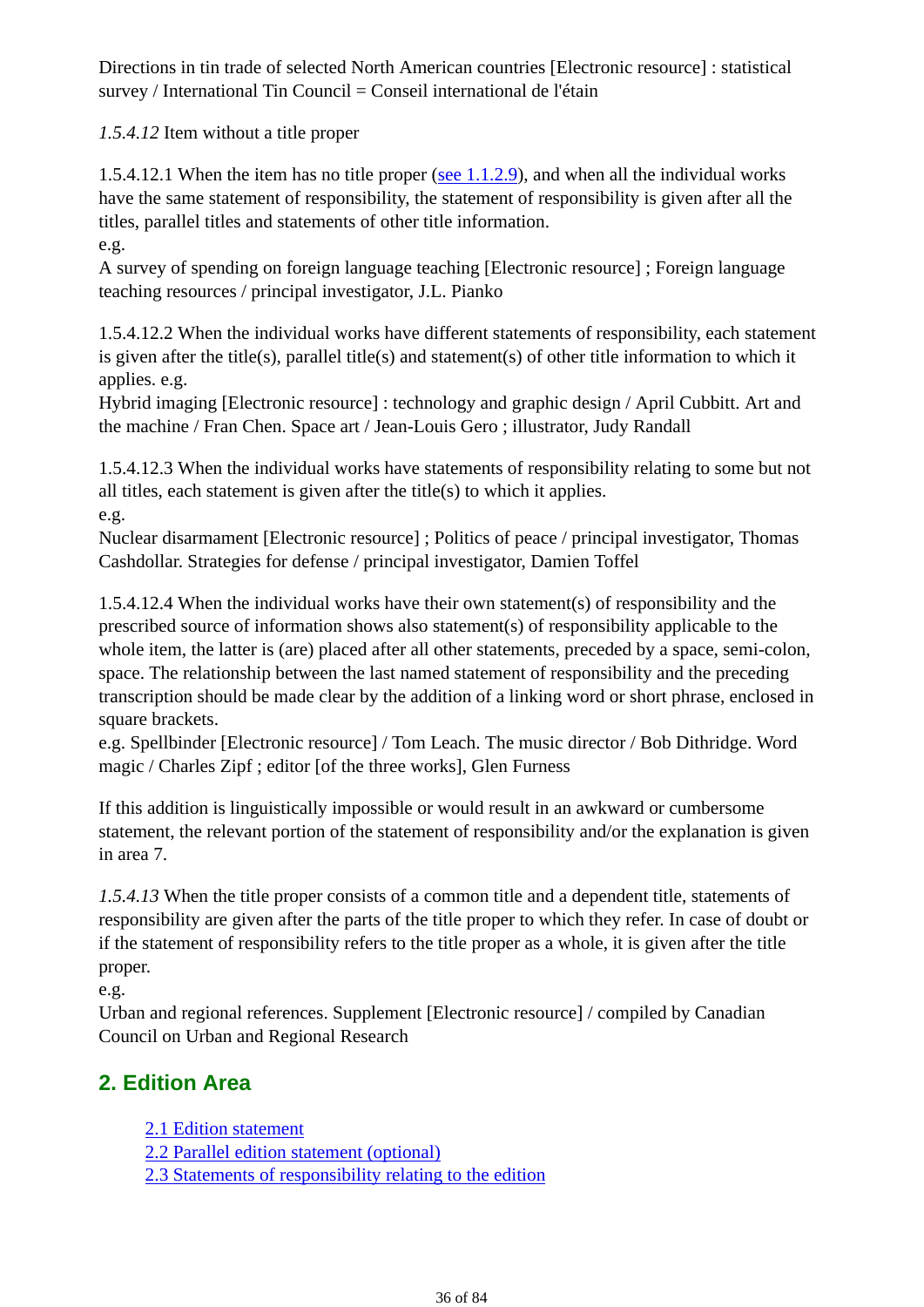2.4 Additional edition statement

2.5 Statements of responsibility following an additional edition statement

#### **Punctuation pattern**

- 1. The edition area is preceded by a point, space, dash, space (. ).
- 2. Each parallel edition statement is preceded by a space, equals sign, space  $( = ).$
- 3. The first statement of responsibility relating to the edition (or following an additional edition statement) is preceded by a space, diagonal slash, space (/).
- Each subsequent statement of responsibility relating to the edition (or following an 4. additional edition statement) is preceded by a space, semi-colon, space ( ; ).
- 5. An additional edition statement following either an edition statement or a statement of responsibility relating to the edition is preceded by a comma, space (, ).

#### *Examples*

- Edition statement
- $\bullet$  Edition statement = parallel edition statement
- Edition statement / statement of responsibiity
- Edition statement / statement of responsibility ; second statement of responsibility
- Edition statement / statement of responsibility = parallel edition statement / statement of responsibility
- Edition statement, additional edition statement
- Edition statement / statement of responsibility, additional edition statement / statement of responsibility

#### **2.1 Edition statement**

#### **2.1.1 The edition statement consists of a term, phrase or group of characters relating to:**

1. all copies of an item formally identified as constituting a named and/or numbered edition,

or

2. all the copies of an item in a particular form of presentation having significant differences, in intellectual or artistic content, from other copies in the same form of presentation, whether or not the item bears any formal statement to this effect.

The edition statement normally includes either the word "edition" (or its equivalent in another language). Related terms such as "version", "level", "release" or "update" can indicate an edition statement; however, these terms are sometimes used to indicate major or minor changes in an item and, as such, may not constitute a reliable guide to indicate a new edition.

The edition statement can also include a term indicating differences from other editions (e.g. "new edition", "revised edition", etc.) or other phrases, which may be linguistically associated, linking the edition to other elements of the description (e.g. original title in a form such as "new release of ...").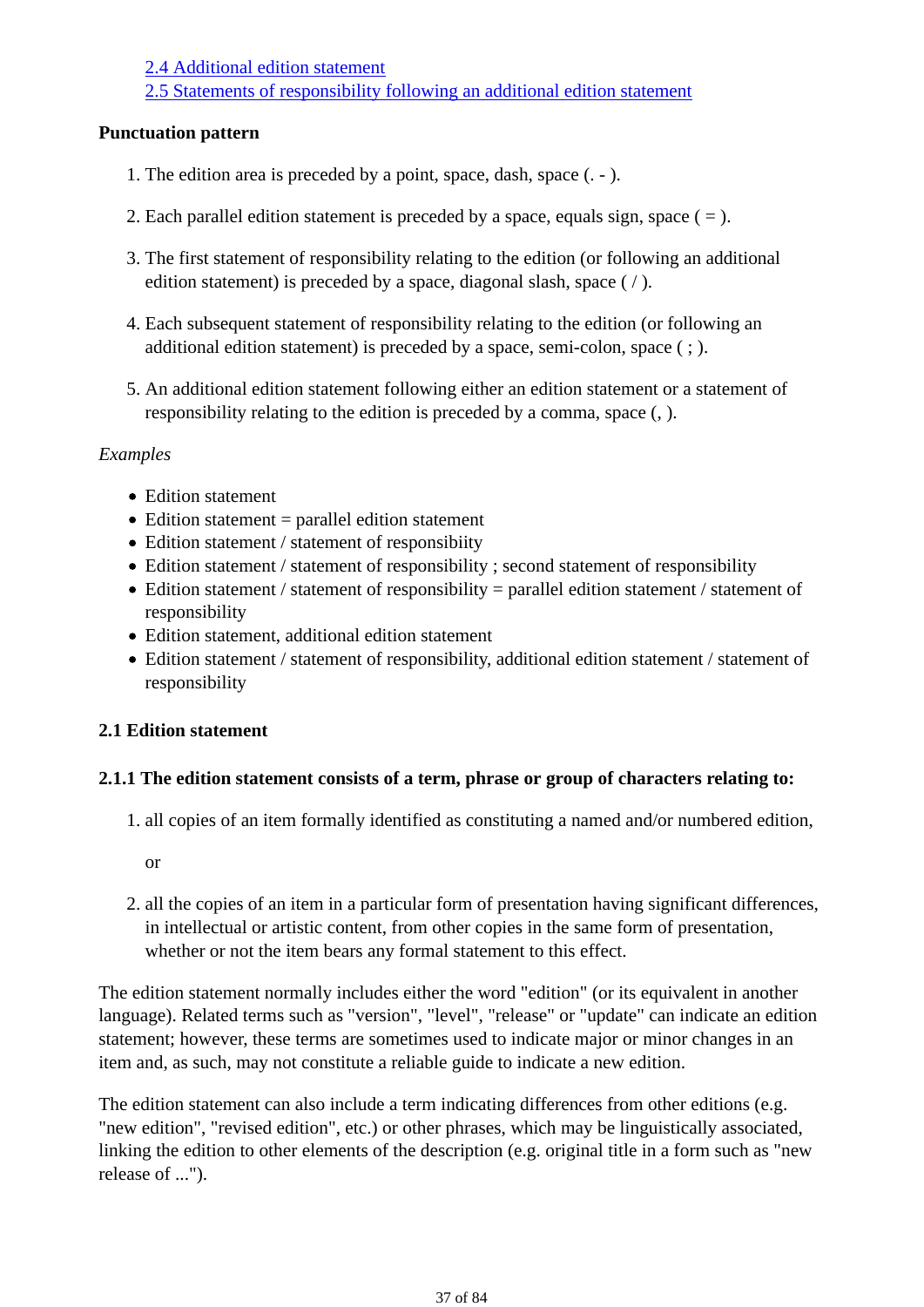An edition occurs when there are significant differences in the intellectual or artistic content of the resource, including additions and deletions; a difference in the programming language; changes to upgrade or improve the efficiency of the resource; modifications in the programming language or operating system that allow the resource to be compatible with other machines and operating systems.

Differences that do not constitute a new edition include: a difference in the type of physical carrier (e.g. from disk to cassette) and/or the size of the physical carrier (e.g. 14 cm to 9 cm disk); differences in printer-related file formats (e.g. ASCII vs. PostScript); differences in system-related formats (e.g. IBM vs. Macintosh); differences relating to the character code or to blocking or recording densities; differences in the output medium or display format (e.g. a remote access resource reproduced on floppy disk and optical disc). Normally, differences that do not constitute a new edition do not warrant the creation of a separate bibliographic record, although a bibliographic agency may choose to create multiple bibliographic records.

When the electronic resource has multiple edition statements relating to parts or pieces of the item (e.g. an interactive multimedia work), the statement(s) that relates (relate) to the item as a whole is (are) transcribed. When there is no one statement that applies to the item, the statement(s) may be given in area 7.

In the case of remote access electronic resources which are often frequently updated, the edition statement is omitted in area 2, and an appropriate note(s) is given in area 7 (see 7.2.2 and 7.9).

An edition statement that appears only in the accompanying documentation is not regarded as an edition of the resource unless information in the documentation indicates that the statement applies to the resource.

**2.1.2** The edition statement is transcribed in the terms in which it appears in the item. It is enclosed in square brackets if it does not appear on the prescribed source of information. Standard abbreviations may be used. Arabic numerals are substituted for other numerals or spelled out numbers. Explanatory phrases appended to the edition statement may be given when they are considered necessary for identification of the edition (see 2.3.3). e.g.

CyberOffice for administrative personnel [Electronic resource]. - Windows 95 ed. TAPESCAN [Electronic resource] / principal programmer, William C. Daland. - Version 3.5

The enduring vision [Electronic resource] : a history of the American people / Boyer ... [et al.] ; developed by Bryten, Inc. - Interactive ed., 1993 version

**2.1.3** When no edition statement appears in the item, although it is known that the item contains significant changes from previous editions, a suitable edition statement in the language of the prescribed source of information and in accordance with the provisions of 2.1.2 may be supplied, enclosed in square brackets.

- e.g.
- [New ed.]
- [Apr. 1995 issue]
- [Rev. ed., Aug. 1995]
- [Version 1.5]
- [School ed.]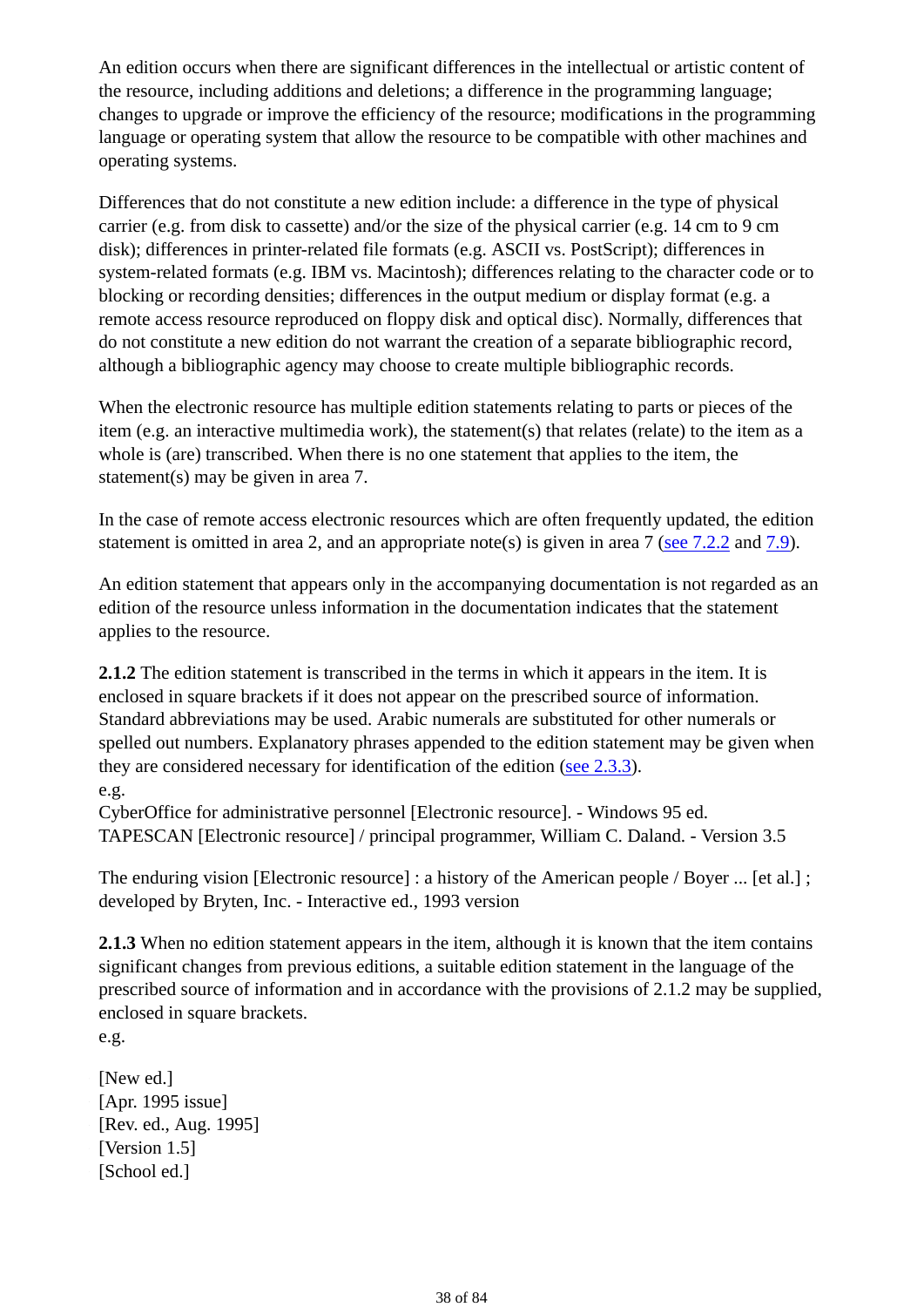**2.1.4** The following edition statements are not transcribed in the edition area:

*2.1.4.1* The edition statement which is an integral part of an element in another area (such as title proper) and has been treated as such (see  $1.1.2.5$ ) is not repeated in the edition area. e.g.

The compact version of Symphony [Electronic resource]

not Symphony [Electronic resource]. - Compact version

*2.1.4.2* An edition statement(s) associated with one or more works which is (are) included in an item containing a number of works but lacking a collective title, is (are) not given in the edition area, but in area 1, with conventional punctuation (see 1.1.4.2). e.g.

National flight [Electronic resource] / by Air Flight Inc., 1995 sales ed. Navigation advisor / Interactive Mapping Corporation

## **2.2 Parallel edition statement (optional)**

When the prescribed source of information bears edition statements in more than one language and/or script, the statement in the language and/or script of the title proper is given. When this criterion cannot be applied, the edition statement made prominent by typography or the one appearing first is given. The parallel statement(s) may be given.

e.g.

Students' ed. = Ed. pour les étudiants

## **2.3 Statements of responsibility relating to the edition**

**2.3.1** Statements of responsibility relating to the edition can refer to persons or to corporate bodies and can indicate functions such as that of a reviser of a new edition, or can name the person or body responsible for the provision of supplementary matter, of appendices, etc., in a new edition.

e.g.

Findit [Electronic resource] / Lester Angerra. - Rev. version 3.3 / programmer, Kate Maggor

**2.3.2** Statements of responsibility relating to the edition in hand, or to parts of the edition in hand, but not to all editions of the work are given, in accordance with the provisions of 1.5, in the edition area when found on the prescribed source of information.

e.g.

LodeStar [Electronic resource]. - Student version / with new graphics by Gerry Herin

**2.3.3** Statements of responsibility relating to the edition in hand (as described in 2.3.2) but which do not name or otherwise identify a person or corporate body, are given as part of the edition statement (see 2.1.1). Such statements often appear as explanatory phrases.

**2.3.4** The following statements of responsibility relating to the edition are not transcribed in the edition area:

*2.3.4.1* Statements of responsibility which clearly relate to the first edition or to all editions of a work are given in area 1.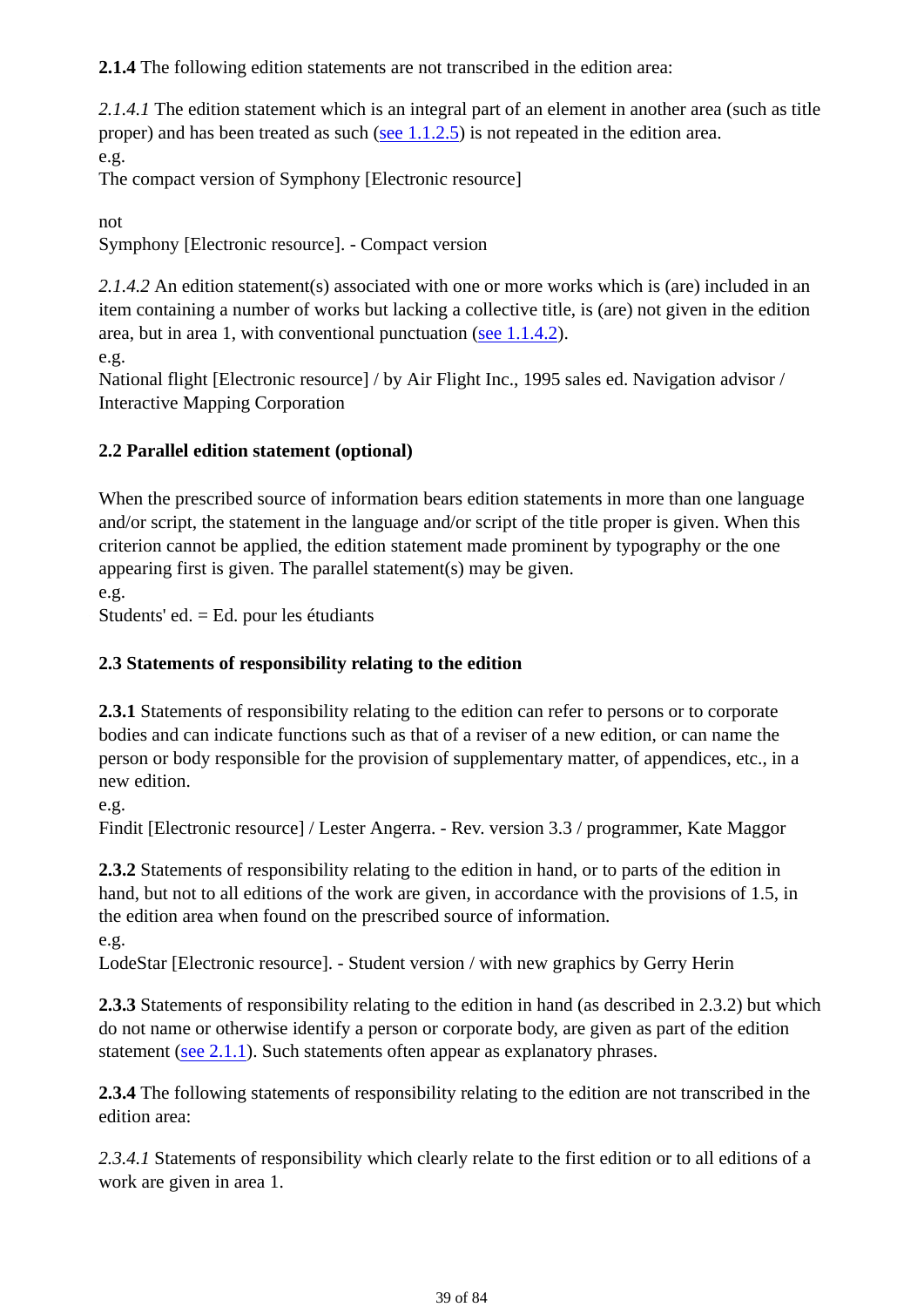*2.3.4.2* Statements of responsibility which do not clearly relate to only one or only some editions of a work are given in area 1.

**2.3.5** Parallel statements of responsibility relating to the edition may be given, preceded by a space, equals sign, space.

## **2.4 Additional edition statement**

**2.4.1** An additional edition statement is given when the item carries a formal statement identifying it as belonging to an edition within an edition, or to an edition which is equivalent to the first named edition.

e.g.

2nd ed., Rev. version

**2.4.2** Additional edition statements are transcribed in accordance with the provisions of 2.1.2 and 2.1.3.

e.g.

Test ed., 2nd ed.

**2.4.3** Additional edition statements naming an unchanged reissue may be given. e.g.

Student version, reissued

**2.4.4** Parallel additional edition statements may be given, preceded by a space, equals sign, space.

## **2.5 Statements of responsibility following an additional edition statement**

**2.5.1** Statements of responsibility following an additional edition statement are transcribed in accordance with the provisions of 2.3.

e.g.

Version 2.4, corr. / with diagrams by Harry Weeks

**2.5.2** Parallel statements of responsibility following an additional edition statement may be given, preceded by a space, equals sign, space.

# **3. Type And Extent Of Resource Area**

# **Introductory note**

The following provisions describe the basic resource characteristics of an electronic resource. These characteristics include: (a) designation of the type of resource, and (b) information on the extent of resource. Other resource characteristics and the system requirements conditional for use of an electronic resource are given in area 7.

These provisions are for an electronic resource that is available by remote access which involves the use of an input-output device (e.g. a terminal) connected electronically to a computer system to access it (e.g. a resource in a network). Designation of the type of resource is mandatory.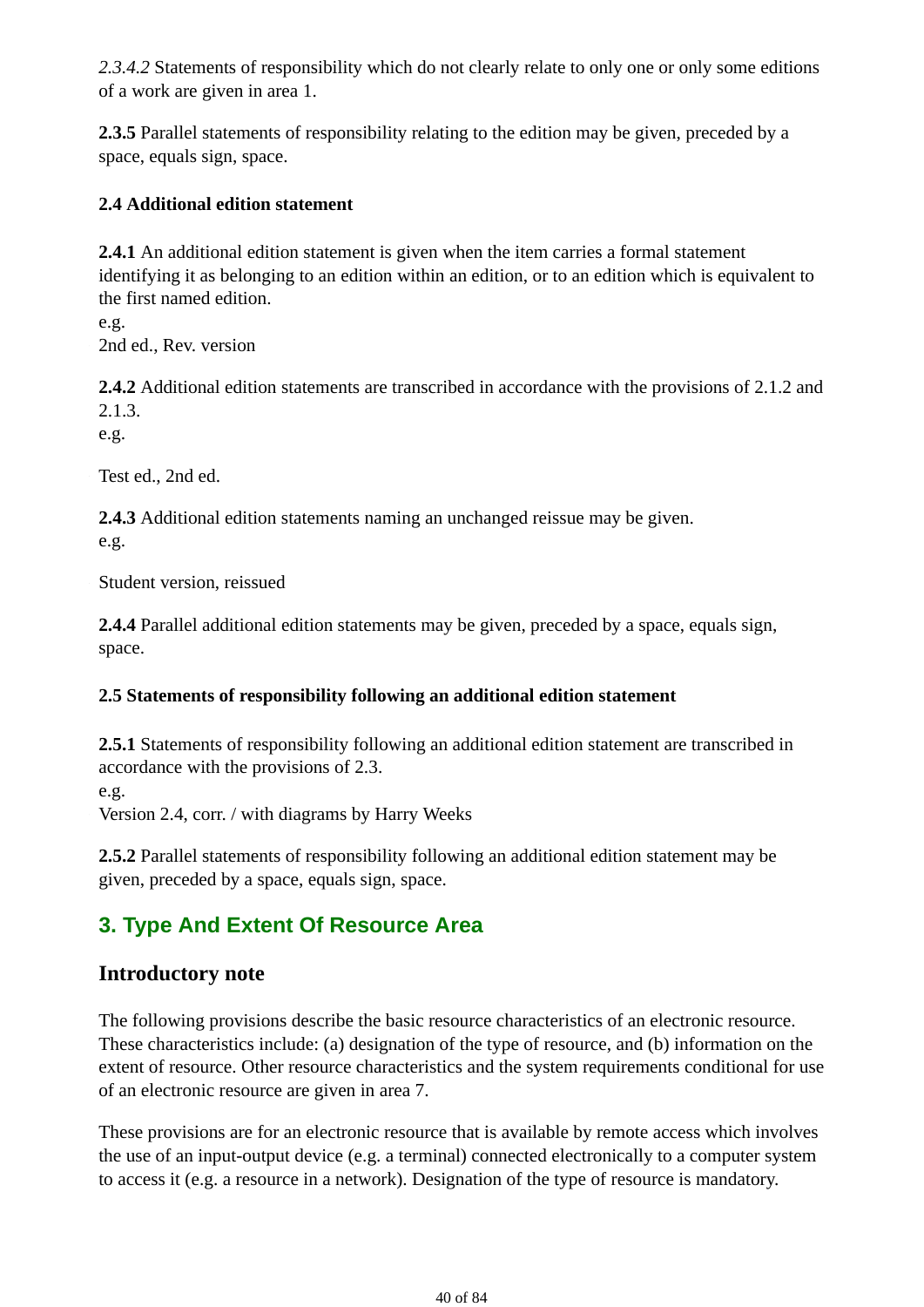Extent of resource may be given when the information is available and the bibliographic agency desires to record it. Physical details relating to sound or colour of a resource available by remote access and accompanying material when present are given in a note (see 7.5.3).

These provisions may also be given for an electronic resource that is available for local access, which is in a physical carrier such as a cassette, disk/disc, cartridge or reel designed for the user to insert into the computer or into a peripheral (e.g. CD-ROM player) attached to the computer, typically a microcomputer.

3.1 Designation of resource 3.2 Extent of resource (optional)

## **Punctuation pattern**

- 1. The type and extent of resource area is preceded by a point, space, dash, space (. ).
- 2. Each statement of extent is enclosed in one pair of parentheses (()).

When two designations of resources are given, with or without a statement(s) of extent, the second designation of resource is preceded by the word "and" or its equivalent in other languages.

## *Examples*

- Designation of resource
- Designation of resource (extent of resource)
- Designation of resource and designation of resource
- Designation of resource (extent of resource) and designation of resource (extent of resource)

# **3.1 Designation of resource**

The designation of resource identifies the particular type of resource(s) which constitutes the work and is given in the language of the bibliographic agency. The designations for use in English are contained in Appendix C. These designations may appear in the prescribed source of information; when they are not present in the prescribed source of information, they are supplied without brackets based on examination of the work.

**3.1.1** When the electronic resource consists of data, the bibliographic agency may choose to identify the resource as "Electronic data" or "Data" (if the general material designation is given in the bibliographic description). Alternatively, the bibliographic agency may identify the particular type of data using the selective list of designations given in Appendix C. When none of these terms is appropriate, an appropriate designation may be supplied, qualified by the word "electronic" or else used alone if the general material designation is given in the description. In the case where the designation is supplied, preference is given to a term that is currently well established, in use by both the producers and users of the particular data resource, and is mutually exclusive of other terms used as designations. e.g.

Electronic data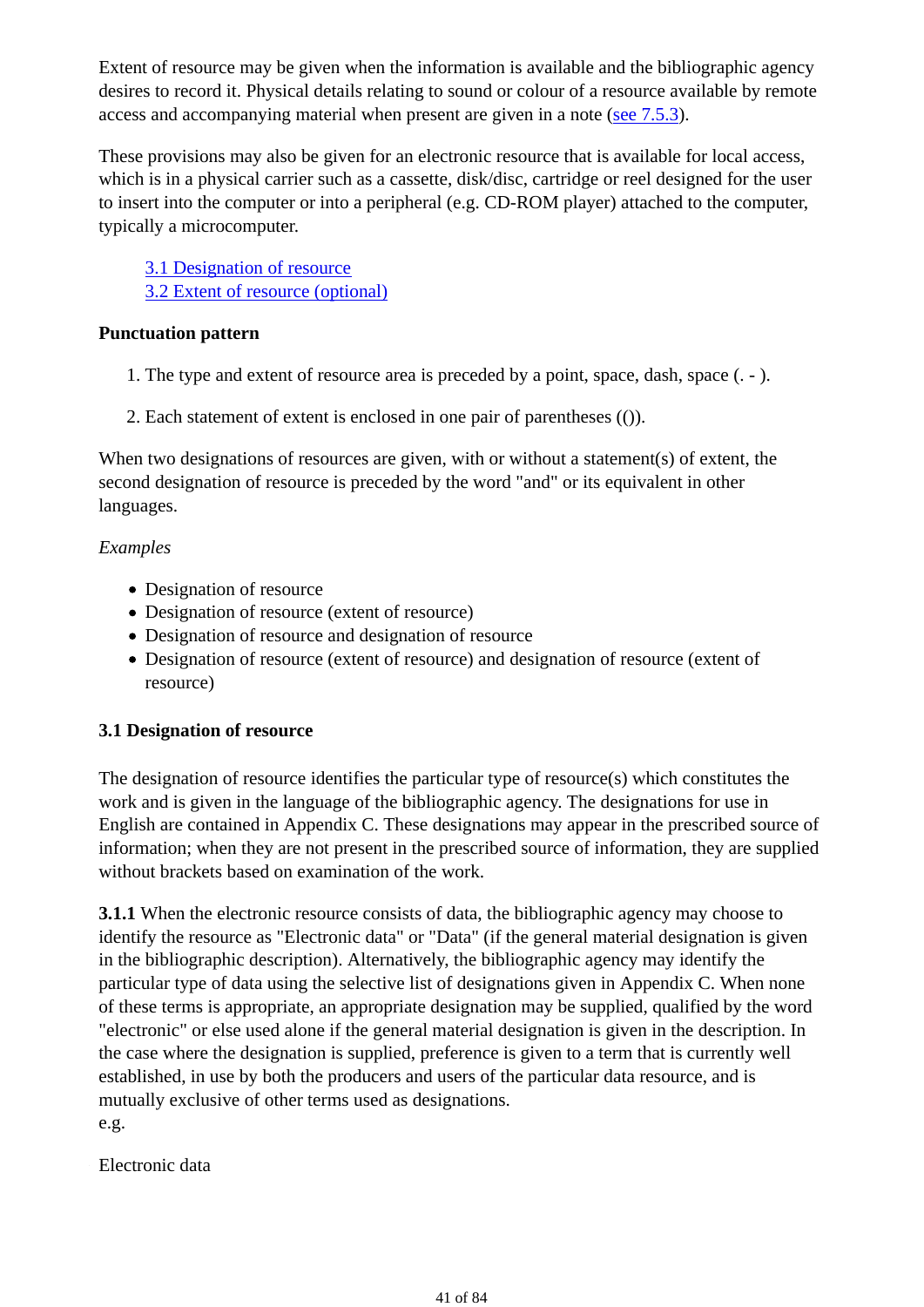- Electronic numeric data
- Electronic census data
- Electronic text data
- Electronic journal
- Electronic image data
- Electronic representational data
- Electronic map data
- Electronic sound data
- Electronic font data

**3.1.2** When the electronic resource consists of a program(s), the bibliographic agency may choose to identify the resource as "Electronic program(s)" or "Program(s)" (if the general material designation is given in the bibliographic description). Alternatively, the bibliographic agency may identify the particular type of program using the selective list of designations given in Appendix C. When none of these terms is appropriate, an appropriate designation may be supplied, qualified by the word "electronic" or else used alone if the general material designation is given in the description. In the case where the designation is supplied, preference is given to a term that is currently well established, in use by both the producers and users of the particular type of program, and is mutually exclusive of other terms used as designations. e.g.

- Electronic utility program
- Electronic application programs
- Electronic CAD program
- Electronic database program
- Electronic spreadsheet programs
- Electronic games
- Electronic system program
- Electronic operating system program
- Electronic retrieval program
- Electronic word processor program
- Electronic programming language program

**3.1.3** When the electronic resource consists of data and program(s), the bibliographic agency may choose to identify the resource as "Electronic data and program(s)" or "Data and program(s)" (if the general material designation is given in the bibliographic description). Alternatively, the agency may identify the particular type of data and program using the selective lists in Appendix C. The terms "interactive multimedia" and "online service(s)" may be used in conjunction with these lists or else alone as resource designations. When neither of these terms nor the terms in the lists are appropriate, an appropriate designation may be supplied, qualified by the word "electronic" or else used alone if the general material designation is given in the description. In the case where the designation is supplied, preference is given to a term that is currently well established, in use by both the producers and users of the particular data resource and program(s), and is mutually exclusive of other terms used as designations. eg.

- Electronic data and program
- Electronic image data and retrieval program
- Electronic census data and spreadsheet program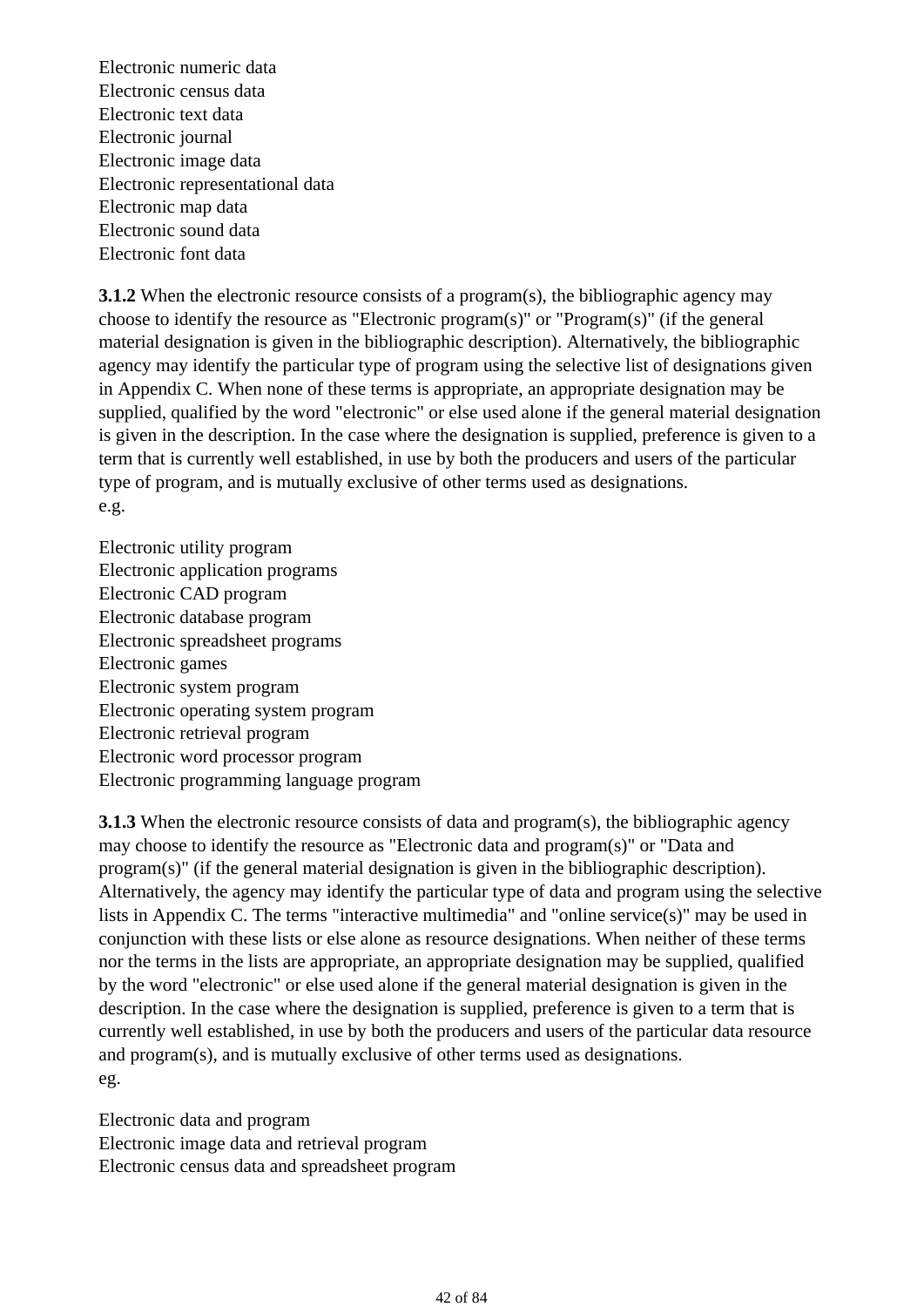- Electronic document and word processor program
- Electronic interactive multimedia game
- Electronic online service bibliographic database
- Electronic interactive multimedia
- Electronic online service

**3.1.4** When the data or program is incidental and not primary in the resource, it is recommended that the bibliographic agency apply the primary term. e.g.

Electronic program Editorial comment: Data is incidental in the resource.

## **3.2 Extent of resource (optional)**

Extent of resource may be given when the information is available and the bibliographic agency desires to record it. When the resource is in a compressed form, the bibliographic agency may omit this information. Extent of resource consists of the number of files that make up the content of the data or program, adding additional measures of extent as appropriate. A statement of extent of resource is recorded in parentheses after the designation of the resource. The specific terms for extent of resource are given in the language of the bibliographic agency. The terms recommended for use in English are contained in the examples.

**3.2.1** The number of files constituting the content of the data or program(s) is given in arabic numerals.

e.g.

- Electronic document (1 file)
- Electronic utility programs (3 files)
- Electronic CAD program (17 files)
- Electronic text data (5 files) and retrieval program (1 file)

**3.2.2** The number of records and/or bytes may be given for a data resource and the number of statements and/or bytes may be given for a program. When the number of files is given, this further statement of extent is introduced with a space, colon, space. The number of bytes may be variously expressed (e.g. "megabytes", "MB", "Mbytes") but are given in the form in which they appear in the source. The programming language of source code statements is given in a note (see 7.5.1).

e.g.

- Electronic representational data (800 records, 131,550 bytes)
- Electronic system program (1 file : 997 statements)
- Electronic text data (2 files : 1.6 megabytes)
- Electronic data (1 file : 1.2 GB) and program (1 file : 2520 statements)

**3.2.3** For a multi-part resource, the number of records and/or bytes or the number of statements and/or bytes may be given for each resource. When the numbers are numerous or complex, they may be given in a note (see 7.3).

e.g.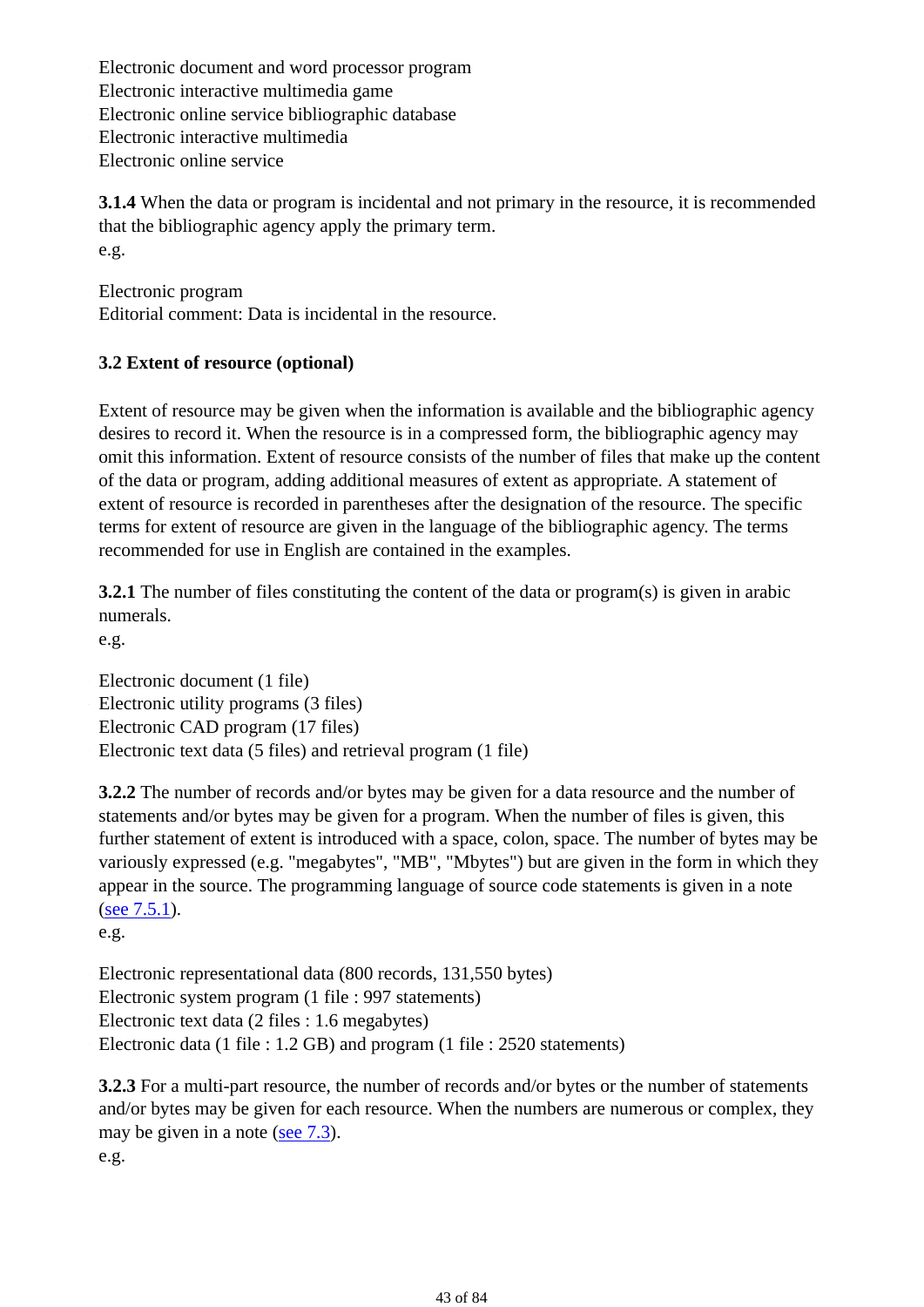- Electronic data (2 files : 800, 1250 records, 2 Mbytes)
- Electronic image data (7 files : 6700 records each)
- Electronic system programs (2 files : 1.2, 1.5 MB)
- Electronic data (2 files : 2540 records each) and programs (3 files : 7260, 3490, 5076 bytes)
- Electronic sound data (4 files) Note: Resource size: 11,000, 33,006, 55,007, 91,325 bytes

**3.2.4** The number of records and/or bytes or the number of statements and/or bytes may be approximated. When an estimate cannot be determined, a statement relative to the situation may be given in a note (see 7.3).

e.g.

- Electronic image data (ca. 3000-4000 records)
- Electronic system program (23 files : ca. 35000 bytes each)
- Electronic data (6 files : ca. 1.2 GB each)
- Electronic text data (12 files)

**Note:** Resource size varies

# **4. Publication, Distribution, etc., Area**

#### **Introductory note**

The term "publication, production or distribution", as used in sections 4.1-4.4, is intended to cover all types of publication, production, distribution, issuing and release activities. These activities are distinct from the activities connected solely with the physical manufacture of the item (see 4.5-4.7), though both may be executed by the same person or body. When a person or body combines the activities of publication, production, distribution, etc., with those of physical manufacture, or when it is uncertain whether the person or body is responsible for publication, production, distribution, etc., or for physical manufacture alone, the statement is treated as one relating to publication, production, distribution, etc. In the context of applying the ISBD(ER), all remote access electronic resources are considered to be published.

- 4.1 Place of publication, production and/or distribution
- 4.2 Name of publisher, producer and/or distributor
- 4.3 Statement of function of distributor (optional)
- 4.4 Date of publication, production and/or distribution
- 4.5 Place of manufacture (optional)
- 4.6 Name of manufacturer (optional)
- 4.7 Date of manufacture (optional)

#### **Punctuation pattern**

- 1. The publication, distribution, etc., area is preceded by a point, space, dash, space (. ).
- 2. A second or subsequent place is preceded by a space, semi-colon, space ( ; ).
- 3. Each name is preceded by a space, colon, space ( : ).
- 4. A supplied statement of function of a distributor is enclosed in square brackets ([]).
- 5. The date is preceded by a comma, space (, ).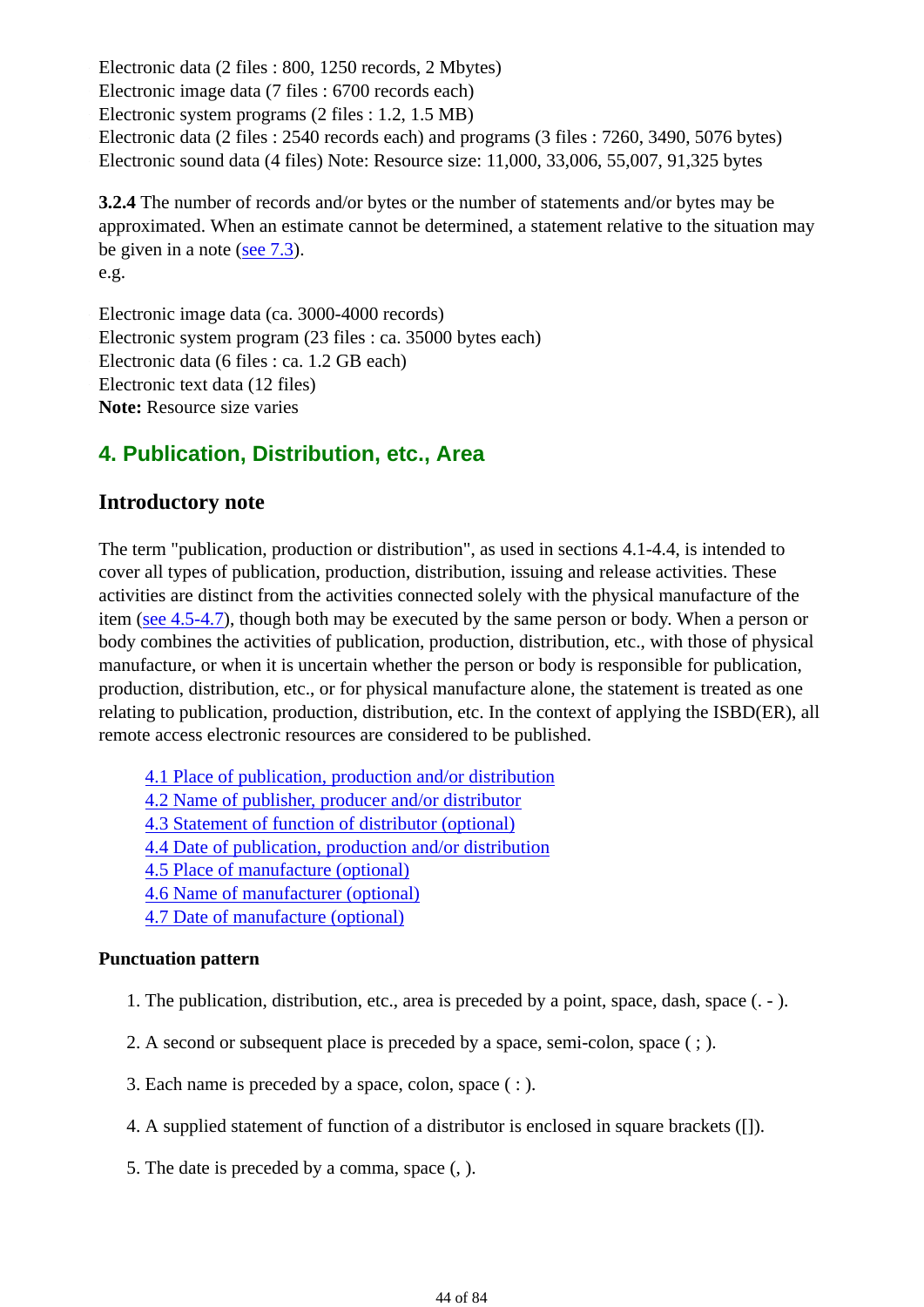6. The place of manufacture, name of manufacturer, and date of manufacture are enclosed in one pair of parentheses (()). Within the parentheses the same punctuation is used as in B, C and E.

## *Examples*

- Place of publication or production : name of publisher or producer, date
- Place of publication or production : name of publisher or producer ; place of publication or production : name of publisher or producer, date
- Place of publication or production ; place of publication or production : name of publisher or producer, date (place of manufacture : name of manufacturer, date)
- Place of publication or production : name of publisher or producer, date ; place of distribution : name of distributor [function], date

## **4.1 Place of publication, production and/or distribution**

**4.1.1** The place of publication, production or distribution is the name of the town or other locality associated on the prescribed source of information with the name of the publisher or producer (or principal publisher or producer if more than one name appears) or distributor. If no publisher, producer or distributor is named, it is the place from which the item was issued or distributed.

**4.1.2** If the information appearing on the prescribed source of information is known to be incorrect, a correction may be supplied in square brackets (see  $0.10$ ) or given in area 7. e.g.

London [i.e. Maidenhead]

Dublin **Note:** Known to be published in Belfast

**4.1.3** When more than one place is associated with the name of a single publisher, producer or distributor, the place made more prominent by typography or sequence is given. When there is no typographical distinction and the places do not appear in sequence, the place considered most important by the bibliographic agency is given.

**4.1.4** A second or subsequent place may be given.

**4.1.5** When a second or subsequent place is omitted, the omission may be indicated by "etc." or its equivalent in another script, enclosed in square brackets. e.g.

Toronto [etc.]

**4.1.6** When the names of more than one publisher or producer are given, the place of publication or production for each publisher or producer is given immediately before the name, unless it is the same as that of the first-named publisher or producer. e.g.

New York : Columbia University ; Boston : Computer Research Institute

**4.1.7** When both a publisher or producer and a distributor are given, the place of distribution is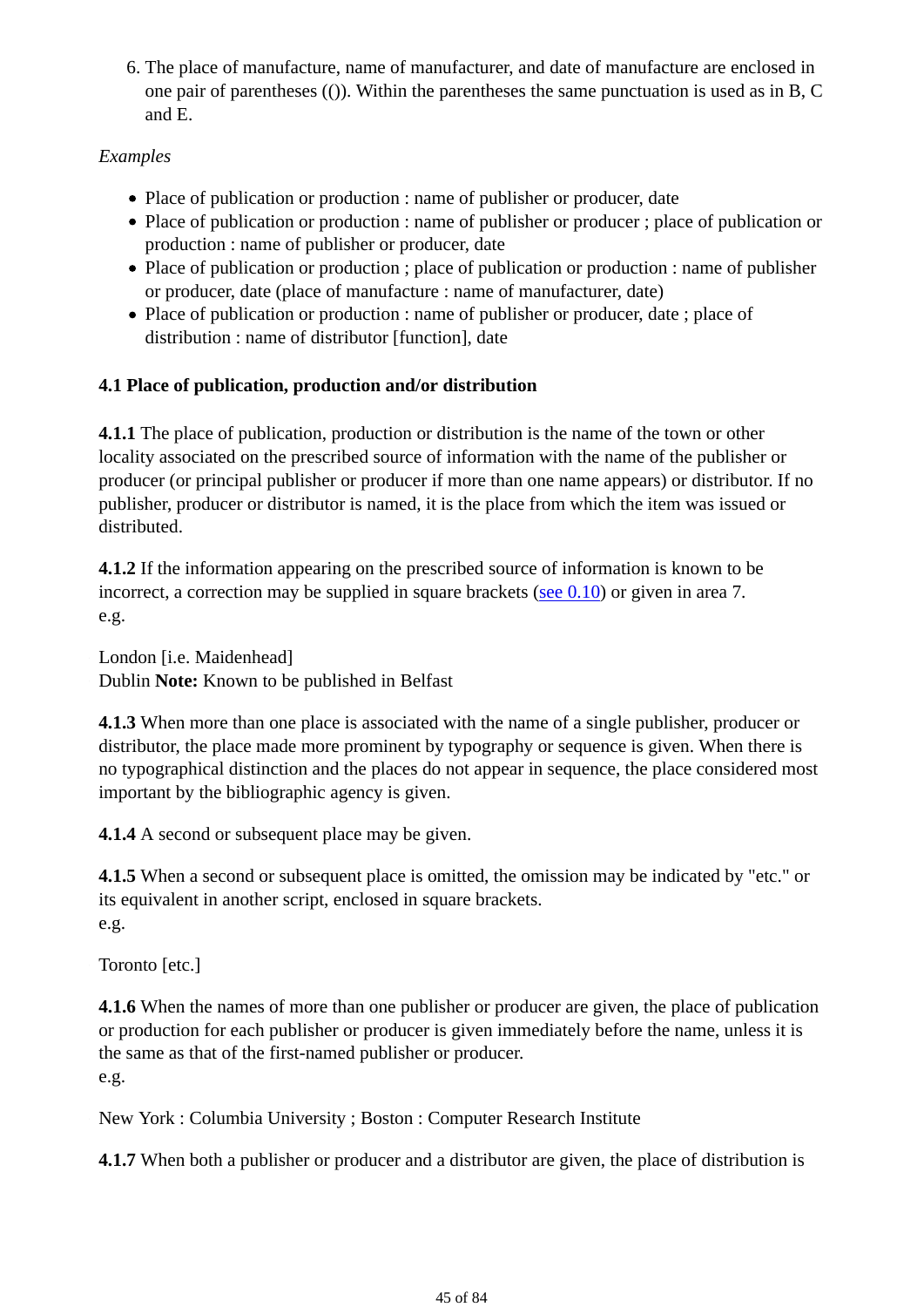given if it differs from the place of publication or production. e.g.

Washington (D.C.) : U.S. Bureau of the Census ; Rosslyn (Va.) : distributed by DUALabs

**4.1.8** The place of publication, production or distribution is given in the orthographic form and grammatical case in which it appears in the item. e.g.

V Praze

**4.1.9** If it seems necessary for identification, a qualifier such as the name of a country, state, etc., may be added to the place of publication, production or distribution. It is enclosed in parentheses if transcribed from a prescribed source of information or in square brackets if transcribed from another source.

e.g.

- Cambridge (Mass.)
- Santiago [Chile]

When it seems necessary for identification, the full address of the publisher, producer or distributor may be added to the place name. It is enclosed in parentheses if transcribed from the prescribed source of information or in square brackets if transcribed from another source. e.g.

Cupertino (CA) (10648 Gascoigne Dr., Cupertino 95014)

**4.1.10** If it is considered necessary for identification, an alternative or corrected version of the place name may be supplied (see  $0.10$ ), enclosed in square brackets. e.g.

- Leningrad [i.e. St. Petersburg]
- Lerpwl [i.e. Liverpool]

**4.1.11** When the name of the place of publication, production or distribution appears in the prescribed source of information in more than one language and/or script, the form of name made prominent by typography or, if there is no typographical distinction, the form of name that appears first is given. If neither of these criteria applies, the linguistic form that corresponds to the language of the item is given.

**4.1.12** Parallel statements may be given, preceded by a space, equals sign, space. If these are not given, no indication is made of the omission.

**4.1.13** When a place of publication, production or distribution does not appear anywhere in the item, the name of the known city or town is supplied in square brackets. If the city or town is uncertain, or unknown, the name of the probable city or town followed by a question mark is supplied in square brackets.

e.g.

[Paris]

[Prague?]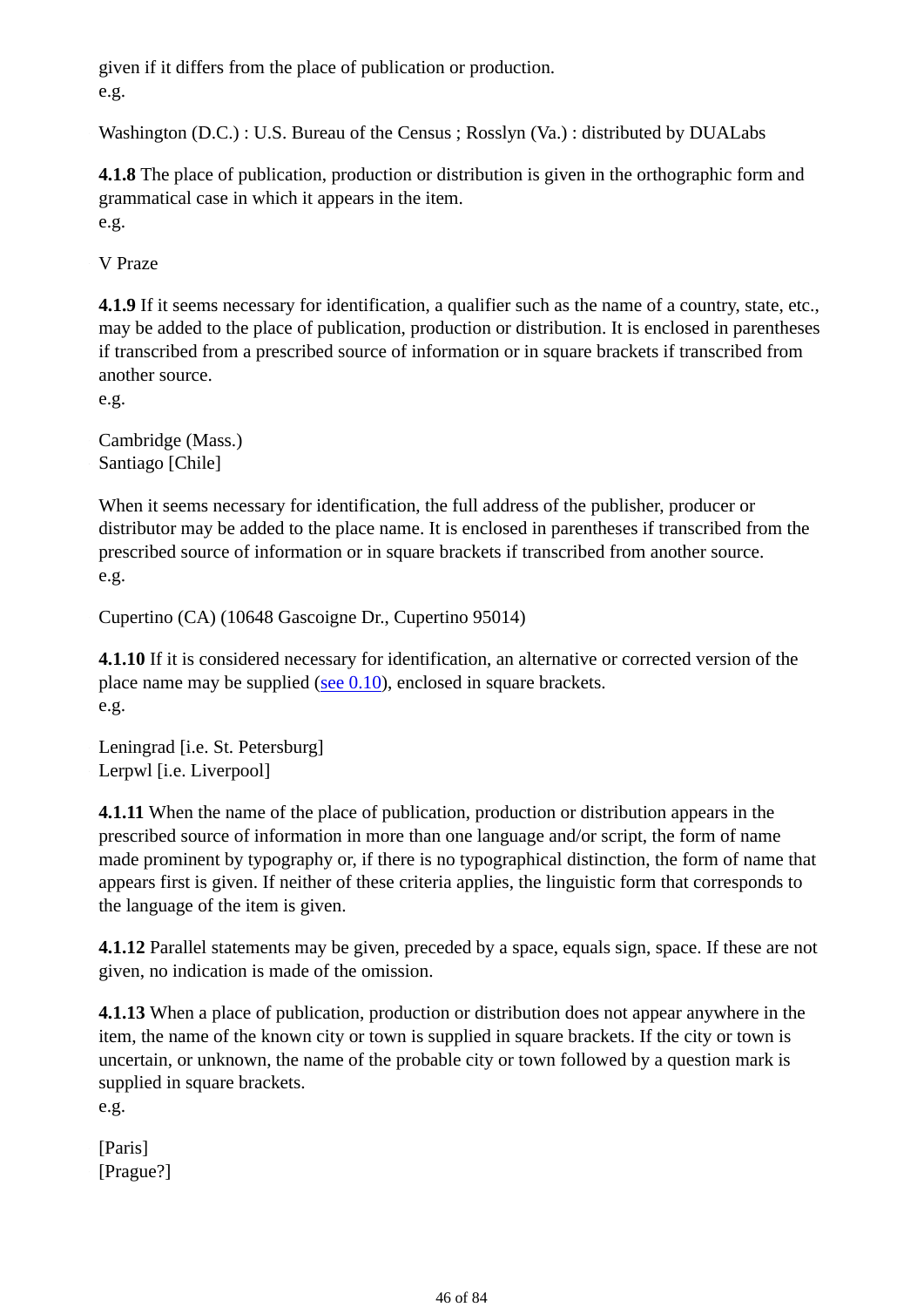**4.1.14** When the name of a city or town cannot be given, the name of the state, province or country is given, according to the same stipulations as are applicable to the names of cities or towns.

e.g.

Canada

Editorial comment: Known as place of publication; appears in prescribed source.

[Surrey]

Editorial comment: Known as place of publication; appears outside prescribed source.

[France?]

Editorial comment: Uncertain as place of publication.

**4.1.15** When no place can be given, the abbreviation "s.l." (sine loco) or its equivalent in another script is supplied, enclosed in square brackets. e.g.

 $[S.1.]$ 

## **4.2 Name of publisher, producer and/or distributor**

**4.2.1** When more than one publisher or producer is named on the prescribed source of information, the name made more prominent by typography or, if there is no typographical distinction, the name that appears first is given. If there is no typographical distinction and the names do not appear in sequence, the name considered most important by the bibliographic agency is given.

e.g.

New York : Softext

Editorial comment: Publisher's name appears more prominent.

London : BPI Systems

Editorial comment: Publisher's name appears first.

**4.2.2** Second and subsequent publishers or producers may be given. e.g.

Waterloo [Ontario] : Leisure Studies Data Inc. ; Chicago : National Opinion Research Center

**4.2.3** When second or subsequent publishers or producers are omitted, the omission may be indicated by "etc." or its equivalent in another script, enclosed in square brackets. e.g.

Chicago : American Association of Individual Investors [etc.]

**4.2.4** When the names of both a publisher or producer and a distributor appear on the prescribed source of information, the name of the distributor may be given. When the name of the distributor appears in any other source, it may be given in area 7. If only the distributor is named, this must be given.

e.g.

Ann Arbor (Mich.) : Social Science Group : Inter-university Consortium for Political Research

**4.2.5** The name of a publisher, producer or distributor may be given in a shortened form,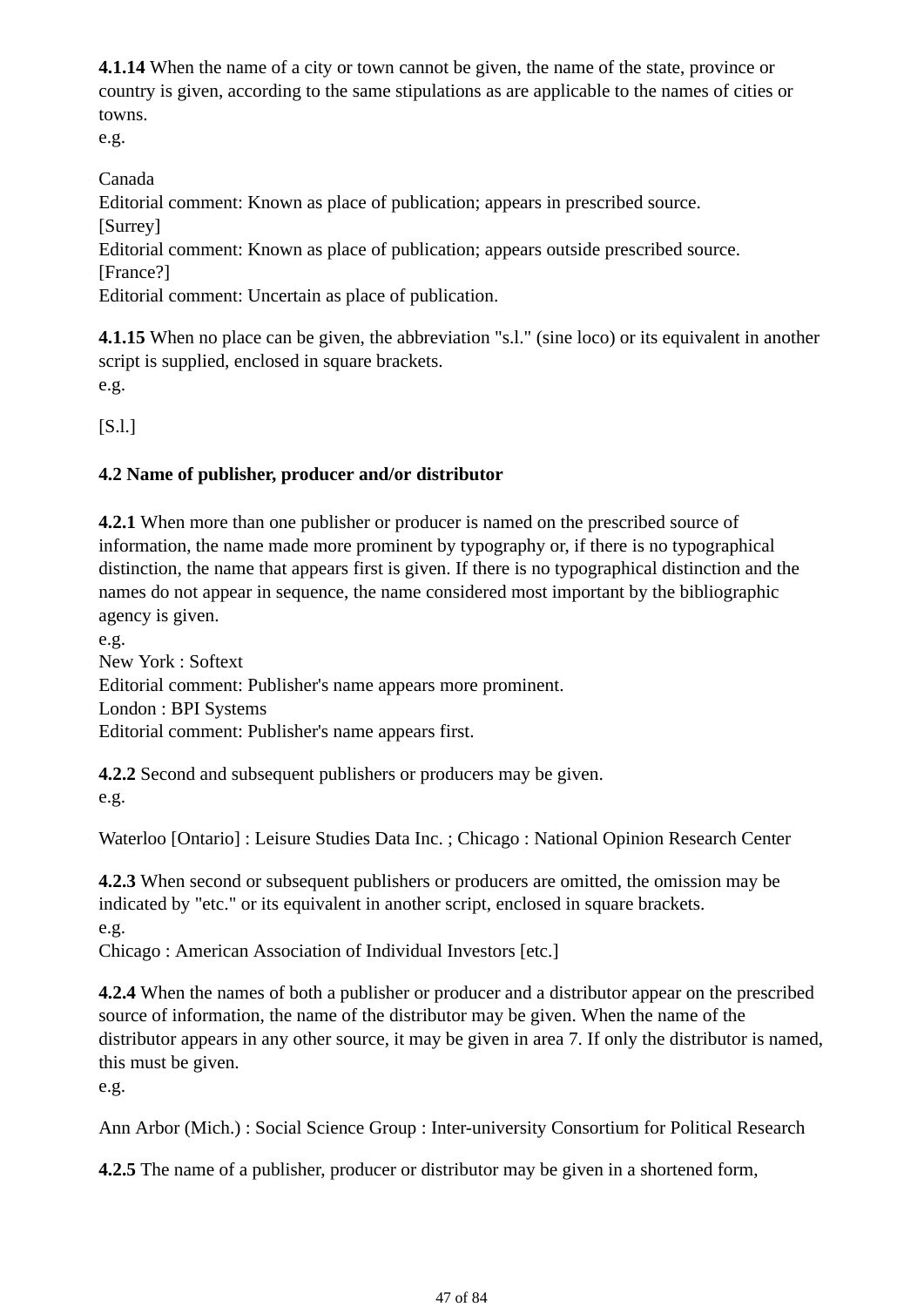provided it can be understood and identified without ambiguity. e.g. : Xanara Editorial comment: Publisher's name appears as Xanara Technologies. : Addison-Wesley Editorial comment: Publisher's name appears as Addison-Wesley Publishing Company.

**4.2.6** When the name of the publisher, producer or distributor appears in full in area 1, either the full form may be repeated in area 4, or an abbreviated form or identifying phrase may be given there. No square brackets are used for such shorter forms given in place of the full form, even if the shorter form is not shown on the prescribed source of information. e.g. Chemical properties database [Electronic resource] / National Chemical Data Board. - Malden (MA) : The Board Social science citation index [Electronic resource] / Institute for Scientific Information. - [Philadelphia] : The Institute

**4.2.7** When the name of a publisher, producer or distributor appears on the prescribed source of information in more than one language and/or script, the form of name made more prominent by typography or, if there is no typographical distinction, the form that appears first is given. If neither of these criteria applies, the linguistic form that corresponds to the language of the publication is given.

**4.2.8** Parallel statements may be given, preceded by a space, equals sign, space. If these are not given, no indication is made of the omission.

**4.2.9** The name of the manufacturer is not given as a substitute for the name of an unknown publisher, producer or distributor. However, when a person or corporate body combines the activities of manufacturing and publication, production, or distribution, or when the responsibility is uncertain, a named manufacturer is assumed also to be the publisher or producer.

**4.2.10** When no name can be given as the publisher, producer or distributor, the abbreviation "s.n." (sine nomine) or its equivalent in another script is supplied, enclosed in square brackets. e.g.

- Paris : [s.n.]
- [S.l. : s.n.]

# **4.3 Statement of function of distributor (optional)**

**4.3.1** When the prescribed source of information includes as an integral part of the publication or production statement an indication of the function performed by the distributor, the statement is transcribed in full.

e.g.

Arlington (Va.) : Trans Video ; New London (CT) : distributed by Triangle Digital Inc.

**4.3.2** When the function performed by the distributor is not explicitly stated, a brief word or phrase indicating the nature of the activity may be added, enclosed in square brackets. e.g.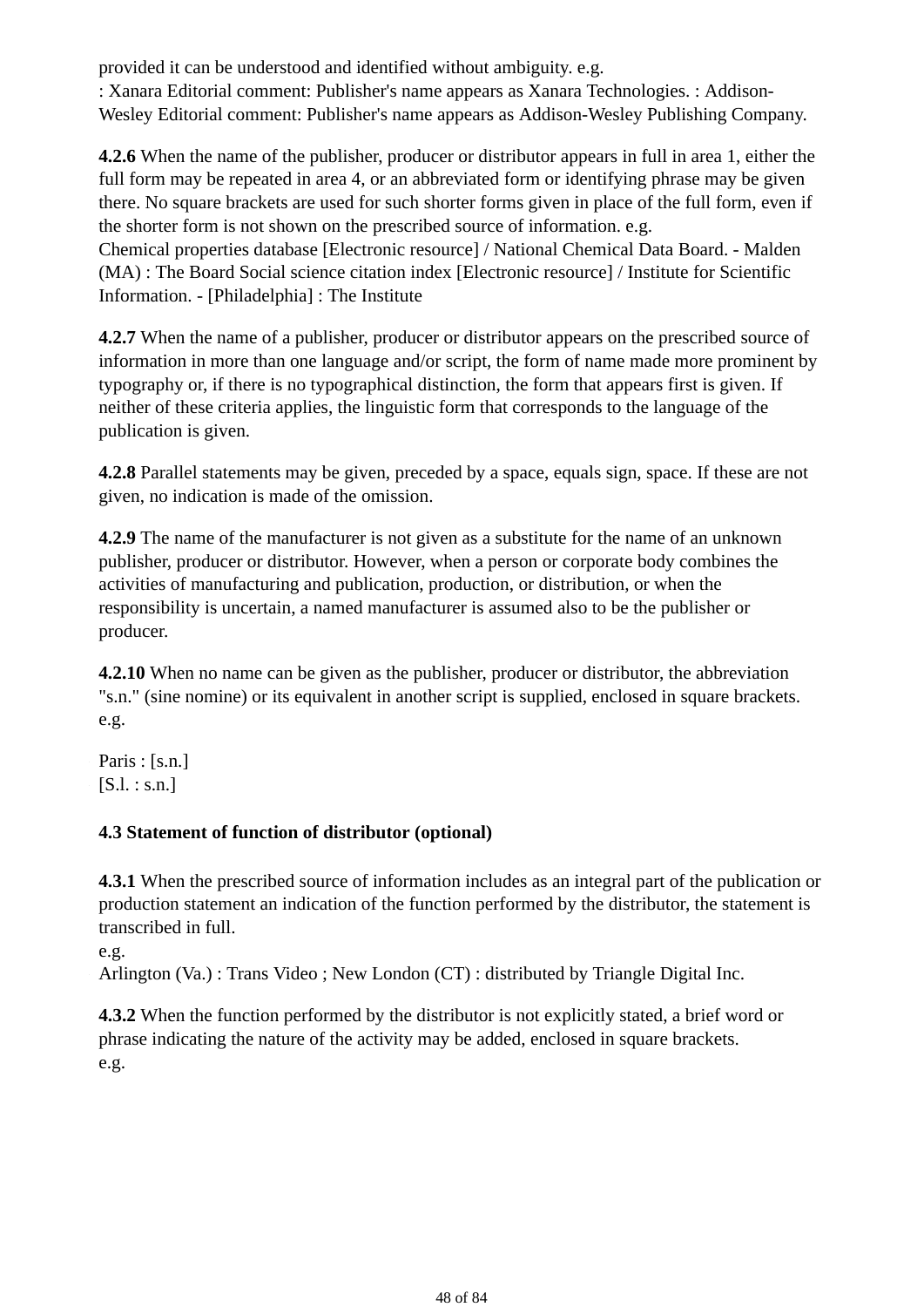Ames (Iowa) : University of Iowa ; Columbus (Ohio) : Center for Human Resource Research [distributor]

## **4.4 Date of publication, production and/or distribution**

**4.4.1** The date of publication or production of the item described is given. e.g.

St. Paul (Minn.) : Quanta Press, 1995

In the case of online services and other dynamic resources (e.g. Word Wide Web sites), a note may be given to indicate also the month, day, and year that appears in the resource (see 7.9).

**4.4.2** When the same date applies to both publication or production and distribution, or to more than one publisher, producer or distributor, it is given after the last name or statement of function. e.g.

Las Vegas (NV) : Starburst Designs ; San Diego (CA) : Interactive Data Corp. [distributor], 1994

**4.4.3** If the publication or production date differs from the date of distribution, each date is given after the appropriate name or statement of function. e.g.

Seattle (Wash.) : Laser Learning Technologies, 1993 ; Hardwick (VT) : Optical Transfer [distributor], 1995

**4.4.4** Dates of the Gregorian calendar are given in arabic numerals. Dates not of the Gregorian calendar are given as they appear in the item with the equivalent date of the Gregorian calendar added in square brackets when it can be established. e.g.

, 1969 , 5730 [1969 or 1970] , 4308 [1975]

**4.4.5** When the date that appears in the item is known to be incorrect, it is transcribed as it appears and a correction is given in square brackets. e.g. , 1897 [i.e. 1987]

**4.4.6** When there is no date of publication, production or distribution in the item, the copyright date or date of manufacture is given in its place. Both dates are indicated as such. e.g. , cop. 1995

**4.4.7** A copyright date may be added to the date of publication, production or distribution when the bibliographic agency considers it to be important. e.g. , 1995, cop. 1993

*4.4.7.1* When there are multiple copyright dates that apply to various aspects in the production of the item (e.g. a separate copyright date for the written program, sound production, graphics, and documentation) and there is no date of publication, production or distribution in the item applying to the item as a whole, the latest copyright date is given. It does not matter that the date applies only to one aspect of the creation of the item. (See also 4.4.11.) e.g. , cop. 1995 Editorial comment: Date is for the written program; other earlier copyright dates are for sound and documentation.

**4.4.8** When no date of publication, production or distribution, copyright date or date of manufacture can be ascertained for the item, an approximate date of publication, production or distribution is given in square brackets. e.g.

, [ca. 1994]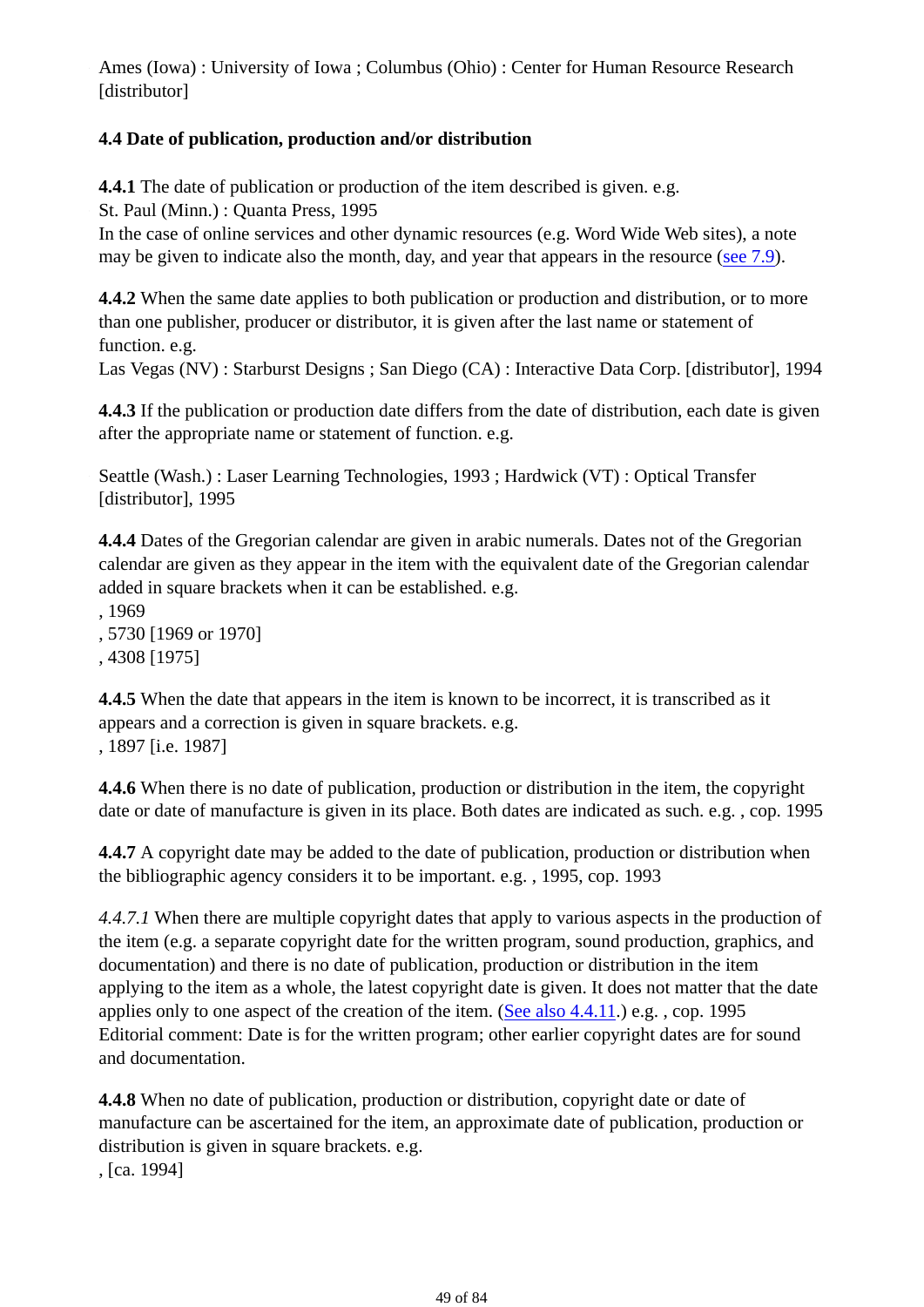, [1992?] , [199-?]

**4.4.9** In describing a multi-part resource published or issued over a number of years, the dates of the first issued part and the last issued part are both given and connected by a hyphen. e.g. , 1993-1995

**4.4.10** When the parts of such an item have not all been received, the date of the first issued part is given, followed by a hyphen. e.g. , 1995-

**4.4.11** When copyright dates are given for each work brought together in an item, these dates are not transcribed in the publication, distribution, etc., area. They may be given either in a note on the publication, distribution, etc., area (see  $7.4$ ) or in a contents note (see  $7.7$ ); or the multi-level method of description provided in Appendix A may be utilized.

**4.5 Place of manufacture (optional) & 4.6 Name of manufacturer (optional)**

**4.5.1 & 4.6.1** The place of manufacture and the name of the manufacturer are given when they appear in the item and both the place of publication, production or distribution and the name of the publisher, producer or distributor are unknown. e.g.

[S.l. : s.n.], 1996 (Seattle: Landmark Data Systems)

**4.5.2 & 4.6.2** When the place of manufacture and the name of the manufacturer appear in the item, they may be given in addition to either one or both of the following: the place of publication, production or distribution and the name of the publisher, producer or distributor. e.g.

Urbana (Ill.) : University of Illinois at Urbana-Champaign, Laboratory for Advanced Supercomputers, 1995 (Tokyo : Zishi)

**4.5.3 & 4.6.3** When multiple places of manufacture and multiple names of manufacturers are given, the same punctuation is used as for multiple places of publication, production or distribution and multiple names of publishers, producers or distributors.

## **4.7 Date of manufacture (optional)**

**4.7.1** When the date of manufacture is given in place of an unknown date of publication, production or distribution (see 4.4.6), it is not repeated here.

**4.7.2** When the date of manufacture differs from the known dates already given (date of publication, production or distribution, or a copyright date), it may also be given.

**4.7.3** The date of manufacture may be given either as an element following the name of the manufacturer or by itself. In the latter case, a word or brief phrase is added to clarify the date. e.g.

, [generated] 1996

# **5. Physical Description Area**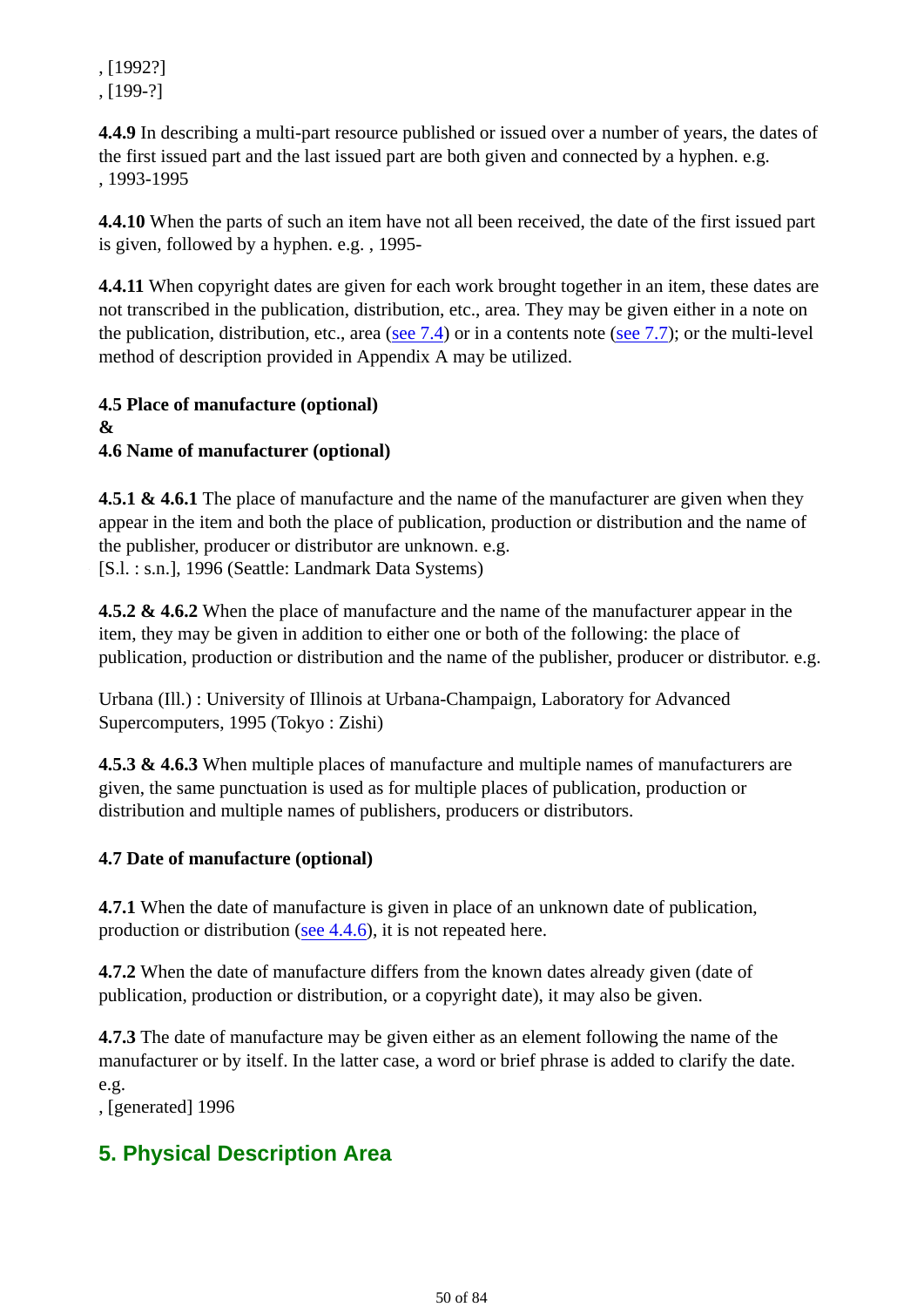# **Introductory note**

The following provisions describe an electronic resource that is available for local access, i.e. in a physical carrier, such as a cassette, disk/disc, cartridge or reel, which is designed for the user to insert into the computer or into a peripheral (e.g. CD-ROM player) attached to the computer, typically a microcomputer. Computer technology is constantly changing, and adaptation to provide for new physical carriers will be required.

The resource characteristics of an item that relate to designation of the type of resource (e.g. data, program) and information on its extent (e.g. number of programs that make up the content), if given, are given in area 3. An electronic resource that is available only by remote access (e.g. in a network) does not receive a physical description (see area 3).

When the item is available in different types of carriers (e.g. cassette and disk) and/or different sizes of carriers (e.g. 9 cm and 14 cm disks), or in a different output medium or display format (e.g. a local access resource reproduced on optical disc and floppy disk), the bibliographic agency may choose to follow either of two methods of description:

(1) Each different physical carrier may be described in the same bibliographic record, with each carrier occupying a separate line or else grouped in a single line in the description. e.g.

- 1 electronic optical disc : sd., col. ; 12 cm
- 3 electronic disks : sd., col. ; 9 cm
- 1 user guide (225 p.); 23 cm

Editorial comment: Different physical carriers occupying separate lines of description in the same bibliographic record.

1 electronic optical disc, 3 electronic disks, 1 user guide Editorial comment: Different physical carriers grouped in a single continuous line in the same bibliographic record.

or

- (2) Each different physical carrier may be described in separate bibliographic records. e.g.
- 1 electronic optical disc : sd., col. ; 12 cm

When an interactive multimedia item is available in two or more different physical carriers (e.g. optical disc and videodisc), each carrier is described following method (1) in which each carrier occupies a separate line in the description. e.g.

- 1 electronic optical disc : sd., col. ; 12 cm
- 1 videodisc : sd., col. ; 30 cm
- 1 manual (25 p.) : ill. ; 26 cm

When an electronic resource is one of the components of a multi-media/kit item, the bibliographic agency may choose one of the alternative methods of description used for multimedia/kit items following the provisions of area 5 of ISBD(NBM).

5.1 Specific material designation and extent 5.2 Other physical details 5.3 Dimensions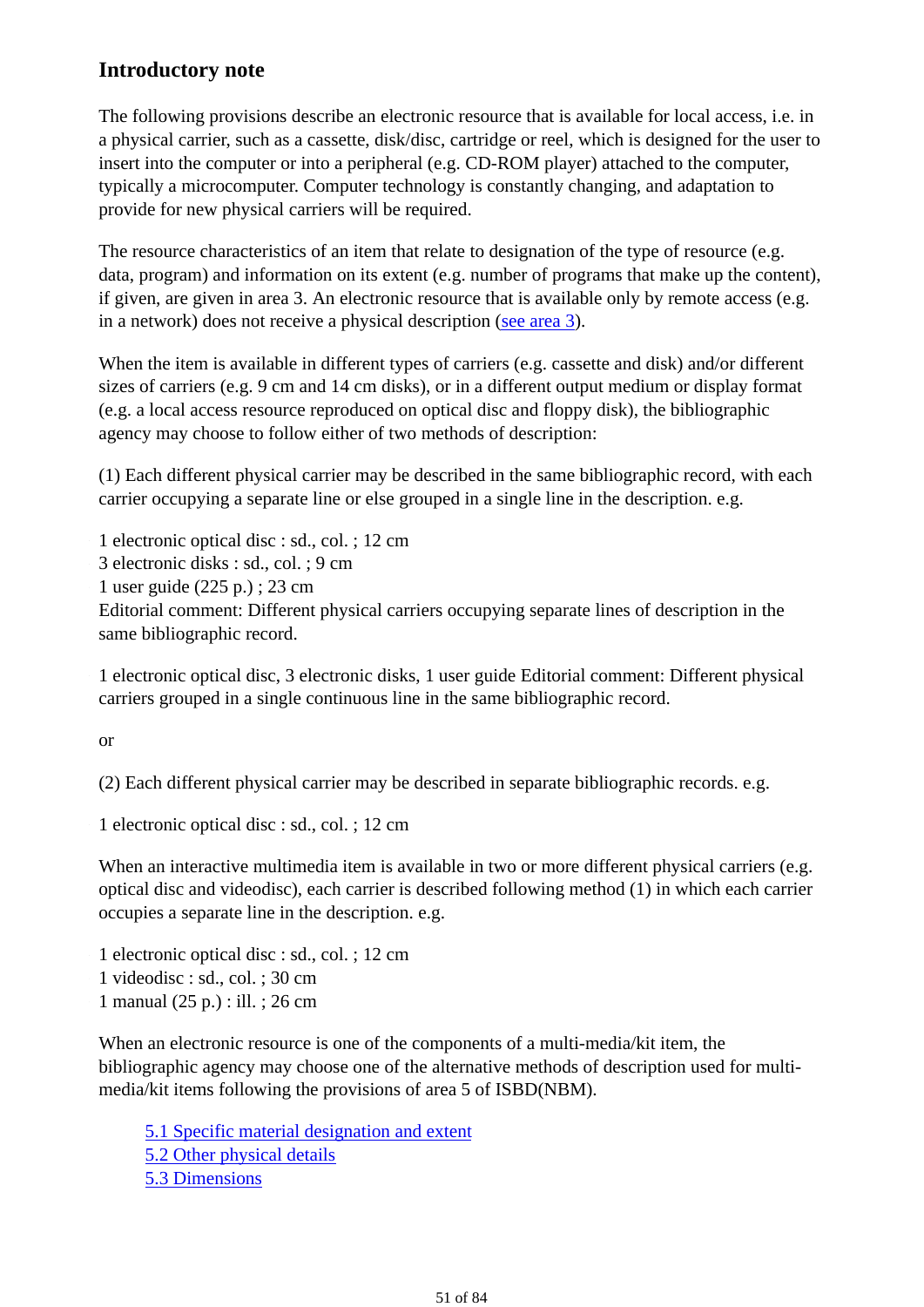## 5.4 Accompanying material statement (optional)

#### **Punctuation pattern**

- 1. The physical description area is preceded by a point, space, dash, space (. ).
- 2. The first statement regarding other physical details is preceded by a space, colon, space (: ).
- 3. The first dimensions statement is preceded by a space, semi-colon, space ( ; ).
- 4. Each accompanying material statement is preceded by a space, plus sign, space  $(+)$ .

#### *Example*

Specific material designation and extent : other physical details ; dimensions + accompanying material statement

## **5.1 Specific material designation and extent**

**5.1.1** The first element of the physical desciption area names and numbers the physical unit or units upon which the item is carried, adding other qualifying terms as appropriate. The specific material designation identifies the particular class of material to which the physical carrier belongs and is given in the language of the bibliographic agency. A selective list of specific material designations for use in English appears in Appendix C.

When none of those terms is appropriate, an appropriate specific term is supplied, qualified by the word "electronic".

**5.1.2** The number of physical units is given in arabic numerals before the specific material designations.

e.g.

- 1 electronic disk
- 2 electronic tape cassettes
- 4 electronic optical discs

**5.1.3** The identification of a particular optical disc format, when known, may be recorded in parentheses after the specific material designation for an electronic optical disc. The following optical disc formats may be recorded as appropriate: CD-I, CD-ROM, Photo CD. e.g.

- 1 electronic optical disc (CD-ROM)
- 2 electronic optical discs (Photo CD)
- 1 electronic optical disc (CD-I)

Other particular optical disc formats may be recorded if their identity is known, the bibliographic agency wishes to record it,and the format is well established and in use by both the producers and users of the local access resource.

## **5.2 Other physical details**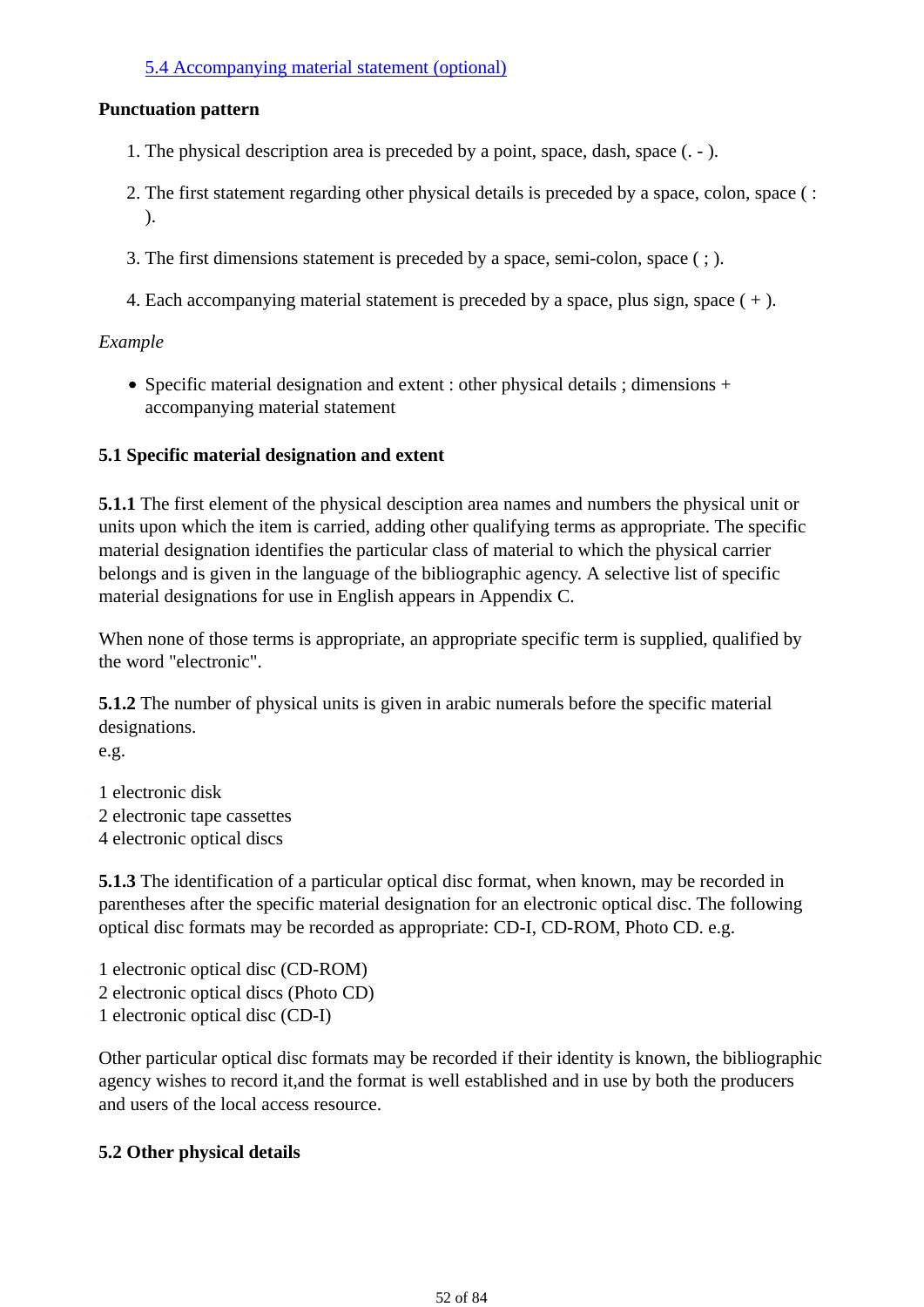**5.2.1** The second element of the physical description area is a statement particularizing other physical characteristics, excluding dimensions of the physical carrier. The specifications constituting other physical details are presented as appropriate in the following order.

**5.2.2** The abbreviation "sd.", or its equivalent in another language and/or script, is given as appropriate for an item which is specified to have sound or which is known to produce sound. Requirements for the production of sound (e.g. synthesizers, voice input modules) are given in a note (see 7.5.1).

e.g.

1 electronic disk : sd.

**5.2.3** The characteristic of colour is given for an item that is specified to display in two or more colours or is known to produce two or more colours. The abbreviation "col.", or its equivalent in another language and/or script, is given as appropriate. The use of "black and white" (b&w) for an item that is designed to display in one colour (e.g. white, green or amber phosphor on a dark background) is not given. Hardware required for the display or production of colour (e.g. colour cards, colour monitor) are given in a note (see 7.5.1). e.g.

2 electronic tape cassettes : col.

1 electronic optical disc (CD-I) : sd., col.

## **5.3 Dimensions**

**5.3.1** The third element of the physical description area is a statement regarding the dimensions of the physical carrier, expressed in terms of centimetres rounded up to the next whole centimetre. The term is abbreviated as "cm" (or its equivalent in another language and/or script).7

**5.3.2** The principal dimensions given are those of the physical carrier itself, irrespective of the external dimensions of any container such as a disk pocket or case (for the treatment of a container for a set of items see 5.3.3).

*5.3.2.1* The diameter is given for a disk/disc or a tape reel. The length and width of the tape of a reel may be given.

e.g.

- 1 electronic disk : col. ; 14 cm
- 1 electronic optical disc ; 12 cm
- 1 electronic tape reel ; 26.7 cm

*5.3.2.2* The length of the face of a chip cartridge is given. e.g.

1 electronic chip cartridge : sd., col. ; 9 cm

*5.3.2.3* The length and height of a tape cassette are given when they are other than the standard size  $(10 \times 7 \text{ cm})$  and the width of the tape is given when it is other than the standard width  $(4 \times 7 \text{ cm})$ mm).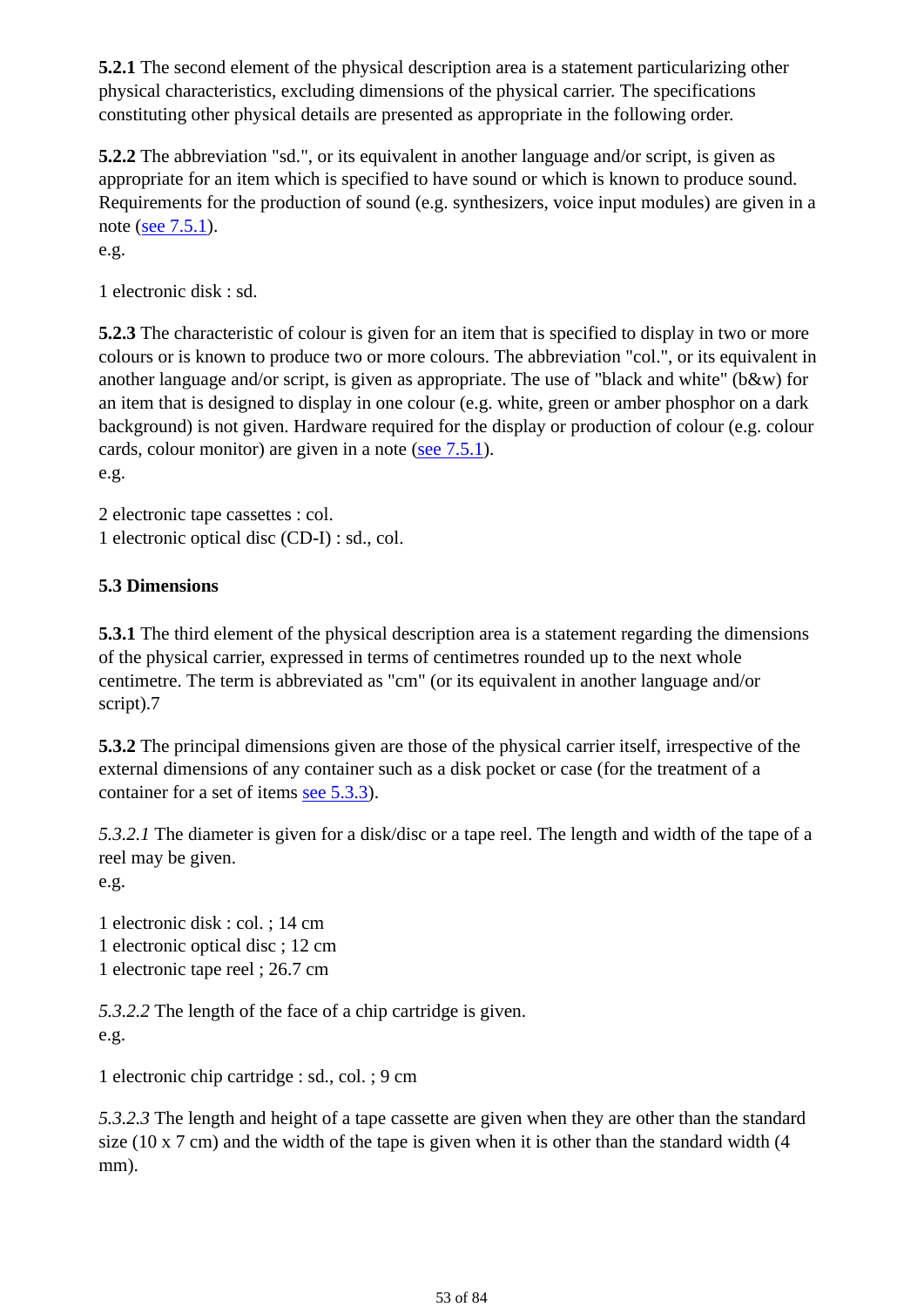e.g.

1 electronic tape cassette : col. ; 19 x 9 cm, 7 mm tape

**5.3.3** For boxed items such as a set of electronic disks/discs, with or without accompanying material, the dimensions of the container may be given. Alternatively, the phrase "in container" (or its equivalent in another language and/or script) may be used, or the statement may be omitted. e.g.

4 electronic tape cassettes : sd., col. ; in container, 12 x 36 x 20 cm

**5.3.4** When the item consists of more than one physical carrier and they differ in size, the dimensions of the smallest or smaller and the largest or larger are given, separated by a hyphen. e.g.

2 electronic disks : col. ; 9-14 cm

#### **5.4 Accompanying material statement (optional)**

**5.4.1** The fourth element of the physical description area is the accompanying material statement. The term accompanying material is used to denote any physically separable part of the item not so far specified in the physical description area. Such a part may form one of two or more mutually interdependent systems (e.g. an electronic disk combined with a sound tape and a manual) or may be a minor part of the item (e.g. an explanatory pamphlet). Alternatively, the accompanying material statement may be given in area 7.

In the case of remote access resources when no physical description is given (see area 5, Introductory note), the accompanying material is described in a note (see 7.5.3).

**5.4.2** Accompanying material may be described either in the terms in which it appears in the item or by means of an appropriate specific material designation. e.g.

2 electronic disks ; 14 cm + 1 pamphlet

1 electronic optical disc (CD-ROM) : sd., col. ;  $12 \text{ cm} + 1$  sound cassette

**5.4.3** A short physical description of the accompanying material may be given after the term or specific material designation characterizing the material. The material is normally described according to the provisions of 5.1 to 5.3 of the appropriate ISBD.

e.g.

2 electronic disks ; 9 cm + user manual (110 p. ; 23 cm)

**5.4.4** Accompanying material may also be described independently or by the multi-level method of description (see Appendix A).

# **6. Series Area**

## **Introductory note**

Area 6 is only used when all parts of the item are published (or are intended to be published) in the same series or sub-series. In other cases the series or sub-series statement(s) may be given in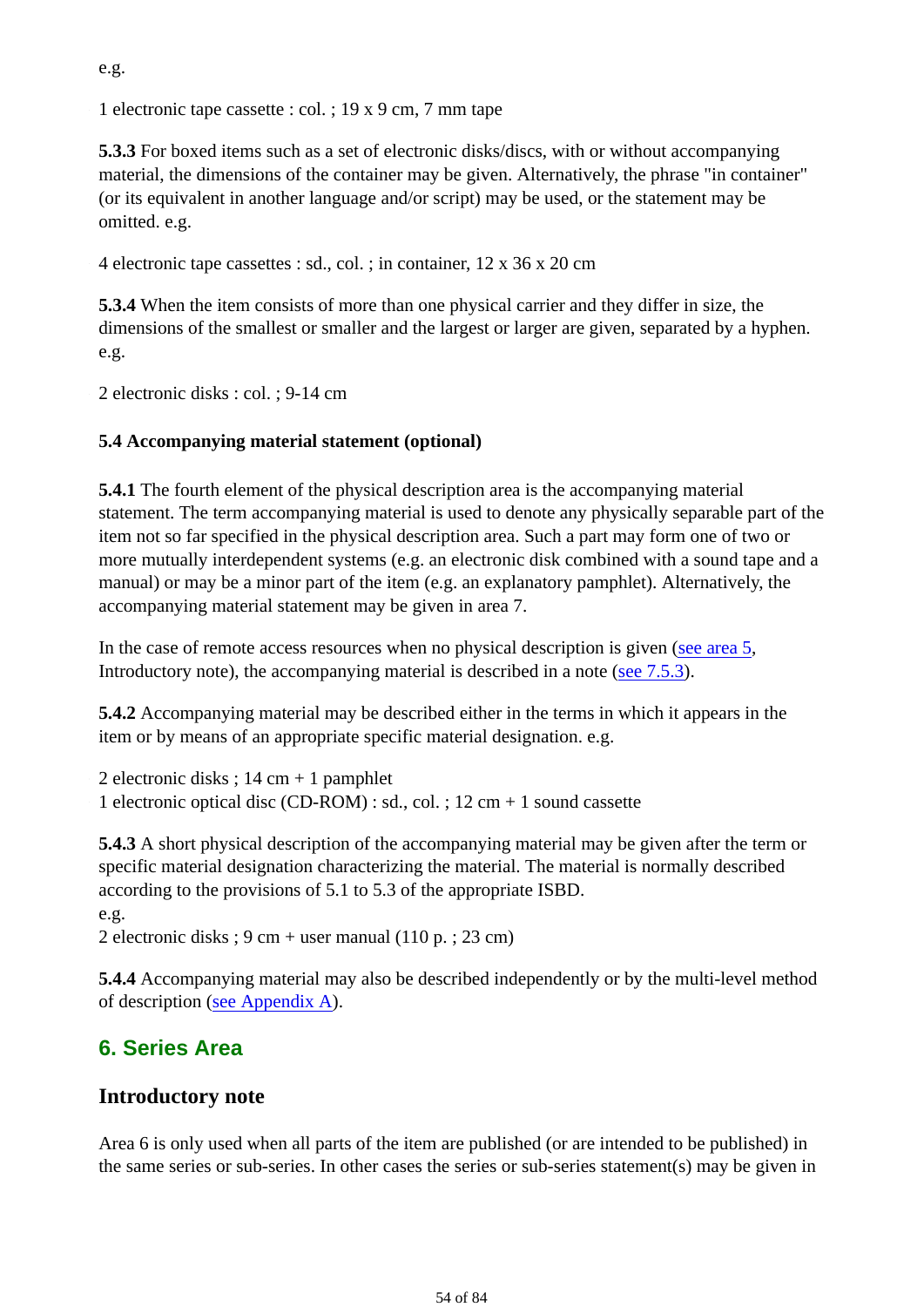area 7.

When an item belongs to more than one series and/or sub-series, the area is repeated. The order of the statements is determined by the order of preference of the sources for the area; in the case of these being of equal value, the order follows the sequence of information found in the chosen source.

In the case of series and sub-series, it is necessary to consult ISBD(S) for an understanding of the elements pertaining to area 6 (e.g. selection of sources, transcription of data). Especially important to note is the explanation of the terms "common title" and "dependent title" in ISBD(S) 0.3.3.1, which states that these terms, as used in stipulations, cover a) all common/section titles and b) those main/sub-series in which the sub-series title is dependent.

- 6.1 Title proper of series or sub-series
- 6.2 Parallel title of series or sub-series
- 6.3 Other title information of series or sub-series (optional)
- 6.4 Statements of responsibility relating to the series or sub-series
- 6.5 International Standard Serial Number of series or sub-series
- 6.6. Numbering within the series or sub-series

#### **Punctuation pattern**

- 1. The series area is preceded by a point, space, dash, space (. ).
- 2. Each series statement is enclosed in parentheses (()).
- 3. A second and each subsequent series statement is preceded by a space.
- 4. Each parallel title is preceded by a space, equals sign, space  $( = ).$
- 5. Each statement of other title information is preceded by a space, colon, space ( : ).
- 6. The first statement of responsibility is preceded by a space, diagonal slash, space  $( / ).$
- Each subsequent statement of responsibility is preceded by a space, semi-colon, space ( ; ), 7. unless the statements are considered to form a single phrase.
- 8. The International Standard Serial Number is preceded by a comma, space (, ).
- 9. Numbering within a series or sub-series is preceded by a space, semi-colon, space ( ; ).
- 10. The section or sub-series designation or dependent title following a common title is preceded by a point, space (. ).
- 11. The dependent title following a section or sub-series designation is preceded by a comma, space  $($ ,  $).$

#### *Examples*

- (First series) (Second series)
- $\bullet$  (Title proper of series = Parallel title of series)
- (Title proper of series : other title information of series / statement of responsibility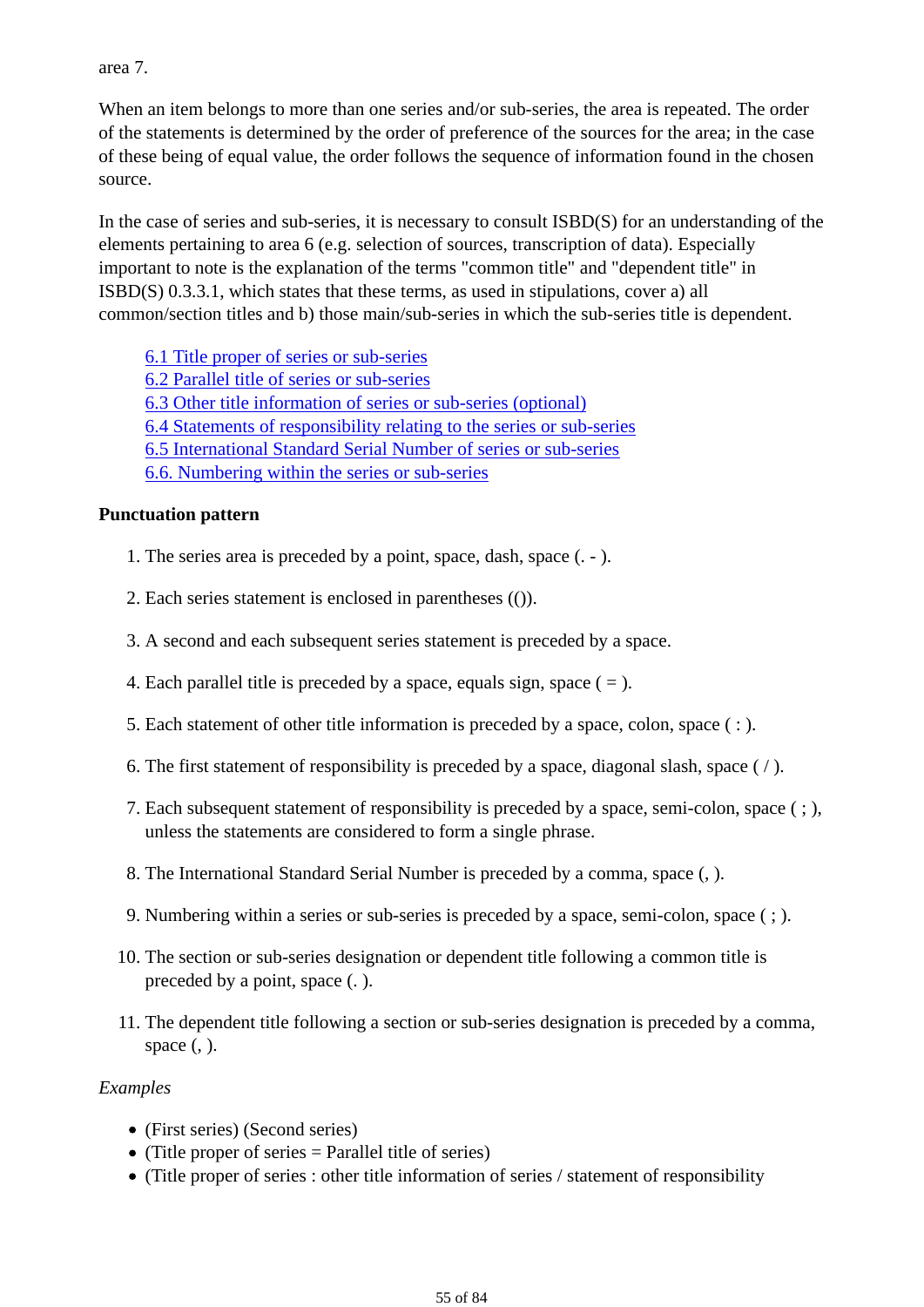relating to series ; numbering within series)

- (Title proper of series, ISSN ; numbering within series)
- (Common title. Section or sub-series designation, Dependent title)
- $\bullet$  (Common title. Dependent title = Parallel common title. Parallel dependent title).

## **6.1 Title proper of series or sub-series**

**6.1.1** The title proper of the series or sub-series corresponds to the title proper in the bibliographic description of the series or sub-series when it is described as a serial according to the provisions of area 1 of ISBD(S). e.g.

- (Interactive digital computer teaching models)
- (Canadian travel surveys)
- (Acornsoft business)

**6.1.2** The title proper is given as it is found in the prescribed source of information. It is transcribed exactly as to wording, but not necessarily as to capitalization and punctuation. e.g.

(Sources urbaines canadiennes)

**6.1.3** When a sub-series has a distinctive title, this is given in area 6. The title of the main series is given in area 7.

e.g.

(Applied statistics and econometrics ; 27) **Note:** Main series: Multicollinearity and estimation studies

**6.1.4** When the title proper is made up of a common title and the title of a section or dependent title of a sub-series, the common title is given first, followed by the section or sub-series designation and/or the section or sub-series title. The common title is not repeated in area 7. e.g.

- (National income patterns. Series 3, Indonesia)
- (Mathematics and science series. Concepts ; 2)

(Super graphics. Series I ; 2)

**6.1.5** When the item described is a separate part of a multi-part resource, the title proper of the series is the title proper of the multi-part resource described as a whole according to the provisions of area 1 of ISBD(ER).

e.g.

- $(Dune : vol. 4)$
- (Selected works of Herman Melville ; vol. 2)

## **6.2 Parallel title of series or sub-series**

**6.2.1** When the title proper of the series or sub-series appears in the prescribed source of information in more than one language and/or script, the parallel series titles are given. e.g.  $\Gamma$  (Travaux de recherche en science sociale = Research monographs in the social sciences)

**6.2.2** When the title proper consists of a common title and a dependent title, the parallel common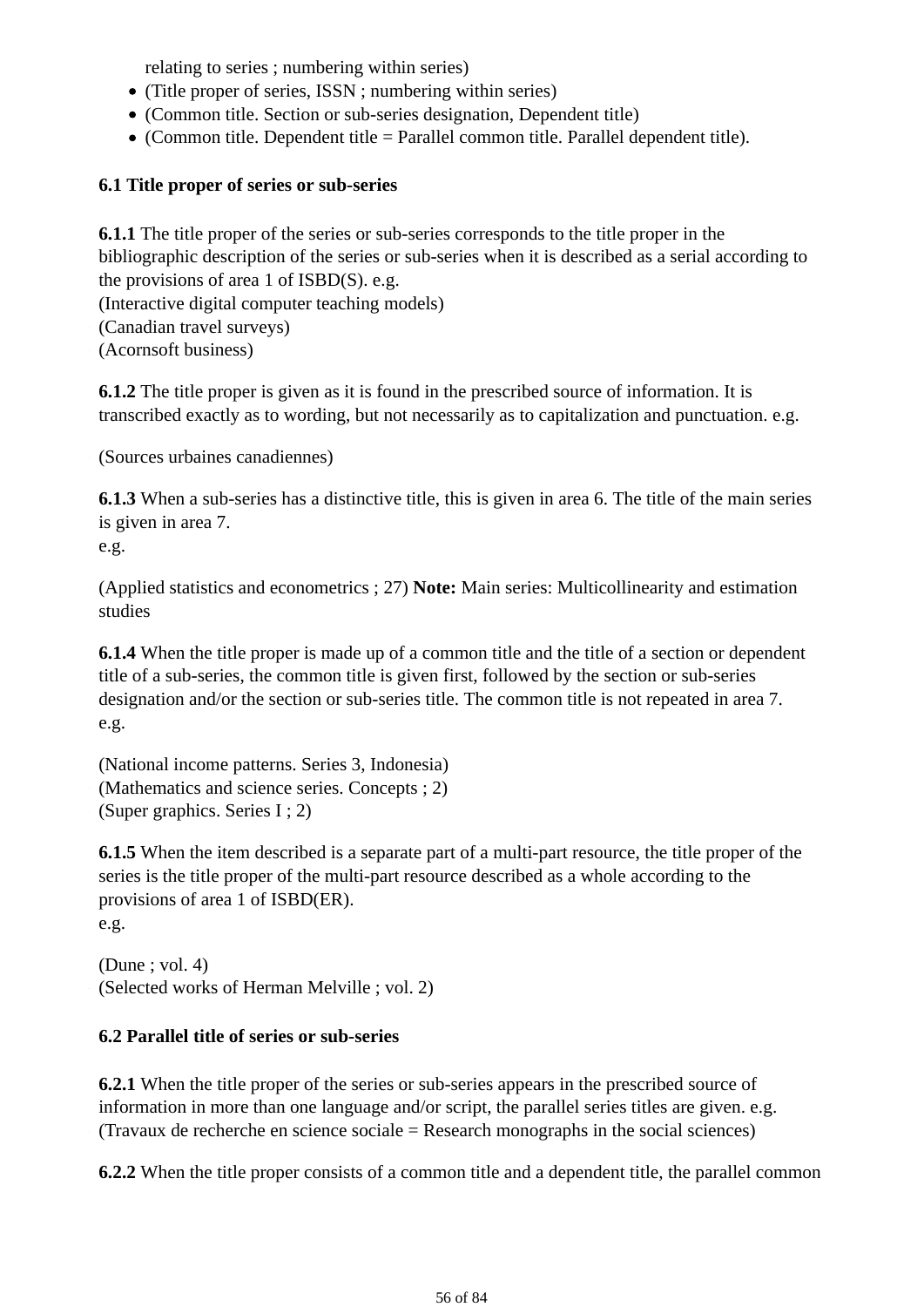title and parallel dependent title are given after the whole title proper.

## **6.3 Other title information of series or sub-series (optional)**

**6.3.1** Other title information relating to the series or sub-series may be given when it appears in the prescribed source of information and is considered necessary for the identification of the series.

e.g.

- (Verbal skills : writing and reporting)
- (Introduction to technology : medieval to modern times)

**6.3.2** When the title proper consists of a common title and a dependent title, other title information, if given, follows the part of the title proper to which it applies. In case of doubt, it is given after the whole title proper.

e.g.

- (Pricing and buying. Module 5, Patterns : automobile prices)
- (Enquêtes et recherches statistiques : travaux en cours. Canada)

**6.3.3** The edition statement relating to a series is treated as other title information. It is given according to the provisions of area 2. e.g.

(Computer simulation models : 2nd ed.)

## **6.4 Statements of responsibility relating to the series or sub-series**

**6.4.1** When the title proper of the series or sub-series is a generic term, the first statement of responsibility is mandatory. In other cases, first and subsequent statements of responsibility may be given when they appear in the item and are considered necessary for the identification of the series.

e.g.

- (Collected software / American University, English Language Institute)
- (Plays / Eugene O'Neill)

Parallel statements of responsibility may be given, each preceded by a space, equals sign, space. e.g.

(Research reports / Canadian Transport Commission, Research Branch = Commission canadienne des transports, Direction de la recherche)

**6.4.2** When the title proper consists of a common title and a dependent title, each statement of responsibility is given after the part of the title to which it refers. In case of doubt, it is given after the whole title proper.

## **6.5 International Standard Serial Number of series or sub-series**

**6.5.1** The International Standard Serial Number (ISSN) relating to the series or sub-series is given when it is known and is transcribed in accordance with the relevant standard.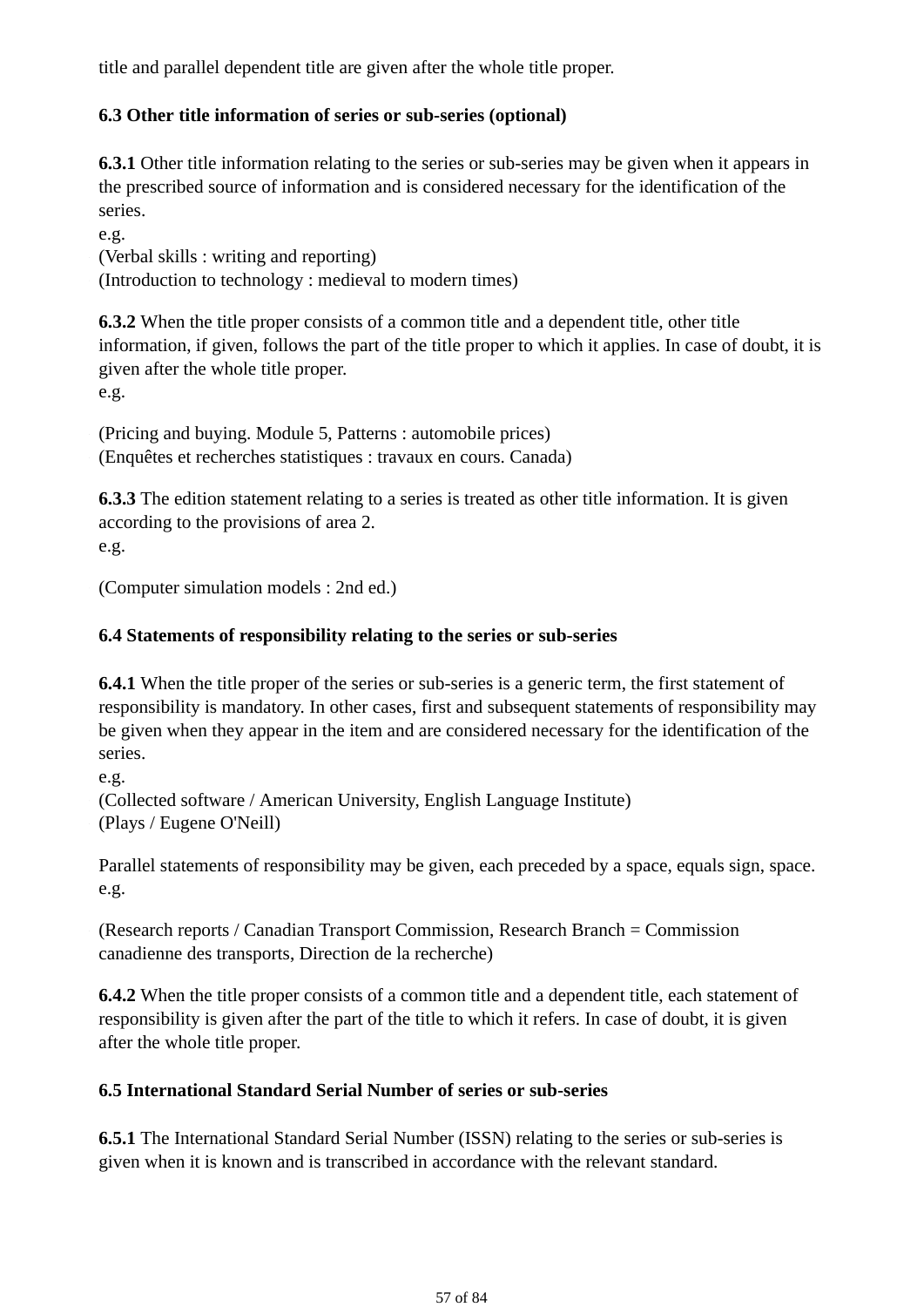e.g.

(Elsevier's interactive anatomy, ISSN 0929-2225)

**6.5.2** When the title proper consists of the distinctive title of a sub-series, the ISSN of the main series is given with its title in area 7.

**6.5.3** When the title proper consists of a common title and a dependent title, the ISSN of the common title is omitted in area 6 and is given in area 7. e.g.

(Der Landkreis. Ausgabe Hessen, ISSN 0340-3246) **Note:** ISSN of main series: ISSN 0342-2259

## **6.6 Numbering within series or sub-series**

**6.6.1** The numbering of the item within a series or sub-series is given in the terms in which it appears in the item. Standard abbreviations may be used. Arabic numerals are substituted for other numerals or spelled-out numbers.

e.g.

- (Multimedia learning series ; vol. 2)
- (Visit Canada series ; vol. C)
- (Computer simulation games ; module 5)
- (BTS research report ; 2)

**6.6.2** When the title proper consists of a common title and a dependent title, the numbering of the common title is omitted. An appropriate note or the collocation of the numbering of the series and sub-series may be given in area 7. e.g.

(Contrasts and similarities in siblings. Series A, Young brothers and sisters (12-21) ; no. 1) Note: Numbering of the main series: no. 6

**6.6.3** When the parts of a multi-part resource within a series are numbered, the first and last numbers and/or letters are given and connected by a hyphen when the numbering is continuous. In other cases, all the numbers/letters are given. e.g.

; vol. 10-13 ; A, C, M ; 2051-2059

# **7. Note Area**

# **Contents**

Notes qualify and amplify the formal description where the rules for such description do not allow certain information to be included. They can, therefore, deal with any aspect of the physical make-up of the item or its contents.

Notes, by their nature, cannot be enumerated exhaustively, but can be categorized in terms of the areas of the ISBD(ER). In addition to notes relating to these areas, there may be notes relating to the description of the item which do not correspond to any specific ISBD area. Except where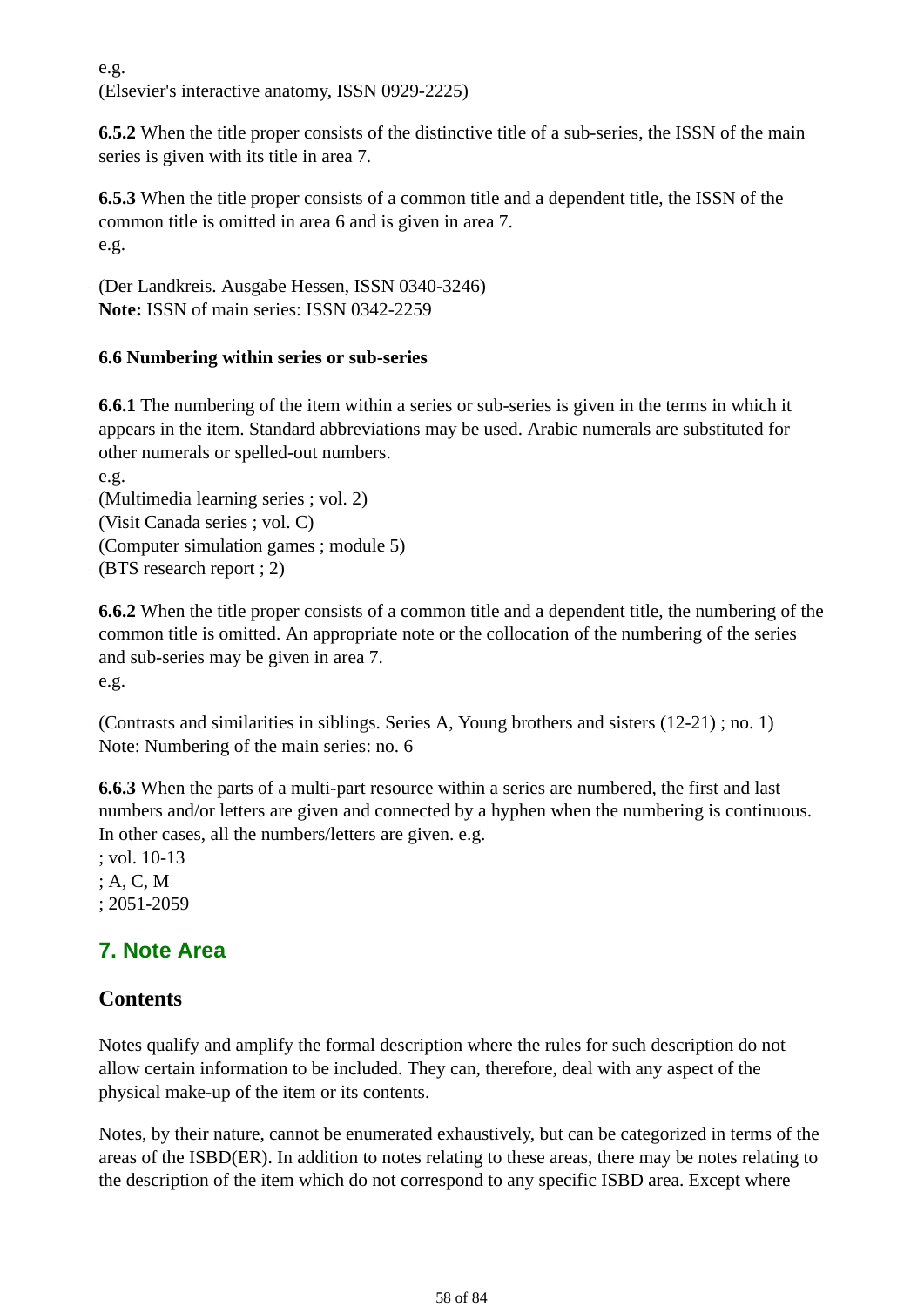otherwise indicated, notes and their order of presentation are optional. However, in descriptions made following ISBD(ER), the notes on system requirements (see 7.5.1) and mode of access (see 7.5.2), in this sequence, precede all other notes.

#### **Punctuation pattern**

Each note is separated from the next one by a point, space, dash, space ( $\cdot$  -). These are omitted, or replaced by a point, when each note is given on a separate line. Within notes it is recommended, where appropriate, that the prescribed punctuation of areas 1-6 be followed; for example, a title is separated from a statement of responsibility by a space, diagonal slash, space (  $/$  ).

## **7.1 Notes on the title and statement of responsibility area**

## **7.1.1 Notes on the title proper**

#### *7.1.1.1 Notes on the language of the work and on translation or adaptation*

When the work contained in the item being described is a translation or adaptation, the title of the original work is given in a note. This note may specify the language used in the item and indicate its relationship to other items. e.g.

- In German
- Screen displays in French and English
- Adaptation of: Draculus. 1994
- Translation of: Als de dood

When the item contains several individual works, the translation notes may be included in the contents note.

#### *7.1.1.2 Notes on the source of the title proper (mandatory)*

The source of the title proper shall be recorded in all cases. e.g.

- Title from title screen
- Title from codebook
- Title from container
- Title from videodisc label
- Title supplied by cataloguer
- Title from IFLANET home page
- Title from first display of information
- Title from TEI header
- Title from printout of title screen
- Title from subject line of email header

*7.1.1.3* Notes giving variant and transliterated titles e.g.

- Title on codebook: New Democratic Party of Ontario, 1967
- Title on container: Interactive cells
- "Personal finances and other applications" Second title screen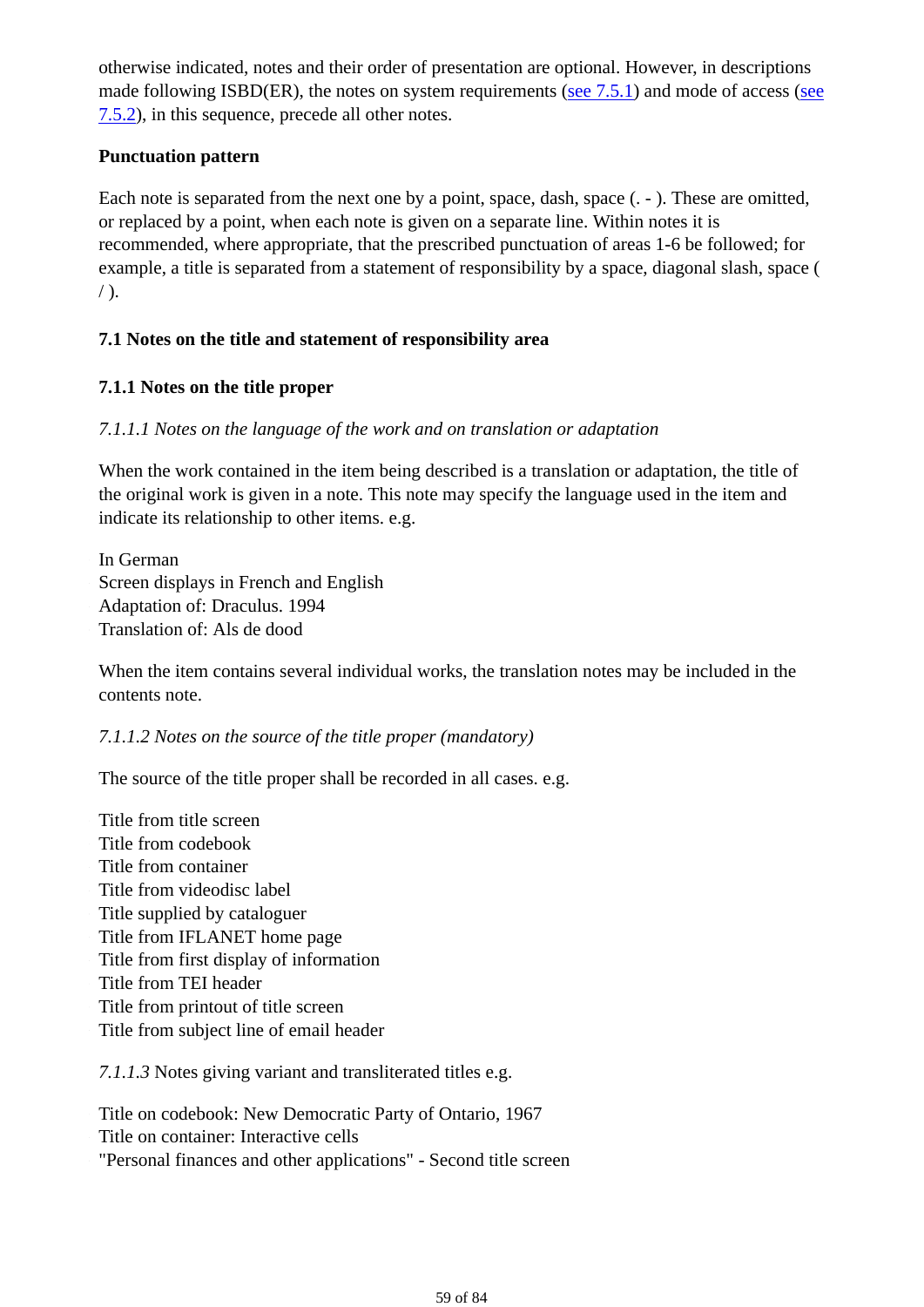#### HTML title: CyberMedia

File name: DUB.1

A locally assigned file name is recorded in 7.13.

#### **7.1.2 Notes on the nature, scope, artistic form or purpose of the item**

The genre or other intellectual category to which the item belongs may be given in a note. e.g.

- Interactive adventure game
- Spreadsheet, with word processing and graphics capabilities
- Simulation model of the U.S. economy structured after the Wharton Econometric Model
- Combined time series analysis and graph plotting system
- Gray-scale image processing program

**7.1.3** Notes on parallel titles and other title information &

**7.1.4** Parallel titles and other title information appearing on the prescribed source of information may be given in a note when they cannot be fitted into area 1. e.g.

- Sub-title (from container): Gaining financial independence
- Parallel title (from title screen): Les techniques de la prévision à court terme

## **7.1.5 Notes on the statements of responsibility**

These may include statements of responsibility not taken from the item (see 1.5.4.2), notes on variant or expanded forms of names of persons or corporate bodies, notes on persons or corporate bodies connected with the work which cannot be included in other areas of the description (because, for example, their function is not specified), notes on persons or bodies connected with the technical production, administrative and consulting functions of the work, and notes on persons or corporate bodies connected with previous editions but not with the edition in hand. e.g.

- Data collected in collaboration with Christiane Klapisch, École pratique des hautes études, Paris
- Animated by Gary Simski ; consultation provided by Micro Industries
- Systems designer, Henry Letow ; sound, LF Acoustics
- Label on container reads: Arizona Arts and Science Council
- Content developed by Charles Lytle and William Surver ; videodisc and HyperCard stack design by J. Mark Turner ; HyperCard stack programming by Helen Brooks
- Presenter and essayist: Alan Rich
- Programmer, Leslie Olfson ; reference manual, Jean Fakourey
- Full name of producer: Jason A. Delaire

## **7.2 Notes on the edition area and the bibliographic history of the item**

#### **7.2.1 Notes on the source of the edition statement (mandatory if applicable)**

The source of the edition statement shall be recorded whenever it differs from the source of the title. e.g.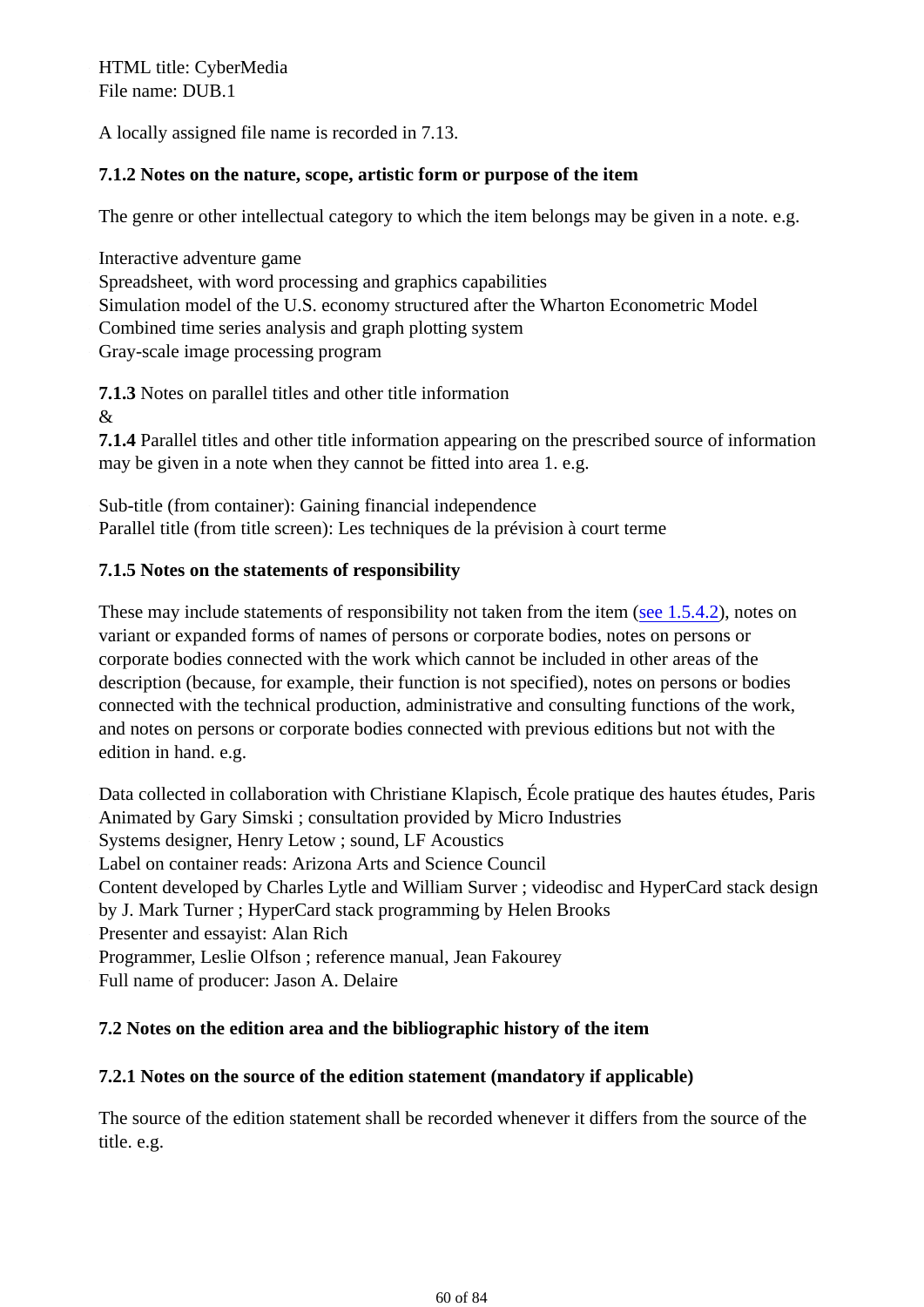- Ed. statement from booklet
- Ed. statement from disk label
- Ed. statement from information at end of resource

#### **7.2.2 Notes on the bibliographic history of the item**

These may include indication of the frequently changing contents of a remote access electronic resource. e.g.

- Frequently updated; Last update: 2/18/97
- Updated weekly
- Continuously updated; Version 7 dated: May 5, 1997

These may include details of the item's relationship to other items and to other editions, including reissues. e.g.

- Program first issued by Educational Software in 1994
- Electronic version of the print publication issued in 1989
- Formerly: German Embassy study
- Earlier parts of text published in 1984 and 1987 are digitised and made available online
- Replicates survey conducted in 1993 by author
- "Multimedia Master version of the original 1985 two videodisc version" Container
- Based on: Health interview survey 1996

The following dates may be given when they are relevant to the content, use or condition of an electronic resource.

date(s) covered by the data content

date(s) when the data were collected

date(s) of supplementary files and accompanying material not described separately

e.g.

- New England sermons, 1802-1918
- Interview wave I: Apr. 1991; wave II: Jan. 1992
- Data are representative of the 1990 census
- Data collected in May and June, 1995
- Supplementary files for sophomore and senior cohorts from 1993-1995
- Manual dated 1994

#### **7.3 Notes relating to type and extent of resource area and other resource characteristics**

These may include additional information about type and extent of resource supplementing the formal statement given in area 3, and notes on other resource characteristics. e.g.

- Resource size: 100, 300, 220, 500 statements
- Resource size: 600, 12,000, 1613, 1000 records
- Resource size unknown
- Resource size varies
- Program can handle up to 2000 records
- Maximum record size: 2800 bytes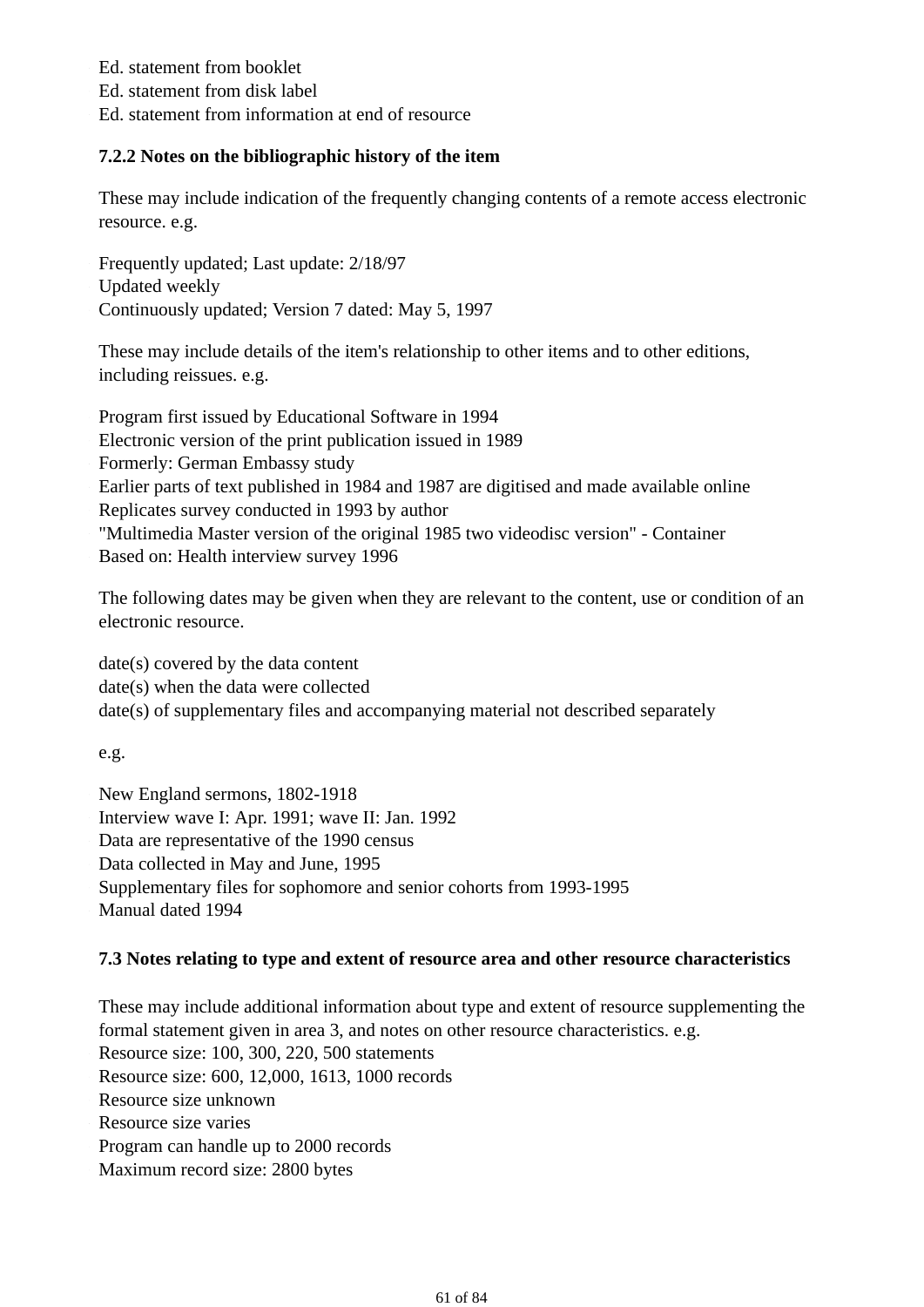- File structure: Hierarchical
- Number of variables: 960
- Number of routines: 102
- Computerized resource of 3000 records

#### **7.4 Notes on the publication, distribution, etc., area**

These may include details of other publishers, producers or distributors of the item, notes on variant publication, production, or distribution, etc., information and additional dates. e.g.

- Distributed in the U.K. by: ILIP Services
- Imprint on label attached to container: Taftville (Conn.) : MCD Software Associates
- User's manual distributed by the American Political Science Association, Washington, D.C.
- Disk label has date: cop. 1992
- Cop. 1989, 1992

## **7.5 Notes on system requirements and the physical description area**

#### **7.5.1 Notes on system requirements (mandatory for local access electronic resources)**

System requirements that are conditional for use of the item shall be recorded in a note for all local access electronic resources.

System requirements are given as the first note. These requirements may include one or more technical specifications, usually given in the following order, and preceded by "System requirements" (or its equivalent in another language and/or script).

Name, model and/or number of machine(s) Amount of memory Name of the operating system(s) Software requirements (including programming language) Peripherals Hardware (internal) modifications

Each requirement, other than the first, is preceded by a semi-colon.

When the item consists of two or more different physical carriers (e.g. an interactive multimedia item consisting of an electronic disk and a videodisc), a separate system requirements note may be made to highlight distinctive system features associated with each physical carrier. Alternatively, the cataloguing agency may choose to make a single system requirements note for both physical carriers. e.g.

System requirements: Macintosh; at least 1MB; System 6.0.5 or later; HyperCard version 1.0 or later; hard disk drive; videodisc player (Pioneer 2200, 4200, 6000A, 6010A, 8000); RS232 cable connector (from Macintosh to videodisc player)

Editorial comment: Single system requirements note for different physical carriers (electronic disk and videodisc).

System requirements for electronic disk: Macintosh; at least 1MB; System 6.0.5 or later; HyperCard version 1.0 or later; hard disk drive; connector cable (from Macintosh to videodisc player) Editorial comment: Separate system requirements note for different physical carrier.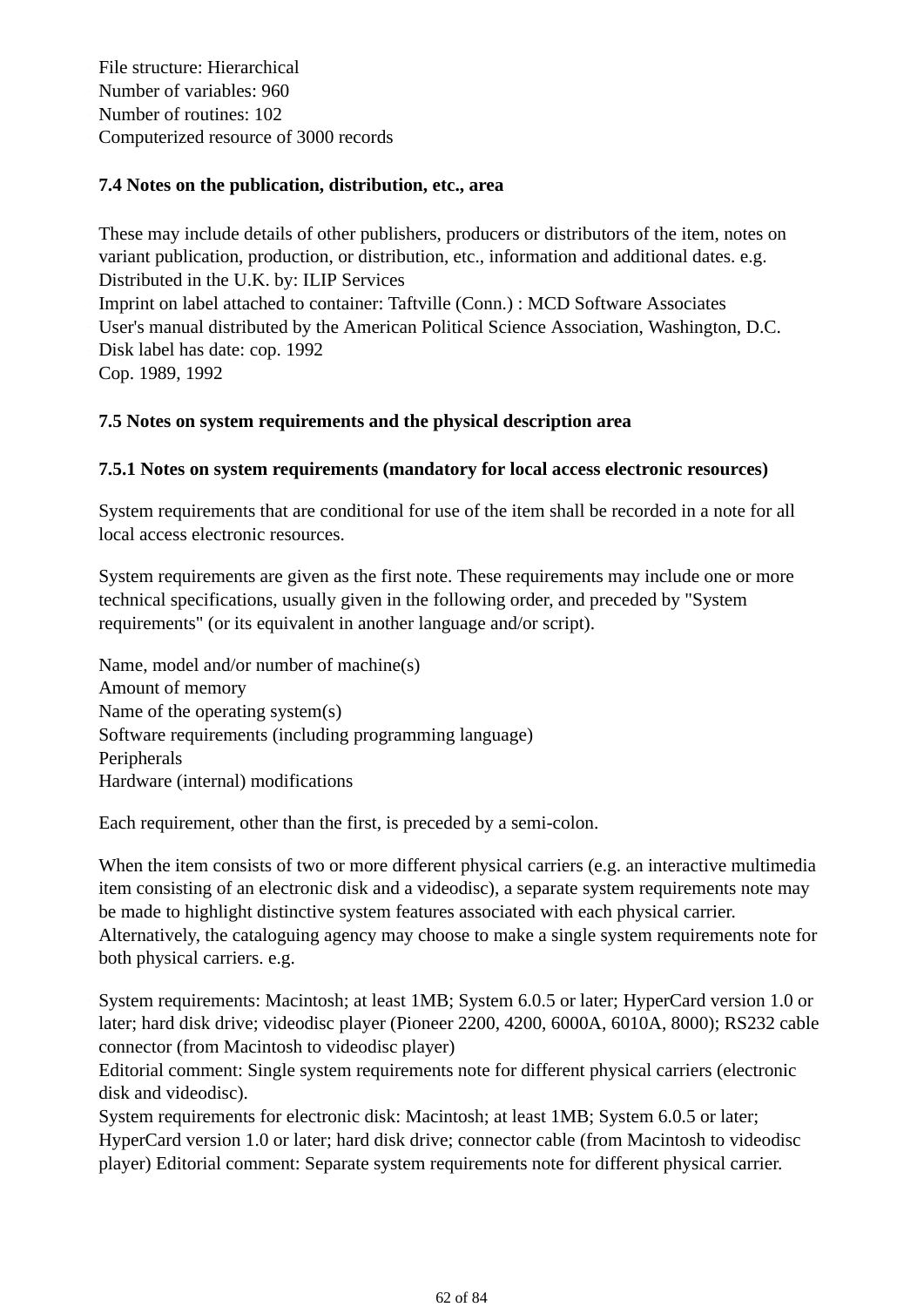- System requirements for videodisc: Laserdisc player (Pioneer 2200, 4200, 6000A, 6010A, 8000) Editorial comment: Separate system requirements note for different physical carrier.
- System requirements: Requires BinHex 4.0 to convert binary file
- System requirements: 386SX processor or higher; 2M RAM (4M recommended); Windows 3.0 or higher; hard disk with 8M free space; VGA adapter; col. monitor; mouse
- System requirements: UNIX workstation with Mosaic software
- System requirements: Philips Interactive compact disc (CD-I) player with monitor

## **7.5.2 Notes relating to mode of access (mandatory for remote access electronic resources)**

Mode of access shall be recorded in a note for all remote access electronic resources.

Mode of access is given as the second note following the System requirements note (see 7.5.1), if given, and is preceded by "Mode of access" (or its equivalent in another language and/or script). In the absence of a system requirements note, mode of access is given as the first note. e.g.

- Mode of access: Lexis system. Requires subscription to Mead Data Central, Inc.
- Mode of access: World Wide Web. URL: http://www.un.org
- Mode of access: Internet via ftp://ftp.nevada.edu
- Mode of access: Gopher://gopher.peabody.yale.edu
- Mode of access: Computer university network
- Mode of access: Mikenet

## **7.5.3 Notes on the physical description**

These may include additional physical description of the item supplementing the formal statement given in area 5, and statements on particular physical peculiarities. Also included are notes on physical aspects relating to sound and colour of a resource available by remote access, which has been described according to the provisions of area 3.

These may also include notes on variations in physical carriers, notes on the availability of an item in an additional medium or in different machine or system versions, notes on the physical display of data, notes on the recording characteristics of an item, notes on containers, notes on the relationship between distinct categories of material in a single item and notes on accompanying material for items not described in area 5 and for items issued with a resource available by remote access, which has been described according to the provisions of area 3. e.g.

- Digital and analog tracks in English and German
- Also issued for IBM PC and PC compatibles
- Available in ASCII and PostScript versions
- Container: 32 x 36 x 16 cm
- Sound cassette in stereo
- A few programs have sound
- Still images compressed using JPEG
- Also available on the Internet
- Documentation: Comprehensive occupational health nursing preparation / principal investigator, Daniel Murphy.
	- Houston (TX) : Data Health Nursing Publishers, cop. 1994. ISBN 0-87301-605-6

Editorial comment: Accompanying material for a remote access electronic resource.

Recorded on 9 tracks of tape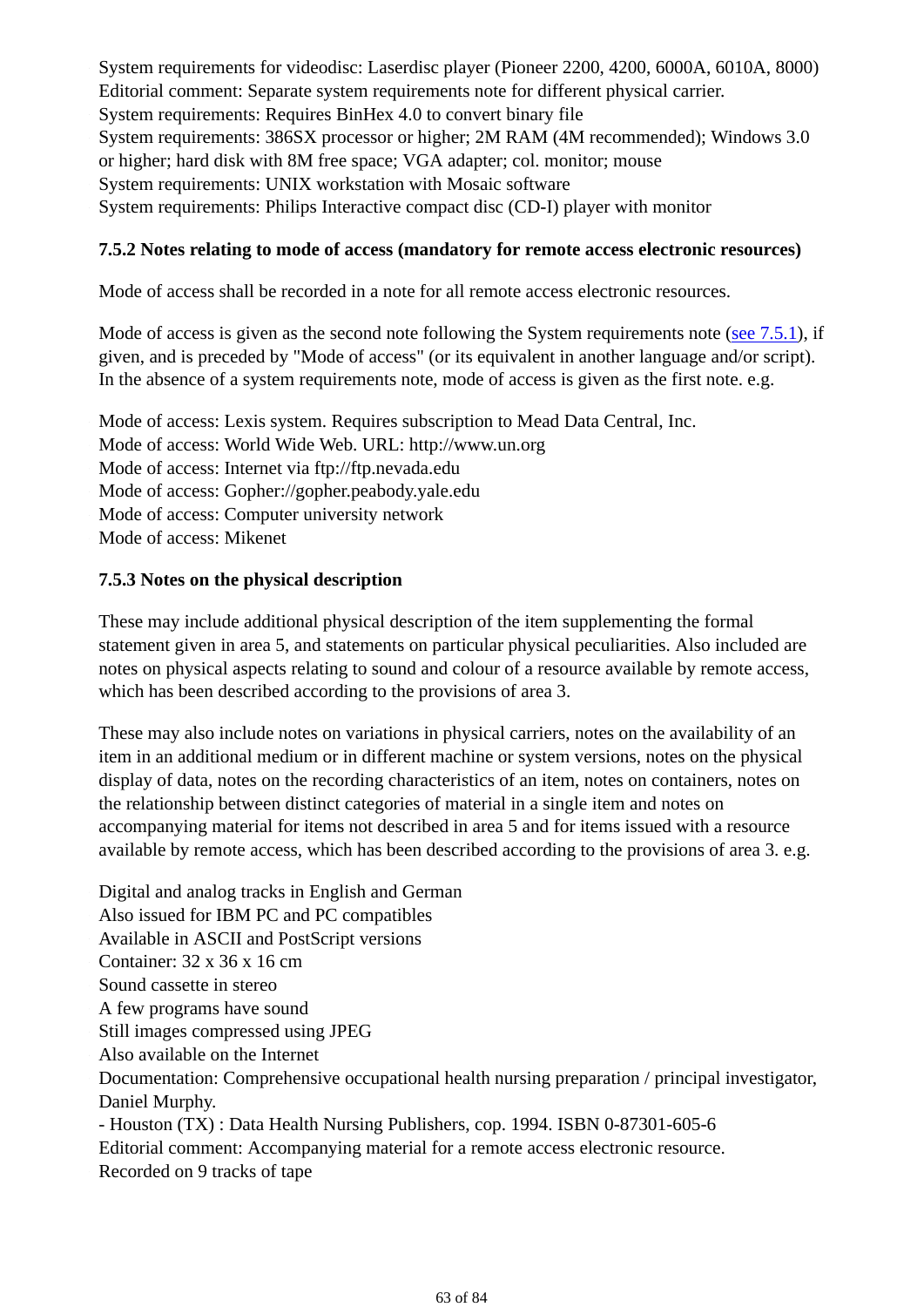#### **7.6 Notes on the series area**

These may include notes giving information about series in which the item has been issued. e.g. Originally issued in the series: Science today

## **7.7 Notes relating to the contents**

These may include the list of contents of an item, including where desirable statements of responsibility, statements of extent, etc., notes on other inclusions, such as indexes, inserts, etc. e.g.

- Contents: Trap and guess. Bumblebug ; Hidden treasures
- Contents: Cohort file 1. Mature men (45-59 yrs.) ; Cohort file 2. Mature women (45-59 yrs.) ; Cohort file 3. Young boys (14-24 yrs.) ; Cohort file 4. Young girls (14-24 yrs.)
- Contents: 1. Mixmatch / J. Broady and L.M. Tiems. Ollie the otter / Dana Brynner. 2. Capture the play / Paul Edelstein. Winner take all / Jennifer Drake. Listen and learn
- Contents: 1. 1985-1989 ; 2. 1990-1995
- Contents: CD-ROM data (1:29) The young person's guide to the orchestra (16:27) Extra audio examples (55:43)
- Contains information on all 50 states
- Number of respondents: 600 civil servants in U.S. federal agencies
- Contains 1200 time series
- Includes references to summaries on U.S. demographic data

For multi-level descriptions, see Appendix A.

#### **7.8 Notes relating to availability**

These may include notes of limited issues or limited distribution. e.g.

- 250 copies issued
- Public domain software

#### **7.9 Notes relating to the resource described**

These may include notes on the edition or issue on which the description of a dynamic remote access resource is based. e.g.

- Description based on version dated: Oct. 4, 1997 13:22:11
- Description based on: Vol. 3, no. 3 (May/June 1995)
- Description based on home page dated: 09/06/96
- Description of resource as of: May 19, 1996

#### **7.10 Notes providing a summary**

The summary provides a factual, non-evaluative account of the subject coverage. In content and expression the note may draw upon statements found in the item, its container, documentation or accompanying textual matter. Information on the use of special techniques or processes may also be included. e.g.

Uses shopping situations in a supermarket and a department store for the purpose of illustrating basic math concepts, including addition, subtraction, multiplication and division. Provides user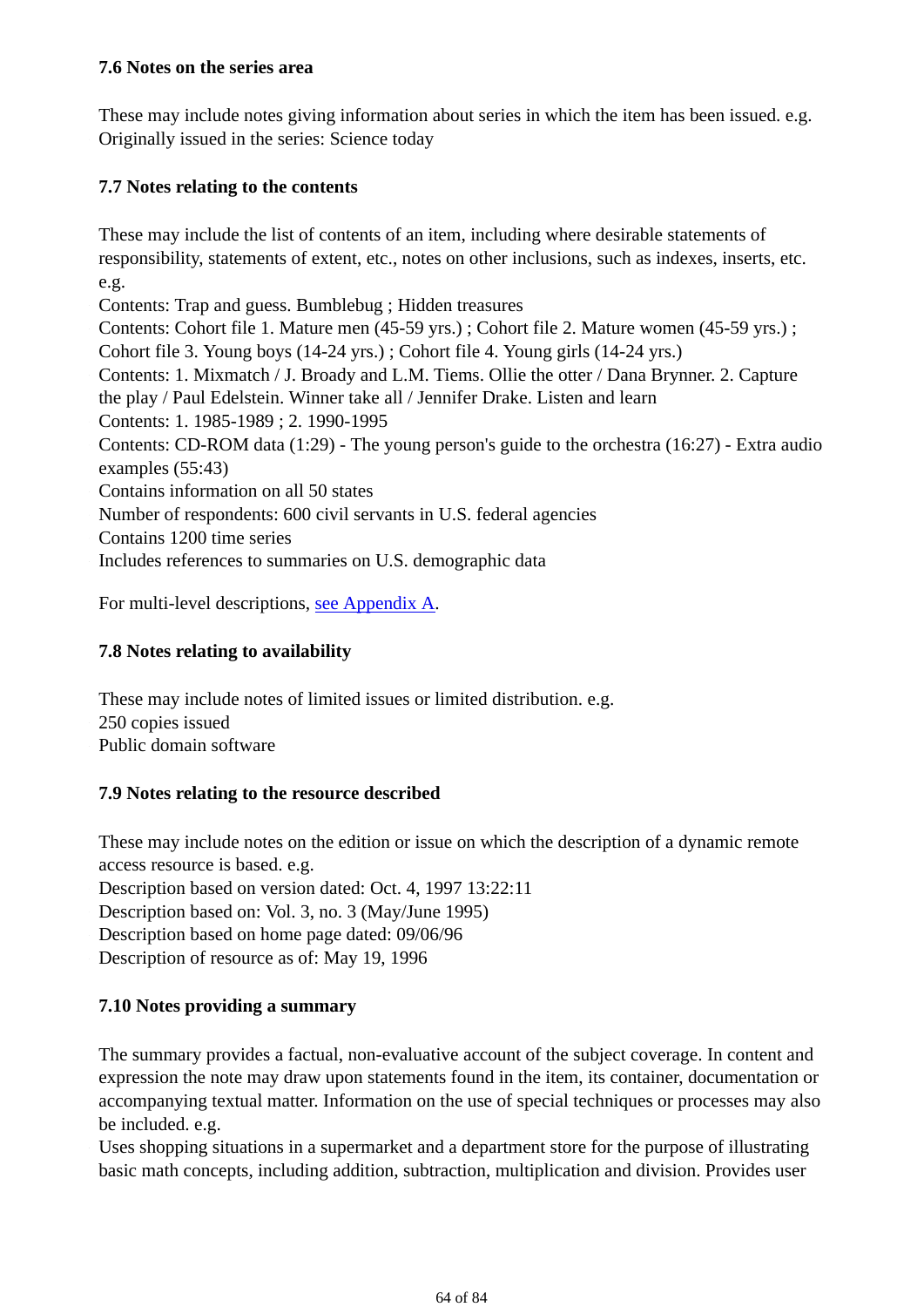exercises and drills to reinforce the concepts

- Gives information on higher civil servants in U.S. federal agencies, including personal characteristics, educational background, and occupational mobility
- An interactive multimedia tool for studying the human anatomy. Users can select anterior, posterior, medial, or lateral views, each with dozens of layers, as well as specify gender and ethnic appearance

## **7.11 Notes relating to use/audience**

These notes, normally taken from statements on or in the item, provide non-evaluative information as to the potential or recommended use of the item and/or the intended audience. These notes may also specify restrictions on use of the item. e.g.

- For ages 3-6
- Restricted to municipal law enforcement personnel
- Designed for those with a professional interest in analyzing spatial data (geographers, planners, meteorologists, etc.)
- Intended for senior high school students with knowledge of algebra
- Resource closed until Jan. 2010
- For use by library staff only

#### **7.12 Notes on numbers**

These notes are for numbers borne by the item other than ISBNs (see 8.1). e.g.

- Additional no. on label: A-096
- "M1 527" Container
- ICPSR study no. 0003

## **7.13 Any other notes particular to the specialized ISBDs or considered important in the context of the bibliographic agency or cataloguing organization**

In ISBD(ER), these notes include a locally assigned file name, and notes on the date when the content of the resource has been copied from or to another source. e.g.

- Local data set name: RBBIT.1
- Local file name: MENSAT
- Resource copied Oct. 1996 from local area network

# **8. Standard Number (or Alternative) and Terms of Availability Area**

## **Introductory note**

The area may be repeated when an item has more than one standard number (or alternative),

1. because it is issued in more than one medium or by more than one publisher, producer, distributor, etc.,

or

because it has a standard number (or alternative) for the individual unit and also a standard 2. number (or alternative) for the whole group of which it is a part.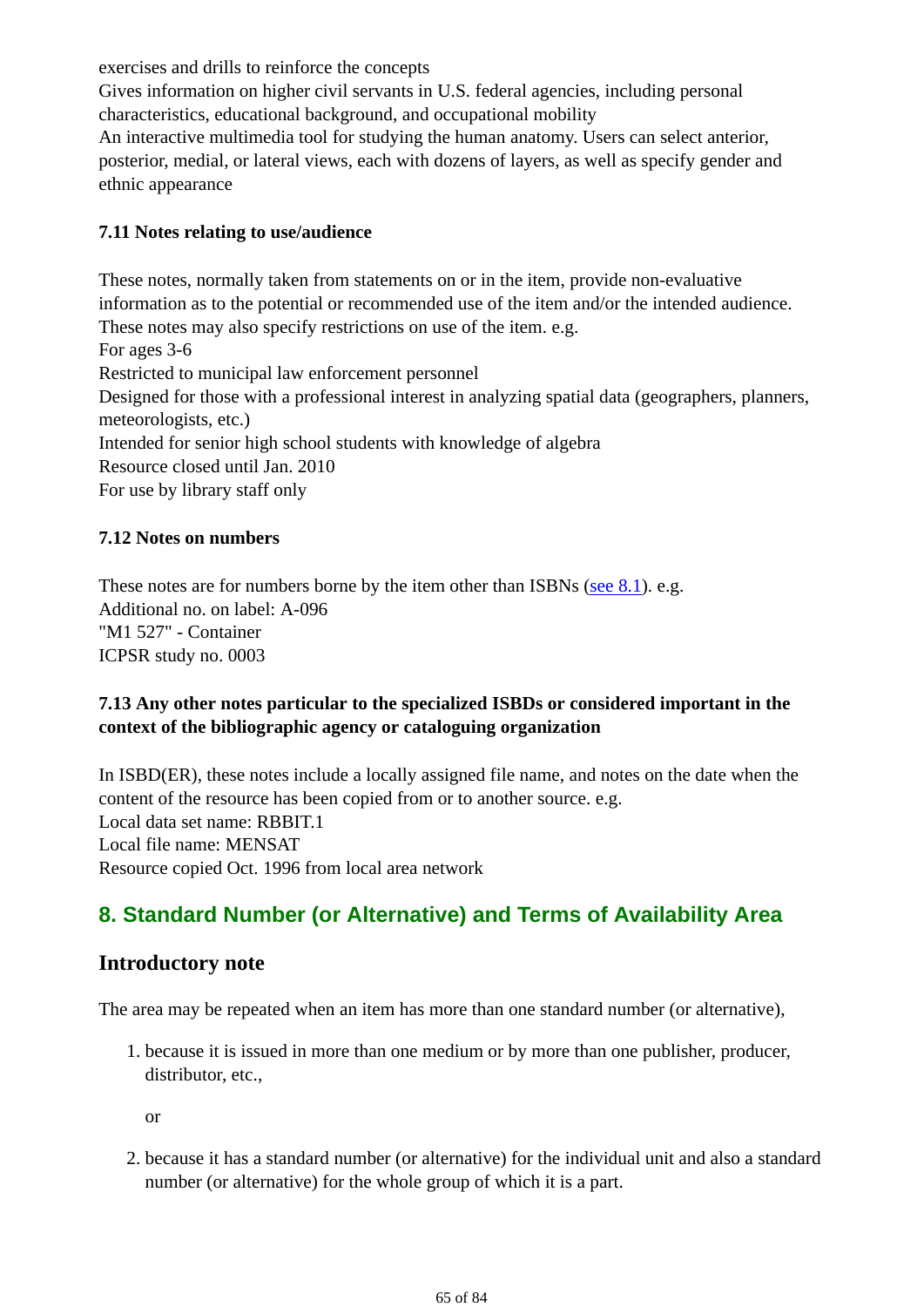In both cases, the standard number (or alternative) that specifically identifies the item being described is given first. Other numbers (e.g. for the whole group, for other publishers) are given next, as repetitions of the area.

If the title of the whole group is given in area 6, the standard number (or alternative) for the whole group is not given with it, but is given in area 8, with the standard number(s) (or alternative(s)) for the individual unit(s).

Each standard number (or alternative) recorded may be followed by any qualification needed to identify it further and/or by its terms of availability and/or price, which may also be followed by a qualification. Standard numbers (or alternatives) that are repetitions of the area must be qualified.

Standard numbers (or alternatives) appearing in the item that relate to its bibliographic history are not given in area 8. When considered important, they may be given in area 7.

8.1 Standard number (or alternative) 8.2 Key title associated with ISSN 8.3 Terms of availability and/or price (optional)

## **Punctuation pattern**

- 1. The standard number (or alternative) and terms of availability area is preceded by a point, space, dash, space (. - ).
- 2. The key title is preceded by a space, equals sign, space  $( = ).$
- 3. Terms of availability and/or price are preceded by a space, colon, space ( : ).
- A qualification added either to a standard number (or alternative) or to the terms of 4. availability and/or price is enclosed in parentheses(()).
- Each subsequent standard number (or alternative) and terms of availability statement is 5. preceded by a point, space, dash, space (. - ) unless the areas are clearly separated by paragraphing, typography or indentation, in which case the point, space, dash, space may be omitted or replaced by a point given at the end of the preceding area.

## **Examples**

- ISBN (qualification) : price
- ISBN (qualification) : price. ISBN (qualification) : price
- ISBN : price (qualification)
- Terms of availability

## **8.1 Standard number (or alternative)**

## **8.1.1 The ISBN or other standard number is given when known.**

**8.1.2** The standard number is preceded by the letters ISBN, ISSN, etc., and transcribed in accordance with the relevant standard. e.g.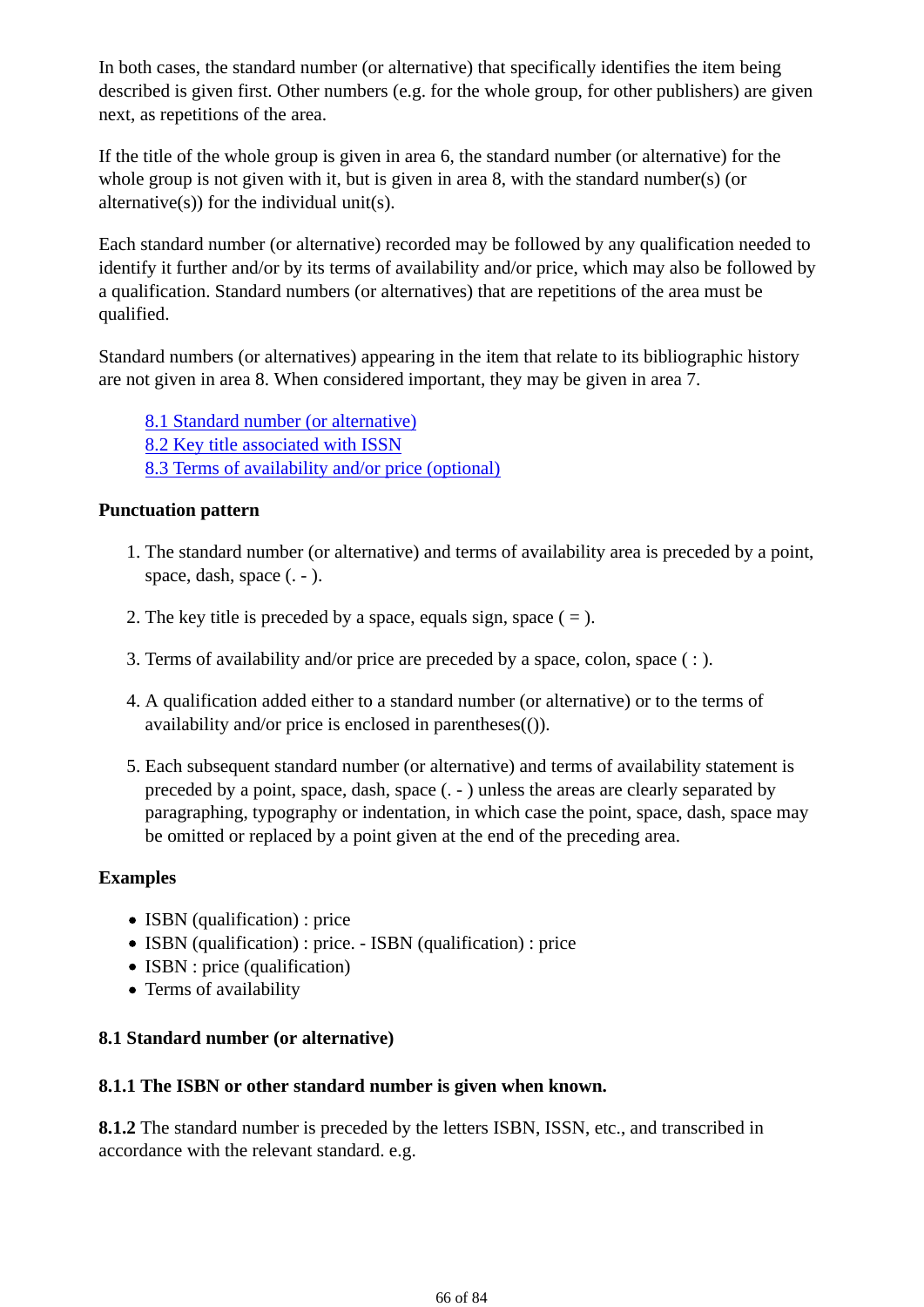ISBN 0-7216-1213-X

**8.1.3** When a standard number is incorrectly printed in the publication, the corrected number is given, if known, followed by a point, space, dash, space and the invalid number is given as it appears, with the qualification "invalid" (or its equivalent in another language and/or script) enclosed in parentheses. e.g.

ISBN 0-340-16427-1

ISBN 0-340-16437-2 (invalid)

**8.1.4** When an item has more than one standard number (or alternative) because it is issued in more than one physical carrier or by more than one publisher, producer, distributor, etc., each standard number (or alternative) is recorded followed by the qualification and terms of availability or by the name of the publisher, producer, distributor, etc., relating to the number. Successive statements are followed by a point, space, dash, space (. - ).

## **8.2 Key title associated with ISSN: see ISBD(S) stipulation**

#### **8.3 Terms of availability and/or price (optional)**

**8.3.1** A statement of the terms on which the item is available may be given. In the case of an item offered for sale, the price of the item is given in numerals with the official standard symbol for the currency. Terms for items available for hire are recorded as such. e.g. : £2.05 : 950 FRF : producer's tutorial, not for sale : hire : free to educational institutions : \$325.00 : 500 DKK

**8.3.2** Qualifications to the terms of availability and/or price are enclosed in parentheses. e.g. : £8.16 (£6.25 until 1 Jan. 1996) : \$129.00 (\$100.00 for colleges and universities) : \$49.00 (\$59.00 with workbook)

General notes relating to terms of availability and/or price may be given in area 7 (see 7.8).

# *Appendices*

# **Appendix A: Multi-level Description**

Multi-level description is one of a number of choices for the bibliographic description of parts. Solely as an illustration of the various choices resulting in descriptions on a single level, see the following examples:

- 1. certain descriptions showing as the title proper the title common to the parts, with the titles of individual parts given in a contents note (cf. 7.7);
- 2. certain descriptions showing as the title proper the title of each individual part, with the title common to the parts given in the series area (cf. 6.1.5);
- 3. certain descriptions showing as the title proper a combination of (a) the title common to the parts and (b) the title of each individual part (cf. 1.1.2.7);
- certain descriptions showing component part analysis (cf. the IFLA *Guidelines for the* 4. *Application of the ISBDs to the Description of Component Parts*).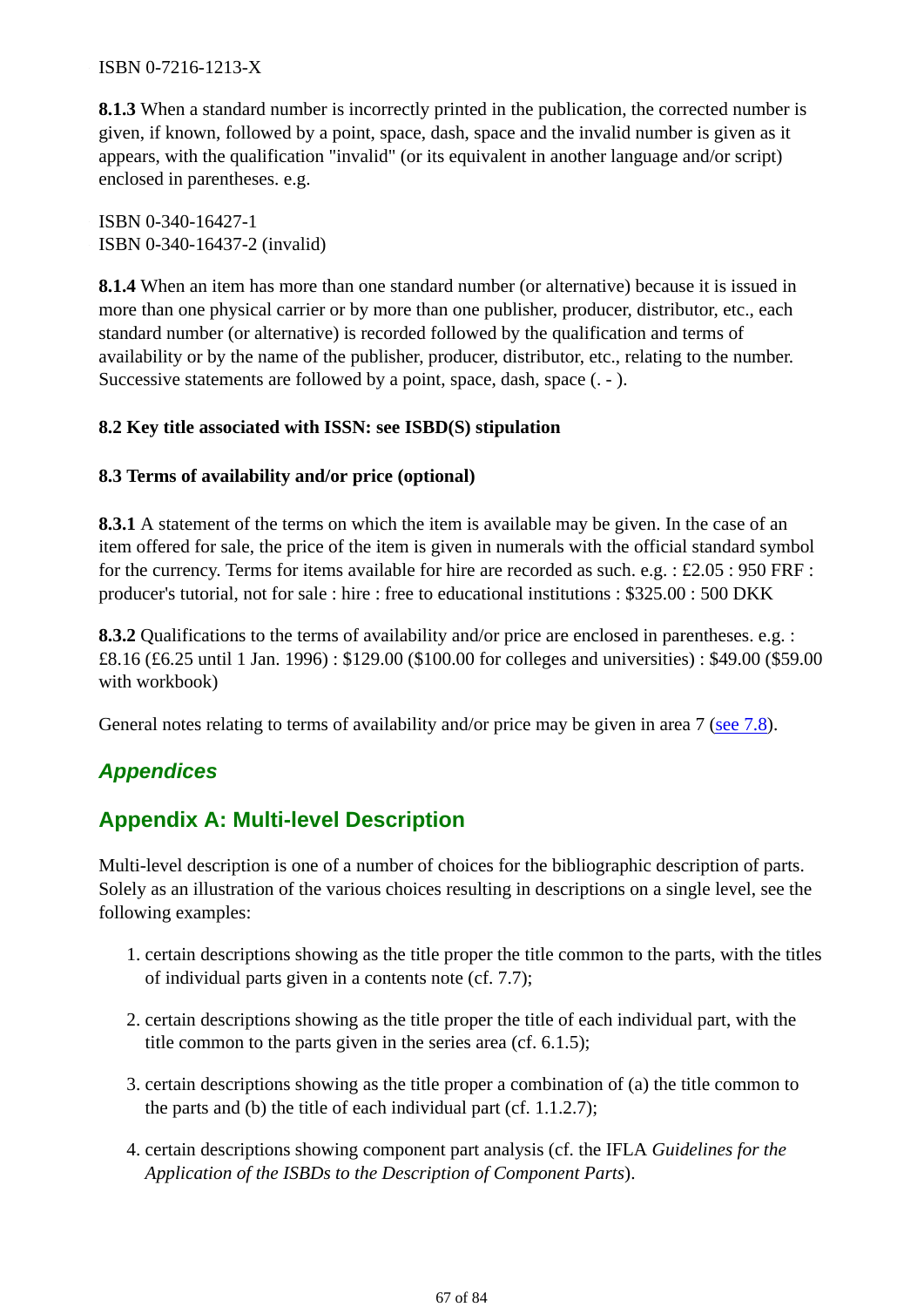Multi-level description is based on the division of descriptive information into two or more levels. The first level contains information common to the whole or main item. The second and subsequent levels contain information relating to the individual separable unit. The process is carried out for as many levels as are required to describe fully the item and its units.

At each level the elements of the description are given in the same order and with the same punctuation as for unitary items. Some elements may be recorded at more than one level. When the title of a unit of an item is preceded by a number or unit designation, the two statements are separated by a colon, space  $($ :  $)$ .

In ISBD(ER) the applications of multi-level description are:

1. The description of physically separate units of a multi-part item. e.g. (Local access *electronic resource*) Visible speech [Electronic resource] / editor, Howard Bibb. - West Waterford (CT): Partners In Speech, cop. 1994- . - electronic disks : sd. : 9-14 cm. System requirements: 386 CPU or faster; 4Mb RAM; Windows 3.1 or higher; hard disk (5Mb free space). Title from title screen. Issued also on CD-ROM.

Vol. 1: Segmentals / introduced by Alex Hanes-White. - cop. 1994. - 1 electronic disk ; 14 cm.

Vol. 2: Suprasegmentals / by Mary Loftus. - cop. 1995. - 2 electronic disks ; 9 cm + user manual (104 p. ; 23 cm)

2. The description of physically separate items supplementary to, or accompanying, another item (see 5.4.4 and 7.7). e.g. (*Local access electronic resource*) Learn to speak French. Module 1, Beginner level [Electronic resource]. - Cleveland (OH) : Polyglot Media, cop. 1994. - 1 electronic optical disc (CD-ROM) : sd., col. ; 12 cm. System requirements: IBM-compatible PC; DOS 5.0 or higher; 1MB RAM; hard disk

with 10MB free space; CD-ROM player. Title from disc label.

Learn to speak French. Module 1, Beginner level / Greg Clifton. - [New York] : Hyperglot Publishers, [1994]. - 128 p. : ill. ; 28 cm.

Alternatively, the whole item may be described on a single level, with the individual volumes given in the contents note. e.g. (*Remote access electronic resource*) City of bits [Electronic resource] : space, place, and the infobahn / William J. Mitchell. - Electronic online service. - [Cambridge, Mass.] : MIT, cop. 1995. System requirements: Web browser; video viewer such as QuickTime or MPEGPLAY required for video applications. Mode of access: Internet. URL: http://mitpress.mit.edu/CityofBits/. Title from title screen. Description based on resource as of: Aug. 10, 1996. Contents: 1. Pulling glass. - 2. Electronic agoras. - 3. Cyborg citizens. - 4. Recombinant architecture. - 5. Soft cities. - 6. Bit biz. - 7. Getting to the good bits.

(*Local access electronic resource*) Visible speech [Electronic resource] / editor, Harold Bibb. - West Hartford (CT) : Partners In Speech, cop. 1994- . - electronic disks : sd. ; 9-14 cm. System requirements: 386 CPU or faster; 4Mb RAM; Windows 3.1 or higher; hard disk (5Mb free space). Title from title screen. Issued also on CD-ROM. Contents: Vol. 1. Segmentals / introduced by Alex Hanes- White. - Vol. 2. Suprasegmentals / by Mary Loftus.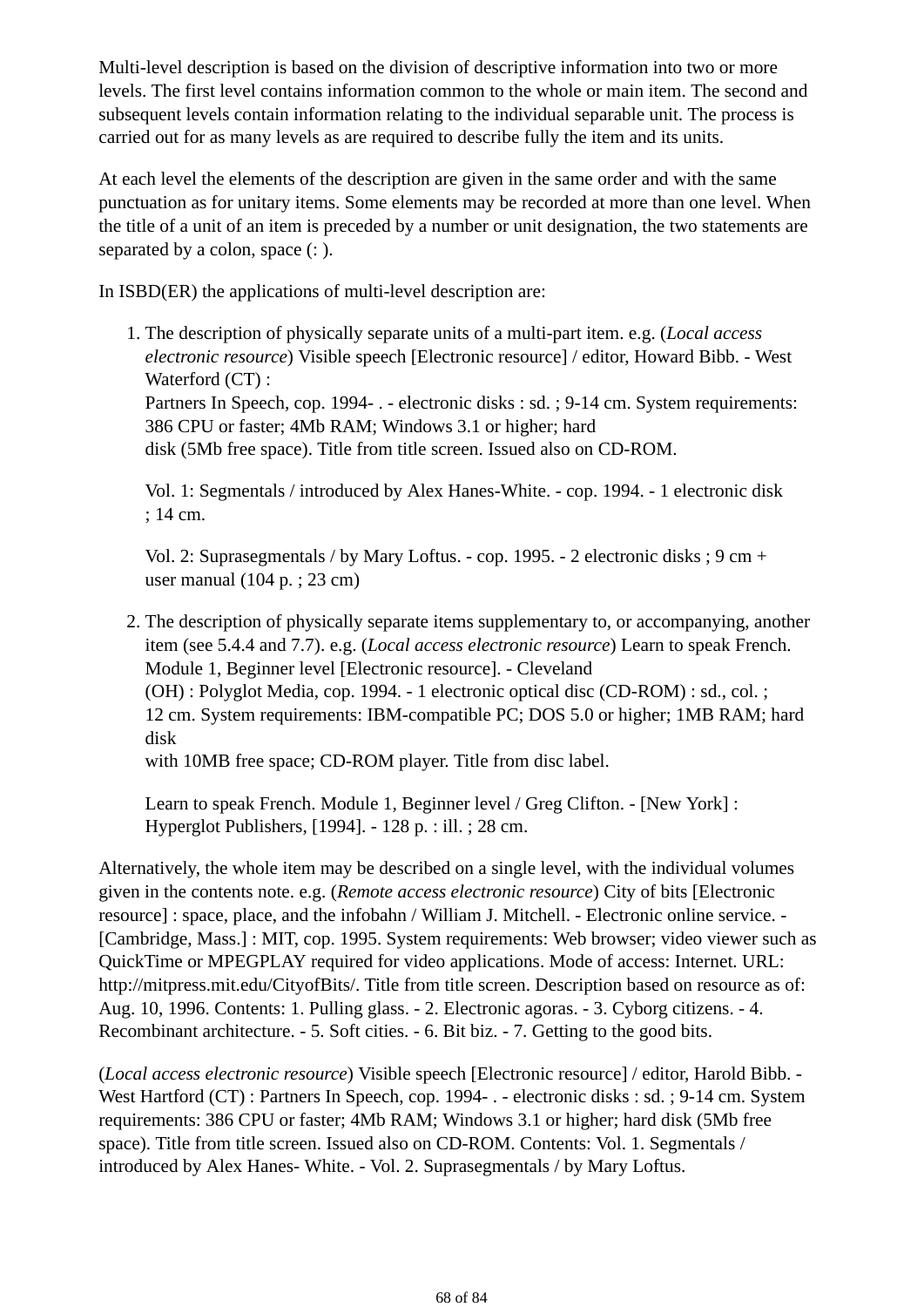# **Appendix B: Bi-directional Records**

Bi-directional records are multi-script records in scripts written from left to right and scripts written from right to left.

Unless the direction of the script changes within an element, each change of script begins on a new line of description at the appropriate margin. Prescribed punctuation is given at the start of the new element in the style required by the script, except for the prescribed point, comma or semi-colon which are given at the end of the previous element in the style required by the script (see also 0.4). Thus the point of the point, space, dash, space (. - ) ends the previous element and the dash begins the following element on a new line at the appropriate margin.

e.g. Kuwait business statistics [Electronic resource]

.\_\_\_\_\_\_\_ \_\_\_\_\_ \_\_\_\_\_\_\_ =

- Kuwait City : Dar al Nasher, cop. 1996.

*(English data recorded first)*

= Kuwait business statistics.

- Kuwait City : Dar al Nasher, cop. 1996.

*(Arabic data transcribed first)*

# **Appendix C: Recommended General Material Designation, Resource Designations and Specific Material Designations with Their Definitions**

\_\_\_\_\_\_\_ \_\_\_\_\_ \_\_\_\_\_\_\_

The following lists of General material designation, Resource designations, and Specific material designations with their definitions are offered as recommendations for use in English-language records based on the ISBD(ER). Resource designations and Specific material designations are listed both with and without the term "Electronic". Definitions of Resource designations and Specific material designations are listed without the term "Electronic".

# **General material designation:**

Electronic resource

# **Resource designations with "electronic" in the designations:**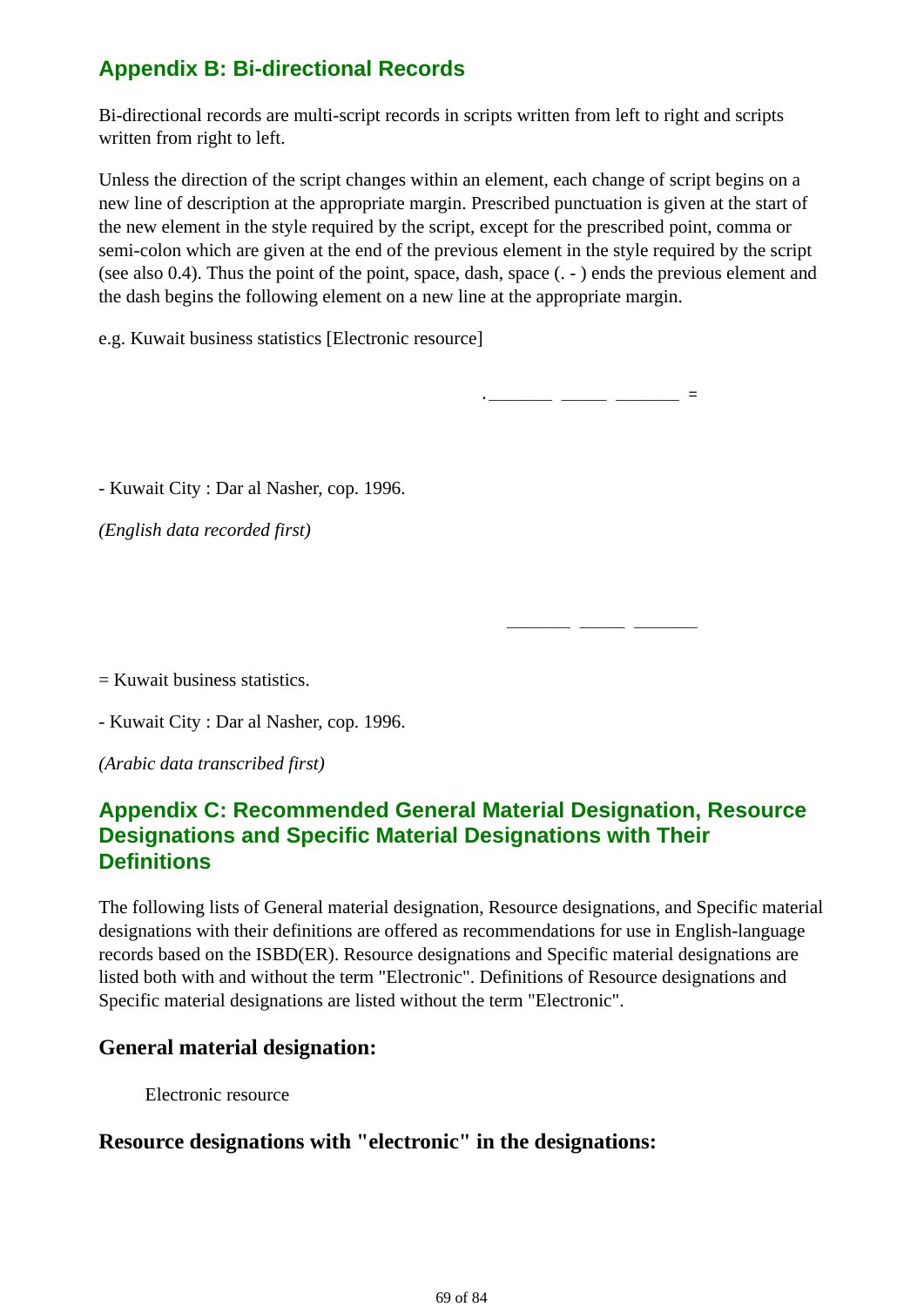#### Electronic data

Electronic font data

Electronic image data

Electronic numeric data

Electronic census data Electronic survey data

Electronic representational data

Electronic map data

Electronic sound data

Electronic text data

Electronic bibliographic database(s) Electronic document(s) (e.g. letters, articles) Electronic journal(s) Electronic newsletter(s)

#### Electronic program(s)

Electronic application program(s) Electronic CAD program(s) Electronic database program(s) Electronic desktop publishing program(s) Electronic game(s) Electronic spreadsheet program(s) Electronic word processor program(s)

Electronic system program(s)

Electronic operating system program(s) Electronic programming language program(s) Electronic retrieval program(s)

Electronic utility program(s)

Electronic data and program(s)

*Editorial comment:* Particular types of data and programs may be identified by combining terms in the selective lists above. The following terms may be used in conjunction with the above terms or alone as resource designations.

Electronic interactive multimedia

Electronic online service(s) (e.g. bulletin boards, discussion groups/lists, World Wide Web sites)

## **Specific material designations with "electronic" in the designations:**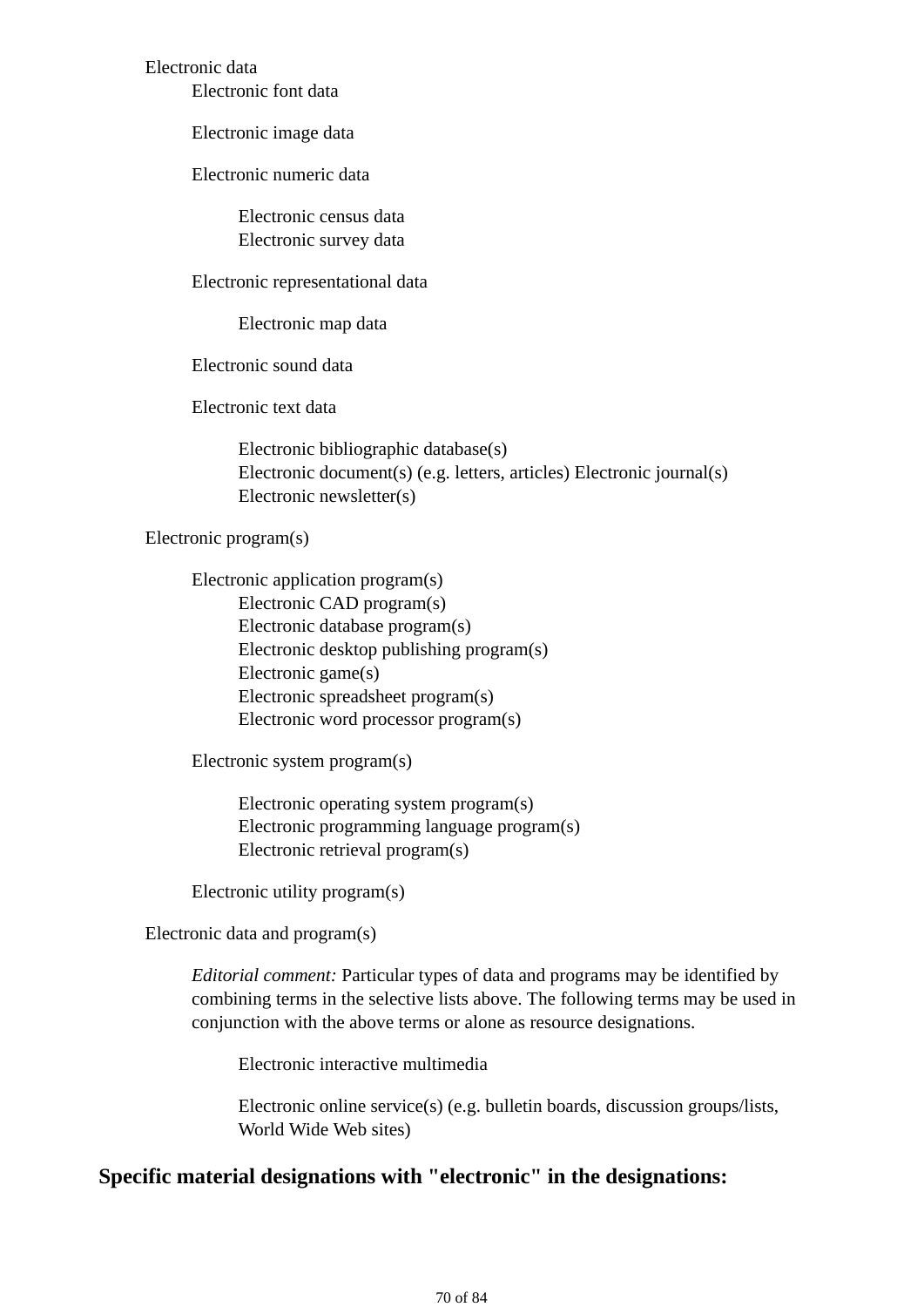Electronic chip cartridge(s) Electronic disk(s) Electronic optical disc(s) Electronic tape cassette(s) Electronic tape reel(s)

## **Resource designations without "electronic" in the designations:**

Data

Font data

Image data

Numeric data

Census data Survey data

Representational data

Map data

Sound data

Text data

Bibliographic database(s) Document(s) (e.g. letters, articles) Journal(s) Newsletter(s)

Program(s)

Application program(s) CAD program(s) Database program(s) Desktop publishing program(s) Game(s) Spreadsheet program(s) Word processor program(s)

System program(s)

Operating system program(s) Programming language program(s) Retrieval program(s)

Utility program(s)

Data and program(s)

*Editorial comment:* Particular types of data and program(s) may be identified by combining terms in the selective lists above. The following terms may be used in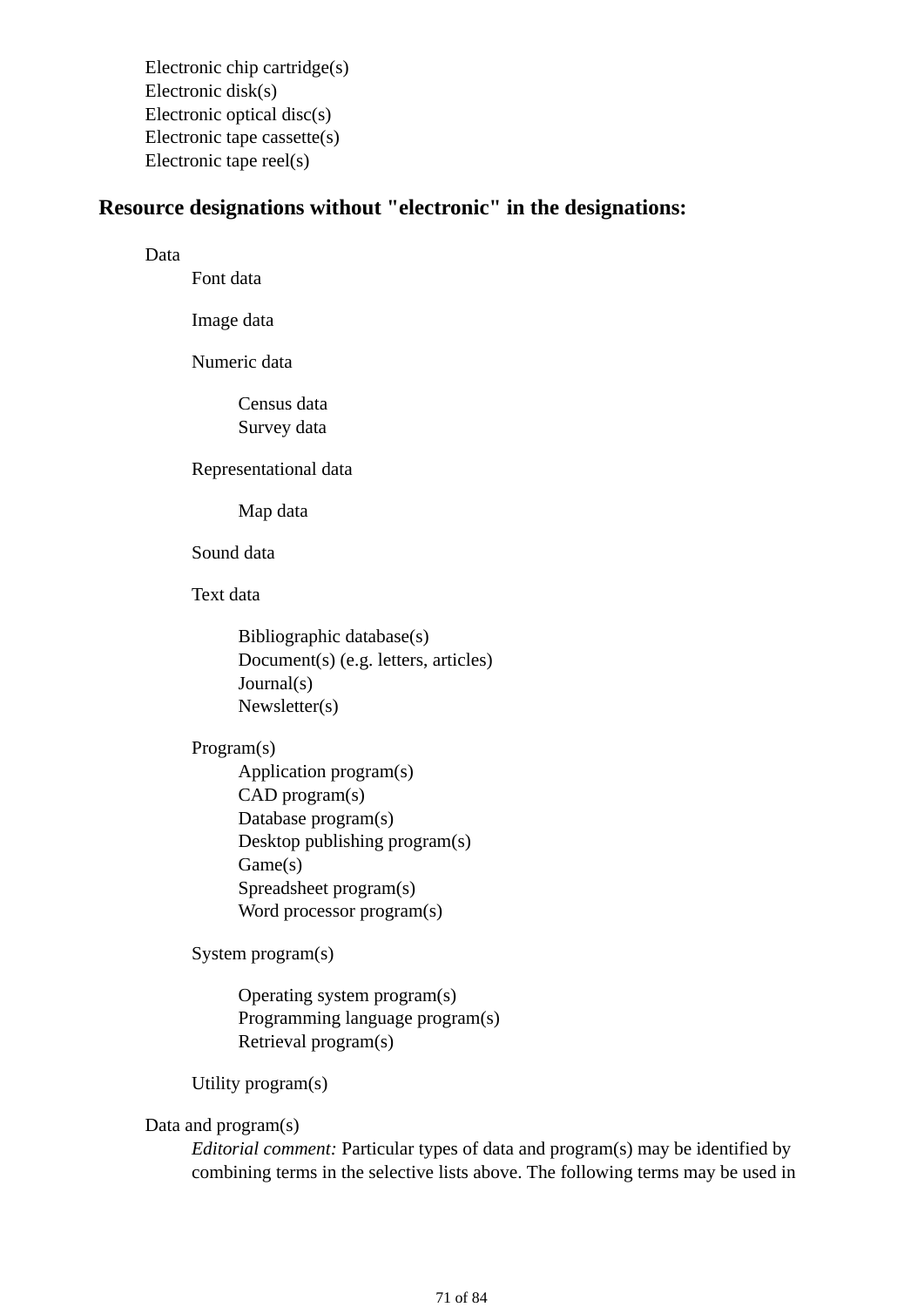conjunction with the above terms or alone as resource designations.

Interactive multimedia

Online service(s) (e.g. bulletin boards, discussion groups/lists, World Wide Web sites)

# **Specific material designations without "electronic" in the designations:**

Chip cartridge(s)  $Disk(s)$ Optical disc(s) Tape cassette(s) Tape reel(s)

# **Definitions**

| Application program    | A resource designed to help users perform a<br>specific task. Examples range from generic<br>productivity programs, such as spreadsheets,<br>database programs, and word processors, to<br>games and specific purpose programs on business,<br>education, and scientific subjects and skills.<br>Contrast with System program. |
|------------------------|--------------------------------------------------------------------------------------------------------------------------------------------------------------------------------------------------------------------------------------------------------------------------------------------------------------------------------|
| Bibliographic database | A resource consisting of electronic records that<br>represent works, documents, or bibliographic<br>items (e.g. a library catalogue, citation database).                                                                                                                                                                       |
| CAD program            | An application program used in computer-assisted<br>design projects involving the design of scientific,<br>engineering, and architectural models in two or<br>three dimensions, ranging from single tools to<br>buildings, aircraft, integrated circuits, and<br>molecules.                                                    |
| Census data            | A resource consisting of mostly numeric data that<br>give the official count of population and recording<br>of economic status, age, sex, etc.                                                                                                                                                                                 |
| Chip cartridge         | A permanently encased ROM chip, from which<br>electronic resource(s) may be read.                                                                                                                                                                                                                                              |
| Data                   | Information in the form of numbers, letters,<br>graphics, images, sound, or a combination of<br>these. Types of data include font data, image data,<br>numeric data, sound data, representational data,<br>and text data.                                                                                                      |
| Database program       | An application program that manipulates and<br>manages the storage and retrieval of data, which<br>is structured as fields, records, and files.                                                                                                                                                                                |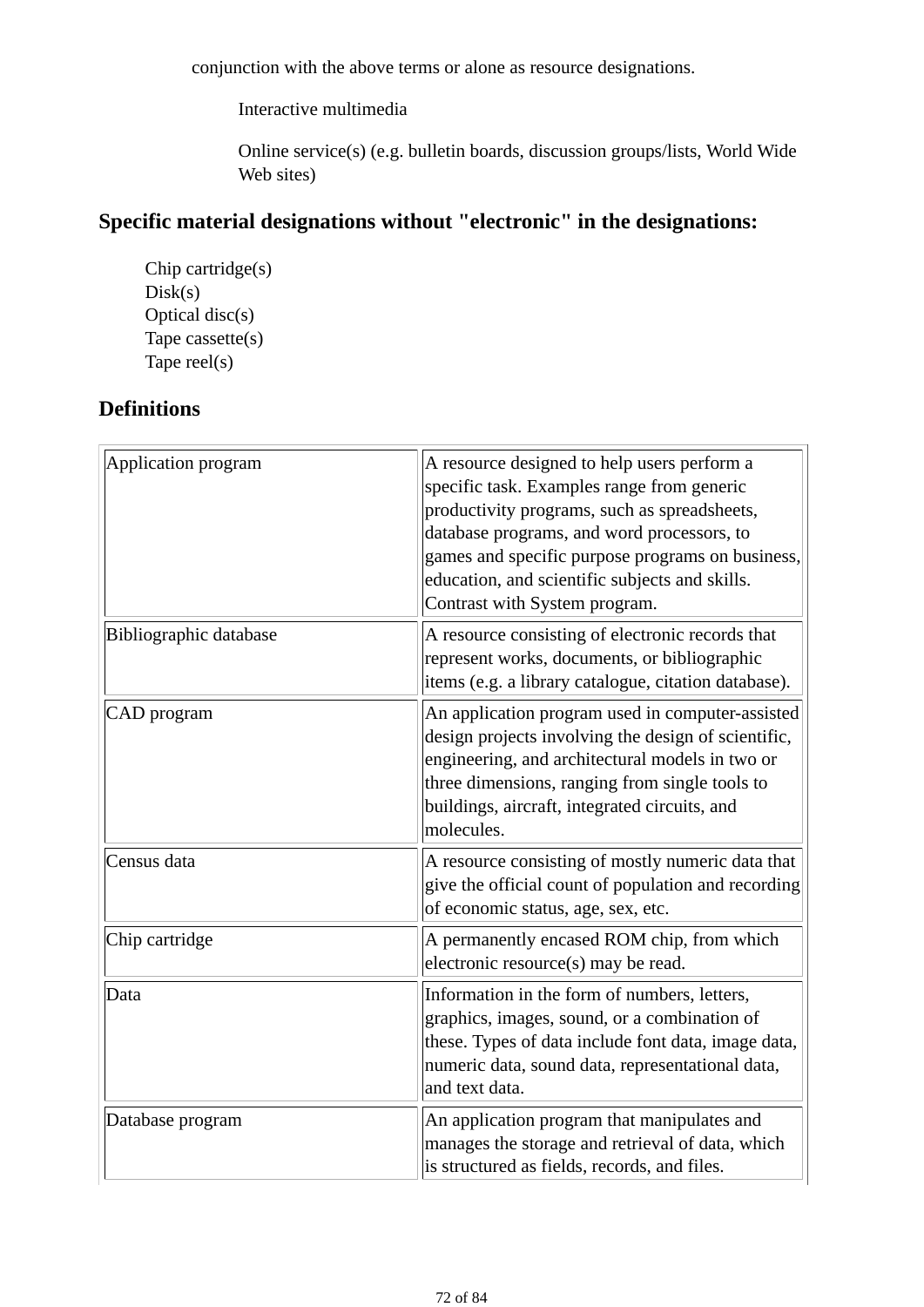| Desktop publishing program<br>An application program that provides for                  | A removable, flexible disk used for storage of<br>electronic resources in magnetic form, read and<br>written to by electron-magnetic impulse.                                                                                                                                                                                                                                                                                                                                                        |
|-----------------------------------------------------------------------------------------|------------------------------------------------------------------------------------------------------------------------------------------------------------------------------------------------------------------------------------------------------------------------------------------------------------------------------------------------------------------------------------------------------------------------------------------------------------------------------------------------------|
| combining text and graphics to create<br>documents (e.g. newsletters, reports.)<br>Disk | Examples of magnetic disk formats are: floppy<br>disks (also called "diskettes") and hard disks.                                                                                                                                                                                                                                                                                                                                                                                                     |
| Document                                                                                | A resource consisting of mostly text data created<br>in the computer with the use of an application<br>program (e.g. letters, articles, reports).                                                                                                                                                                                                                                                                                                                                                    |
| Electronic resource                                                                     | Material (data and/or program(s)) encoded for<br>manipulation by computer. Includes materials that<br>require the use of a peripheral (e.g. a CD-ROM<br>player) attached to a computer, and online<br>service(s) (e.g. bulletin boards, discussion<br>groups/lists, World Wide Web sites).                                                                                                                                                                                                           |
| Font data                                                                               | A resource consisting of type characters of a<br>particular typeface, design and size. Includes<br>bitmapped fonts consisting of characters each of<br>which is described as a unique bit map, and<br>scalable fonts consisting of characters that are<br>generated from a set of outline fonts or base fonts,<br>which contain a mathematical representation of<br>the typeface.                                                                                                                    |
| Game                                                                                    | An application program intended for recreational<br>or educational use. Examples include chess,<br>treasure hunts, war games, and simulations of air<br>flights and world events.                                                                                                                                                                                                                                                                                                                    |
| Image data                                                                              | A resource consisting of mostly "pictures", as<br>opposed to alphabetic and numeric characters, on<br>a computer screen (e.g. photographs, drawings).                                                                                                                                                                                                                                                                                                                                                |
| Interactive multimedia                                                                  | Media residing in one or more physical carriers<br>$(e.g. an electronic optical disc and video disc)$ or<br>in computer networks or systems. Interactive<br>multimedia should exhibit the following two<br>characteristics: (1) user-controlled, nonlinear<br>navigation using computer technology, and (2) the<br>combination of two or more media (sound, text,<br>graphics, images, animation, and video) that the<br>user manipulates to control the order and/or<br>nature of the presentation. |
| Journal                                                                                 | A resource consisting of a serial publication<br>usually delivered over a computer network and<br>generally issued on a regular basis, containing<br>signed articles reporting the results of research in<br>a particular field of study, along with other related                                                                                                                                                                                                                                   |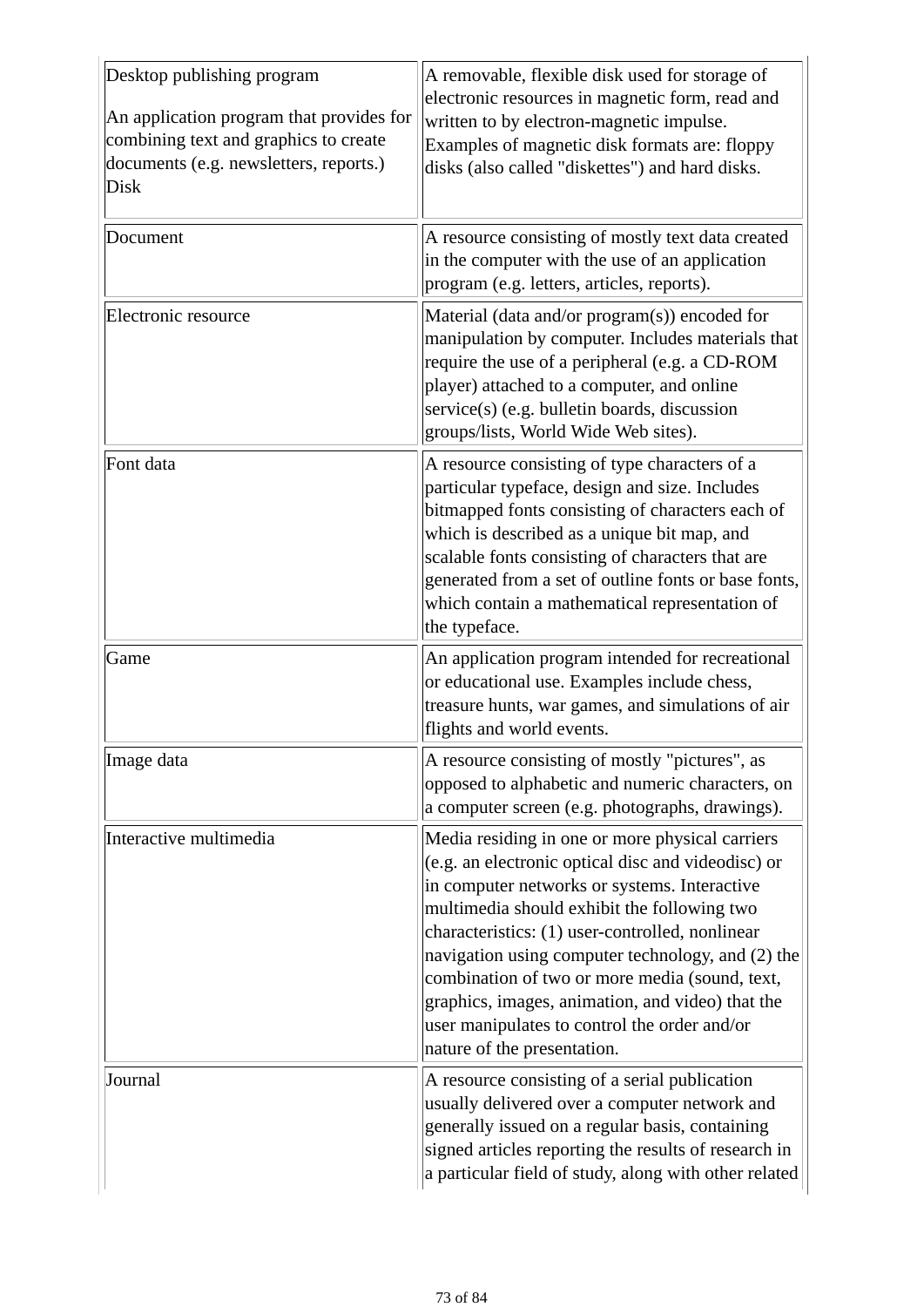|                       | information.                                                                                                                                                                                                                                                                                                                                                  |
|-----------------------|---------------------------------------------------------------------------------------------------------------------------------------------------------------------------------------------------------------------------------------------------------------------------------------------------------------------------------------------------------------|
| Map data              | An electronic representation of all or part of the<br>surface of the earth or of another celestial body.                                                                                                                                                                                                                                                      |
| Newsletter            | A resource consisting of a serial publication<br>usually delivered over a computer network and<br>generally issued on a regular basis, containing<br>items (often unsigned) of current, usually<br>ephemeral interest. Newsletters are often issued<br>by associations and societies to keep their<br>members informed about the body's activities.           |
| Numeric data          | A resource consisting of mostly numbers or<br>representation by numbers, such as records<br>containing census data, survey data, etc.                                                                                                                                                                                                                         |
| Online service        | A system-based activity that supports access to<br>and use of information on the Internet. Online<br>services are provided to users by service<br>organizations and include bulletin boards,<br>discussion groups/lists, World Wide Web sites,<br>news and weather reports, among others.                                                                     |
| Operating system      | Programs that manage the tasks and operations of<br>a computer system, which may include the<br>sequencing of programs, input-output control,<br>debugging, compilation, accounting, storage<br>assignments, data management, and related<br>services.                                                                                                        |
| Optical disc          | A removable, non-flexible disc, used for storage<br>of electronic resources in optical form, read and<br>written to by laser technology. Examples of<br>optical disc formats are: CD-I (Compact-Disc<br>Interactive), CD-ROM (Compact Disc Read-Only<br>Memory), Photo CD (Phot Compact Disc),<br>WORM (Write Once Read Many), and interactive<br>videodiscs. |
| Program               | A set of steps or routines instructing the computer<br>to perform certain tasks, including the processing<br>of data. Also called "software".                                                                                                                                                                                                                 |
| Programming language  | A language used by programmers to write<br>computer programs, which may require assembly,<br>compilation, interpretation, or translation before a<br>computer can execute it.                                                                                                                                                                                 |
| Representational data | A resource consisting of the representation of the<br>structure of an object (e.g. the surface of the earth<br>that has been digitised for computer storage and<br>retrieval).                                                                                                                                                                                |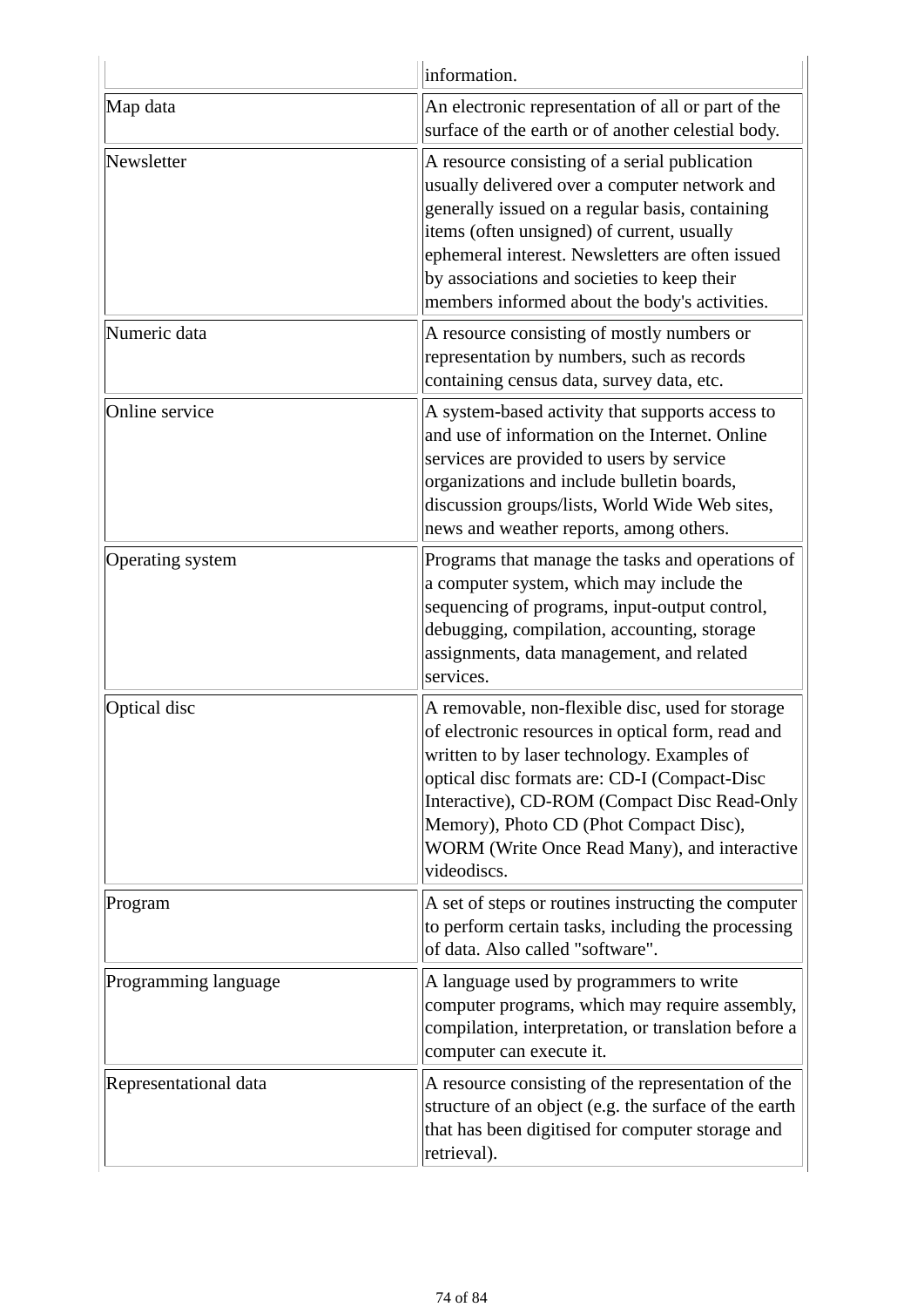| Retrieval program                                                                                                                                                                           | A system program used to seek the location of<br>data, to search and select specific data of interest,<br>and to view and explore data (e.g. a browser,<br>search engine).                                                                                              |
|---------------------------------------------------------------------------------------------------------------------------------------------------------------------------------------------|-------------------------------------------------------------------------------------------------------------------------------------------------------------------------------------------------------------------------------------------------------------------------|
| Sound data                                                                                                                                                                                  | A resource consisting of mostly actual sounds<br>produced by the computer (e.g. digitally sampled<br>sounds, which require specialized hardware to<br>convert the digital sound to analog).                                                                             |
| Survey data<br>A resource consisting of mostly numeric<br>data that is the result of the<br>comprehensive study or examination of a<br>subject, field or area of interest.System<br>program | A resource designed for the computer to operate<br>more efficiently (e.g. operating system programs,<br>compilers, interpreters, assemblers, language<br>translators). Contrast with Application program.                                                               |
| Tape cassette(s)                                                                                                                                                                            | A small magnetic tape, in a removable rectangular<br>container including two reels to which the tape is<br>attached, from which electronic resources can be<br>read and written to by a tape drive.                                                                     |
| Tape reel                                                                                                                                                                                   | A magnetic tape wound in a removable spool,<br>from which electronic resources can be read and<br>written to by a tape drive.                                                                                                                                           |
| Text data                                                                                                                                                                                   | A resource consisting of mostly alphabetic<br>information (words and sentences). Examples<br>include documents, bibliographic databases,<br>journals and newsletters.                                                                                                   |
| Utility program                                                                                                                                                                             | A resource that facilitates operation and use of the<br>computer for a number of different applications<br>and uses, including file management routines, and<br>diagnostic and measurement routines that check<br>the health and performance of the computer<br>system. |
| Word processor                                                                                                                                                                              | An application program that provides for the<br>creation and manipulation of text, including<br>editing of documents (deleting, inserting,<br>rewording), their formatting (font changes, page<br>layout, paragraph indentation) and printing.                          |

## **Appendix D: Recommended Abbreviations for Use in English Language Records Based on ISBD(ER)**

Use of the following abbreviations is recommended but not prescribed.

CD-I Compact Disc-Interactive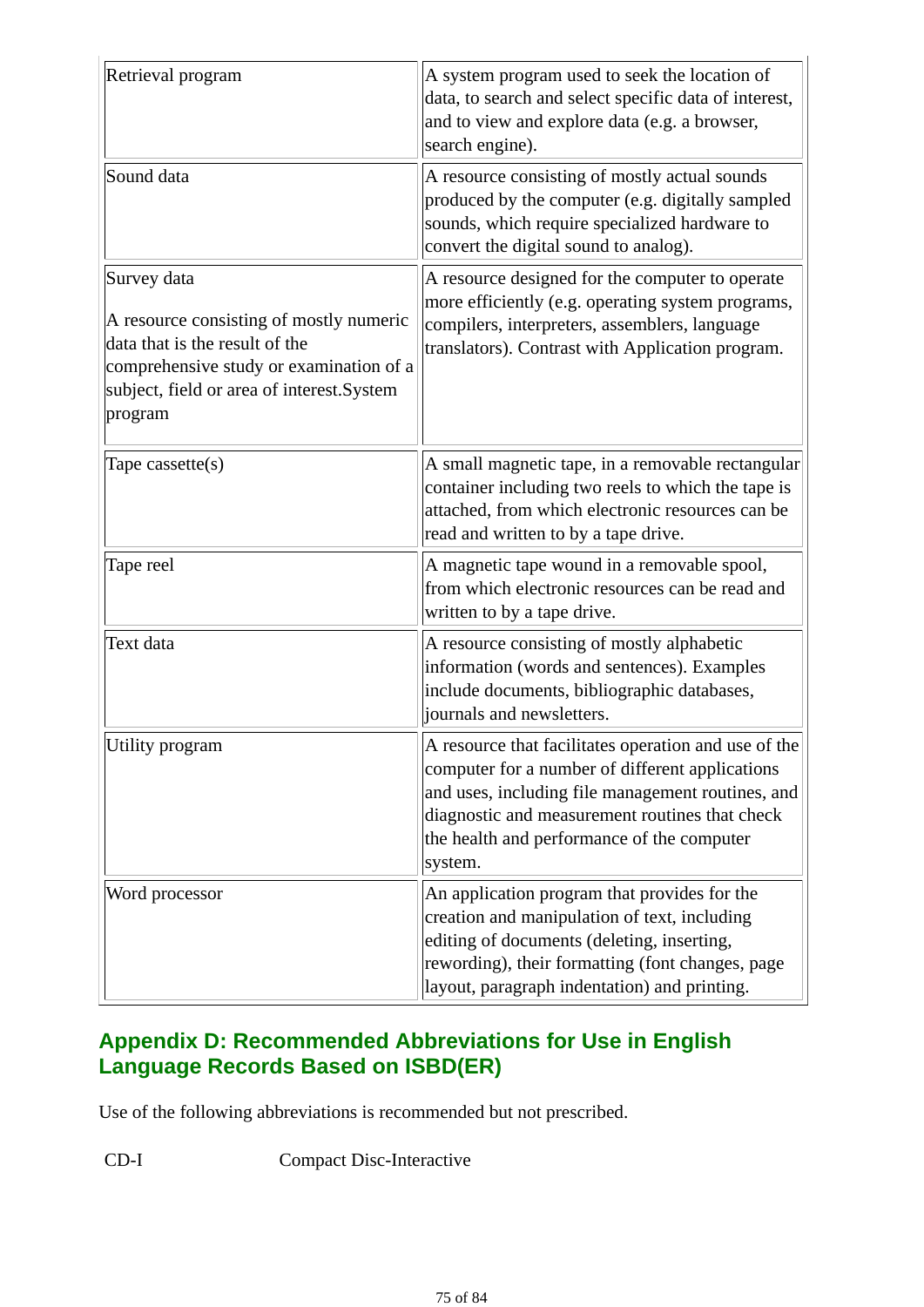| <b>CD-ROM</b> | <b>Compact Disc Read-Only Memory</b> |
|---------------|--------------------------------------|
| <sub>cm</sub> | centimetre(s)                        |
| col.          | colour                               |
| in.           | inch(es)                             |
| mm            | millimetre(s)                        |
| Photo CD      | <b>Photo Compact Disc</b>            |
| sd.           | sound                                |
|               |                                      |

## **Appendix E: Examples**

American example (*Local access interactive multimedia electronic resource*)

Living books framework. Volume 1 [Electronic resource] / Living Books, a Random House/Broderbund Company. - Macintosh/Windows. - Electronic interactive multimedia. - Novato (CA) : Broderbund, cop. 1994. 4 electronic optical discs (CD-ROM) : sd., col. ; 12 cm 2 sound cassettes (16, 23 min.) System requirements for Macintosh: 4MB RAM; System 6.0.7 or higher; 256 col. monitor; CD-ROM drive. System requirements for Windows: IBM/Tandy or 100% compatible 386SX or higher with 4MB RAM; Windows 3.1; MS-DOS 3.3 or higher; Super VGA (640 x 486, 256 colours); Sound Blaster or Pro and 100% compatible sound cards; mouse; CD-ROM drive. Title from container. Copyright date from manual. Additional accompanying material includes 8 paperback books, 1 manual, 4 user's guides, and 1 troubleshooting guide. Summary: Designed to help teachers integrate Living books into the language arts curriculum. Contents: Just grandma and me / Mercer Mayer. - The tortoise and the hare / Aesop. - Arthur's teacher trouble / Marc Brown. - The new kid on the block / Jack Prelutsky. American example (Remote access electronic resource) Callaloo [Electronic resource]. - Electronic journal. - Baltimore (MD) : Johns Hopkins University Press, cop. 1995- Quarterly. 18.1 (winter 1995)- Mode of access: Internet via World Wide Web. URL: http://muse.jhu.edu/journals/callaloo/. Title from title screen. Also available in a print ed.

British example (*Local access interactive multimedia electronic resource*)

Romeo & Juliet [Electronic resource] / producer: Chris Jennings ; commissioning editors: Domenica de Rosa, Heather Morris. - Version 1.00c. - Electronic interactive multimedia. - [Oxford] : Attica Cybernetic [etc.], cop. 1995.

1 electronic optical disc (CD-ROM) : sd., col. ; in container, 30 x 22 x 4 cm. - (BBC Shakespeare on CD-ROM)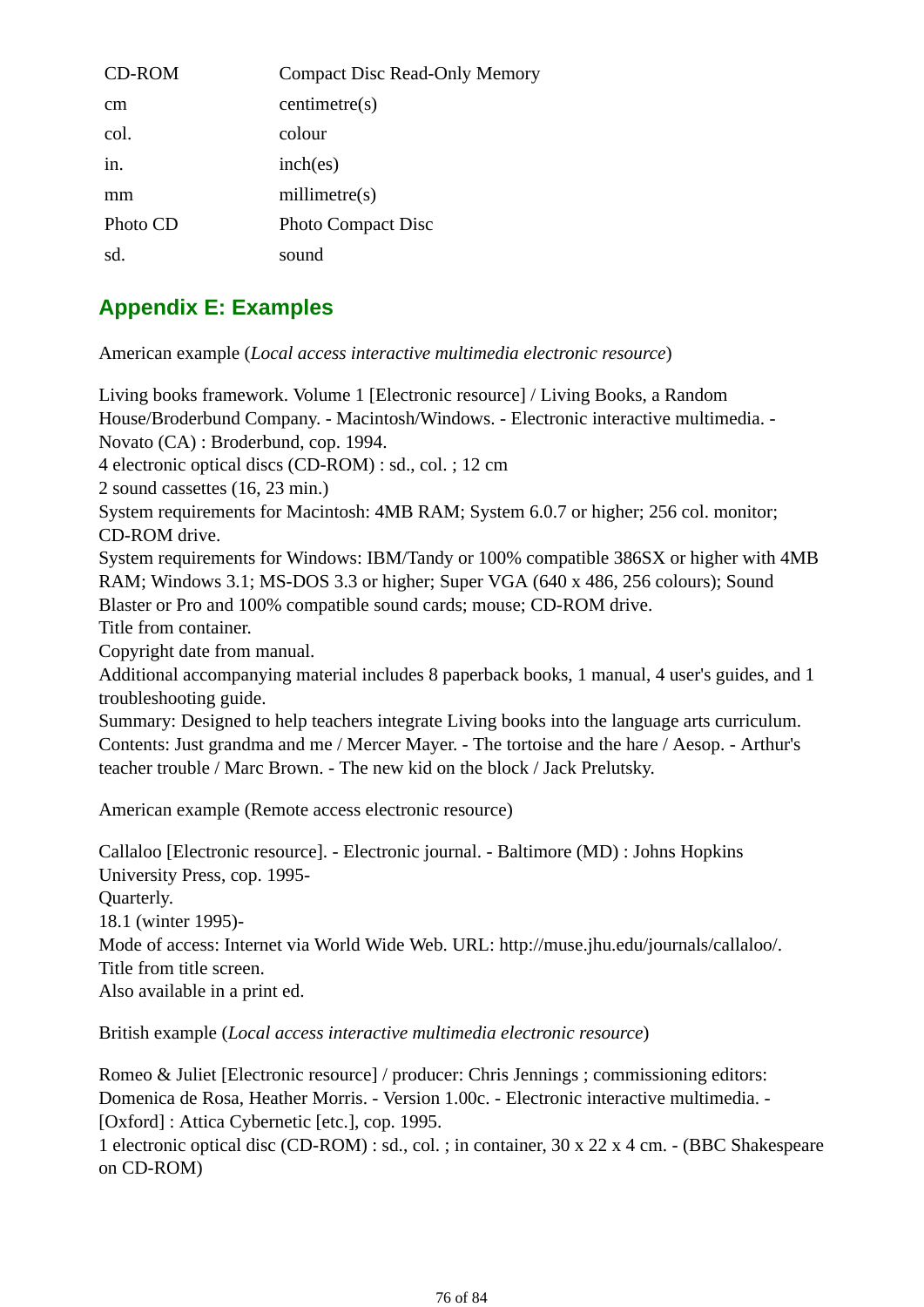System requirements: IBM or fully compatible PC with 80486SX processor; 4MB RAM (8MB recommended); DOS 5 or above; Windows 3.1 or above; SVGA monitor; MPC compatible CD-ROM drive; 8 or 16-bit MPC sound card; speakers; mouse. Title from title screen. Based on the play by William Shakespeare. Ed. statement from credit screen. Accompanied by: 1 book, 1 user guide, and teacher's notes. Contents: Romeo & Juliet and William Shakespeare (a chronology of his life and times). Intended for school students. ISBN 0-00-325278-7 (set) : £75.00 ISBN 0-00-325245-0 (play) ISBN 0-00-325279-5 (notes)

British example (*Remote access interactive multimedia electronic resource*)

Electronic Beowulf [Electronic resource]. - Electronic interactive multimedia. - [Great Britain?] : Electronic Beowulf Project, cop. 1995.

Mode of access: World Wide Web. URL: http://portico.bl.uk/access/electronic-beowulf.html. Title from title screen.

Digitised images developed by the British Library with Kevin Kiernan and Paul Szarmach. Summary: Introduction to the Electronic Beowulf Project including images of the manuscript.

Canadian example (*Local access electronic resource*)

Lost treasures of the world [Electronic resource]. - Calgary : Follgard CD-Visions, cop. 1994. 1 electronic optical disc (CD-ROM) ; 12 cm + 1 guide. - (Adventure guest series) System requirements: Macintosh; 68030 processor; 6MB RAM; System 7.01 or higher; 2MB hard disk; 8 bit col. monitor; CD-ROM drive. Title from disc label. Host and guide: Stan Grist. On box: Interactive CD-ROM, Macintosh/Windows.

Canadian example (*Remote access electronic resource*)

Waking in Jerusalem [Electronic resource] / Sharon Katz. - Electronic data. - [Nepean, Ont.] : Interaccess Technology Corp., 1995. Mode of access: World Wide Web. URL: http://digimark.net/iatech/books. Title from title screen. For ages 3-7.

Finnish example (*Local access electronic resource*)

Pete Pilotti & Pontiac [Atk-tallenne] : seikkailu Lapponiassa / Olli Vainio. - Porvoo : WSOY, cop. 1995. 1 optinen levy (CD-ROM) : vär. ; 12 cm. Järjestelm\_vaatimukset: PC 386-prosessori (suositus 486); 8 MT keskusmuistia;

SVGA-värinäyttö; Windows 3.1 tai uudempi (myös Windows 95); hiiriohjain; CD-ROM levyasema; ä\_nikortti.

Nimeke levykkeestä.

Interaktiivinen lastenkirja.

Suositellaan 3-10 vuotiaille.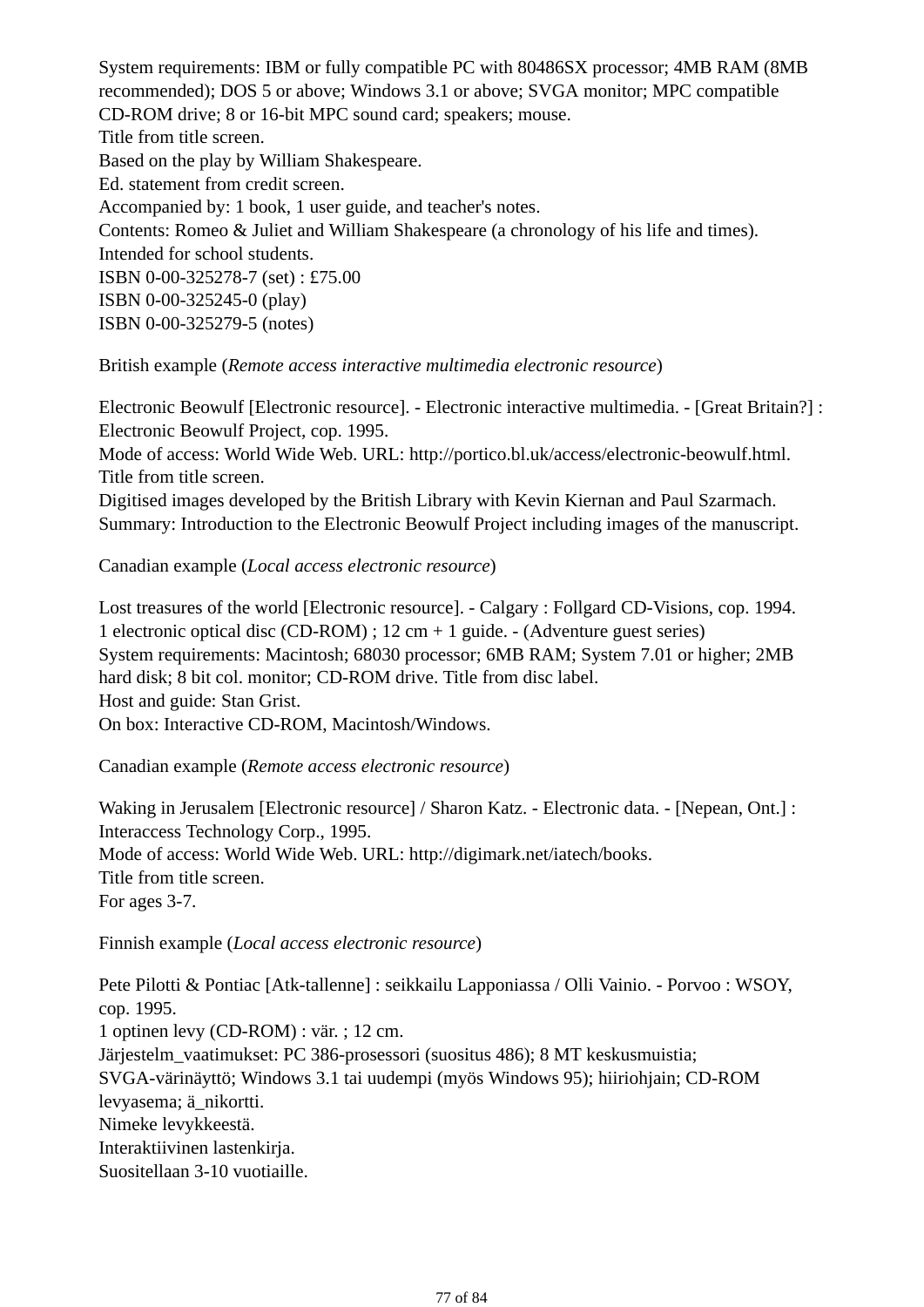Finnish example (*Remote access electronic resource*)

"Putting SGML to work" [Atk-tallene] : 2nd Annual Conference on the Practical Use of SGML, Antwerp, October 25, 1995 / by Pirkko Eskola. - Updated on Jan. 23, 1996. - Dataa. - Espoo : VTT Information Service, 1996. Saanti: URL: http://www.vtt.fi/inf/nordep/travel/belux95/belux95.htm. Nimeke nimiön\_ytöst\_. Matkakertomus.

French example (*Local access electronic resource*)

Album de photos [Document électronique] : 101 photos de qualité professionnelle. - Données graphiques (203 fichiers : 471 Mo) - Paris : Micro Application, 1994. 1 disque optique numérique (Photo CD) : coul. ; 12 cm + manuel utilisateur (8 p.) Configuration requise: PC 386; 4 Mo RAM; DOS 5; Windows 3.1; logiciel de visualisation photo-CD; moniteur VGA 256 couleurs; lecteur de CD-ROM. Titre pris sur le disque optique numérique.

Base de données de 101 images au format Kodak Photo-CD (extension PCD) et au format THN. Contient également les programmes de visualisation Paintshop Pro 2.0 et Graphic Workshop, version shareware.

Russian example (Local access electronic resource)

|                                                                   | <b>Examples Examples Examples E</b> and the set of the set of the set of the set of the set of the set of the set of th |
|-------------------------------------------------------------------|-------------------------------------------------------------------------------------------------------------------------|
| books in print plus: With Russ. books out of print / Bowker-Saur  |                                                                                                                         |
| with ____. ____. _____ _ __. - _____. _ _ __. _ ___. - London :   |                                                                                                                         |
| Bowker-Saur, cop. 1994- _______. ___. ____. (CD-ROM).             |                                                                                                                         |
| Ed. 1 : March 1994. - Cop. 1994. - _ _______. ___. ___. 2 _______ |                                                                                                                         |
| + user's guide + ___________ ____________. - ____. _ _____.       |                                                                                                                         |

Slovenian example (*Local access electronic resource*)

Veliki nemsko-slovenski slovar [Elektronski vir] / [Debenjak ; izdelava programov Amebis]. - Elektronska izd. - Ljubljana : DZS, 1994.

3 diskete : barve, dvostranske, dvojna gostota ; 14 cm. - (Slovarji DZS)

Sistemske zahteve za okolje DOS: IBM kompatibilni PC 286 ali visji; vsaj 640 kB pomnilnika; MS-DOS 3.3 ali noejsi; trdi disk z vsaj 300 kB prostora (in se dodatnih 4 MB). - Nasl. z nasl. ekrana. -

Veliki nemsko-slovenski slovar. Navodila za uporabo / navodila za uporabo elektronske izdaje Amebis, Iztok Ilich, Branko Mad\_arevi\_. - 44 str. ; 20 cm. ISBN 86-341-1395-7 (navodila)

Spanish example (*Local access electronic resource*)

Francisco de Goya [Recurso electrónico] : grabador y litógrafo : obra completa y estudio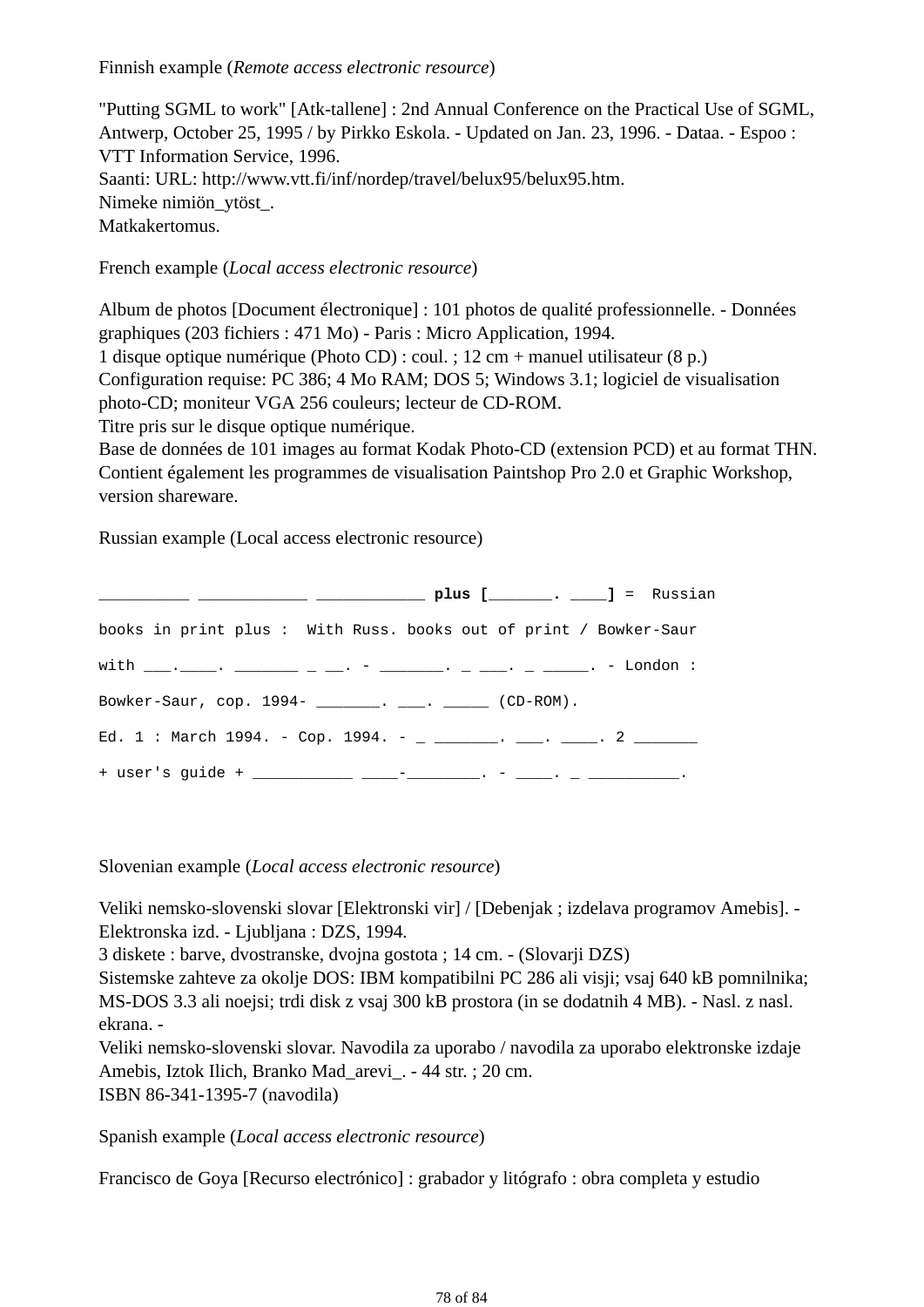iconográfico = engraver and litographer : complete work and icon study / [director editorial, Luis González Robles ; textos, Juan Carrete, Jesus Vega ; iconografía, Javier Blas, Ascensión Ciruelos ; traducción, Alison Treasure]. - [Versión] 0.1. - Datos. - [Madrid] : CD Arte, [1995]. 1 disco óptico electrónico (CD-ROM) : col. ; 4 3/4 pulgadas + 1 texto (73 p.) Características del sistema: IBM PC o compatible 386/25 o superior; mínimo, 2 Mb de RAM; MS-DOS 5.0 o superior; Microsoft Windows 3.1; tarjeta gráfica SVGA. Tít. tomado de la etiqueta del disco. Texto en español y traducción en inglés. DL M 12995-1995. ISBN 84-89443-00-9

Swedish example (*Local access electronic resource*)

Engelsk-svensk, svensk-engelsk ordbok [Elektronisk resurs] : [med lathund för affärsfraser] / [Vincent Petti och Kerstin Petti ; Lathund för affärsfraser är sammanställd av Lars Malmström och Roy Fox]. - Text. - Stockholm : Esselte ordbok, cop. 1990. 4 disketter ; 9 cm + handledning ; i kassett (25 cm) Systemkrav: IBM PC AT/XT/PS2 eller likvärdig; MS-DOS 3.x eller senare; 2, 3 MB. Titel från diskett. Disketterna är dubbelsidiga med dubbel lagringstäthet. ISBN 91-7113-026-8 : SEK 1.220:00

Swedish example (*Remote access electronic resource*)

Kan vi lära oss något av det brittiska e-Lib-programmet? [Elecktronisk resurs] : rapport från en studieresa till Storbritannien 20-24 maj 1996 / av Jan Hagerlid och Frans Lettenström. - Text. - Stockholm : Bibliotheca regia Holmiensis, 1996.

Tillgänglig som: http://www.kb.se/bibsam/bibnytt/elibslut.htm. Titel från filens början.

## **Index**

Abbreviations 0.7 in Edition statements 2.1.2 in English language records Appendix D in Physical descriptions 5.2.2, 5.2.3, 5.3.1 in Place names 4.1.5, 4.1.15 in Publishers' names 4.2.3, 4.2.10 in Series or sub-series 6.6.1 in Statements of responsibility 1.5.4.3

Abridgements 0.7 in Items with no title proper 1.1.4.2.2 in Other title information 1.4.4.2 in Parallel titles 1.3.4.1 in Titles proper 1.1.4.1

Accompanying material statements 5.4 Definition 0.2 Multi-level descriptions Appendix A

Acronyms in Other title information 1.4.3 in Statements of responsibility 1.5.4.4 in Titles proper 1.1.2.3

Additional edition statements 2.4

Additional statements of responsibility 1.5.3

Alternative titles 1.1.2.4 Definition 0.2

Audience notes See Use/audience notes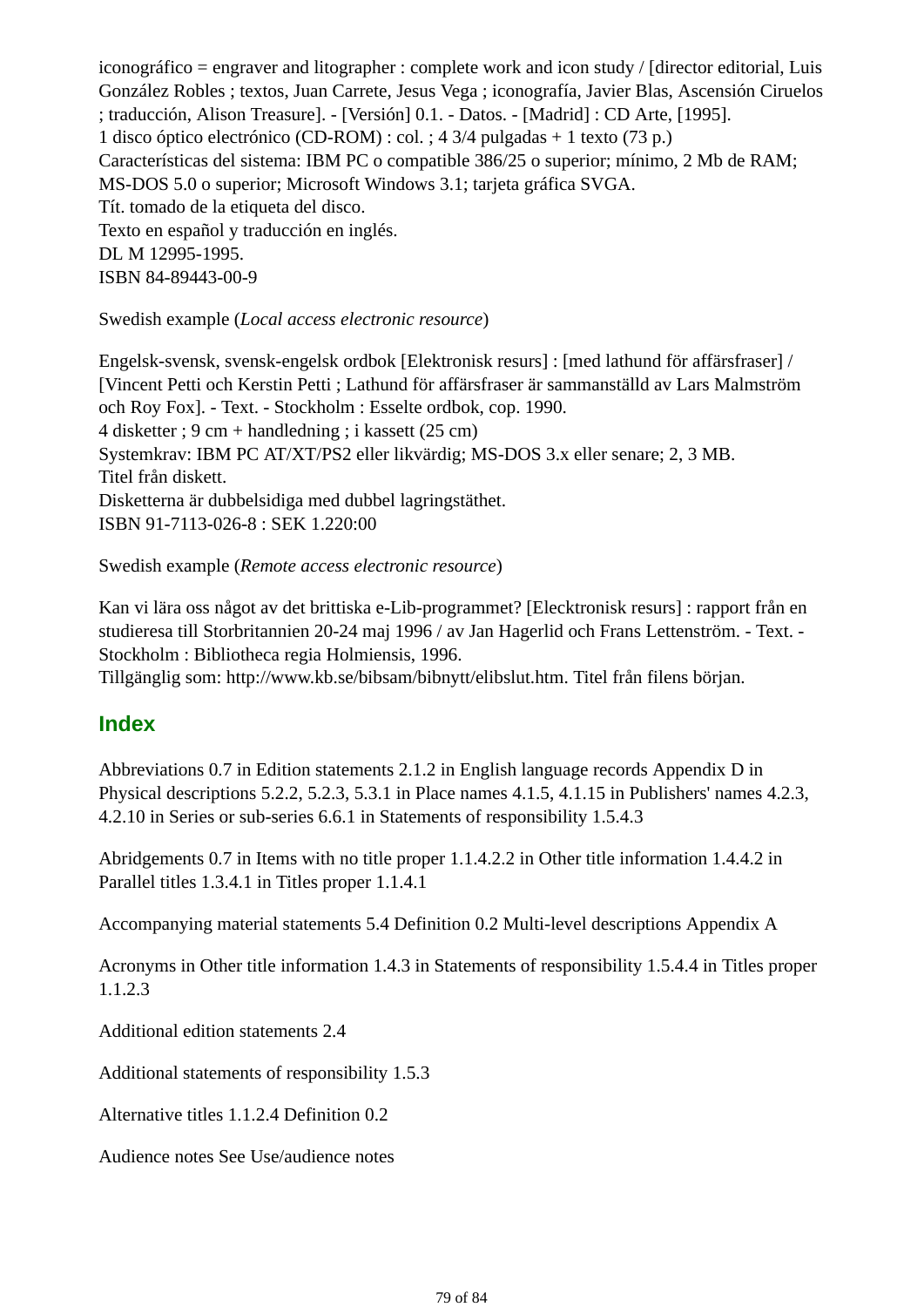Availability terms 8.3 Notes 7.8

Bibliographic history notes 7.2.2

Bibliographic records Separate or multiple 0.1.1, 2.1.1, 5 (Introductory note)

Bi-directional records Appendix B Punctuation 0.4.11

Capitalization 0.8 Other title information 1.4.4.2 Parallel titles 1.3.4.1 Series or sub-series titles 6.1.2 Titles proper 1.1.4.1

Collective titles 1.1.2.6, 1.1.2.9, 1.1.4.2.3 Edition statements 2.1.4.2

Colour characteristics 5.2.3 Abbreviations Appendix D

Common titles 1.1.2.7, 1.1.2.8, 1.4.4.7, 1.5.4.13 Definition 0.2 in Series 6 (Introductory note), 6.1.4, 6.2.2, 6.3.2, 6.4.2, 6.5.3, 6.6.2 Punctuation pattern 1 (H-I)

Contents notes 7.7

Copyright dates 4.4.6, 4.4.7, 4.4.7.1, 4.4.8, 4.4.11

Dates Notes 7.2.2, 7.9, 7.13 Online services 4.4.1

Dates of manufacture 4.7

Dates of publication, production and/or distribution 4.4

Definitions 0.2, Appendix C

Dependent titles 1.1.2.7, 1.1.2.8, 1.4.4.7, 1.5.4.13 Definition 0.2 in Series 6 (Introductory note), 6.1.4, 6.2.2, 6.3.2, 6.4.2, 6.5.3, 6.6.2 Punctuation pattern 1 (H-I)

Dimensions of items 5.3 Abbreviations Appendix D

Distributors Statements of function 4.3

Distributors' names 4.2

Edition Definition 0.2 Bibliographic records 0.1.1, 2.1.1

Edition area 2 Notes 7.2, 7.9

Edition statements 0.1.1, 2.1 Definition 0.2 in Series or sub-series 6.3.3 in Titles proper 1.1.2.5 Notes 7.2.1 Supplied statements 2.1.3 Transcription 2.1.2

Examples 0.9, Appendix E Punctuation patterns 1, 2, 3, 4, 5, 6, 7, 8

Extent of resources 3.2, 5.1

File names 1.1.2.3, 1.1.3.3 Definition 0.2 Notes 7.1.1.3, 7.13

General material designation 1.2, Appendix C Definition 0.2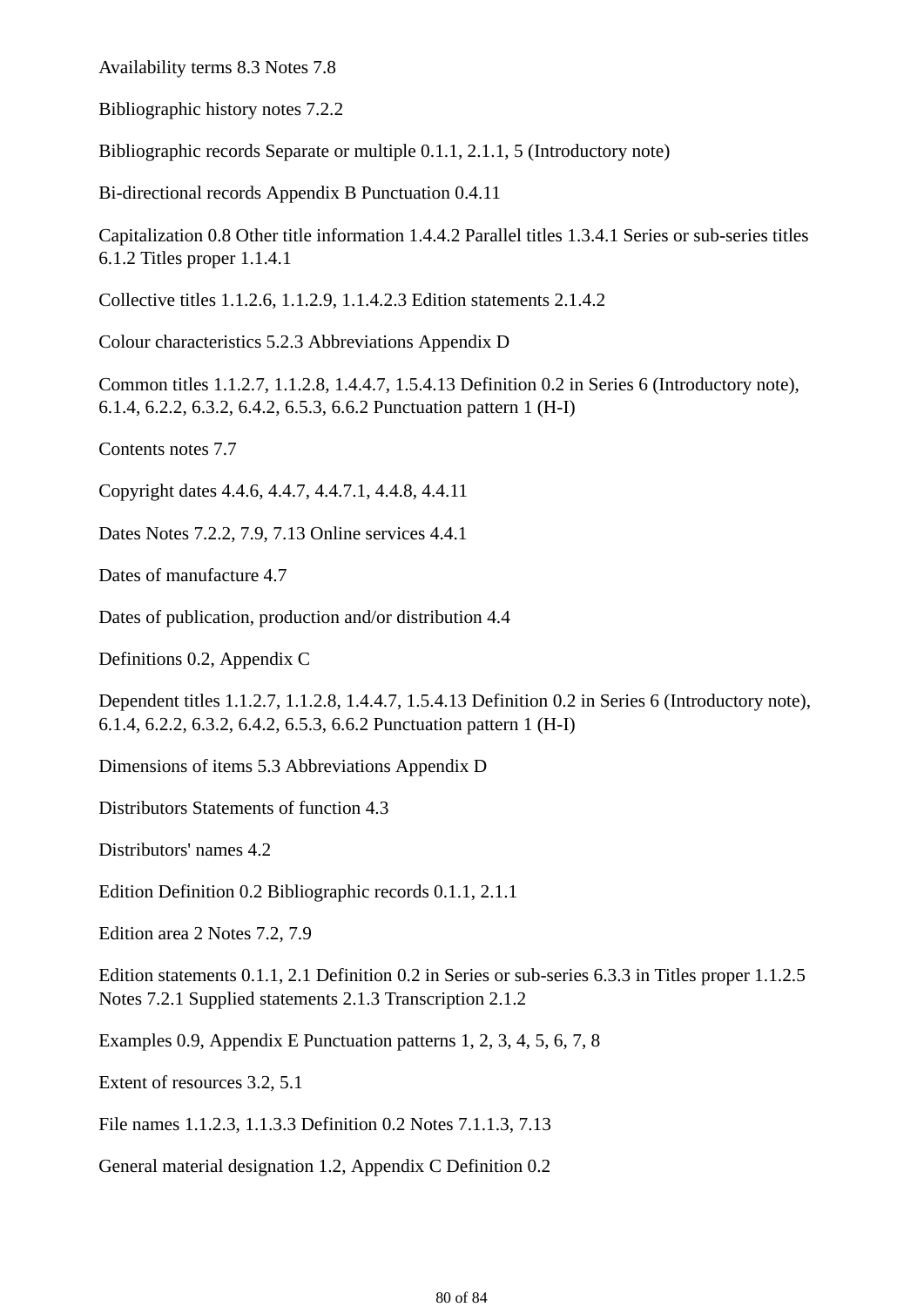Genre notes 7.1.2

Inaccuracies 0.10 in Dates 4.4.5 in Places of publication, production and/or distribution 4.1.2, 4.1.10

Initialisms in Other title information 1.4.3 in Statements of responsibility 1.5.4.5 in Titles proper 1.1.2.3

Interactive multimedia 0.1.1 Definition Appendix C Multiple edition statements 2.1.1 Physical descriptions 0.1.1, 5 (Introductory note) Sources of information 0.5.1 System requirements notes 7.5.1

International Standard Bibliographic Number See ISBN

International Standard Serial Number See ISSN

ISBD(ER) outline 0.3.2

ISBD(G) outline 0.3.1

ISBN 8.1 Definition 0.2

ISSN 8.1 Definition 0.2 in Series or sub-series 6.5

Key title 8.2 Definition 0.2 General notes on ISBD(ER) outline 0.3.2

Language of the description 0.4.9, 0.6, 0.8, 0.9 Bi-directional records Appendix B Notes 7.1.1.1

Local access 0.1.1 Definition 0.2

Local access electronic resources 0.1.1 Designations 5.1, Appendix C Dimensions 5.3 Extent 5.1 Other physical details 5.2

Mandatory elements 0.1.1, 0.1.3 Mode of access notes 7.5.2 Source of edition statements 0.5.2, 7.2.1 Source of titles proper 0.5.2, 7.1.1.2 Statements of responsibility in series or sub-series 6.4.1 System requirements notes 7.5.1

Manufacturers' names 4.2.9, 4.6

Marks of omission 0.4.8, 0.7.1 in Items without a title proper 1.1.4.2.1 in Other title information 1.4.4.2 in Parallel titles 1.3.4.1 in Titles proper 1.1.4.1

Methods of physical description 0.1.1, 5 (Introductory note)

Misprints 0.10

Misspelled words 0.10

Mode of sccess notes 7.5.2

Multi-level descriptions 5.4.4, Appendix A Definition 0.2

Multi-part resources 1.5.4.10 Definition 0.2 Extent 3.2.3 Series or sub-series 6.1.5, 6.6.3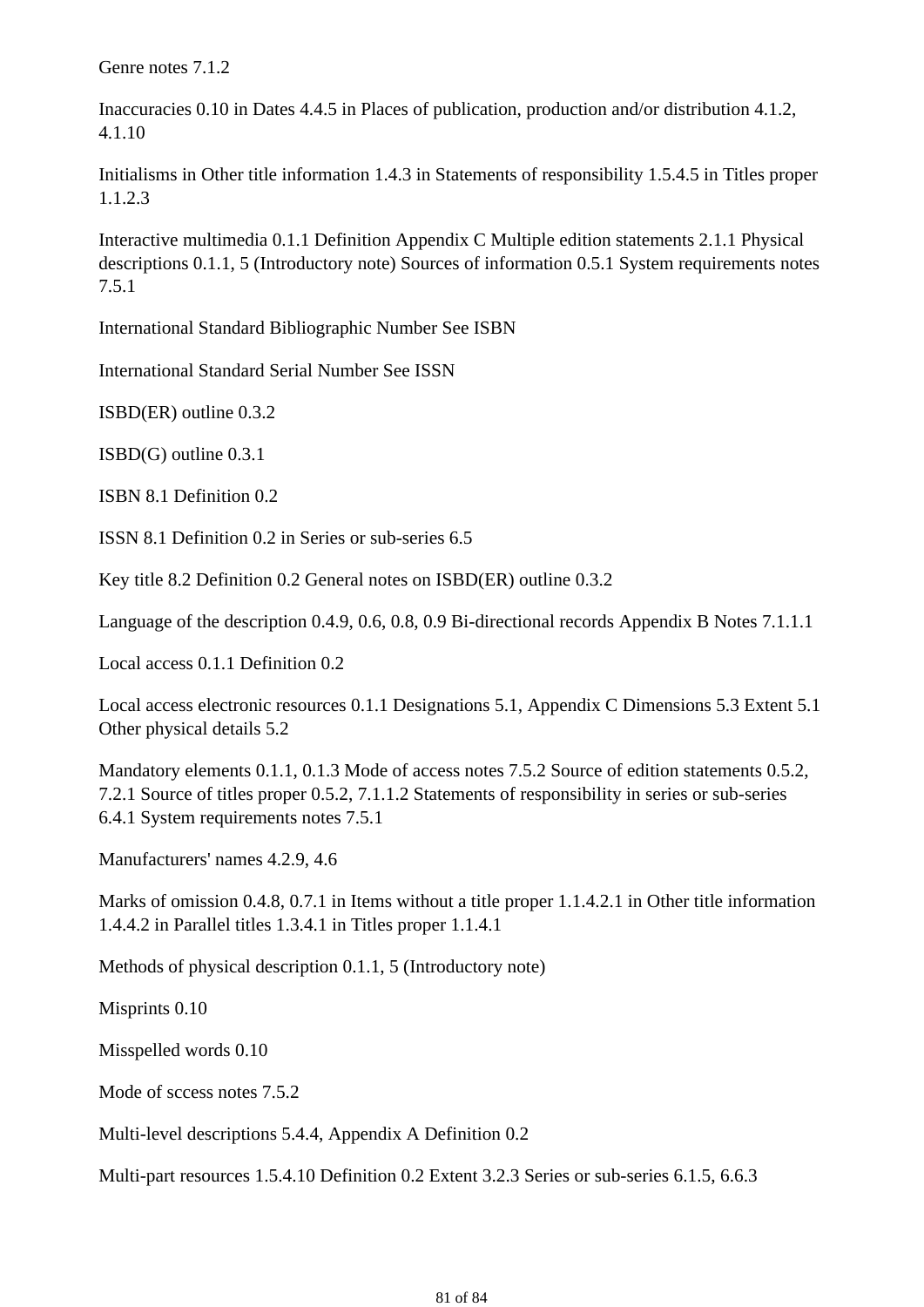Multiple copyright dates 4.4.7.1

Multiple edition statements 2.1.1

Multiple languages Punctuation 0.4.9

Multiple manufacturers' names 4.6.3

Multiple parallel titles 1.3

Multiple places of manufacture 4.5.3

Multiple places of publication, production and/or distribution 4.1.3, 4.1.4, 4.1.5

Multiple publishers 4.2.1, 4.2.2, 4.2.3

Multiple scripts Punctuation 0.4.9, 0.4.11

Multiple series statements Punctuation pattern 6 (B-C)

Note area 7

Numbers Notes 7.12

Optical disc formats 5.1.3 Abbreviations Appendix D

Optional elements 0.1.1, 0.1.3 Accompanying material statements 5.4 Dates of manufacture 4.7 Extent of resources 3.2 General material designation 1.2 Manufacturers' names 4.6 Other title information of series 6.3 Parallel edition statements 2.2 Places of manufacture 4.5 Terms of availability and/or price 8.3

Other title information 1.4 Definition 0.2 Notes 7.1.3, 7.1.4 Transcription 1.4.4

Parallel additional edition statements 2.4.4

Parallel edition statements 2.2 Definition 0.2

Parallel other title information 1.4.4.6

Parallel statements of responsibility 1.5.4.11 in Additional edition statements 2.5.2 in Series or sub-series 6.4.1

Parallel titles 1.1.3.1, 1.3, 1.4.4.6 Definition 0.2 Notes 7.1.3, 7.1.4 Transcription 1.3.4

Parentheses 0.4.2, 0.4.8 in Manufacturers' names, place, and date Punctuation pattern 4 (F) in Physical descriptions 5.1.3 in Place names 4.1.9 in Series Punctuation pattern 6 (B) in Standard numbers or terms of availability Punctuation pattern 8 (D), 8.1.3, 8.3.2

Physical carriers 0.1.1, 5 (Introductory note) Definition 0.2

Physical description Local access electronic resources 5 Methods 0.1.1

Physical description area 5 Notes 7.5.3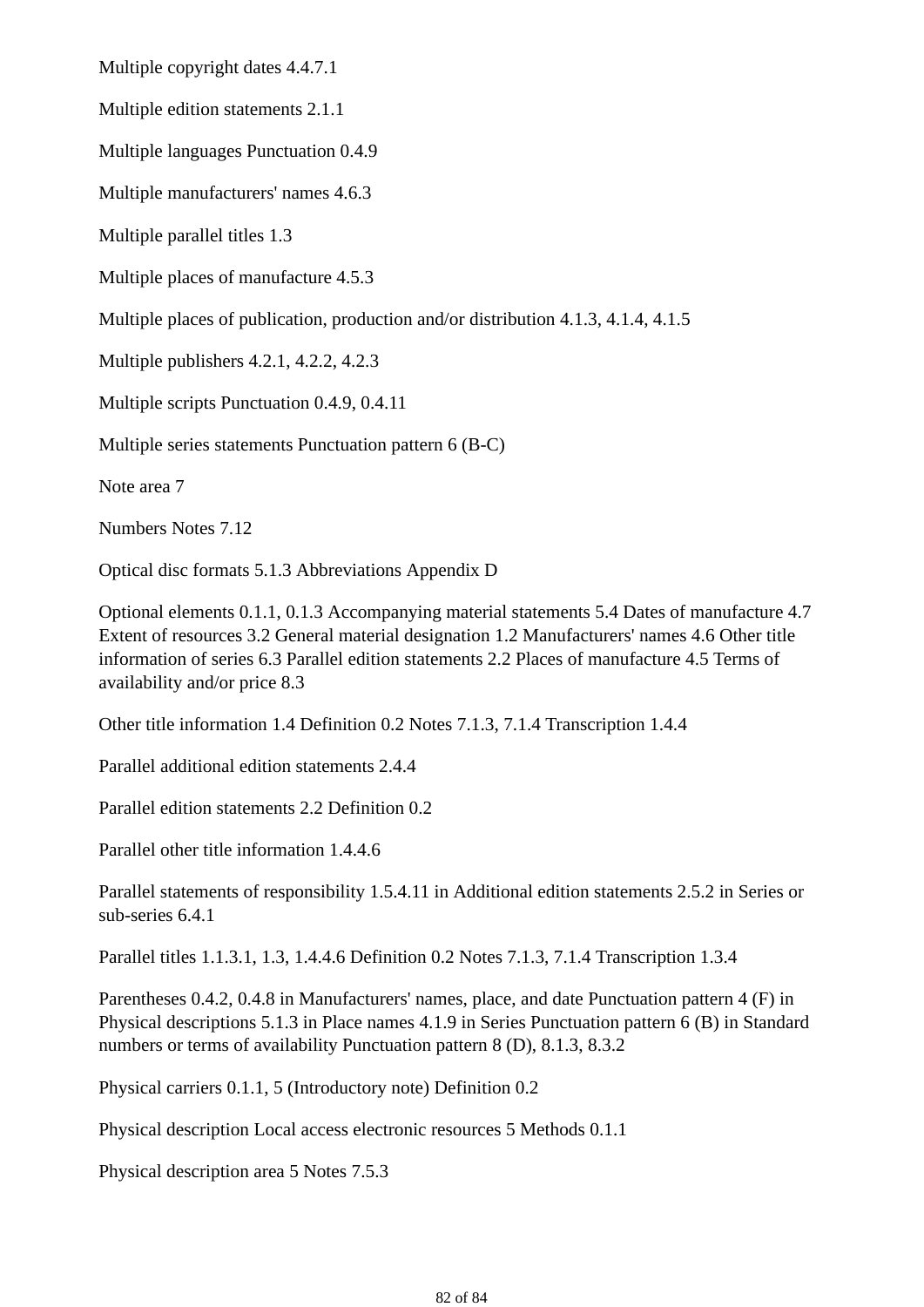Places of publication, production and/or distribution 4.1

Places of manufacture 4.5

Preferred order of sources 0.5.1

Prescribed punctuation 0.4.1 Definition 0.2

Prescribed sources of information 0.5.2 Definition 0.2

Prices 8.3

Publication, distribution, etc., area 4 Notes 7.4

Publishers' names 4.2

Punctuation 0.4

Purpose of ISBD(ER) 0.1.2

Remote access 0.1.1 Definition 0.2

Remote access electronic resources 0.1.1 Designations 3.1, Appendix C Extent 3.2 Frequently updated 2.1.1 Notes 7.2.2, 7.3, 7.9

Scope of ISBD(ER) 0.1.1

Script of the description 0.4.9, 0.4.11, 0.6, 0.8 Bi-directional records Appendix B

Series Definition 0.2 Numbering 6.6 Other title information 6.3 Parallel titles 6.2 Statements of responsibility 6.4 Titles proper 6.1

Series area 6 Notes 7.6

Sound characteristics 5.2.2 Abbreviations Appendix D

Sources of information 0.5 Series 6 (Introductory note)

Specific material designations 5.1, Appendix C Definition 0.2

Square brackets 0.4.8 Dates 4.4.4, 4.4.5, 4.4.8, 4.7.3 General material designation 1.2 Interpolations 0.6, 0.10, 0.11 Misprints 0.10 Other title information 1.4.4.5.4, 1.4.5 Parallel titles 1.3.4.4 Places of publication, production and/or distribution 4.1.2, 4.1.5, 4.1.9, 4.1.10, 4.1.13 Publishers' names 4.2.3, 4.2.10 Sources of information 0.5.2 Statements of function of distributor 4.3.2 Statements of responsibility 1.5.2.6, 1.5.4.2, 1.5.4.3, 1.5.4.9, 1.5.4.10, 1.5.4.12.4 Supplied edition statements 2.1.3 Supplied titles 1.1.4.2.3

Standard number (or alternative) 8.1

Standard number (or alternative) and terms of availability area 8 Notes 7.8

Statements of responsibility 1.5 Definition 0.2 in Additional edition statements 2.5 in Edition statements 2.3 in Items without a title proper 1.5.4.12 in Other title information 1.4.2 in Series or